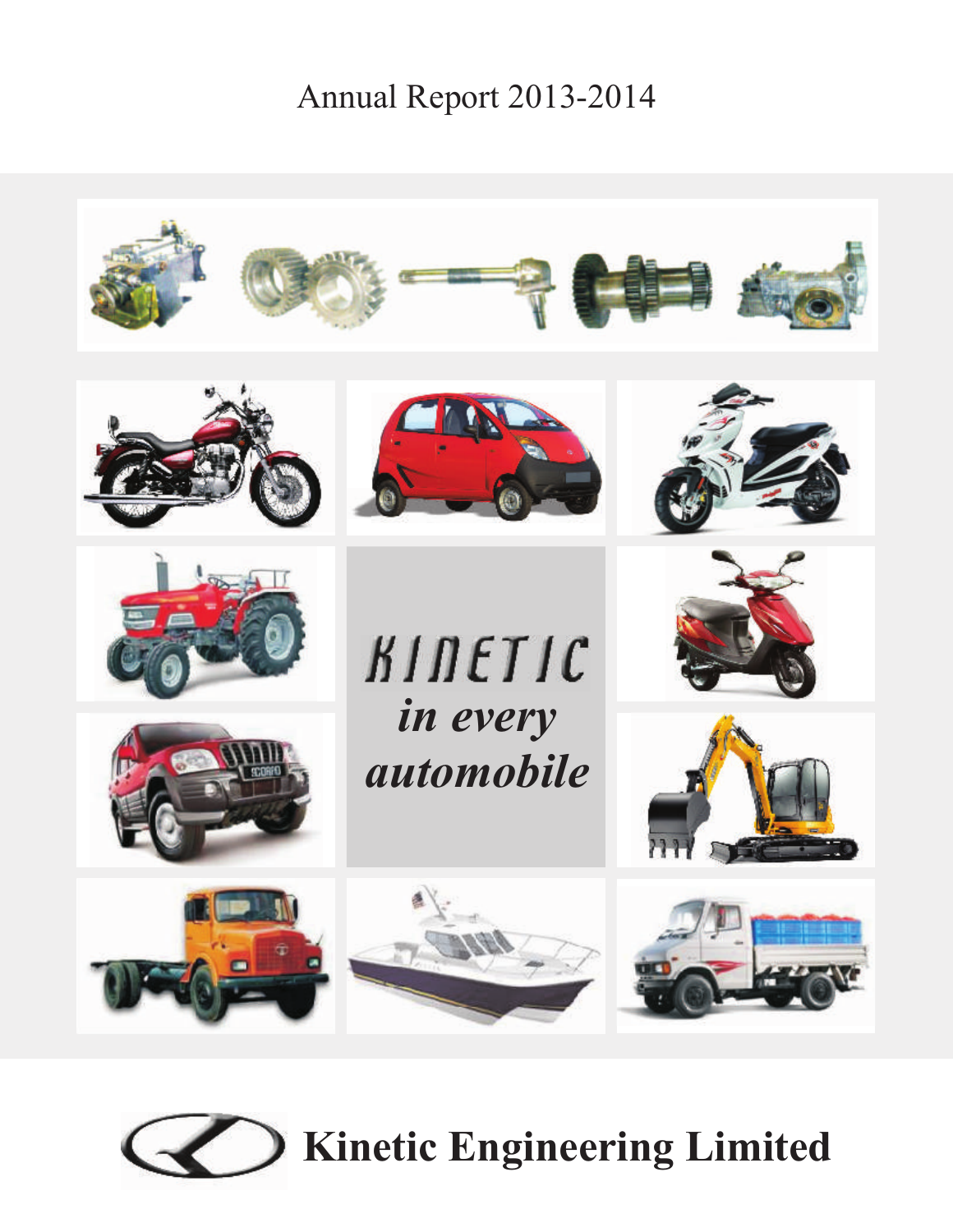New Business Received











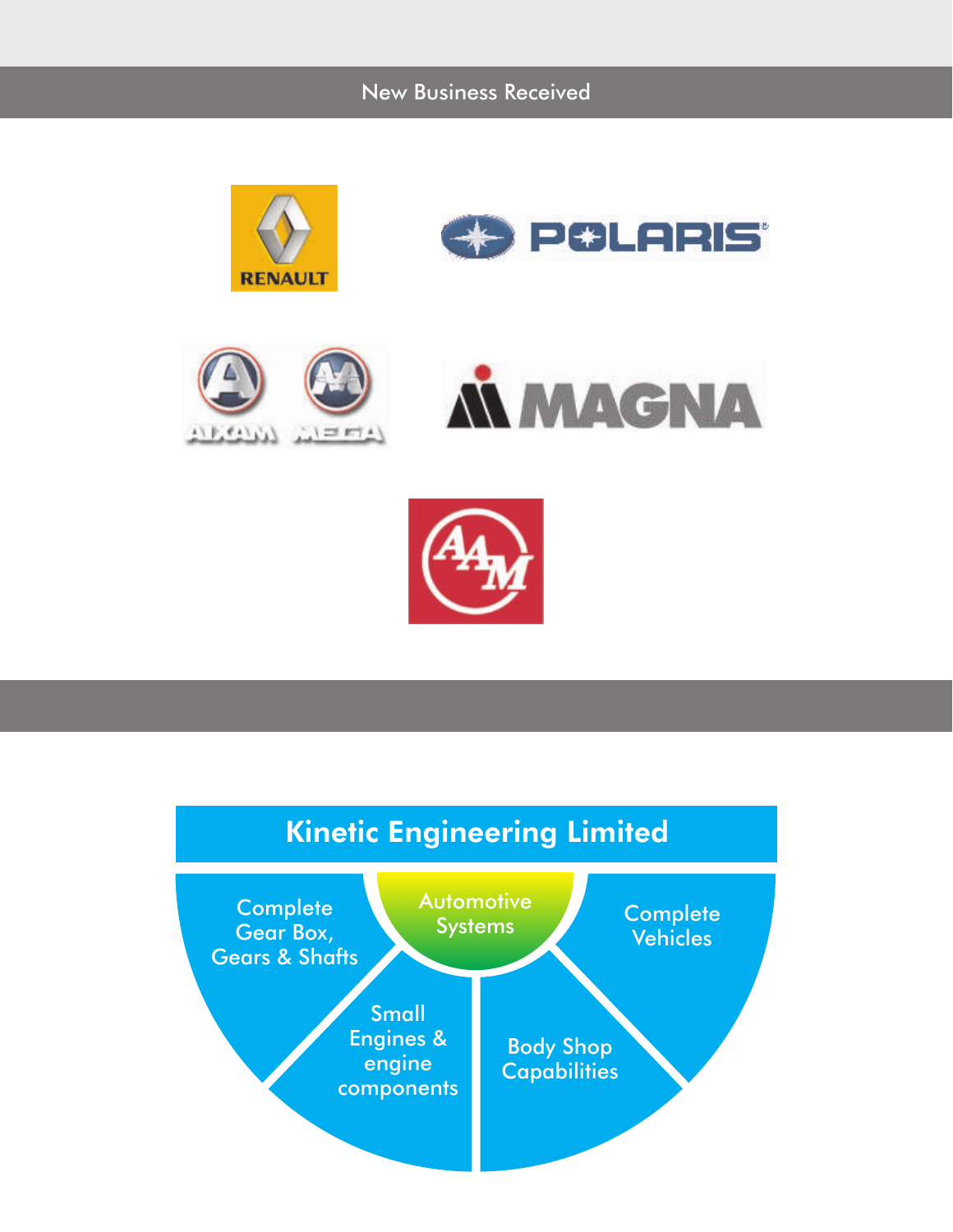# **KINETIC ENGINEERING LIMITED**

#### **BOARD OF DIRECTORS**

MR. ARUN H. FIRODIA CHAIRMAN MRS. SULAJJA FIRODIA MOTWANI VICE-CHAIRPERSON MR. AJINKYA A. FIRODIA MANAGING DIRECTOR MR. JINENDRA H. MUNOT DR. K. H. SANCHETI MR. S. R. SANGHI MR. S. R. KOTECHA MR. R. J. KABRA MR. HARJIT SINGH BHATIA (UPTO 09.07.2014) MR. ASHISH KUMAR

#### **COMPANY SECRETARY**

MR. ROHIT PURANDARE

#### **AUDITORS**

M/S. P. G. BHAGWAT CHARTERED ACCOUNTANTS, PUNE

#### **REGISTERED OFFICE**

D1 BLOCK, PLOT NO. 18/2, MIDC, CHINCHWAD, PUNE - 411019.

#### **REGISTRAR & TRANSFER AGENT**

LINK INTIME INDIA PRIVATE LIMITED BLOCK NO. 202, AKSHAY COMPLEX, NEAR GANESH TEMPLE, OFF DHOLE PATIL ROAD, PUNE – 411001 PHONE NO. : 020 – 26160084, 26161629, TELE FAX NO : 020 – 26163503 E-MAIL ID : pune@linkintime.co.in

#### **WORKS**

NAGAR-DAUND ROAD, AHMEDNAGAR, PIN - 414001

#### **CONTENTS**

- NOTICE OF THE ANNUAL GENERAL MEETING
- DIRECTORS' REPORT
- REPORT ON CORPORATE GOVERNANCE
- AUDITORS' REPORT
- BALANCE SHEET, PROFIT & LOSS ACCOUNT (WITH SCHEDULES AND NOTES)
- CASH FLOW STATEMENT
- ATTENDANCE SLIP & PROXY FORM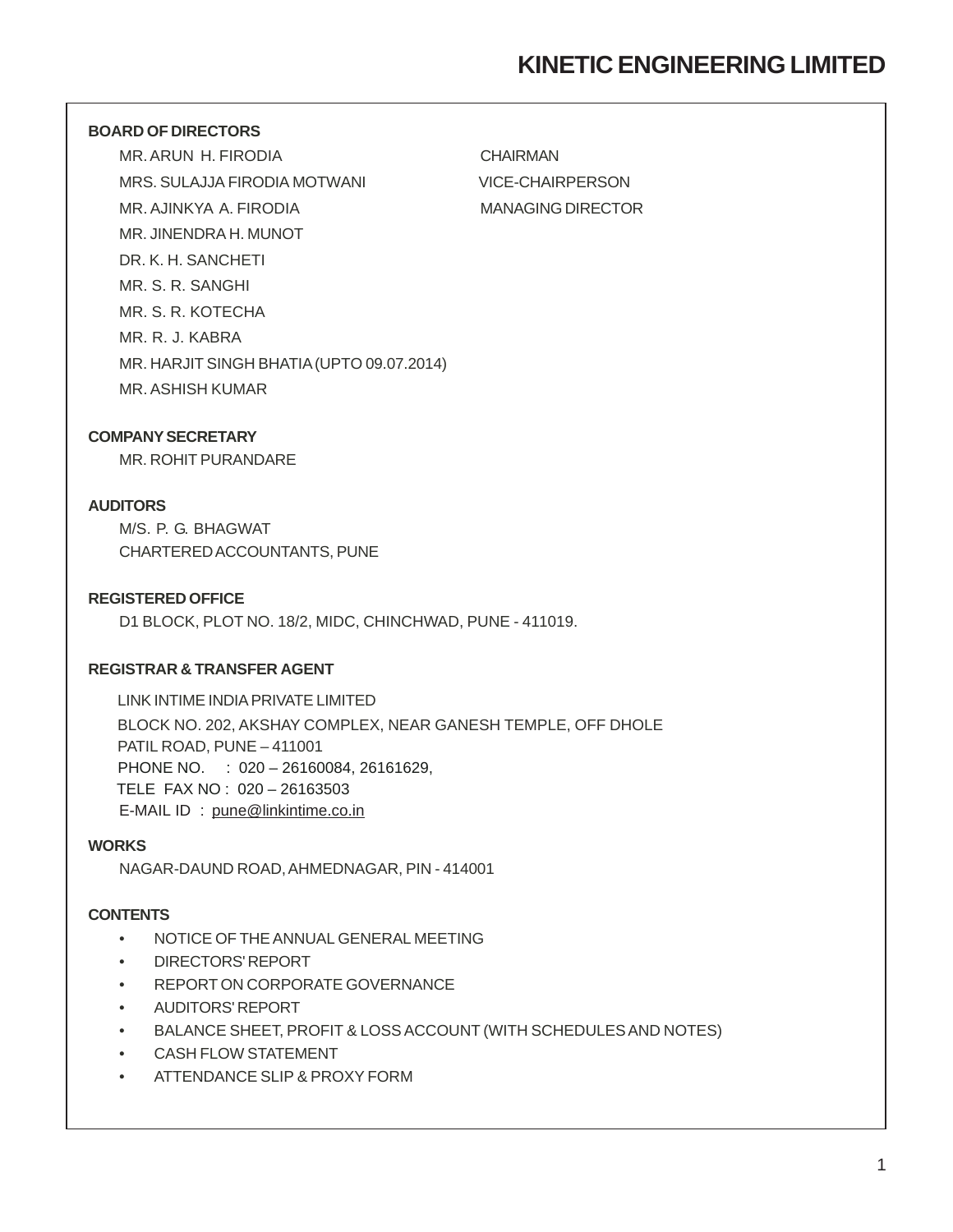### **N O T I C E**

NOTICE is hereby given that the 43rd Annual General Meeting of the shareholders of KINETIC ENGINEERING LIMITED will be held on Monday, 29th day of September, 2014 at 11: 00 a.m., at the Registered Office of the Company at D-1 Block, Plot No. 18/ 2, MIDC, Chinchwad, Pune - 411 019, to transact the following business :

#### **ORDINARY BUSINESS**

- 1. To receive, consider and adopt the Audited Balance Sheet as at 31st March, 2014 and the Profit and Loss Account for the financial year ended on that date, together with the Reports of Auditors and Directors thereon.
- 2. To appoint a director in place of Ms. Sulajja Firodia Motwani (DIN: 00052851), who retires by rotation and is eligible for reappointment.
- 3. To appoint auditors and fix their remuneration.

#### **SPECIAL BUSINESS**

#### 4. **Appointment Mr. Ajinkya A. Firodia (DIN: 00332204) as Managing Director**

To consider, and if thought fit, to pass with or without modification(s) the following resolution as a Special Resolution:

"RESOLVED THAT pursuant to provisions of Section 196, 197 and other applicable provisions, if any, of the Companies Act, 2013, (including any statutory modifications or re-enactment thereof, for the time being in force) and subject to the approval of Shareholders and the approval from the Central Government, Mr. Ajinkya A. Firodia (DIN: 00332204), be and is hereby appointed as a Managing Director of the Company with effect from 22.04.2014, for a period of five years, on the terms and conditions recommended by the Nomination and remuneration Committee as set out below.

| <b>Remuneration (per annum)</b>                                      |                                                                                                                           |  |  |  |
|----------------------------------------------------------------------|---------------------------------------------------------------------------------------------------------------------------|--|--|--|
| Salary                                                               | Rs. 26,35,380 (with 10% increase every year)                                                                              |  |  |  |
| <b>HRA</b>                                                           | Rs. 8,78,460 (with 10% increase every year)                                                                               |  |  |  |
| <b>LTA</b>                                                           | Rs. 1,00,000                                                                                                              |  |  |  |
| Medical Exp. Reimb.                                                  | Rs. 15,000                                                                                                                |  |  |  |
| Variable Pay                                                         | 2% of Operating Profit (EBITDA)                                                                                           |  |  |  |
| <b>Benefits:</b>                                                     |                                                                                                                           |  |  |  |
| Provident Fund                                                       | As per the Rules of the Company                                                                                           |  |  |  |
| Superannuation                                                       |                                                                                                                           |  |  |  |
| Gratuity                                                             |                                                                                                                           |  |  |  |
| Personal Accident & Mediclaim Benefits                               |                                                                                                                           |  |  |  |
| Other privileges, facilities, perquisites,<br>benefits and amenities |                                                                                                                           |  |  |  |
| Club membership                                                      | One Club                                                                                                                  |  |  |  |
| Provision of cars                                                    | 2 Cars - One car with driver for office use and one car with driver<br>for private use                                    |  |  |  |
| Telephone facility                                                   | Telephone at residence, and a mobile phone                                                                                |  |  |  |
| Watchman at residence                                                | One round-the-clock watchman at residence                                                                                 |  |  |  |
| Minimum remuneration                                                 | In the event of loss or inadequacy of profits, the aforesaid<br>remuneration shall be payable as the minimum remuneration |  |  |  |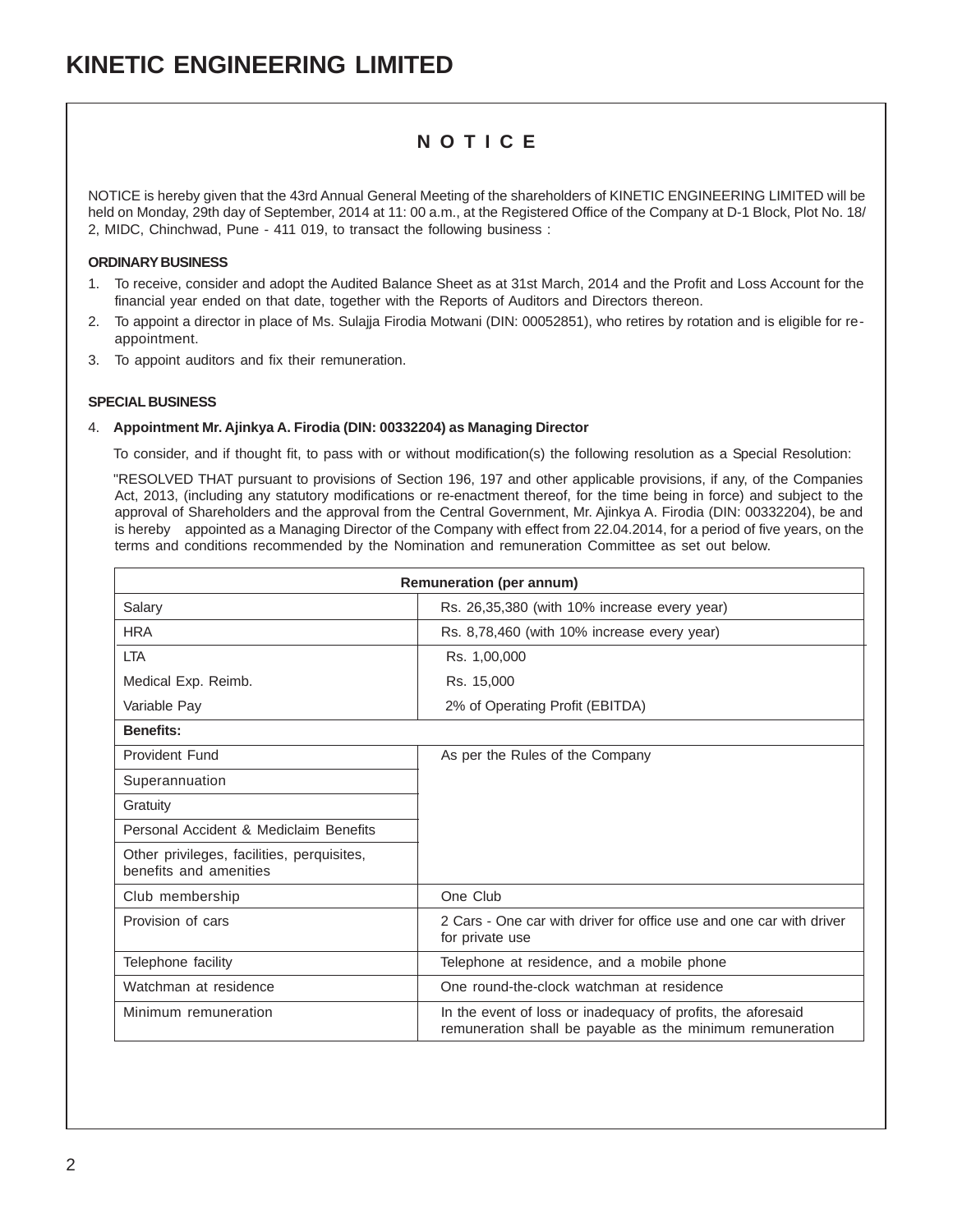| Other terms                 |                                                                                                                                                                                                                                                                                                                                                                                                                                                                   |  |  |
|-----------------------------|-------------------------------------------------------------------------------------------------------------------------------------------------------------------------------------------------------------------------------------------------------------------------------------------------------------------------------------------------------------------------------------------------------------------------------------------------------------------|--|--|
| Tenure                      | 5 years w.e.f. 22.04.2014                                                                                                                                                                                                                                                                                                                                                                                                                                         |  |  |
| Duties and responsibilities | Subject to the superintendence, control and direction of the<br>Board of Directors, Mr. Ajinkya A. Firodia is entrusted with the<br>substantial powers of management and shall be responsible for<br>the general conduct and management of the business and<br>affairs of the Company as entrusted, and shall exercise the<br>powers conferred on him by the Board from time to time,<br>subject to such restrictions and limitations as the Board may<br>impose. |  |  |

RESOLVED FURTHER THAT, Mr. Rohit Purandare, Company Secretary, be and is hereby authorized to submit necessary application and do all such things as are necessary, for seeking the approval of Central Government, to the terms of appointment.

#### 5. **Appointment of Mr. Ramesh J. Kabra (DIN: 00306688) as an Independent Director**

To consider, and if thought fit, to pass with or without modification(s) the following resolution as a Ordinary Resolution:

"RESOLVED THAT, pursuant to provision of Section 149, 152 read with Schedule IV and all other applicable provisions of the Companies Act, 2013 and the Rules made thereunder, Mr. Ramesh J. Kabra (DIN: 00306688), who was appointed as an Additional Director of the Company by the Board of Directors with effect from 28th June, 2014 and who holds office until the date of the AGM, in terms of Section 161 of the Companies Act, 2013, and in respect of whom the Company has received a notice in writing from a member under Section 160 of the Companies Act, 2013 signifying his intention to propose Mr. Ramesh J. Kabra as a candidate for the office of a Director of the Company, be and is hereby appointed as an Independent Director of the Company up to March 31, 2019, not liable to retire by rotation."

#### 6. **Appointment of Mr. Jinendra H. Munot (DIN: 00049838) as an Independent Director**

To consider, and if thought fit, to pass with or without modification(s) the following resolution as a Ordinary Resolution:

"RESOLVED THAT pursuant to the provision of section 149, 152 read with Schedule IV and all other applicable provisions of the Companies Act, 2013 and the Rules made thereunder, approval be and is hereby accorded to the appointment of Mr. Jinendra H. Munot (DIN: 00049838), in respect of whom a notice in writing pursuant to section 160 of the Companies Act, 2013 has been received in the prescribed manner, as an Independent Director on the Board of the Company for a consecutive period of five years, effective from 1st April, 2014 upto 31st March 2019, not liable to retire by rotation."

#### 7. **Appointment of Dr. K. H. Sancheti (DIN: 00872400) as an Independent Director**

To consider, and if thought fit, to pass with or without modification(s) the following resolution as a Ordinary Resolution:

"RESOLVED THAT pursuant to the provision of section 149, 152 read with Schedule IV and all other applicable provisions of the Companies Act, 2013 and the Rules made thereunder, approval be and is hereby accorded to the appointment of Dr. K. H. Sancheti (DIN: 00872400), in respect of whom a notice in writing pursuant to section 160 of the Companies Act, 2013 has been received in the prescribed manner, as an Independent Director on the Board of the Company for a consecutive period of five years, effective from 1st April, 2014 upto 31st March 2019, not liable to retire by rotation."

#### 8. **Appointment of Mr. Sudhir R. Sanghi (DIN: 00033352) as an Independent Director**

To consider, and if thought fit, to pass with or without modification(s) the following resolution as a Ordinary Resolution:

"RESOLVED THAT pursuant to the provision of section 149, 152 read with Schedule IV and all other applicable provisions of the Companies Act, 2013 and the Rules made thereunder, approval be and is hereby accorded to the appointment of Mr. Sudhir R. Sanghi (DIN: 00033352), in respect of whom a notice in writing pursuant to section 160 of the Companies Act, 2013 has been received in the prescribed manner, as an Independent Director on the Board of the Company for a consecutive period of five years, effective from 1st April, 2014 upto 31st March 2019, not liable to retire by rotation."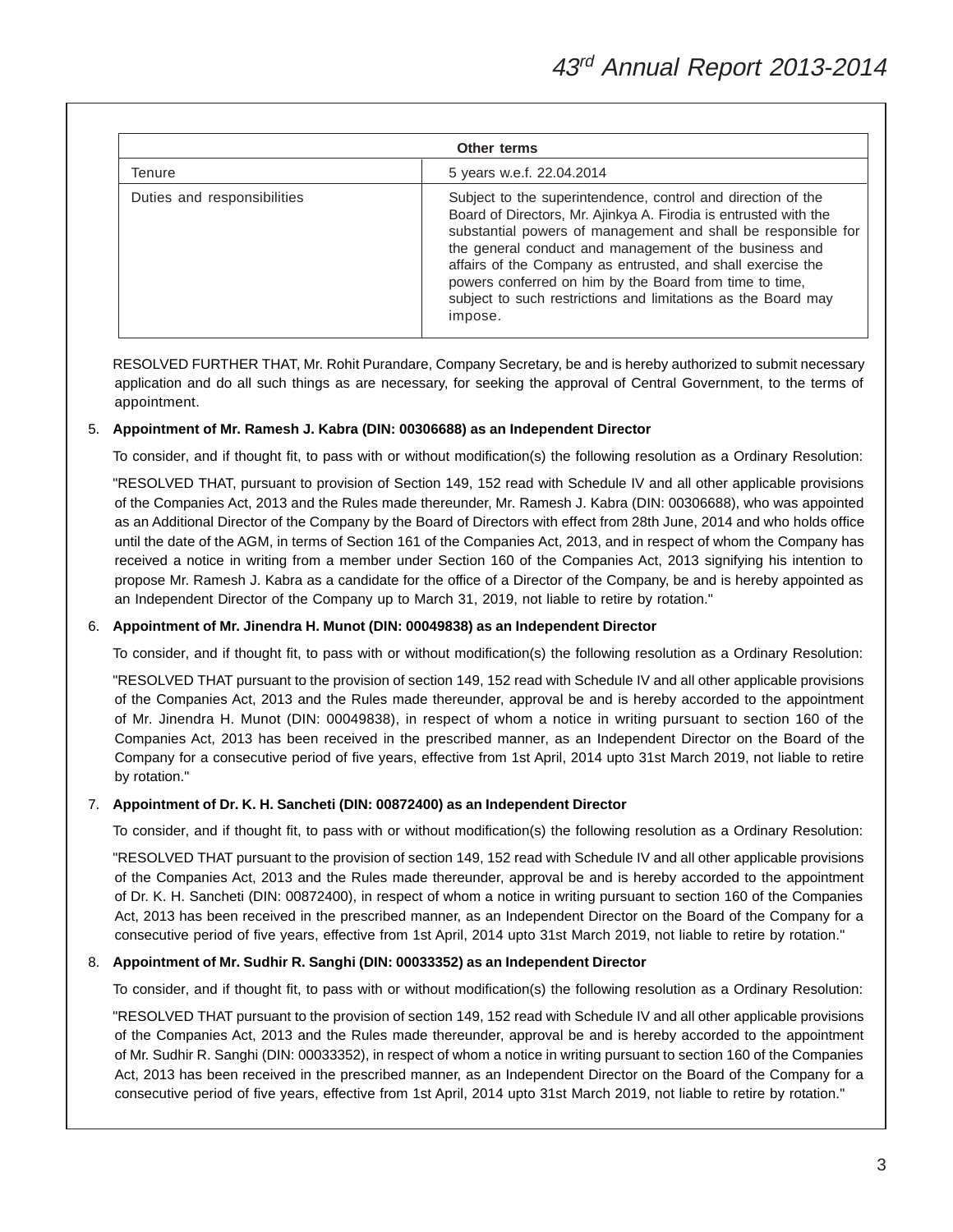#### 9. **Appointment of Mr. Shirish R. Kotecha (DIN: 00170659) as an Independent Director**

To consider, and if thought fit, to pass with or without modification(s) the following resolution as a Ordinary Resolution:

"RESOLVED THAT pursuant to the provision of section 149, 152 read with Schedule IV and all other applicable provisions of the Companies Act, 2013 and the Rules made thereunder, approval be and is hereby accorded to the appointment of Mr. Shirish R. Kotecha (DIN: 00170659), in respect of whom a notice in writing pursuant to section 160 of the Companies Act, 2013 has been received in the prescribed manner, as an Independent Director on the Board of the Company for a consecutive period of five years, effective from 1st April, 2014 upto 31st March 2019, not liable to retire by rotation."

#### 10. **To approve Borrowing limits of the Company**

To consider and, if thought fit, to pass with or without modification, the following resolution as a Special Resolution:

"RESOLVED THAT, in supersession of the Resolutions passed by the shareholders previously in this regard and pursuant to the provisions of Section 180 (1) (c) and other applicable provisions, if any, of the Companies Act, 2013 (including any statutory modification(s) or re-enactment thereof for the time being in force) and Rules made thereunder, approval of the Members be and is hereby accorded to authorise the Board of Directors of the Company (Board) which shall be deemed to include any Committee thereof, which the Board may have constituted or hereinafter constitute to exercise its powers including the powers conferred by this resolution and with the power to delegate such authority to any person(s), to borrow moneys in excess of the aggregate of the paid-up share capital and free reserves of the Company, provided that the total amount borrowed and outstanding at any point of time, apart from temporary loans obtained/to be obtained from the Company's Bankers in the ordinary course of business, shall not be in excess of Rs. 300 Crore (Rupees Three Hundred Crore only) over and above the aggregate of the paid-up capital and free reserves (i.e. reserves not set apart for any specific purpose) of the Company and that the Board be and is hereby empowered and authorised to arrange or fix the terms and conditions of all such moneys to be borrowed from time to time as to interest, repayment, security or otherwise as they may, in their absolute discretion, think fit.

RESOLVED FURTHER THAT, for the purpose of giving effect to this resolution, the Board be and is hereby authorised to do all such acts, deeds, matters and things as it may in its absolute discretion deem necessary, proper or desirable and to settle any question, difficulty or doubt that may be necessary, proper, desirable or expedient to give effect to this resolution."

#### 11. **Creation of Charges on the assets of the Company**

To consider and, if thought fit, to pass with or without modification, the following resolution as a Special Resolution:

"RESOLVED THAT, in supersession of the Resolutions passed by the shareholders previously in this regard and pursuant to the provisions of Section 180 (1) (a) and other applicable provisions, if any, of the Companies Act, 2013 (including any statutory modification(s) or re-enactment thereof for the time being in force) and Rules made thereunder, approval of the Members be and is hereby accorded to authorise the Board of Directors of the Company (Board) which shall be deemed to include any Committee thereof, which the Board may have constituted or hereinafter constitute to exercise its powers including the powers conferred by this resolution and with the power to delegate such authority to any person(s), to mortgage/ charge/hypothecate/encumber any of its movable and/or immovable properties wherever situated both present and future or to lease or otherwise dispose of the whole or substantially the whole of the undertaking of the Company or where the Company owns more than one undertaking, of the whole or substantially the whole of any such undertaking(s) and to create mortgage/charge/hypothecate/encumber, on such terms and conditions at such time(s) and in such form and manner, and with such ranking as to priority as the Board in its absolute discretion thinks fit on the whole or substantially the whole of the Company's any one or more of the undertakings or all of the undertakings of the Company in favour of any Bank(s) or Financial Institution(s) or Body(ies) Corporate or Person(s), whether the Members of the Company or not, together with interest, cost, charges and expenses thereon for an amount not exceeding Rs. 300 Crore (Rupees Three Hundred Crore only) over and above the aggregate of the paid-up capital and free reserves (that is, reserves not set apart for any specific purpose) of the Company.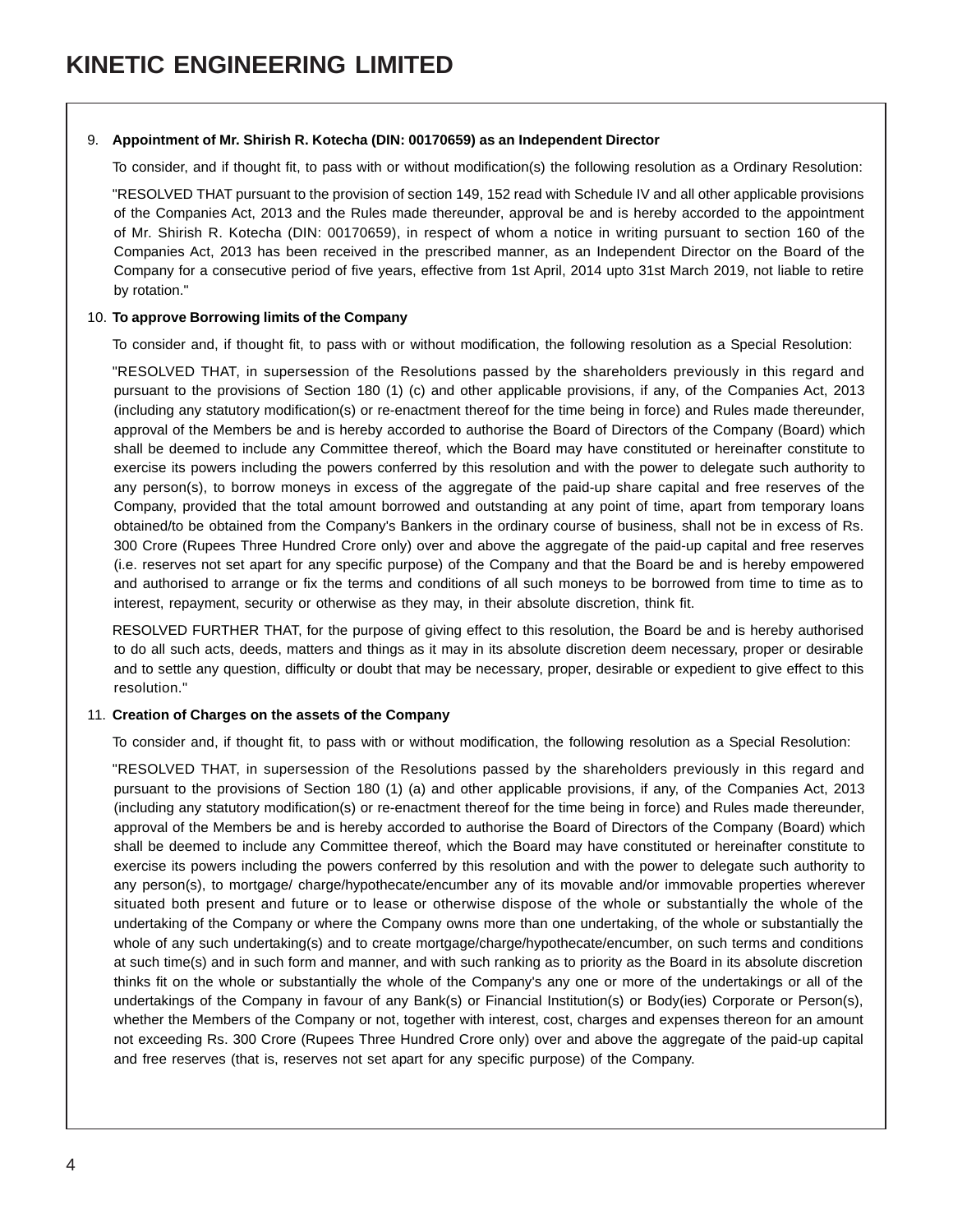RESOLVED FURTHER THAT mortgage/charge/hypothecate/encumber to be created by the Company aforesaid may rank prior/pari-passu/subservient with/to the mortgage/ charge/hypothecation/encumbrance already created or to be created by the Company as may be agreed to between the concerned parties.

RESOLVED FURTHER THAT for the purpose of giving effect to this resolution, the Board be and is hereby authorised to finalise, settle and execute such documents/deeds/writings /papers/agreements as may be required and to do all such acts, deeds, matters and things as it may in its absolute discretion deem necessary, proper or desirable and to settle any question, difficulty or doubt relating thereto that may arise in regard to creating mortgage /charge as aforesaid."

> By Order of the Board of Directors For **KINETIC ENGINEERING LIMITED**

> > **Rohit Purandare** Company Secretary

Date: 14.08.2014 Place: Pune

#### **NOTES:**

- 1 A MEMBER ENTITLED TO ATTEND AND VOTE IS ENTITLED TO APPOINT A PROXY TO ATTEND AND VOTE ON A POLL, INSTEAD OF HIMSELF/HERSELF AND THE PROXY NEED NOT BE A MEMBER. A PERSON CAN ACT AS PROXY ON BEHALF OF MEMBERS UPTO AND NOT EXCEEDING FIFTY (50) AND HOLDING IN THE AGGREGATE NOT MORE THAN TEN PERCENT (10%) OF THE TOTAL SHARE CAPITAL OF THE COMPANY. FURTHER, A MEMBER HOLDING MORE THAN TEN PERCENT (10%) OF THE TOTAL SHARE CAPITAL OF THE COMPANY CARRYING VOTING RIGHTS MAY APPOINT A SINGLE PERSON AS PROXY AND SUCH PERSON SHALL NOT ACT AS PROXY FOR ANY OTHER PERSON OR MEMBER. THE INSTRUMENT APPOINTING PROXY MUST BE DEPOSITED AT THE REGISTERED OFFICE OF THE COMPANY NOT LESS THAN 48 HOURS BEFORE THE TIME OF HOLDING THE MEETING.
- 2 During the period beginning 24 hours before the time fixed for the commencement of the meeting and ending with the conclusion of the meeting, members would be entitled to inspect the proxies lodged, at any time during the business hours of the Company, provided not less than three (3) days written notice is given to the Company.
- 3 An Explanatory Statement pursuant to section 102 of the Companies Act, 2013 forms part of this Notice.
- 4 Brief details of the directors, who are seeking re-appointment, are annexed hereto as per requirements of clause 49 of the listing agreement.
- 5 Pursuant to the provisions of section 91 of the Companies Act, 2013, the register of members and share transfer books of the Company will remain closed from 27. 09. 2014 to 29. 09. 2014, both days inclusive.
- 6 The Securities and Exchange Board of India (SEBI) has mandated the submission of Permanent Account Number (PAN) by every participant in the securities market. Members holding shares in electronic form are, therefore, requested to submit the PAN to their depository participants with whom they are maintaining their demat accounts. Members holding shares in physical form can submit their PAN details to the Company or Link Intime.
- 7 In terms of section 101 and 136 of the Companies Act, 2013 read together with the Rules made thereunder, the listed companies may send the notice of annual general meeting and the annual report, including Financial statements, Board Report, etc. by electronic mode. The Company is accordingly forwarding soft copies of the above referred documents to all those members who have registered their email ids with their respective depository participants or with the share transfer agent of the Company.
- 8 To receive shareholders' communications through electronic means, including annual reports and notices, members are requested to kindly register/ update their email address with their respective depository participant, where shares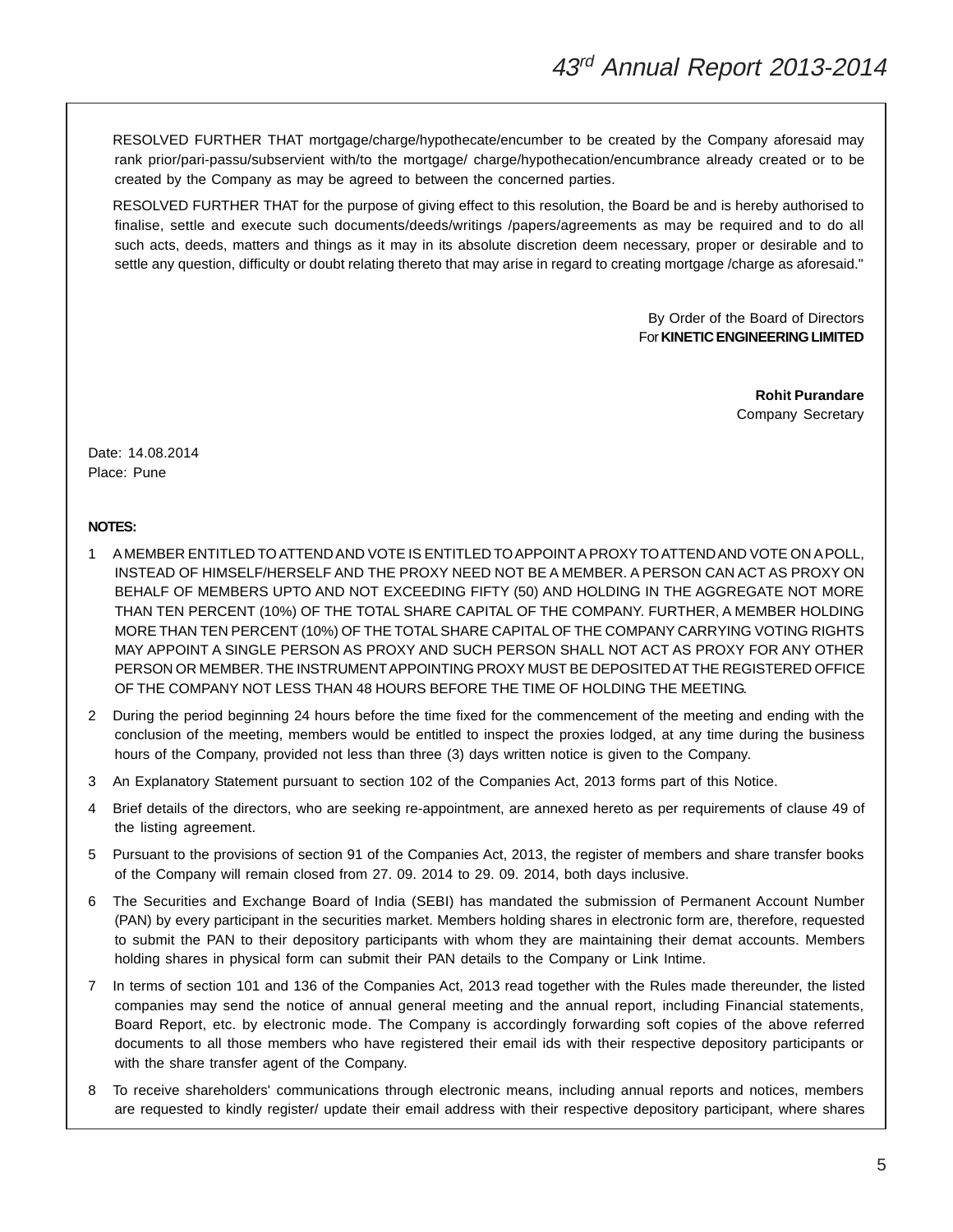are held in electronic form. If, however, shares are held in physical form, members are advised to register their e-mail address with Link Intime India Pvt. Ltd. on pune@linkintime.co.in.

- 9 Documents referred to in the Notice and the explanatory statement shall be open for inspection by the members at the registered office of the Company on all working days (Monday to Friday) from 10.00 a.m. to 1.00 p.m. except holidays, upto the date of the meeting.
- 10 Pursuant to section 72 of the Companies Act, 2013, members holding shares in physical form are advised to file nomination in the prescribed Form SH-13 (a copy of which is available on the website of the Company) with the Company's share transfer agent. In respect of shares held in electronic/demat form, the members may please contact their respective depository participant.
- 11 Corporate members are requested to send in advance, duly certified copy of the Board Resolution/Power of Attorney authorising their representative to attend the annual general meeting.
- 12 Members/Proxies are requested to bring the copies of annual reports to the meeting.
- 13 Please note that for security reasons, no article/baggage will be allowed at the venue of the meeting.
- 14 Voting through electronic means

In terms of the provisions of section 108 of the Companies Act, 2013 (the Act) read with rule 20 of the Companies (Management and Administration) Rules, 2014 (hereinafter called "the Rules" for the purpose of this section of the Notice) and clause 35B of the listing agreement, the Company is providing facility to exercise votes on the items of business given in the Notice through electronic voting system, to members holding shares as on 22 August, 2014 (End of Day) being the Cut-off date (Record date for the purpose of Rule 20 (3) (vii) of the Rules) fixed for determining voting rights of members, entitled to participate in the e-voting process, through the e-voting platform provided by Central Depository Services (India) Limited (CDSL).

#### **The instructions for shareholders voting electronically are as under:**

- A. In case of Members receiving Notices of Annual General Meeting (AGM) through E-mail:
	- (i) The shareholders should log on to the e-voting website www.evotingindia.com during the voting period
	- (ii) Click on "Shareholders" tab.
	- (iii) Now, select the "KINETIC ENGINEERING LIMITED" from the drop down menu and click on "SUBMIT"
	- (iv) Now Enter your User ID
		- a. For CDSL: 16 digits beneficiary ID;
		- b. For NSDL: 8 Character DP ID followed by 8 Digits Client ID;
		- c. Members holding shares in Physical Form should enter Folio Number registered with the Company.
	- (v) Next enter the Image Verification as displayed and Click on "Login".
	- (vi) If you are holding shares in demat form and had logged on to www.evotingindia.com and voted on an earlier voting of any company, then your existing password is to be used.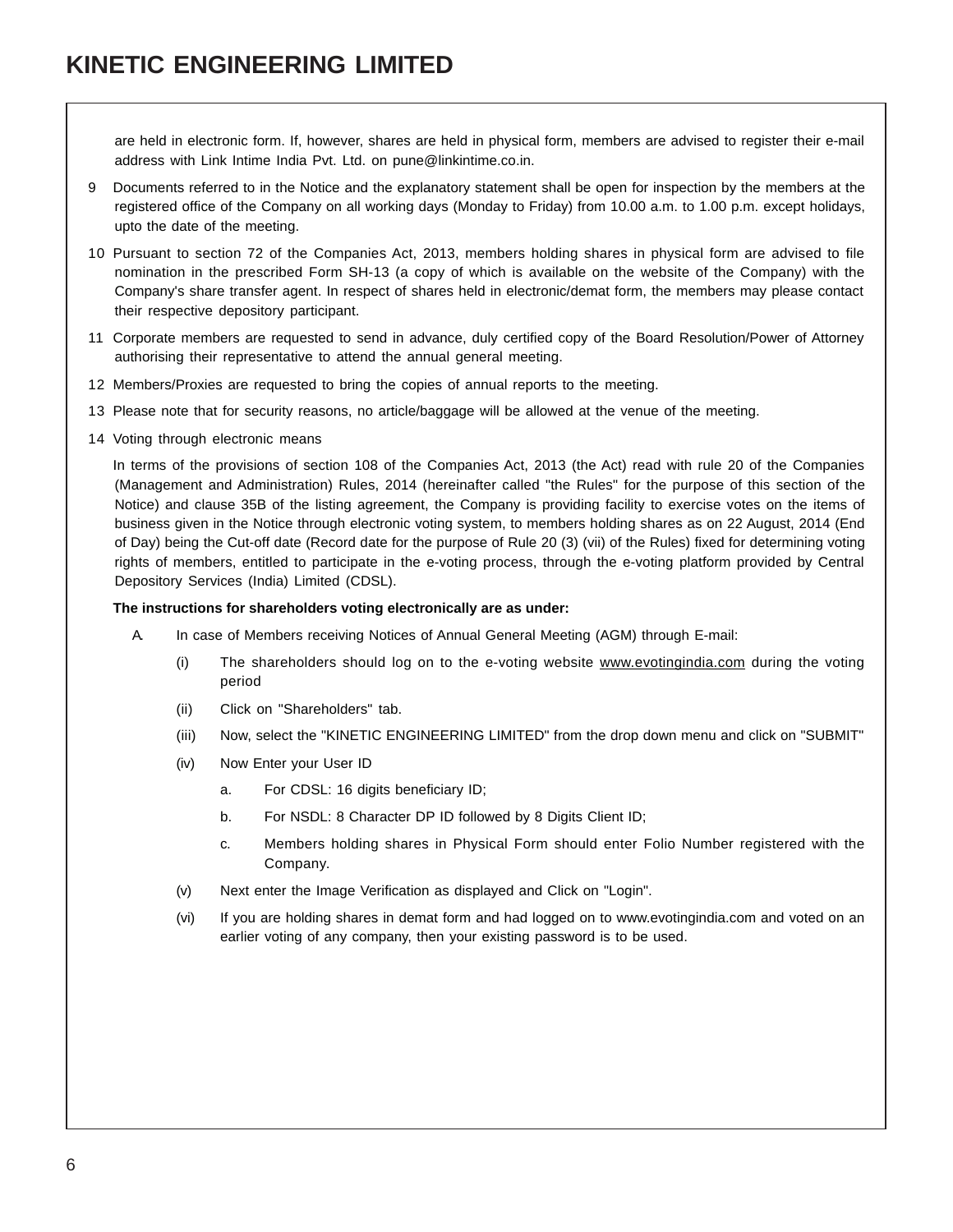| If you are a first time user follow the steps given below:<br>(vii) |                                                                                                                                                                                                                                                                                      |  |  |  |
|---------------------------------------------------------------------|--------------------------------------------------------------------------------------------------------------------------------------------------------------------------------------------------------------------------------------------------------------------------------------|--|--|--|
|                                                                     | For Members (Shareholders) holding shares in Demat Form and Physical Form                                                                                                                                                                                                            |  |  |  |
| Permanent<br>Account                                                | Enter your 10 digit alpha-numeric PAN issued by Income Tax Department (Applicable for<br>both demat shareholders as well as physical shareholders)                                                                                                                                   |  |  |  |
| Number<br>(PAN)                                                     | Members who have not updated their PAN with the Company/Depository Participant<br>٠<br>are requested to use the first two letters of their name and the 8 digits of the sequence<br>number in the PAN field.                                                                         |  |  |  |
|                                                                     | In case the sequence number is less than 8 digits enter the applicable number of 0's<br>٠<br>before the number after the first two characters of the name in CAPITAL letters. e.g. If<br>your name is Ramesh Kumar with sequence number 1 then enter RA00000001 in<br>the PAN field. |  |  |  |
| Date of Birth<br>(DOB) #                                            | Enter the Date of Birth as recorded in your demat account or in the Company records for<br>the said demat account or folio in dd/mm/yyyy format.                                                                                                                                     |  |  |  |

# Please enter the DOB or Dividend Bank Details in order to login. If the details are not recorded with the Company / Depository Participant please enter the Client id / folio number in the Dividend Bank details field.

- (viii) After entering these details appropriately, click on "SUBMIT" tab.
- (ix) Members holding shares in physical form will then directly reach the Company selection screen. However, Members holding shares in demat form will now reach 'Password Creation' menu wherein they are required to mandatorily enter their login password in the new password field. Kindly note that this password is to be also used by the demat holders for voting for resolutions of any other Company on which they are eligible to vote, provided that company opts for e-voting through CDSL platform. It is strongly recommended not to share your password with any other person and take utmost care to keep your password confidential.
- (x) For Members holding shares in physical form, the details can be used only for e-voting on the resolutions contained in this Notice.
- (xi) Click on the Electronic Voting Sequence Number (EVSN) of "KINETIC ENGINEERING LIMITED"
- (xii) On the voting page, you will see "RESOLUTION DESCRIPTION" and against the same the option "YES/NO" for voting. Select the option YES or NO as desired. The option YES implies that you assent to the Resolution and option NO implies that you dissent to the Resolution.
- (xiii) Click on the "RESOLUTIONS FILE LINK" if you wish to view the entire Resolution details.
- (xiv) After selecting the resolution you have decided to vote on, click on "SUBMIT". A confirmation box will be displayed. If you wish to confirm your vote, click on "OK", else to change your vote, click on "CANCEL" and accordingly modify your vote.
- (xv) Once you "CONFIRM" your vote on the resolution, you will not be allowed to modify your vote.
- (xvi) You can also take out print of the voting done by you by clicking on "Click here to print" option on the Voting page.
- (xvii) If Demat account holder has forgotten the same password then Enter the User ID and the image verification code and click on Forgot Password & enter the details as prompted by the system.
- (xviii) (a) Institutional shareholders (i.e. other than Individuals, HUF, NRI etc.) are required to log on to https://www.evotingindia.co.in and register themselves as Corporates.
	- (b) Institutional shareholders should submit a scanned copy of the Registration Form bearing the stamp and sign of the entity should be emailed to helpdesk.evoting@cdslindia.com.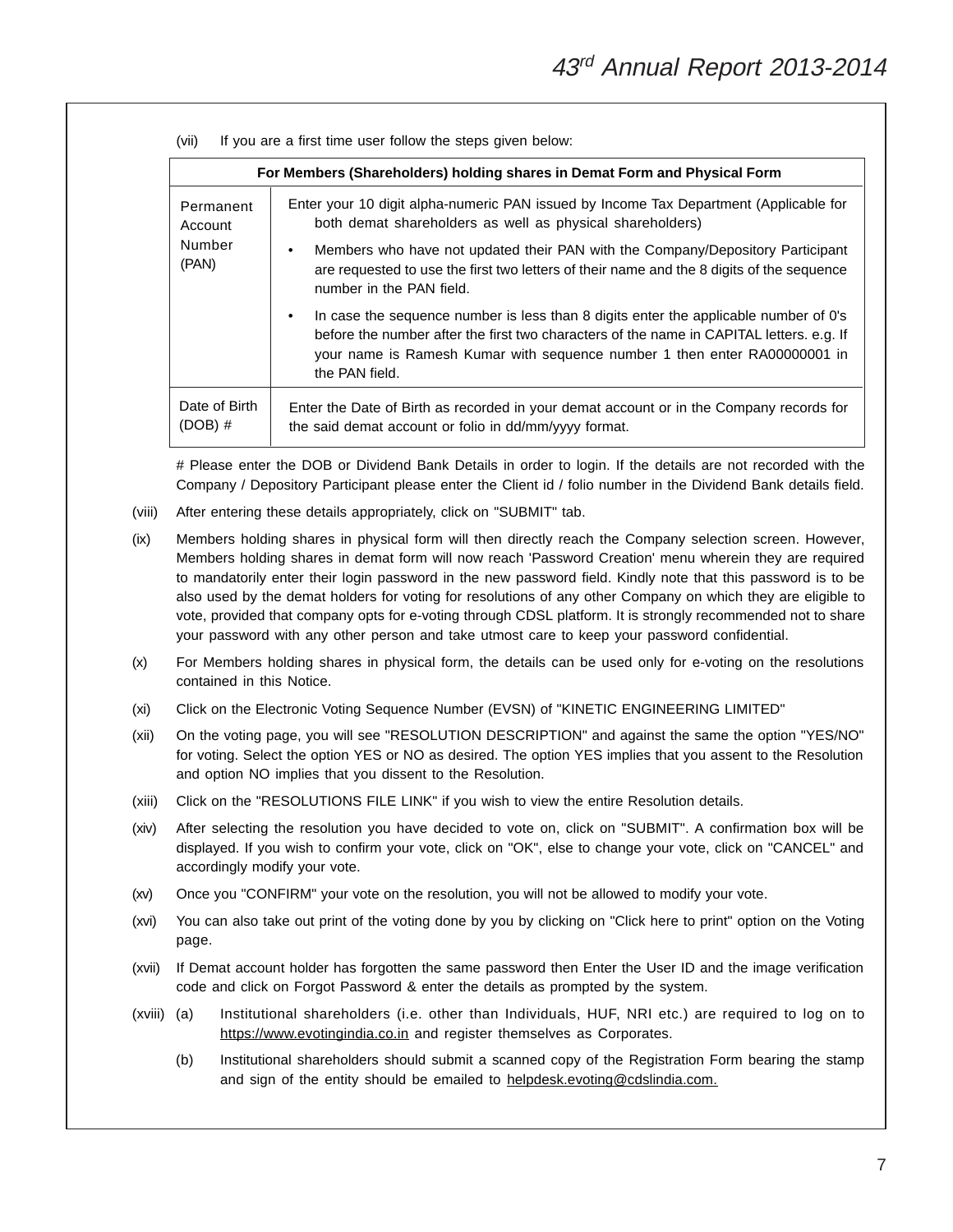- (c) After receiving the login details Institutional shareholders have to create a user who would be able to link the account(s) which institutional shareholders wish to vote on.
- (d) The list of accounts should be mailed to helpdesk.evoting@cdslindia.com and on approval of the accounts they would be able to cast their vote.
- (e) Institutional shareholders should upload a scanned copy of the Board Resolution and Power of Attorney (POA) which they have issued in favour of the Custodian, if any, should be uploaded in PDF format in the system for the scrutinizer to verify the same.
- B. In case of Members receiving physical copy of Notice of AGM:
	- (i) Please follow all steps from Sr. No. (i) to Sr. No. (xviii) above, to cast vote.
	- (ii) The voting period begins on Tuesday, 23rd September, 2014 at 9.00 a.m. IST and ends on Thursday, 25th September, 2014 at 6.00 p.m. IST. During this period Members of the Company, holding shares either in physical form or in dematerialized form, as on the cut-off date of 22 August, 2014 may cast their vote electronically. The e-voting module shall be disabled by CDSL for voting thereafter.
- C. In case you have any queries or issues regarding E-voting, you may refer the Frequently Asked Questions ("FAQs") and E-voting manual available at www.evotingindia.co.in under help section or write an email to helpdesk.evoting@cdslindia.com.
- D. General Instruction:
	- (i) You are advised to cast your vote only through one mode (E-voting or through Poll at the AGM). In case you cast your votes through both the modes, votes cast through E-voting shall only be considered and votes cast at meeting through Poll would be rejected.
	- (ii) The Company has appointed Mr. Devendra V. Deshpande, Practicing Company Secretary, as the Scrutinizer for conducting the e-voting process in fair and transparent manner.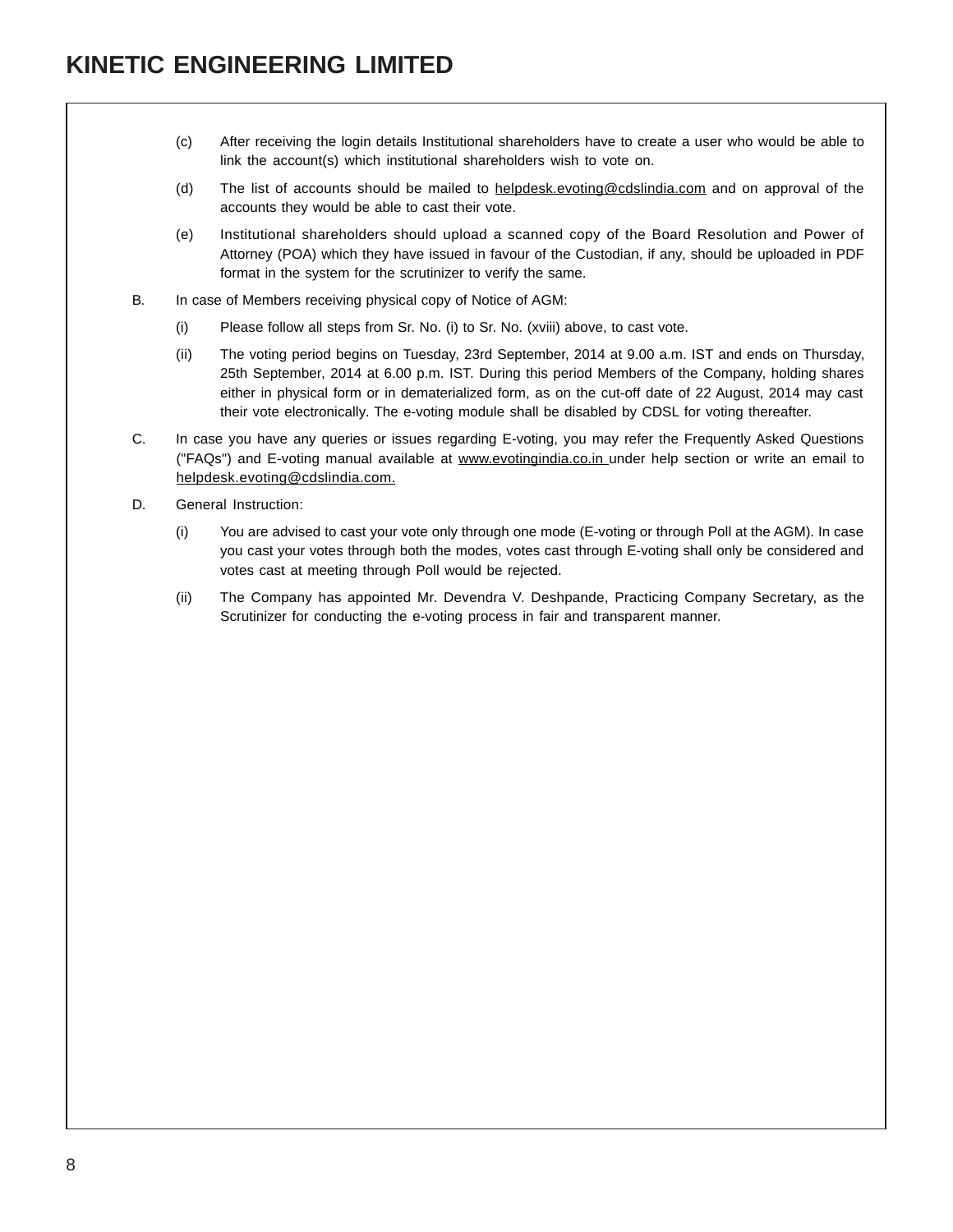#### **Annexure to Notice EXPLANATORY STATEMENT AS REQUIRED BY SECTION 102 OF THE COMPANIES ACT, 2013.**

#### **Item No. 4**

The Board of Directors of the Company, at its meeting held on 22nd April, 2014 has, subject to the approval of members and Central Government, appointed Mr. Ajinkya A. Firodia as Managing Director, for a period of 5 (five) years from the expiry of his present term, which expired on 21st April, 2014, at the remuneration recommended by the Nomination and Remuneration Committee of the Board and approved by the Board.

Brief resume of Mr. Ajinkya A. Firodia, as stipulated under Clause 49 of the Listing Agreement with the Stock Exchanges, is provided in the Corporate Governance Report forming part of the Annual Report.

Mr. Ajinkya A. Firodia is related to Directors Mr. Arun H. Firodia and Ms. Sulajja Firodia Motwani. None of the Directors except Mr. Arun H. Firodia and Ms. Sulajja Firodia Motwani and Mr. Ajinkya A. Firodia, are to be considered as interested, in passing of the above mentioned resolution.

The Board recommends the Special Resolution set out at Item No. 4 of the Notice for approval by the shareholders.

#### **Item No. 5**

The Board of Directors of the Company appointed, pursuant to the provisions of Section 161(1) of the Act and the Articles of Association of the Company, Mr. Ramesh J. Kabra as an Additional Director of the Company with effect from 28th June, 2014.

In terms of the provisions of Section 161(1) of the Act, Mr. Ramesh J. Kabra would hold office up to the date of the ensuing Annual General Meeting. The Company has received a notice in writing from a member alongwith the deposit of requisite amount under Section 160 of the Act proposing the candidature of Mr. Ramesh J. Kabra for the office of Director of the Company.

Mr. Ramesh J. Kabra is not disqualified from being appointed as a Director in terms of Section 164 of the Act and has given his consent to act as a Director. Section 149 of the Act inter alia stipulates the criteria of independence should a company propose to appoint an independent director on its Board. As per the said Section 149, an independent director can hold office for a term up to 5 (five) consecutive years on the Board of a company and he shall not be included in the total number of directors for retirement by rotation.

The Company has received a declaration from Mr. Ramesh J. Kabra that he meets with the criteria of independence as prescribed both under sub-section (6) of Section 149 of the Act and under Clause 49 of the Listing Agreement. Mr. Ramesh J. Kabra possesses appropriate skills, experience and knowledge, inter alia, in the field of automotive and auto ancillary manufacturing for more than 40 years.

In the opinion of the Board, Mr. Ramesh J. Kabra fulfills the conditions for his appointment as an Independent Director as specified in the Act and the Listing Agreement.

Mr. Ramesh J. Kabra is independent of the management.

Brief resume of Mr. Ramesh J. Kabra, as stipulated under Clause 49 of the Listing Agreement with the Stock Exchanges, is provided in the Corporate Governance Report forming part of the Annual Report.

Keeping in view his vast expertise and knowledge, it will be in the interest of the Company that Mr. Ramesh J. Kabra is appointed as an Independent Director. Copy of the draft letter for appointment of Mr. Ramesh J. Kabra as an Independent Director setting out the terms and conditions is available for inspection by members at the Registered Office of the Company.

This Statement may also be regarded as a disclosure under Clause 49 of the Listing Agreement with the Stock Exchanges.

None of the Directors or Key Managerial Personnel or their relative(s) is / are in any way concerned or interested, in passing of the above mentioned resolution, except the appointee Director and his relatives.

The Board recommends the Ordinary Resolution set out at Item No. 5 of the Notice for approval by the shareholders.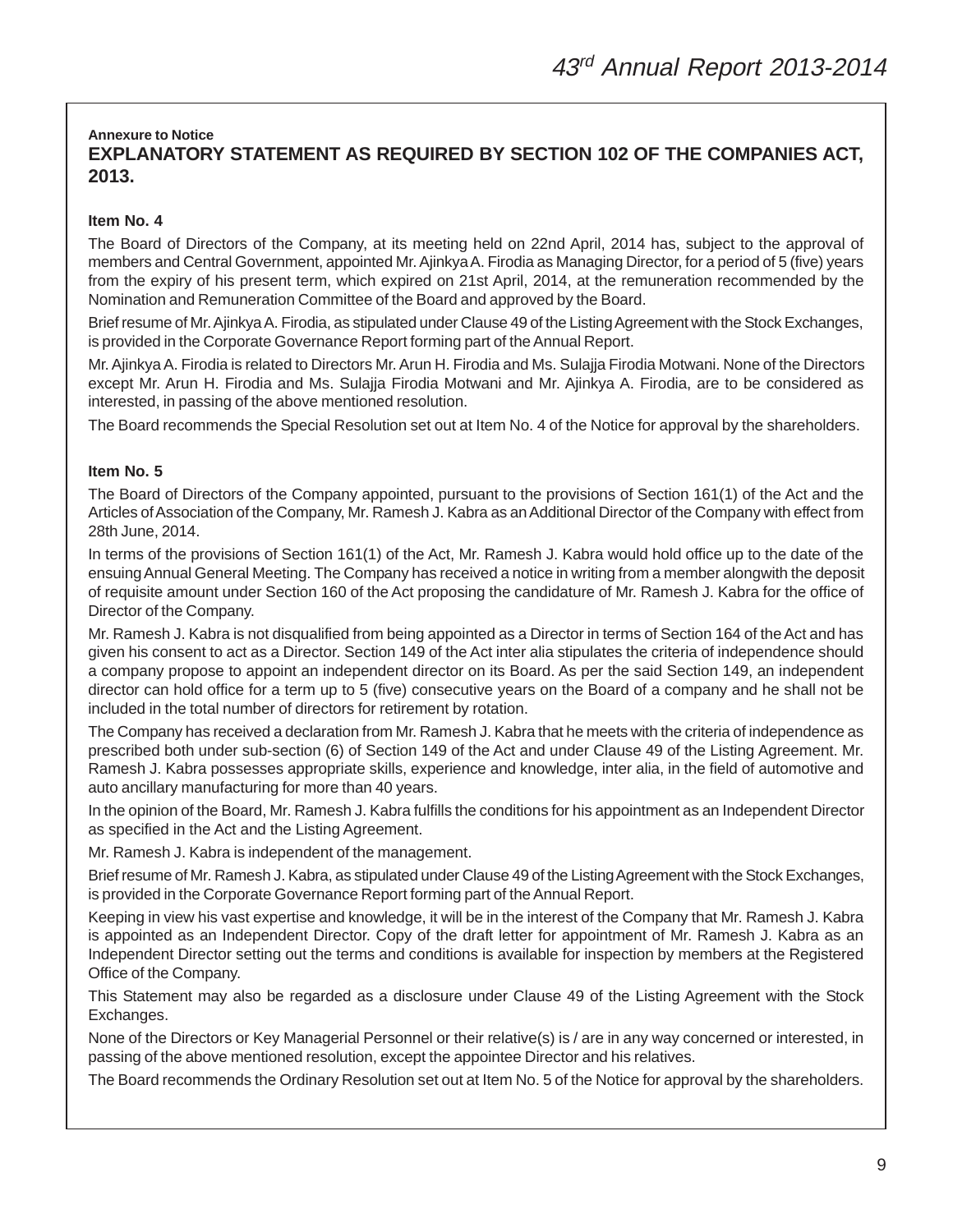#### **Item No. 6 to 9**

Section 149 of Companies Act, 2013 provides that Independent Directors shall hold office for a term upto 5 (Five) consecutive years. As on 31st March 2014, the Board of Directors of the Company comprised Mr. Jinendra H. Munot, Dr. Kantilal H. Sancheti, Mr. Sudhir R. Sanghi and Mr. S. R. Kotecha, as Independent Director pursuant to erstwhile clause 49 of the Listing Agreement.

Accordingly, with the recommendations of the Nomination and Remuneration Committee, the Board of Directors at its meeting held on 14th August, 2014, appointed Mr. Jinendra H. Munot, Dr. Kantilal H. Sancheti, Mr. Sudhir R. Sanghi and Mr. S. R. Kotecha, as Independent Directors of the Company pursuant to Section 149, Schedule IV and other applicable provisions, of the Companies Act, 2013, for a consecutive period of 5 years from 1st April, 2014 to 31st March, 2019, subject to the approval of shareholders.

Further, pursuant to the provisions of Section 149 of Companies Act, 2013, Independent Directors are not liable to retire by rotation. Therefore, considering the provisions of Companies Act, 2013, all the Independent Directors shall not be liable to retire by rotation.

Therefore, as required under Schedule IV, appointment of these Independent Directors is set out in the item 6 to 9 of the Notice for approval of shareholders.

In respect of the appointments of the aforesaid directors, a notice in writing in the prescribed manner as required by section 160 of the Companies Act, 2013 and Rules made thereunder has been received by the Company, regarding candidature of the aforesaid directors for the office of the director.

The independent directors have submitted the declaration of independence, as required pursuant to section 149(7) of the Companies Act, 2013 stating that they meet the criteria of independence as provided in sub-section (6). The respective appointee is not disqualified from being appointed as a director in terms of section 164 of the Act.

The terms and conditions of appointment of independent directors shall be open for inspection at the registered office of the Company by any member between 10.00 a.m. and 01.00 p.m. on all working days (Monday to Friday) of the Company upto and including the day of the meeting and the same shall also be available at the Company's website.

The Board is of the opinion that the aforesaid directors possess requisite skills, experience and knowledge relevant to the Company's business and it would be in the interest of the Company to continue to have their association with the Company as directors.

Further, in the opinion of the Board, the proposed appointment of independent directors, fulfills the conditions specified in the Act and the Rules made thereunder and that the proposed appointment of independent directors is independent of the management.

None of the Directors or Key Managerial Personnel or their relative(s) is / are in any way concerned or interested, in passing of the above mentioned resolution, except the appointee Director(s) and their relatives.

The Board recommends the Ordinary Resolutions set out at Item Nos. 6 to 9 of the Notice for approval by the shareholders.

#### **ITEM NO. 10**

The Members at its previous meetings had delegated the powers to the Board of Directors of the Company to borrow the funds above the statutory limits over and above the aggregate of the paid-up capital and free reserves of the Company. However, the resolution was passed as an Ordinary Resolution as per the requirement of Companies Act, 1956.

As the Companies Act, 2013, effective from 1st April, 2014, requires a Special Resolution of the members for the purpose under the requirements of Section 180 (1) (c) of the Act.

In view of the above, your Directors recommend to the Members to pass a special resolution under the provisions of Section 180(1)(c) of the Companies Act, 2013 so as to enable the Board of Directors of the Company to borrow an amount within overall limit, as and when necessary.

None of the Directors or Key Managerial Personnel or their relative(s) is / are in any way concerned or interested, in passing of the above mentioned resolution.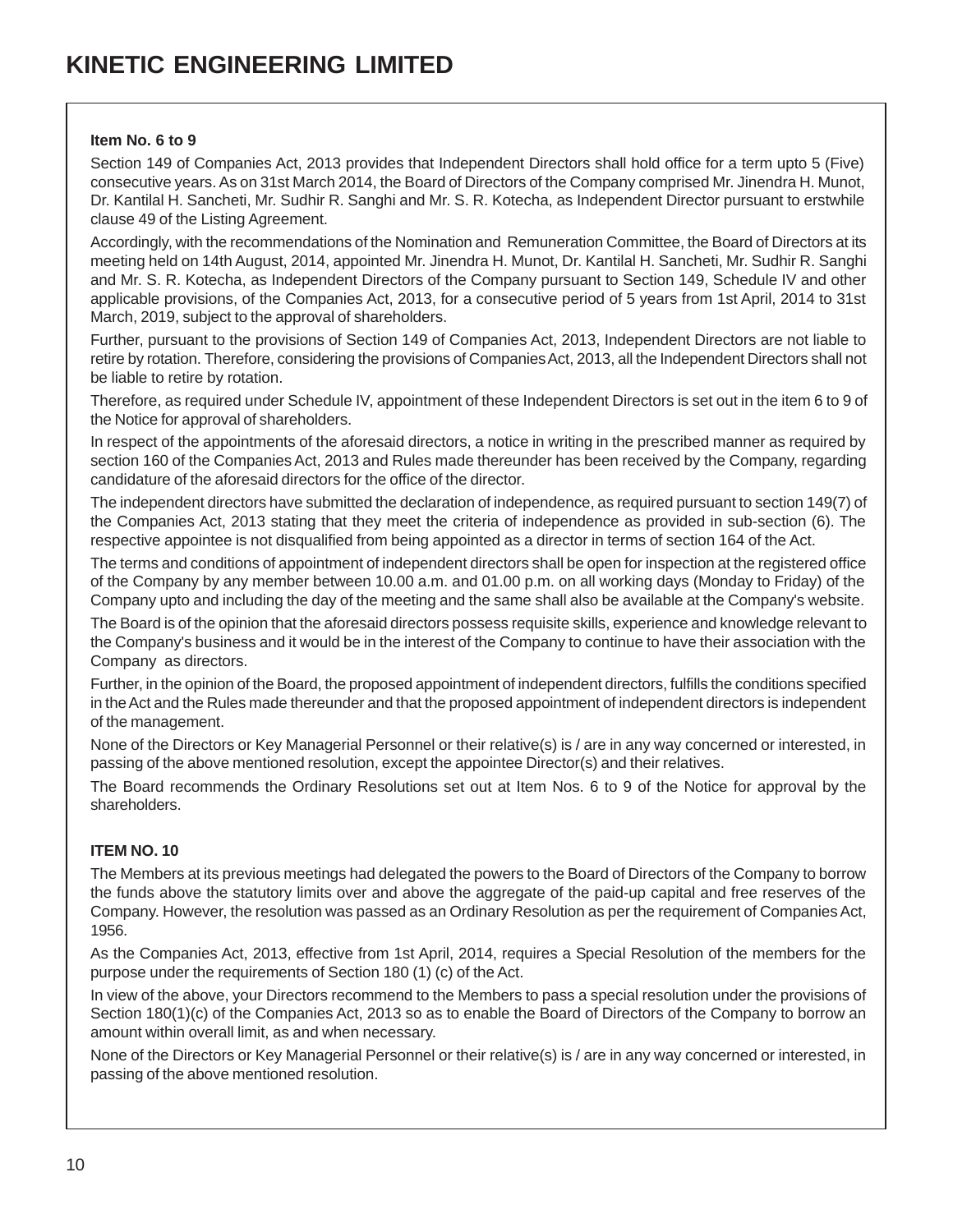The Board recommends the Special Resolution set out at Item No. 10 of the Notice for approval by the shareholders.

#### **ITEM NO. 11**

The borrowings of the Company are in general required to be secured by mortgages/ charges / hypothecation or encumbrances on all or any of the movable or immovable properties of the Company in such form, manner and ranking as may be stipulated by the lender(s) and accepted by the Board of Directors of the Company from time to time.

The mortgages and / or charges by the Company of its movable and immovable properties and/ or the whole or any part of the undertaking(s) of the Company in favour of any Bank(s) or Financial Institution(s) or Body(ies) Corporate or Person(s) with a power to take over the management of the business and concern of the Company in certain events of default by the Company, may be regarded as disposal of the Company's undertaking(s) within the meaning of Section 180(1)(a) of the Companies Act, 2013.

In view of the above, your Directors recommend to the Members to pass a Special Resolution under the provisions of Section 180(1)(a) of the Companies Act, 2013 so as to enable the Board of Directors of the Company to create mortgage and/ or charge for securing the borrowings of the Company, as and when necessary.

None of the Directors or Key Managerial Personnel or their relative(s) is / are in any way concerned or interested, in passing of the above mentioned resolution.

The Board recommends the Special Resolutions set out at Item No. 11 of the Notice for approval by the shareholders.

By Order of the Board of Directors For **Kinetic Engineering Limited**

Pune, 14th August, 2014 **Company Secretary** Company Secretary

**Rohit Purandare**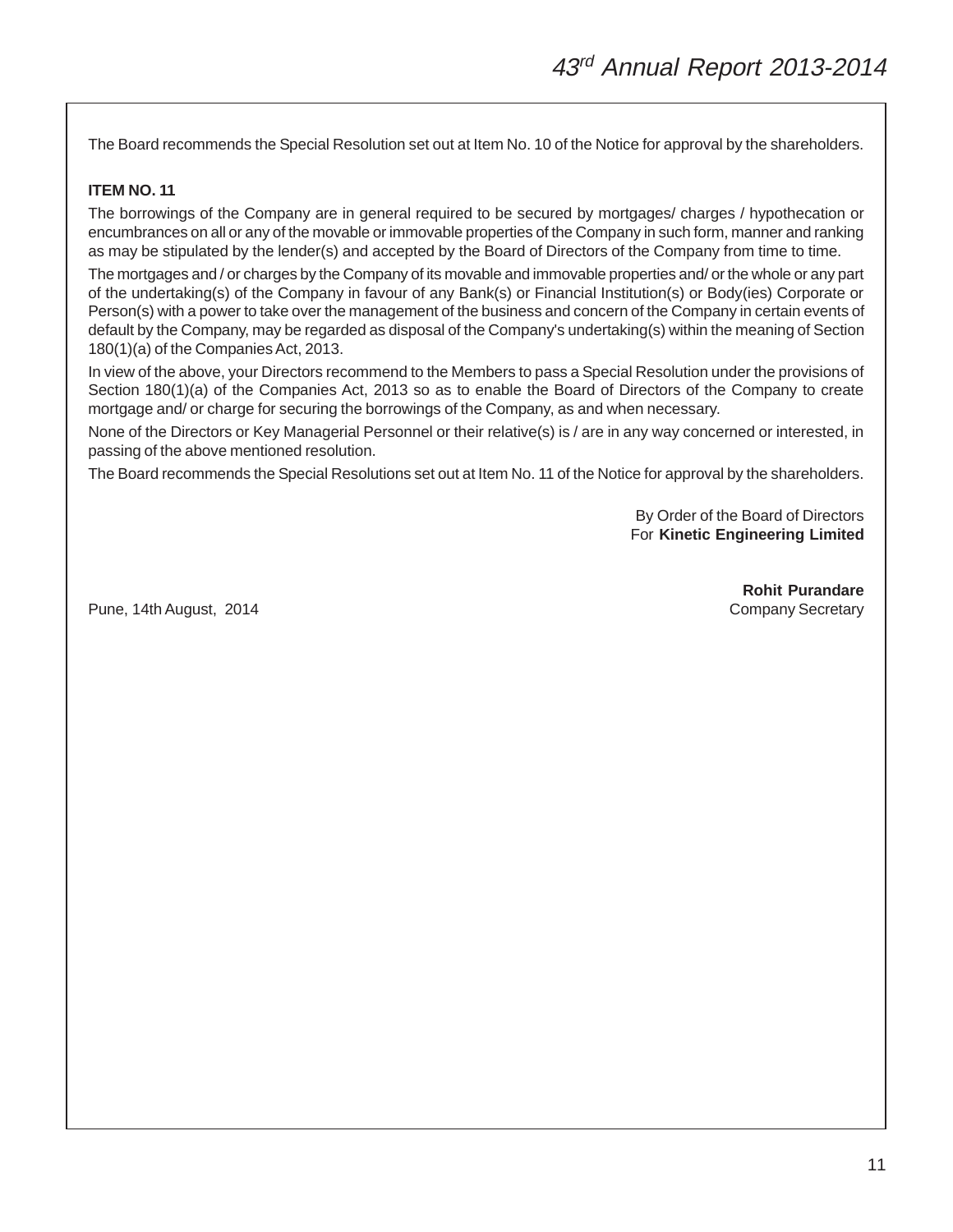# **KINETIC ENGINEERING LIMITED**

| Details of Directors seeking appointment /<br>Agreement with Stock Exchanges)                          |                                                                                                                                    |                                                                                                                                |                                                                                                                             | re-appointment at the Annual General Meeting"(In pursuance of Clause 49 of the Listing |                                                                                       |                                                                                                                   |                                                                                    |
|--------------------------------------------------------------------------------------------------------|------------------------------------------------------------------------------------------------------------------------------------|--------------------------------------------------------------------------------------------------------------------------------|-----------------------------------------------------------------------------------------------------------------------------|----------------------------------------------------------------------------------------|---------------------------------------------------------------------------------------|-------------------------------------------------------------------------------------------------------------------|------------------------------------------------------------------------------------|
| Name                                                                                                   | Firodia Motwani<br>Mrs. Sulajja                                                                                                    | kya A.<br>Mr. Ajinl<br>Firodia                                                                                                 | Mr. Ramesh<br>J. Kabra                                                                                                      | Mr. Jinendra H<br>Munot                                                                | Sancheti<br>Dr. K. H.                                                                 | Mr. Sudhir R.<br>Sanghi                                                                                           | Mr. Shirish R.<br>Kotecha                                                          |
| Age                                                                                                    | 43                                                                                                                                 | 34                                                                                                                             | $\overline{7}$                                                                                                              | 61                                                                                     | 78                                                                                    | 63                                                                                                                | 82                                                                                 |
| $\leq$                                                                                                 | 00052851                                                                                                                           | 00332204                                                                                                                       | 00306688                                                                                                                    | 00049838                                                                               | 00872400                                                                              | 00033352                                                                                                          | 00170659                                                                           |
| Date of Appointment                                                                                    | 1996<br>04th May,                                                                                                                  | 06th April, 2009                                                                                                               | 2014<br>28th June,                                                                                                          | 2011<br>6th August,                                                                    | 1989<br>27th May,                                                                     | 31st October, 1995                                                                                                | 27th November, 1987                                                                |
| Qualification                                                                                          | Administration<br>Business<br>Master of<br>(MBA)                                                                                   | Brown Univer-<br>Eco-<br>from<br>Bachelor of<br>sity, USA<br>Engg. &<br>nomics                                                 | Post Graduate<br>Engineering<br>(V.J.T.I.)<br>Diploma in<br>Production                                                      | B.E. (Mech), M.S.<br>(Mech) USA,<br>AMIE (India)                                       | FI.C.S., F <sup>'A.C.S.</sup> ,<br>PH.D<br>MBBS,<br>D.ORTHO,<br>FCPS, M.S.<br>(ORTHO) | tional Business,<br>య<br>Dip. In Interna-<br>Commerce<br>Graduate, Adv.<br>Management<br>Agriculture<br>Marketing | University, USA<br>M.S. Automo-<br>biles, Kanas                                    |
| Expertise/<br>Experience                                                                               | Vast experience<br>planning and<br>in the area of<br>restructuring.<br>Marketing,<br>corporate<br>Strategic<br>Finance             | manufacturing<br>experience in<br>of automotive<br>Vast and rich<br>automobile<br>particularly<br>sector and<br>systems        | automotive and<br>manufacturing<br>experience in<br>the field of<br>auto ancillary<br>professional<br>40 Years<br>industry. | Industry in<br>various capacity<br>≘<br>Automobile<br>experience<br>35 Years           | a<br>42 Years as<br>surgeon                                                           | diverse products<br>Instrumental in<br>promoting <sup>2</sup><br>conceiving,<br>aunching                          | Manufacturing<br>farming meth-<br>Recearch on<br>32 Years of<br>innovative<br>ods. |
| Directorships as<br>on 31st March,<br>2014                                                             | ing and Services<br>Limited, Kinetic<br>Auto Ltd., Kinetic<br>Kinetic Market-<br>Green Energy<br>and Power<br>Solutions<br>Limited | ZF Steering<br>Gear (India) Ltd.,<br>Kinetic Market-<br>ing & Services<br>Ltd., Kinetic Auto<br>Ltd., Jaya Hind<br>Sciaky Ltd. | $\bar{\bar{z}}$                                                                                                             | ZF Steering<br>Gear (India) Ltd.<br>Varshà Forging<br>Ltd.                             | $\equiv$                                                                              | Sanghi Polyes-<br>ters Ltd. Sanghi<br>Spinners India<br>Ltd.                                                      | $\equiv$                                                                           |
| Companies as on<br>31st March, 2014<br>Membership of<br>Chairmanship/<br>Committees of<br>other Public | $\equiv$                                                                                                                           | $\equiv$                                                                                                                       | $\equiv$                                                                                                                    | $\equiv$                                                                               | $\equiv$                                                                              | S                                                                                                                 | $\equiv$                                                                           |
| Shareholding in<br>the Company                                                                         | 616                                                                                                                                | 28049                                                                                                                          | $\equiv$                                                                                                                    | 28712                                                                                  | 241                                                                                   | $\equiv$                                                                                                          | 16655                                                                              |
|                                                                                                        |                                                                                                                                    |                                                                                                                                |                                                                                                                             |                                                                                        |                                                                                       | By Order of the Board of Directors                                                                                | For Kinetic Engineering Limited                                                    |
| Pune, 14th August, 2014                                                                                |                                                                                                                                    |                                                                                                                                |                                                                                                                             |                                                                                        |                                                                                       |                                                                                                                   | Rohit Purandare<br>Company Secretary                                               |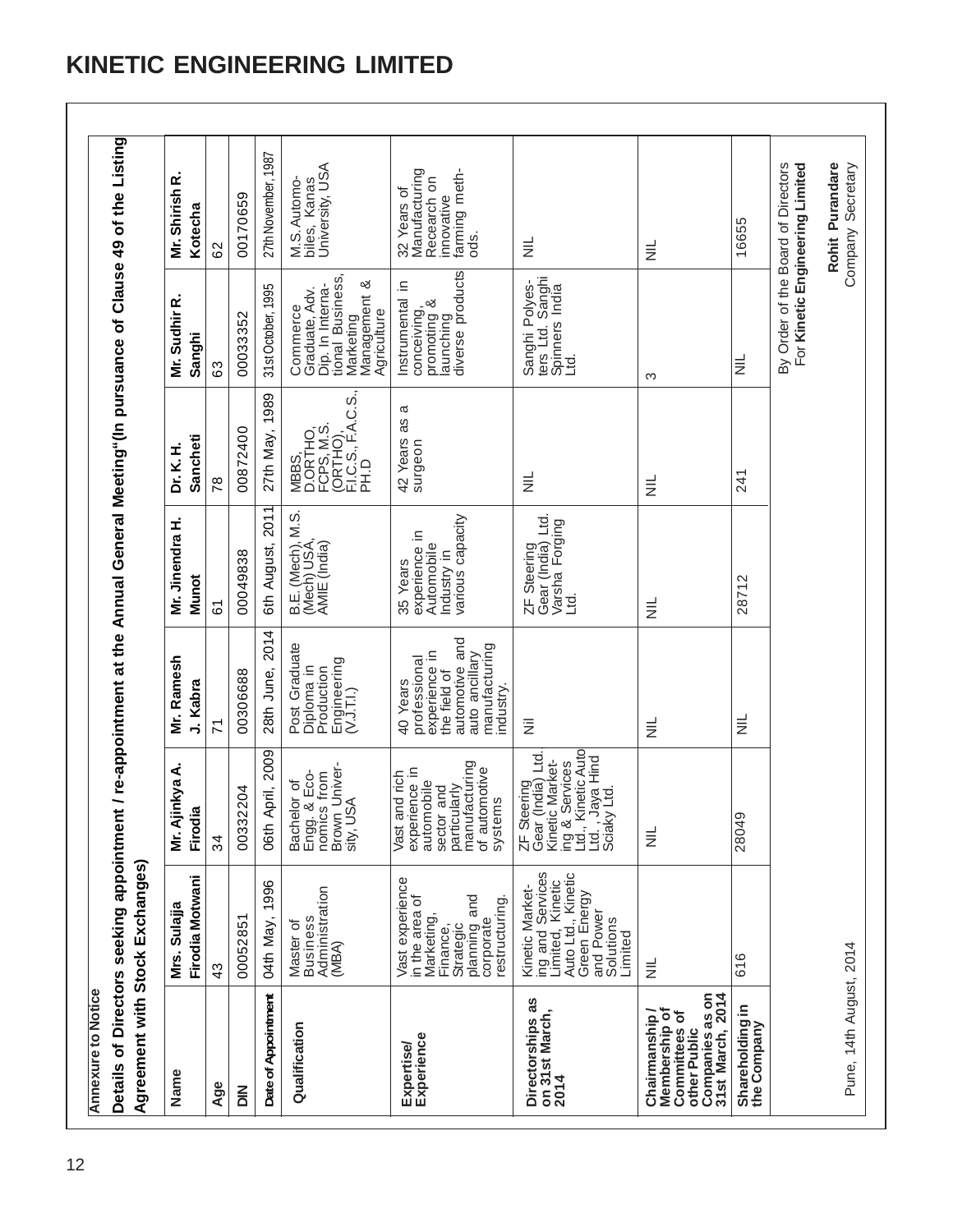#### **DIRECTOR'S REPORT 2013-14 (including Management Discussion & Analysis)**

Dear Members,

Your Directors present the 43rd Annual Report on the business and operations of **Kinetic Engineering Limited** and the Audited Financial Accounts for the financial year ended 31st March, 2014.

#### **Financial Highlights**

During the financial year 2013-14, the Total Revenue was Rs. 61 Crores as against Rs. 87 Crores in previous year. The revenue of the Company was lower due to prevailing recession in the Automobile Industry and reduction in demand from main customers of the Company Mahindra Two Wheelers Limited & Tata Motors Limited. The net loss during the year was Rs. 59 Crores.

Major factors contributing to net loss were as under: -

- 1. The operating net loss of the Company was Rs. 26.39 Crores.
- 2. In order to meet liabilities in the year 2013-14 the Company had to liquidate its non-core assets i.e. investment in equity shares of Mahindra Two Wheelers Limited at a loss of Rs. 24.77 Crores.
- 3. Due to adverse foreign currency movement the Company made provision of Rs. 3.90 Crores towards exchange fluctuation loss.

The financial performance of the Company was also affected by overall uncertain macro-economic environment and recessionary economy.

#### **Business Overview**

During the year, your Company has initiated three prestigious programmes;

- 1. Your Company has bagged an order from Aixam Polaris, a Company from France to manufacture complete Gear box for their Side-By-Side / ATV (All Terrain Vehicles) Vehicles which has a high volume business and is a leading market player.
- 2. Your Company also bagged an order from American Axle, to manufacture machine / part name 'Yoke' for its units in Mexico and India. To complete this order, your Company has installed an in house forging press to expedite the manufacturing process and to reduce material cost.
- 3. Your Company also bagged an order to manufacture Oil Pumps parts from Advik, Chakan, Maharashtra.
- 4. Development of complete Gear box for Piaggio Vehicles Private Limited (PVPL) LCVs having 40 kilogram weight with the torque of 150 NM. This LCV is soon to be launched. With the launch of this LCV, PVPL is expected to perform very well in the market.
- 5. Your Company has also got an LOI for Tata Nano's Automatic Manual Transmission (AMT), diesel and CNG version car.
- 6. To reduce material costs and better control of inventory schedules of customers, your Company has installed one ton hammer in forging shop, so as to become self reliant in forging supply and thereby managed to gain better control and reduction in costs of raw materials by at least 5% - 6%.

To summarise, the year under review has seen a good progress in the development of new programmes continued from last year and it gives confidence to your Directors that the Company would continue to see revenue increase from existing programmes, though this year the revenues did not show increase due to fluctuating market conditions for major product lines and overall depressed Automotive sector in India.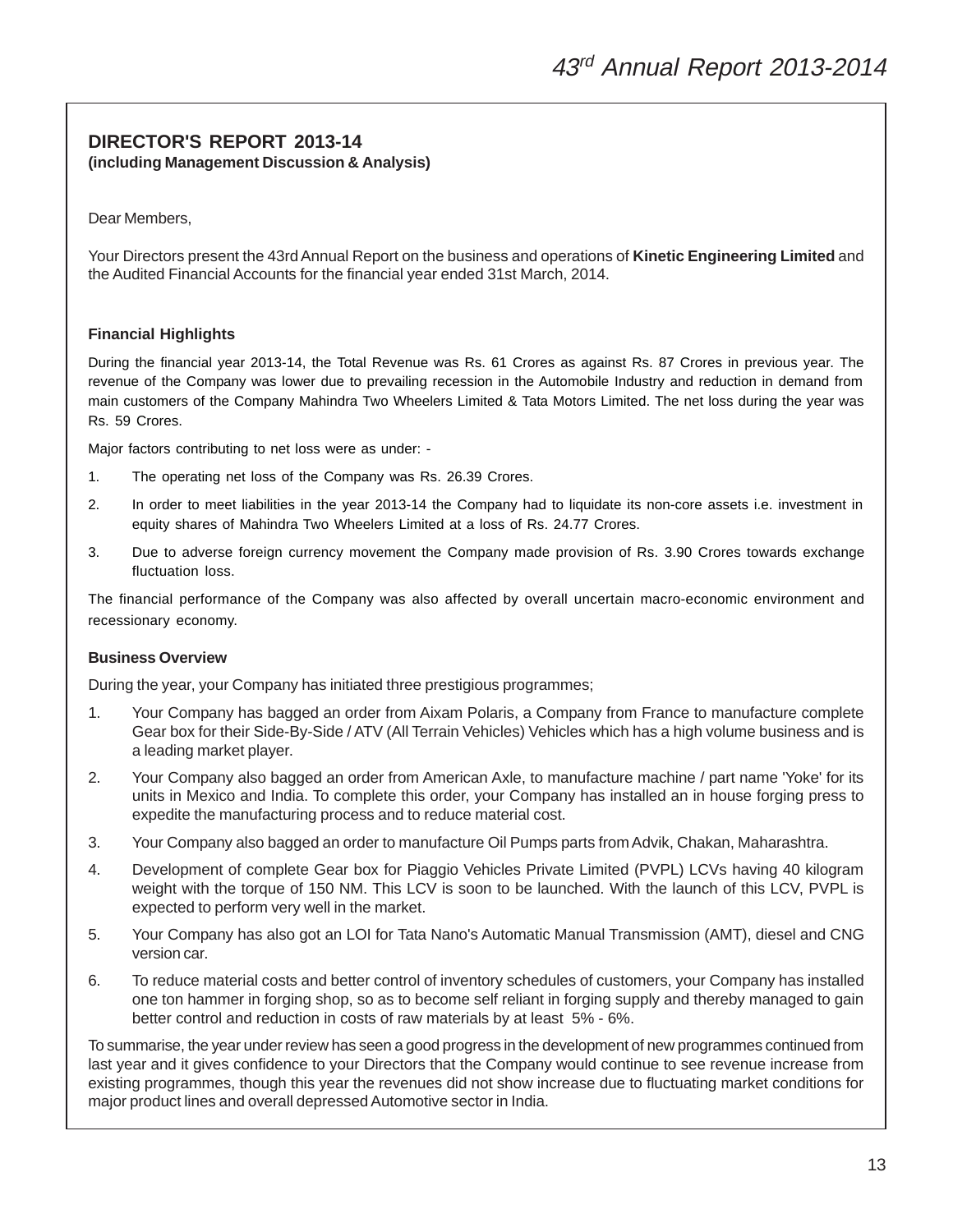Many new programmes have been under development and testing during 2013-14 and they are now nearing completion. Being large and complex programmes, company expects them to start in the coming financial year and gain momentum within the first few quarters of the year, to be productionised during 2014-15, Further, the Company continues to add more parts from its existing customers including Mahindra and Mahindra, Carraro, Tata Motors as well as is exploring aggressively export business once the new programmes are in full production and based on projections given by our customers, company is confident of further increasing its revenues .

With a quality system set up in tune with the requirements of ISO 9001, and with ISO/TS 16949:2002 certification, the Company plans to leverage its skills in domestic as well as international market, by further striving for total customer satisfaction through relationship building and providing superior products and technological solutions to its customers. In the coming years, the Company will focus on strengthening its technological base and customer relationships to establish its position as a leading Power train components and assemblies specialist. Your Company would also like to adopt best manufacturing practices and has already started practising an internal Quality initiative called "KQAA" (Kinetic Quality Assessment and Awards") which reviews and rewards exceptional practices in Quality at each cell.

#### **Industry Overview**

Global Economic Slowdown affected growth of Indian Economy. Also due to Changing of economic and business conditions, evolving consumer preferences, rapid technological innovation and adoption and globalization are creating an increasingly competitive market environment that is driving corporations to transform the manner in which they operate.

The domestic market continued to be challenging for the automotive industry and for the year witnessed a distinct slowdown/negative growth. The demand was restrained by higher interest rates, inflation, fuel prices, volatile commodity market, industrial unrest and adverse forex fluctuations. Investor and business confidence was low throughout the year.

With the new Government at the center having clear majority, focusing on policy decisions, inflation control and commitment towards industrial and infrastructure development, customer sentiments are expected to improve in the country in medium to long term and stimulate the demand for the Auto industry.

In spite of some current concerns, the growth forecast for the Indian economy remains healthy. With the resulting increase in income levels and lifestyle aspirations, the potential size of the Indian passenger vehicle market in the next five years is likely to be as large as 4-5 million vehicles with a conservative growth rate of 10-12% per year. Similarly, the growth in agriculture and industrial production, the spread of organised retail and the growing prevalence of the huband-spoke model for transportation of goods will lead to a significant expansion of the overall market size. The expected introduction of more stringent norms related to overloading of goods vehicles and roadworthiness and vehicle age will also lead to considerable expansion in the market for CVs.

The Indian auto component industry is one of the country's rising industries with tremendous growth prospects. From a low-key supplier providing components exclusively to the domestic market. The industry has emerged as one of the key auto components centres in Asia and is today seen as a significant player in the global automotive supply chain.

As per an Automotive Component Manufacturers Association of India (ACMA) report, the turnover of the auto component industry was measured about US\$ 66 billion in FY 2015-16 with the likelihood to touch US\$ 115 billion by FY 2020-21 depending on favorable conditions.

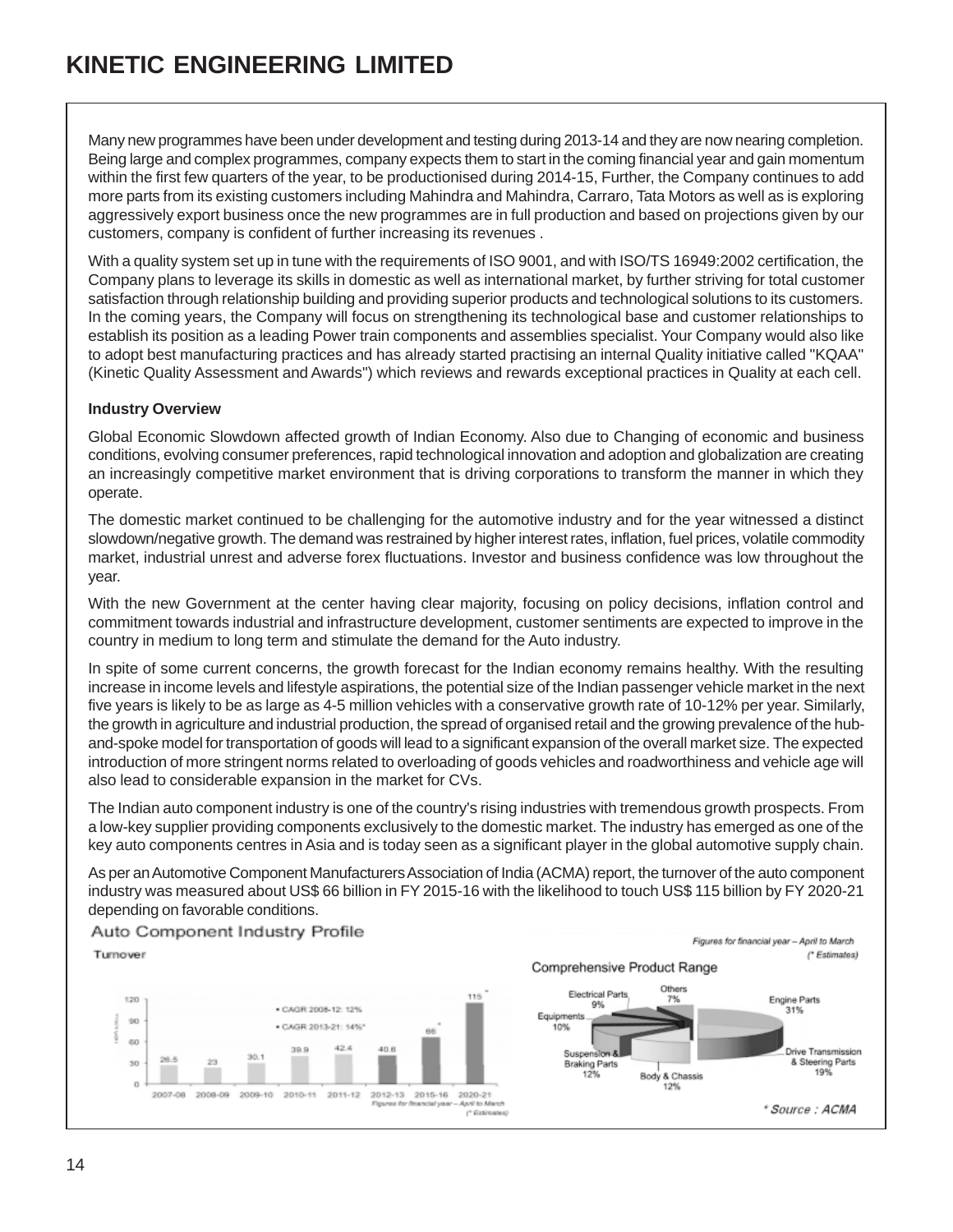As evident from the above graphical chart, engine parts and transmission and steering parts have 50% of market presence in overall automotive products range in the automobile market. Your company's main line of business is also in engine parts and transmission systems and there is huge potential for still growing its business and utilise untapped potential and thereby solicit big customers having sizable market presence in the two wheeler, three wheeler and four wheeler vehicles segments.

#### **OPPORTUNITIES AND FUTURE OUTLOOK**

We expect demand outlook to continue to remain weak in automobile sector, primarily due to uncertain macro economic environment. But the elections have delivered a clear mandate for decisive governance and development. 2014 - 15 could be a turnaround year for India, given the new energy and political will to drive economic reforms.

The new leadership has shown a resolve to implement progressive policies to bring the economy back on track. If this resolve translates into action, three developments could take place. Stalled projects could see quick execution. Better-directed subsidies could prune the fiscal deficit. Finally, strong leadership at the helm could make the administration more streamlined and responsive.

Hopefully, these steps will quicken the pace of capital formation and improve productivity. Continued reforms and a stable monetary policy would bolster the country's macroeconomic fundamentals and deliver a powerful message of societal and economic dynamism to the world.

Your Company is focusing basically on following in the coming years:

- (1) Technical alliances with the global leader like Magna Styr India Pvt. Ltd., to get access to new technologies like that of Automated Manual Transmissions (AMT), CVTs, ATs, Transfer Cases & complete solutions related to power train products. Through the Technical Agreement Company will not only strengthen it's expertise, but add a horizontal benefit to its capabilities. The Company will also get access to various clients globally which shall open a door for numerous opportunities way ahead.
- (2) To focus on high volume business with PVPL for gears and shafts and use Company's infrastructure for PVPL's three wheeler business.
- (3) To focus on high volume business with Aixam Polaris for manufacturing complete Gear box for their Side-By-Side / ATV (All Terrain Vehicles) Vehicles.
- (4) To focus on high volume business with American Axle for manufacturing machine / part name 'Yoke' for its units in Mexico and India.
- (5) To focus on high volume business with Advik, for manufacturing Oil Pumps parts.

Thus, the outlook of your Company is promising with continuous growth in terms of value and volume.

#### **Internal Control System**

The company has adequate internal control system commensurate with its size and nature of business for ensuring efficiency of operations, adherence to management policies and protection of company's assets. The company's Audit Committee periodically reviews the internal control systems and compliance with Company's policies, procedures and laws.

#### **Cautionary Statement**

The report contains estimates and expectations, which could be 'forward looking'. Actual results, however, might differ from estimates and expectations expressed or implied in this report, as the same are affected by many other uncertainties, including raw material availability & prices, changes in Government regulations, tax regimes, economic developments and other incidental factors.

#### **Research & Development**

Research and development is viewed as crucial for development of the Company. These activities add in expanding and upgrading the product portfolio and improving the offerings to the customers.

#### **Conservation of energy**

Some of the measures for conservation of energy undertaken during the period under review were:

1. Maintaining unit power factor throughout year saving Rs 28, 83,250/- as an Incentive in electricity bills.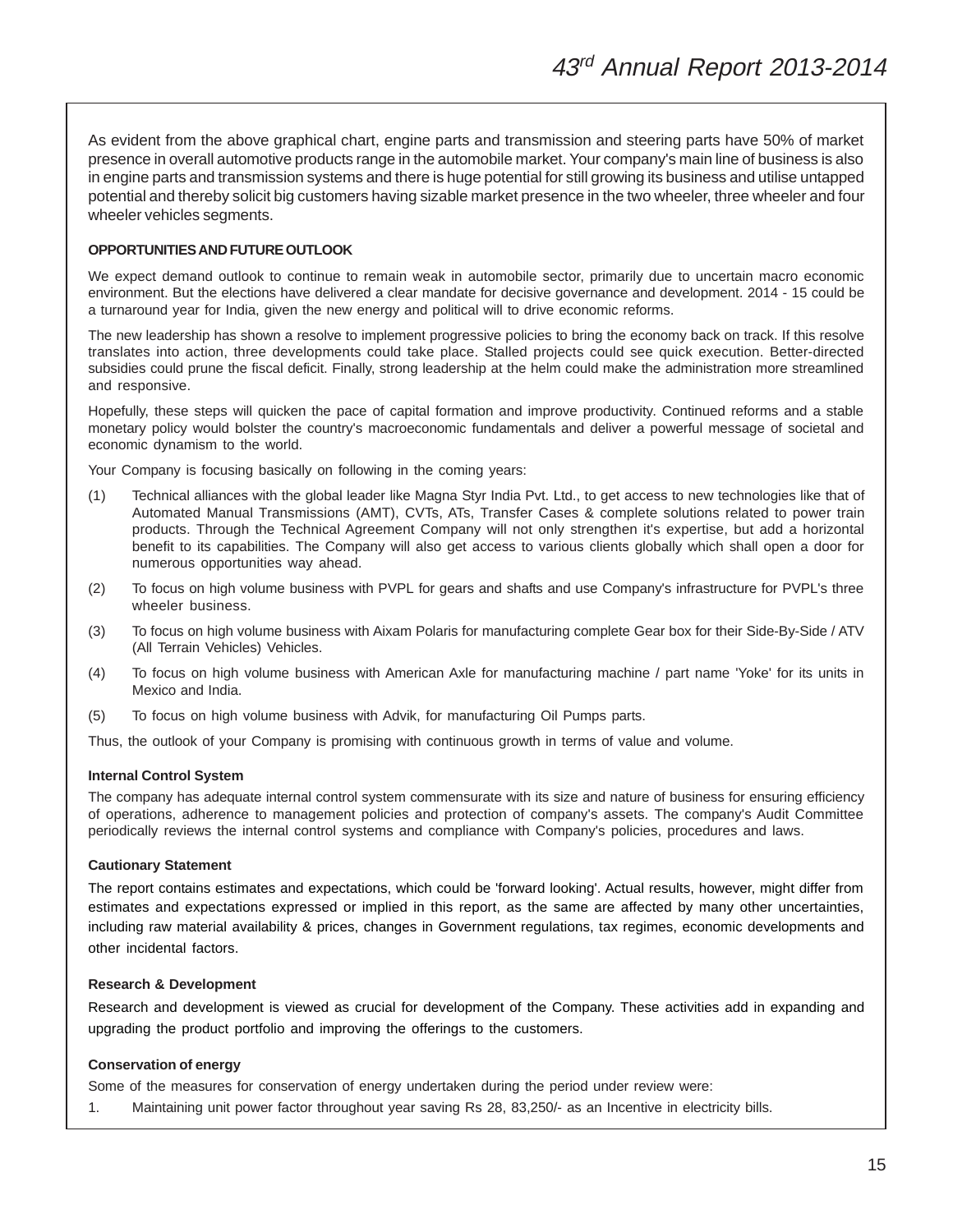- 2. Machine resifting as per layout to save transportation of jobs from one shop to another shop and better control on energy consumption.
- 3. In gear box testing all air leakage are arrested.
- 4. Energy efficient tube fitting installed in Hall no.8 & Heat Treatment shop. Instead of 250 watt mercury lamps results in 21600 units saving per year.
- 5. On shut down or paid holidays load is diverted on two transformers instead of five and remaining transformers shut off saving unwanted losses and power. In result 33000 units saving per year
- 6. In machine shop idle running of high consumption machines stopped by auto time introduction saving 20000 units per year.
- 7. Powder coating and Paint shop 72 watts, 6 no's energy efficient tube fitting fitted instead of 250 watts mercury fitting in results 8640 units saving per year.
- 8. In Hall no. 10, 9, 9A, 8 Electronic control machine fitted MCB in incoming supply line. To cut off power of stabilizer & idle transformer, in result of saving 16540 unit per year.
- 9. For waste water treatment plant the 50 lacks liters of treated water is used for gardening.
- 10. Annual savings due to above steps in term of KWH. And Rs.

Annual unit saving 99,780 Units. Rs.7, 68,306/- Lacks, @ Rs.7.70/unit & P.F. Incentive Rs 28, 83,250/- Lacks. Total Rs.36, 51,556/-Saved.

The above measures have resulted in significant saving in energy cost.

#### **Foreign exchange earnings and outgo**

The information on foreign exchange earnings and outgo is contained in Point No. 10 & 11 in Notes to the Accounts.

#### **Directors responsibility statement**

Pursuant to Section 217(2AA) of the Companies Act, 1956, the Directors confirm that:

- 1. In preparation of the accounts for the period under review, the Company has followed the applicable accounting standards
- 2. Appropriate accounting policies have been selected and applied consistently and the judgments and estimates made are reasonable and prudent so as to give a true and fair view of the state of affairs of the company as on 31st March, 2014 and of the loss of the company for the year ended on that date.
- 3. Proper and sufficient care has been taken for the maintenance of adequate accounting records in accordance with the provisions of the Companies Act, 1956 for safeguarding the assets of the company and for preventing and detecting fraud and other irregularities
- 4. The annual accounts for the period under review have been prepared on a 'going concern' basis

#### **Corporate governance**

Pursuant to Clause 49 of the Listing Agreement with Stock Exchanges, a report on Corporate Governance with certificate of the Auditors of your company on Compliance with the conditions of Corporate Governance is given as annexure to the Directors' report.

#### **Fixed deposits**

During the period under review fixed deposits amounting to Rs.0.20 lac was transferred to Investor Education and Protection fund on 07.05.2014.

#### **Compliance of provisions of SICA**

As the net worth of the Company as at 31.03.2014 stands exceeded by its accumulated losses as on the same date, the Company has fallen within the ambit of Sick Industrial Companies (Special Provisions) Act, 1985 and accordingly the compliance as required under the provisions of Section 15(1) of the said Act has been made by the Company by filling a reference. The registration of the said reference is in process.

#### **Directors**

In accordance with the provisions of the Companies Act, 1956 as well as the Articles of Association of the Company, Ms. Sulajja Firodia Motwani director, retire at the ensuing Annual General Meeting, and is eligible for re-appointment. The information as required to be disclosed under clause 49 of the listing agreement in case of re-appointment of director is provided in the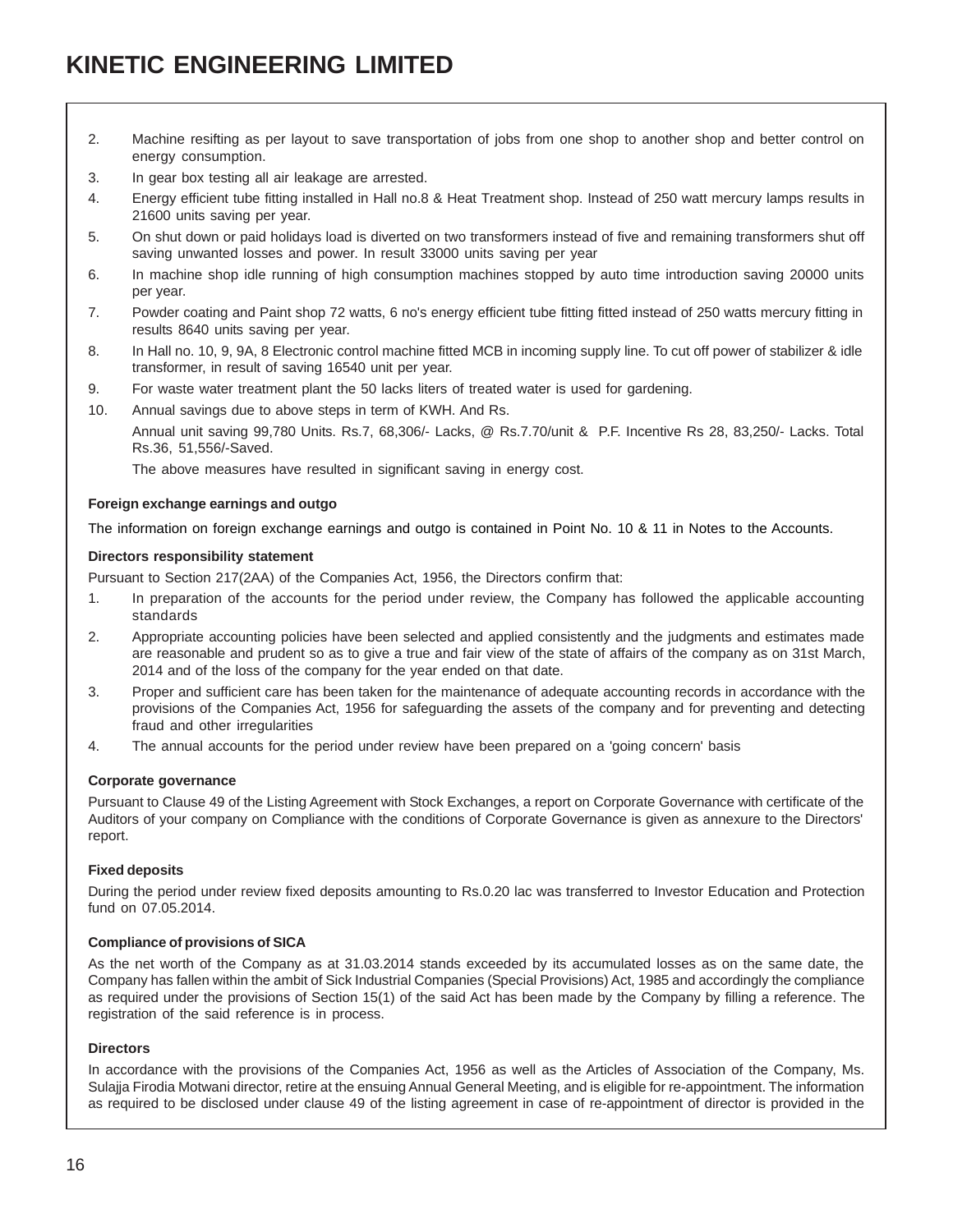Notice of the ensuing annual general meeting.

Mr. Harjit Singh Bhatia had resigned from the Board on 09th July, 2014. The Board expresses its sincere appreciation for the valuable services provided by him during his tenure as a Director.

During the year, the Board of Directors of the Company, at its meeting held on 22nd April, 2014 has, subject to the approval of members and Central Government, appointed Mr. Ajinkya A. Firodia as Managing Director, for a period of 5 (five) years from the expiry of his present term, at the remuneration recommended by the Nomination and Remuneration Committee of the Board and approved by the Board.

Pursuant to the provisions of Section 161(1) of the Companies Act, 2013 and the Articles of Association of the Company, Mr. Ramesh J. Kabra was appointed as an Additional Director Designated as an Independent Director w.e.f. 28th June, 2014 and he shall hold office up to the date of the ensuing Annual General Meeting. The Company has received requisite notice in writing from a member proposing Mr. Ramesh J. Kabra for appointment as an Independent Director.

Pursuant to section 149(4) of the Companies Act, 2013, every listed company is required to appoint at least one third of its directors as independent directors. The Board already has one half of its directors in the category of independent directors in terms of the provisions of clause 49 of the listing agreement. The Board therefore, in its meeting held on 14th August, 2014 appointed the following existing independent directors under clause 49, as 'independent directors' pursuant to Companies Act, 2013, subject to approval of shareholders:

- 1. Mr. Jinendra H. Munot
- 2. Dr. K. H. Sancheti
- 3. Mr. Sudhir R. Sanghi
- 4. Mr. Shirish R. Kotecha
- 5. Mr. R. J. Kabra

As required under the said Act and the Rules made thereunder, the same is now put up for approval of members at the ensuing annual general meeting. Necessary details have been annexed to the Notice of the meeting in terms of section 102(1) of the Companies Act, 2013.

The independent directors have submitted the declaration of independence, as required pursuant to section 149(7) of the Companies Act, 2013 stating that they meet the criteria of independence as provided in sub-section(6). With the appointment of independent directors, the conditions specified in the Act and the Rules made thereunder as also under new clause 49 of the listing agreement stand complied.

#### **Auditors**

The auditors M/s P. G. Bhagwat, Chartered Accountants, hold office until the ensuing Annual General Meeting, and have furnished a certificate in terms of Sec. 224(1) of the Companies Act, 1956, about their eligibility.

In conformity with the directives of the Central Government, the Company has Re-appointed M/s. Dhananjay V. Joshi & Associates Cost Accountant, as the cost auditor under Section 233B of the Companies Act, 1956 to conduct the cost audit of Kinetic Engineering Limited for the year 2014-15.

#### **Employees**

Particulars of Employees as required under Section 217 (2A) of the Companies Act, 1956 read with Companies (Particulars of Employees) Rules, 1975 form part of this report. However, as per the provisions of Section 219(1)(b)(IV) of the Companies Act, 1956, the report and the accounts are being sent to the shareholders of the company, excluding the statement of particulars of employees under Section 217(2A) of the Companies Act. Any shareholder interested in obtaining a copy of the said statement may write to the Company at the Registered Office of the Company.

#### **Acknowledgement**

The directors express their sincere thanks to Financial Institutions, banks who have extended their support in form of Credit Facilities, suppliers and stakeholders for the support extended to the Company and also wish to place on record their appreciation of the dedicated services rendered by the employees of the Company.

For and on behalf of the Board of Directors

**A. H. Firodia** Chairman

Pune : August 14, 2014

Regd. Off. : D1Block, Plot No.18/2, MIDC, Chinchwad, Pune - 411019.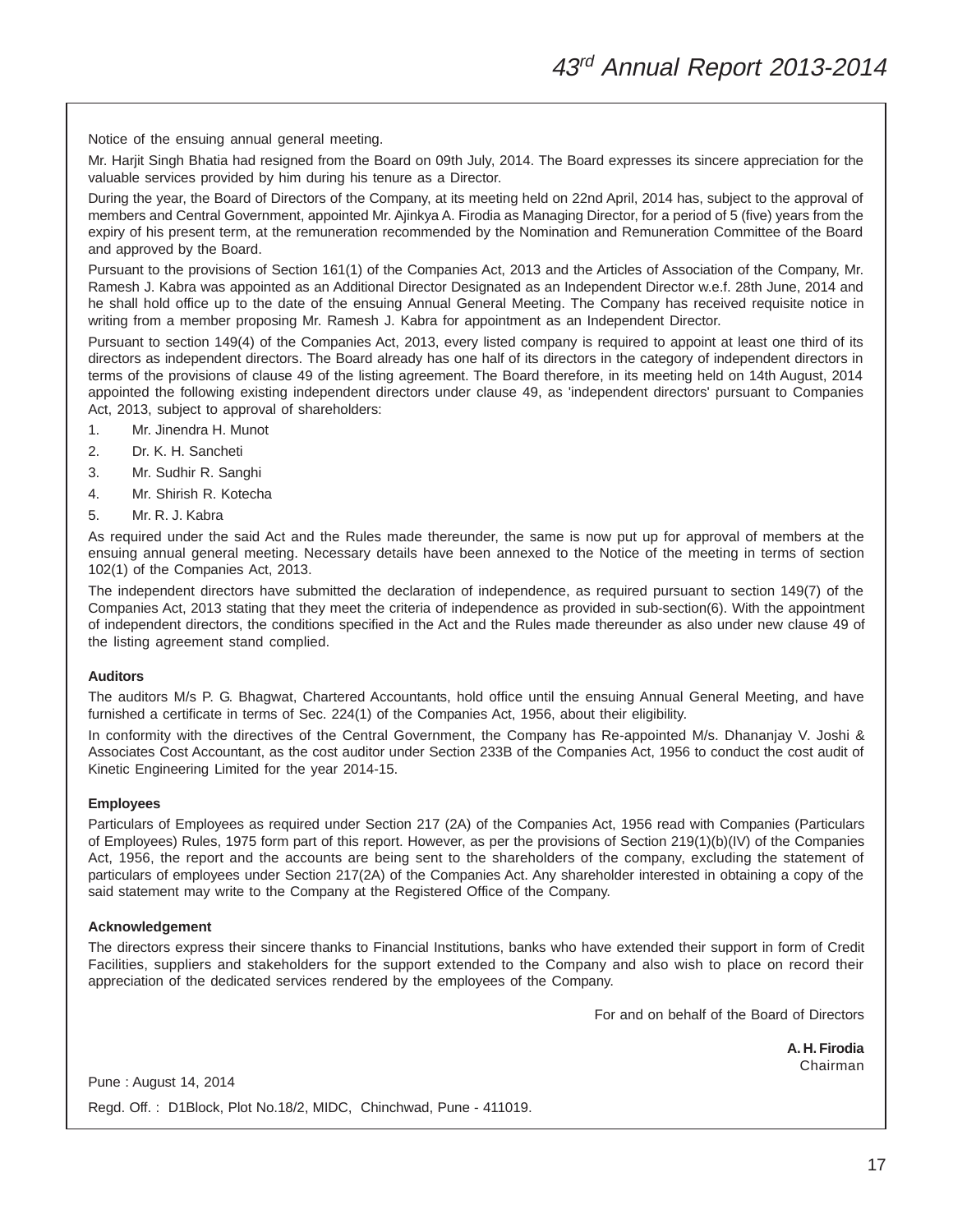#### **ANNEXURE TO DIRECTORS' REPORT**

#### **REPORT ON CORPORATE GOVERNANCE FOR THE 12 MONTHS PERIOD ENDED 31ST MARCH, 2014.**

#### **1. Corporate Governance Philosophy**

Corporate Governance, in essence, is a set of systems and procedures which aims to ensure that the Company is managed to suit the best interest of all its stakeholders with an objective to maximize their wealth. The stakeholders may be Promoters, Shareholders, Customers, Lenders, Vendors, Government or Employees. The concept of Corporate Governance hinges on total transparency, integrity and accountability of the Management. Kinetic Engineering Limited (KEL) believes in total transparency in sharing all relevant information with all its stakeholders and the Company is quite confident that the information shared would in turn contribute to improve the overall performance of the Company and further would strengthen relationship of the Company with all above.

#### **2. Board of Directors**

- **2.1** Presently, the Board of the Company comprises nine members, out of which six are Non-Executive Directors and out of six Non-Executive Directors, four are Independent Directors. The Non-Executive Directors of the Company are highly experienced professionals in their fields and in the corporate world.
- **2.2** The Board is headed by an Executive Chairman.

| 2.3 The Composition of Directors on the Board of the Company is as under: |  |
|---------------------------------------------------------------------------|--|
|                                                                           |  |

| Category                     | <b>No. of Directors</b> | <b>No. of Directors required</b><br>under clause 49 |
|------------------------------|-------------------------|-----------------------------------------------------|
| <b>Executive Directors</b>   | 03                      | --                                                  |
| Non-Executive Directors      | 06                      | 05                                                  |
| <b>Independent Directors</b> | 04                      | 4.5(05)                                             |

**2.4** The Category of Directors on the Board of the Company is as under:

| <b>Name of the Director</b> | Category             | No. of other<br>Directorships* in | <b>Committee positions+</b> |          |
|-----------------------------|----------------------|-----------------------------------|-----------------------------|----------|
|                             |                      |                                   | <b>Member</b>               | Chairman |
| Mr. A. H. Firodia           | Promoter/Executive   | 6                                 | Nil                         | Nil      |
| Mr. Ajinkya Firodia         | Promoter / Executive | 4                                 | Nil                         | Nil      |
| Mrs. S. F. Motwani          | Promoter/Executive   | 3                                 | Nil                         | Nil      |
| Mr. H. Bhatia               | <b>Nominee</b>       | 2                                 | Nil                         | Nil      |
| Mr. Ashish Kumar            | Nominee              | $\overline{2}$                    | $\overline{2}$              | Nil      |
| Dr. N. A. Kalyani**         | Independent          | 1                                 | Nil                         | Nil      |
| Mr. J. H. Munot             | Independent          | $\overline{2}$                    | Nil                         | Nil      |
| Dr. K. H. Sancheti          | Independent          | Nil                               | Nil                         | Nil      |
| Mr. S. R. Sanghi            | Independent          | 2                                 |                             | 2        |
| Mr. S. R. Kotecha           | Independent          | Nil                               | Nil                         | Nil      |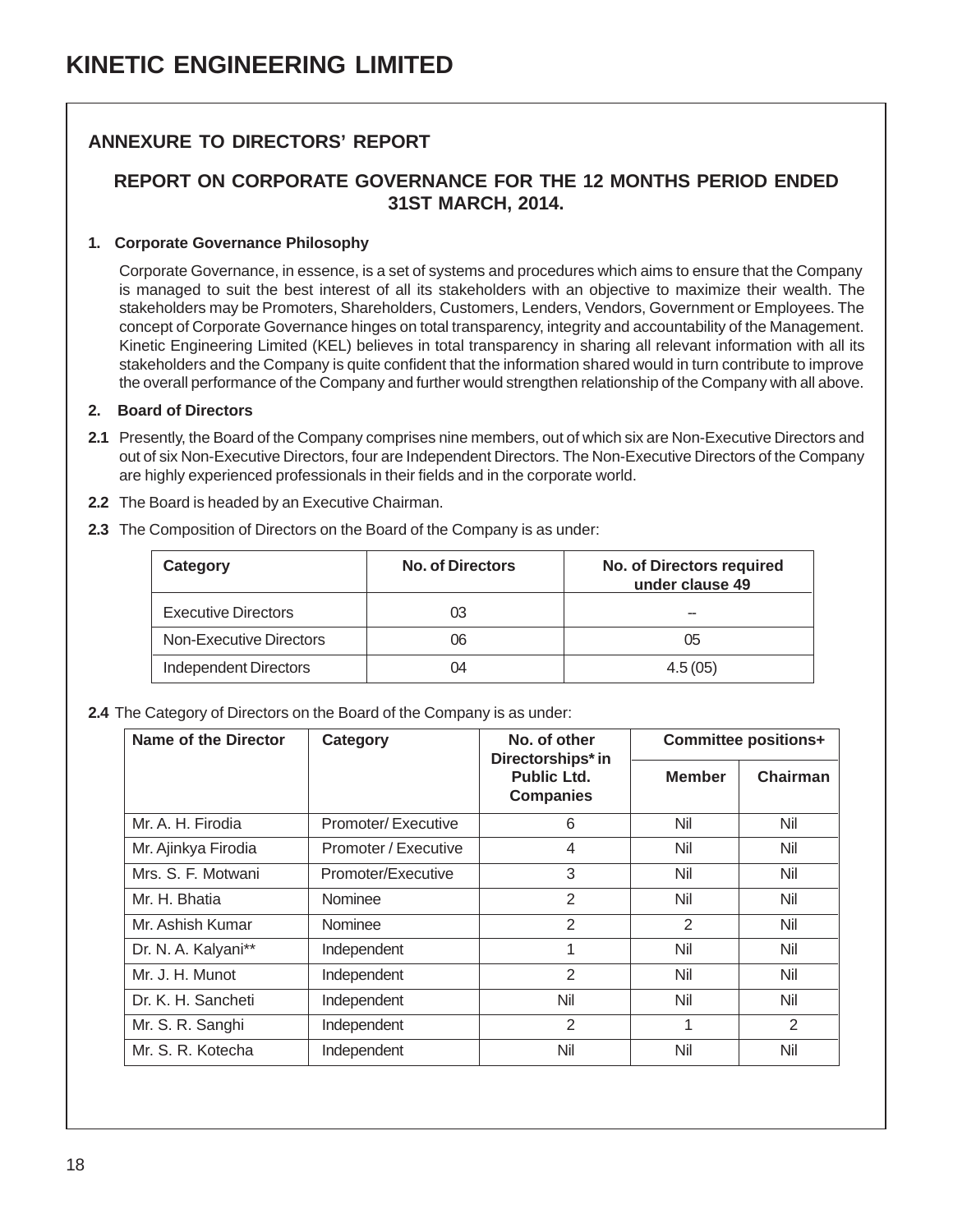\* Excludes Directorship in private limited companies, foreign companies, companies registered under Section 25 of the Companies Act, 1956 and Directorship in Kinetic Engineering Limited.

\*\* upto 24.08.2013

+ Committees considered are Audit Committee and Stakeholders Relationship Committee in Public Companies excluding of Kinetic Engineering Limited.

- **2.5** None of the Directors of the Company holds membership of more than 10 Board Committees or holds Chairmanship of more than 5 Board Committees.
- **2.6 Attendance of Directors at Board Meetings and at the last Annual General Meeting:**

During the 12 months period ended 31st March, 2014 (hereinafter referred to as 'the period under review'), 5 Board Meetings were held on 28th May, 2013, 14th August, 2013, 12th November, 2013, 31st January, 2014, 27th February, 2014. The maximum time gap between any two Board Meetings was not more than four months. The details of Attendance of Directors at the Board Meetings and at the last Annual General Meeting are as hereunder:

| Name of the Director         | <b>Board Meetings</b><br>held during the<br>tenure of the<br><b>Director</b> | <b>Board Meeting</b><br><b>Attended</b> | Attendance at the<br>last AGM held on<br>28/09/2013 |
|------------------------------|------------------------------------------------------------------------------|-----------------------------------------|-----------------------------------------------------|
| Mr. A. H. Firodia            | 5                                                                            | 5                                       | Present                                             |
| Dr. N. A. Kalyani            | 2                                                                            | 0                                       | Absent                                              |
| Mr. Jinendra H. Munot        | 5                                                                            | 4                                       | Absent                                              |
| Dr. K. H. Sancheti           | 5                                                                            | 0                                       | Absent                                              |
| Mr. S. R. Sanghi             | 5                                                                            | 2                                       | Absent                                              |
| Mr. S. R. Kotecha            | 5                                                                            | 5                                       | Present                                             |
| Mr. Ajinkya Firodia          | 5                                                                            | 5                                       | Present                                             |
| Mrs. Sulajja Firodia Motwani | 5                                                                            | 5                                       | Present                                             |
| Mr. Ashish Kumar             | 5                                                                            | 4                                       | Present                                             |
| Mr. Harjit Singh Bhatia      | 5                                                                            | 0                                       | Absent                                              |

The Board reviews Compliance Report of all laws applicable to the Company prepared by the Company as well as steps taken by the Company to rectify instances of non-compliance.

**2.7** Pecuniary relationship or transactions of Non-Executive Directors: Nil

#### **2.8 Code of Conduct**

The Board of Directors has laid down Code of Conduct, for Board Members and designated Senior Management and Employee of the Company. These Codes have been posted on the Company's website http://www.kineticindia.com/. All Board Members and Senior Management personnel have affirmed compliance with these Codes of Conduct. A declaration signed by the Managing Director to this effect is enclosed at the end of this report.

#### **3. Audit Committee**

#### **3.1** Brief description of Terms of Reference

To oversee the Company's financial reporting process, to review Directors' Responsibility Statement, changes, if any, in accounting policies and reasons for the same, qualifications in the draft audit report, performance of statutory and internal auditors, reports of the Company's internal auditors, cost auditor and financial statements audited by the statutory auditors and also to review the information relating to Management Discussion and Analysis of financial conditions and results of operations, statement of significant related party transactions, management letter(s) of internal control weaknesses, if any, issued by statutory auditors.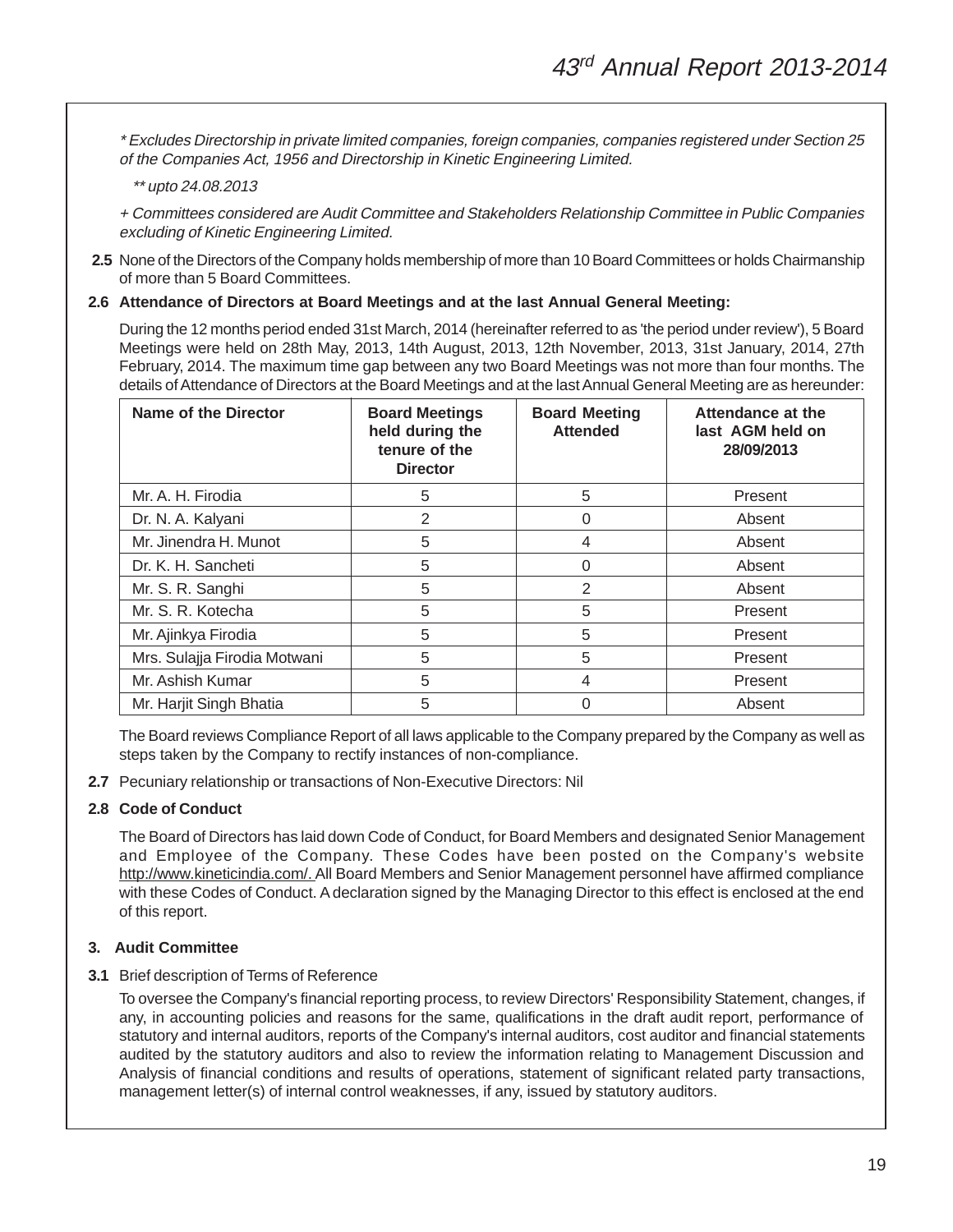| <b>Name of the Director</b> | Category       | <b>Status</b> |
|-----------------------------|----------------|---------------|
| Mr. S. R. Kotecha           | Independent    | Chairman      |
| Mr. J. H. Munot             | Independent    | Member        |
| Dr. K. H. Sancheti          | Independent    | Member        |
| Mr. Ashish Kumar            | <b>Nominee</b> | Member        |

#### **3.2** Composition, Name of Members and Chairman:

#### **3.3** Meetings and attendance during the period under review:

During the 12 months period ended on 31st March, 2014, 4 Meetings of the Audit Committee were held on 28th May, 2013, 14th August, 2013, 12th November, 2013, 27th February, 2014. Details of attendance of the Members at the meeting were as follows:

| Name of Director   | No. of Meetings attended |
|--------------------|--------------------------|
| Mr. S. R. Kotecha  |                          |
| Mr. J. H. Munot    |                          |
| Mr. K. H. Sancheti |                          |
| Mr. Ashish Kumar   |                          |

The Head of Finance Department, Internal Auditors, Statutory Auditors, and other Senior Executives members of the Company are also invited to attend the Audit Committee. The Company Secretary acts as Secretary to the Committee.

#### **4. Nomination and Remuneration Committee (formerly termed as Remuneration Committee)**

#### **4.1** Brief description of Terms of reference

In accordance with Section178 of the Companies Act, 2013 and as per the requirements of SEBI Circular dated April 17, 2014 for amendment to Equity Listing Agreement (which is effective from October 1, 2014), the Board of Directors of the Company at their meeting held on April 7, 2014, have approved the change in nomenclature of the Remuneration Committee to Nomination and Remuneration Committee and have revised their role as under:

- Identifying persons who are qualified to become directors and who may be appointed in senior management in accordance with the criteria laid down, and recommend to the Board their appointment and removal.
- Formulation of criteria for evaluation of Independent Directors and the Board;
- Formulation of the criteria for determining qualifications, positive attributes and independence of a director and recommend to the Board a policy, relating to the remuneration of the directors, key managerial personnel and other employees;
- Devising a policy on Board diversity;

#### **4.2** Composition

| Name of the Director | Category    | <b>Status</b> |
|----------------------|-------------|---------------|
| Mr. S. R. Kotecha    | Independent | Chairman      |
| Dr. K. H. Sancheti   | Independent | Member        |
| Mr. J. H. Munot      | Independent | Member        |

#### **4.3** Remuneration Policy

For the purpose of fixing the amount of remuneration of Executive Directors, the Remuneration Committee takes into account various factors viz. remuneration package offered to Senior Directors in the automobile and engineering industry, trends in industry, financial position of the Company, performance of the Executive Directors, their qualifications, experience and past remuneration, terms of employment, etc. The components of remuneration include Basic Salary, Allowances, Perquisites and Retirement Benefits.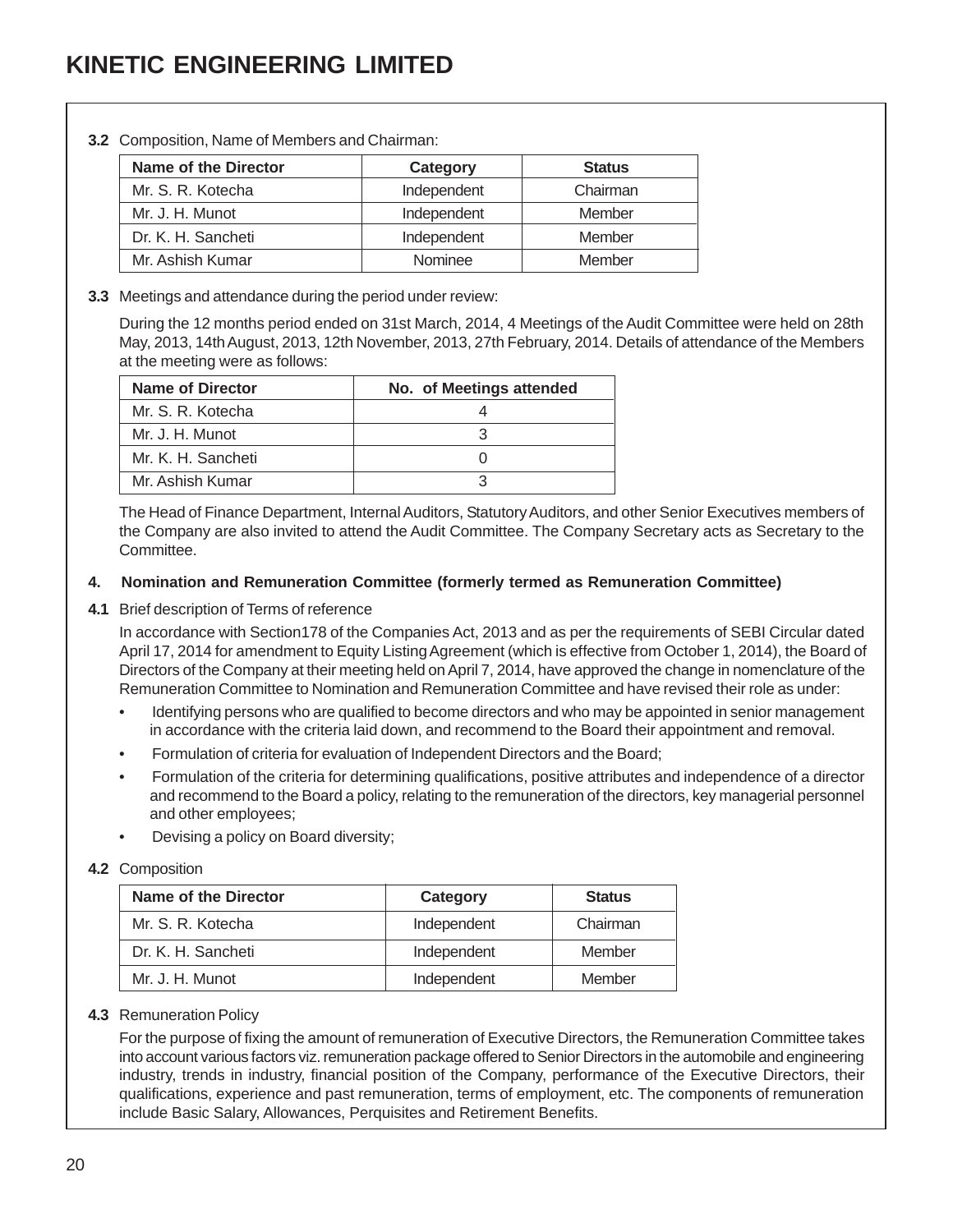#### **4.4** Details of Remuneration

Details of Remuneration (fixed) paid to Executive Directors during the 12 months period ended on 31st March, 2014 are as follows:

| <b>Particulars</b>        | Mr. A. H. Firodia<br>Chairman | Mrs. S. F. Motwani<br><b>Vice Chairperson</b> | Mr. Ajinkya Firodia<br><b>Managing Director</b> |
|---------------------------|-------------------------------|-----------------------------------------------|-------------------------------------------------|
| Basic Salary (Rs.)        | 300000                        | 2400000                                       | 2395800                                         |
| Allowances (Rs.)          |                               | 994992                                        | 798600                                          |
| Conveyance (Rs.)          | --                            | 360000                                        |                                                 |
| Perquisites (Rs.)         | --                            | --                                            | 115000                                          |
| Other                     | 45000                         | 360000                                        | 2503370                                         |
| Retirement Benefits (Rs.) | 36000                         | 288000                                        | 287496                                          |
| <b>Total</b>              | 381000                        | 4402992                                       | 6100266                                         |

All the above remuneration was fixed/ varies with respect to time-scale. The above mentioned Chairman, Vice Chairperson and the Managing Director were appointed for a period of 5 years. Terms of appointment of above Chairman, Vice Chairperson and Managing Director do not provide for any notice period or severance fee. The Company has filed relevant form with the Central Government, seeking approval for the remuneration fixed for the Chairman, Vice Chairperson and the Managing Director and the same is awaited from Ministry of Corporate Affairs.

Non-Executive Directors of the Company are paid sitting fees @ Rs. 2,000 per meeting of the Board or Committee thereof attended by them besides re-imbursement of expenses on traveling etc. No commission is being paid to Non-Executive Directors.

Details of Sitting Fees paid to Non-Executive Directors for attending Board/ Committee Meetings and their shareholding in the Company during the period ended on 31st March, 2014, are as follows:

| <b>Name of Non-Executive</b><br><b>Director</b> | <b>Sitting Fees (Rs.)</b> | No. of Shares held in<br>the Company |
|-------------------------------------------------|---------------------------|--------------------------------------|
| Dr. N. A. Kalyani                               | Nil                       | Nil                                  |
| Mr. J. H. Munot                                 | 14000                     | 28712                                |
| Dr. K. H. Sancheti                              | Nil                       | 305                                  |
| Mr. S. R. Sanghi                                | Nil                       | Nil                                  |
| Mr. S. R. Kotecha                               | 18000                     | 16,655                               |
| Mr. Ashish Kumar                                | Nil                       | Nil                                  |
| Mr. Harjit Bhatia*                              | Nil                       | Nil                                  |
| Total                                           | 32000                     | 45672                                |

**5. Stakeholders Relationship Committee (formerly termed as Shareholders' Grievance Committee)** Shareholders' Grievance Committee consists of Mr. S. R. Kotecha as its Chairman and Mr. J. H. Munot, Dr. K. H. Sancheti as Members, to look into redressing of shareholders complaints with respect to transfer of shares, nonreceipt of Annual Report, non-receipt of declared dividend etc. During the period under review, no meeting of Shareholders' Grievance Committee was held.

| No. of shareholders complaints received during the period under review | Nil         |
|------------------------------------------------------------------------|-------------|
| No of complaints not resolved to the satisfaction of the shareholders  | <b>None</b> |
| No. of pending Complaints as on 31st March, 2014                       | Nil         |

During the 12 months under review the Company has dispatched share certificates within the period of 15 days.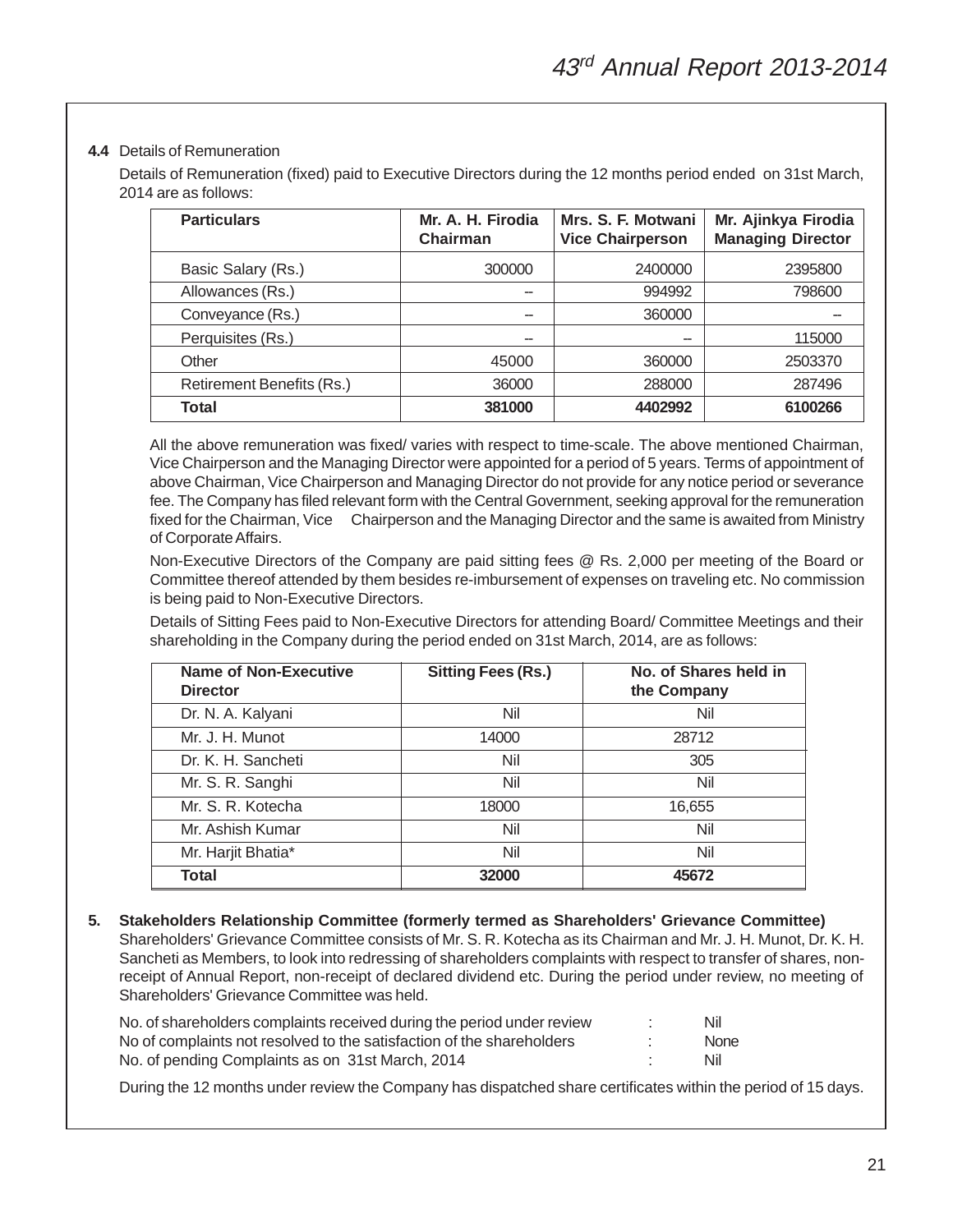#### **6. Compliance Officer**

Mr. Pranvesh Tripathi, Company Secretary is the Compliance Officer for complying with the requirements of SEBI Regulations and the Listing Agreement with the Stock Exchange.

#### **7. Annual General Meetings**

The details of the last three Annual General Meetings of the Company are as hereunder:

| Year             | Date                 | <b>Time</b> | <b>Venue</b>                                                 | <b>Whether Special</b><br><b>Resolution</b><br>Passed or not |
|------------------|----------------------|-------------|--------------------------------------------------------------|--------------------------------------------------------------|
| 31st March, 2013 | 28th September, 2013 | 11.00 a.m.  | D-1 Block, Plot No18/2,<br>MIDC, Chinchwad,<br>Pune - 411019 | Yes                                                          |
| 31st March, 2012 | 26th September, 2012 | 11.00 a.m.  | D-1 Block, Plot No18/2,<br>MIDC, Chinchwad,<br>Pune - 411019 | N <sub>o</sub>                                               |
| 31st March, 2011 | 25th August, 2011    | 11.00 a.m.  | D-1 Block, Plot No18/2,<br>MIDC, Chinchwad,<br>Pune - 411019 | N <sub>o</sub>                                               |

During the last Financial Year, no special resolution was passed by postal ballot.

None of the businesses proposed to be transacted in the ensuing Annual General Meeting require passing a special resolution through postal ballot.

#### **8. Disclosures**

(i) Disclosure on materially significant related party transactions i.e. transactions of the Company of material nature with its promoters, the directors or management, their subsidiaries or relatives etc. that may have potential conflict with interests of Company at large :

Normal trade transactions were entered into by the Company with the related parties. The Executive Directors are paid remuneration. The disclosures on related party transactions as per Accounting Standard 18 notified in the Companies (Accounting Standard) Rules, 2006, are given in Note No. 21 in Notes Forming part of the Accounts for the year ended on 31st March, 2014.

- (ii) There were no penalties, nor any strictures imposed on the Company by SEBI or any Statutory authority, on any matter related to capital markets, except penalty imposed by BSE for holding of Board Meeting beyond 45 days for December, 2013 Quarter.
- (iii) Company has in place a Suggestion Box system for free communication between workers, staff and management. No employee has been denied access to the Audit Committee.
- (iv) Company has complied with all mandatory requirements of clause 49 of Listing Agreement in respect of Corporate Governance.
- (v) The status of implementation of non-mandatory requirements on Corporate Governance recommended under clause 49 of the Listing Agreement is as under:

The Board has set up Nomination and Remuneration Committee comprising of 3 non-executive Independent directors.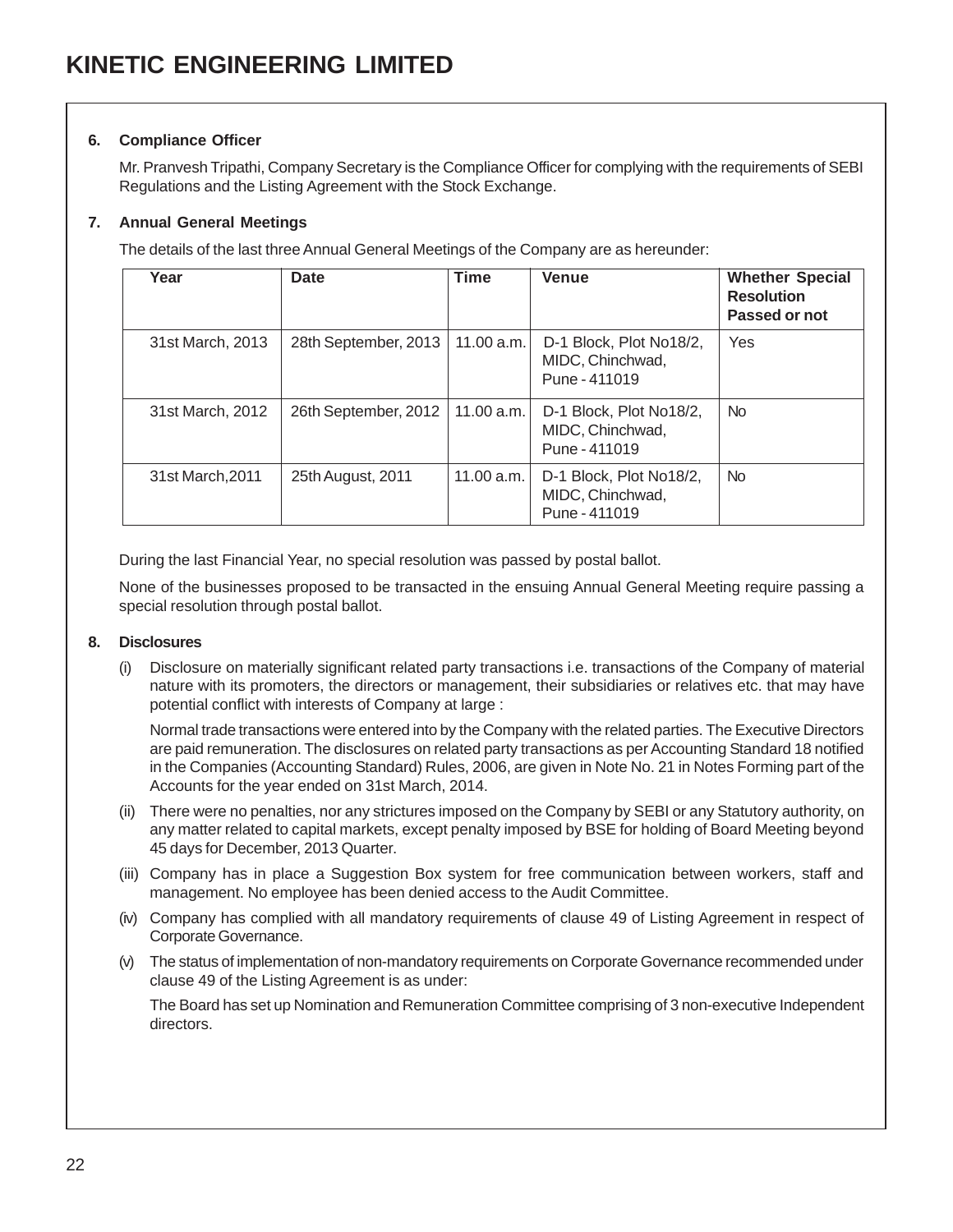#### **9. Means of Communication**

The Company's Unaudited Quarterly Financial Results were published in 'ASIAN AGE' and 'LOKSATTA' newspapers. The results are also displayed on Corporate Website - www.kineticindia.com. No presentation was made to Institutional Investors or Analysts.

Management Discussion and Analysis is forming part of Directors' Report.

#### **10. General Shareholders Information**

The 43rd Annual General Meeting is proposed to be held on **29. 09. 2014 at 11:00 a.m. at the Registered Office of the Company at D-1 Block, Plot No.18/2, MIDC, Chinchwad, Pune - 411019,** for adopting the Audited Accounts for the period ended **31.3.2014.**

#### **Dates of Book-Closure:**

27. 09. 2014 to 29. 09. 2014 (both days inclusive).

#### **Dividend Payment Date:**

The Directors have not recommended any Dividend for the 12 months period ended on 31st March, 2014.

#### **Listing of Shares on Stock Exchanges:**

The shares of the Company are listed on Bombay Stock Exchange Limited, Phiroze Jeejeebhoy Towers, Dalal Street, Fort Mumbai - 400 001.

#### **Payment of Listing Fees:**

Annual listing fee for the year 2014-15 (as applicable) has been paid by the Company to the stock exchange.

#### **Stock Code and ISIN:**

| <b>BSE (Equity Shares)</b> | : 500240        |
|----------------------------|-----------------|
| ISIN for equity shares     | : INE266B01017. |

#### **Market Price Data** (Source: Official Website of BSE – www.bseindia.com):

| Month & Year      |            | <b>KEL Share Price</b> |             | <b>BSE Sensex</b> |           |              |
|-------------------|------------|------------------------|-------------|-------------------|-----------|--------------|
|                   | High (Rs.) | Low (Rs.)              | Close (Rs.) | <b>High</b>       | Low       | <b>Close</b> |
| April, 2013       | 60.40      | 50.15                  | 54.55       | 19,622.68         | 18,144.22 | 19,504.18    |
| May, 2013         | 56.00      | 51.85                  | 55.00       | 20,443.62         | 19,451.26 | 19,760.30    |
| June, 2013        | 55.00      | 52.30                  | 52.30       | 19,860.19         | 18,467.16 | 19,395.81    |
| <b>July, 2013</b> | 52.50      | 47.55                  | 52.50       | 20,351.06         | 19,126.82 | 19,345.70    |
| August, 2013      | 50.00      | 47.50                  | 49.85       | 19,569.20         | 17,448.71 | 18,619.72    |
| September, 2013   | 65.00      | 52.30                  | 65.00       | 20,739.69         | 18,166.17 | 19,379.77    |
| October, 2013     | 77.40      | 61.80                  | 77.40       | 21,205.44         | 19,264.72 | 21,164.52    |
| November, 2013    | 79.00      | 71.35                  | 78.00       | 21,321.53         | 20,137.67 | 20,791.93    |
| December, 2013    | 74.15      | 38.25                  | 40.00       | 21,483.74         | 20,568.70 | 21,170.68    |
| January, 2014     | 45.90      | 36.55                  | 38.30       | 21,409.66         | 20,343.78 | 20,513.85    |
| February, 2014    | 38.75      | 33.50                  | 38.75       | 21,140.51         | 19,963.12 | 21,120.12    |
| March, 2014       | 44.75      | 37                     | 39.45       | 22,467.21         | 20,920.98 | 22,386.27    |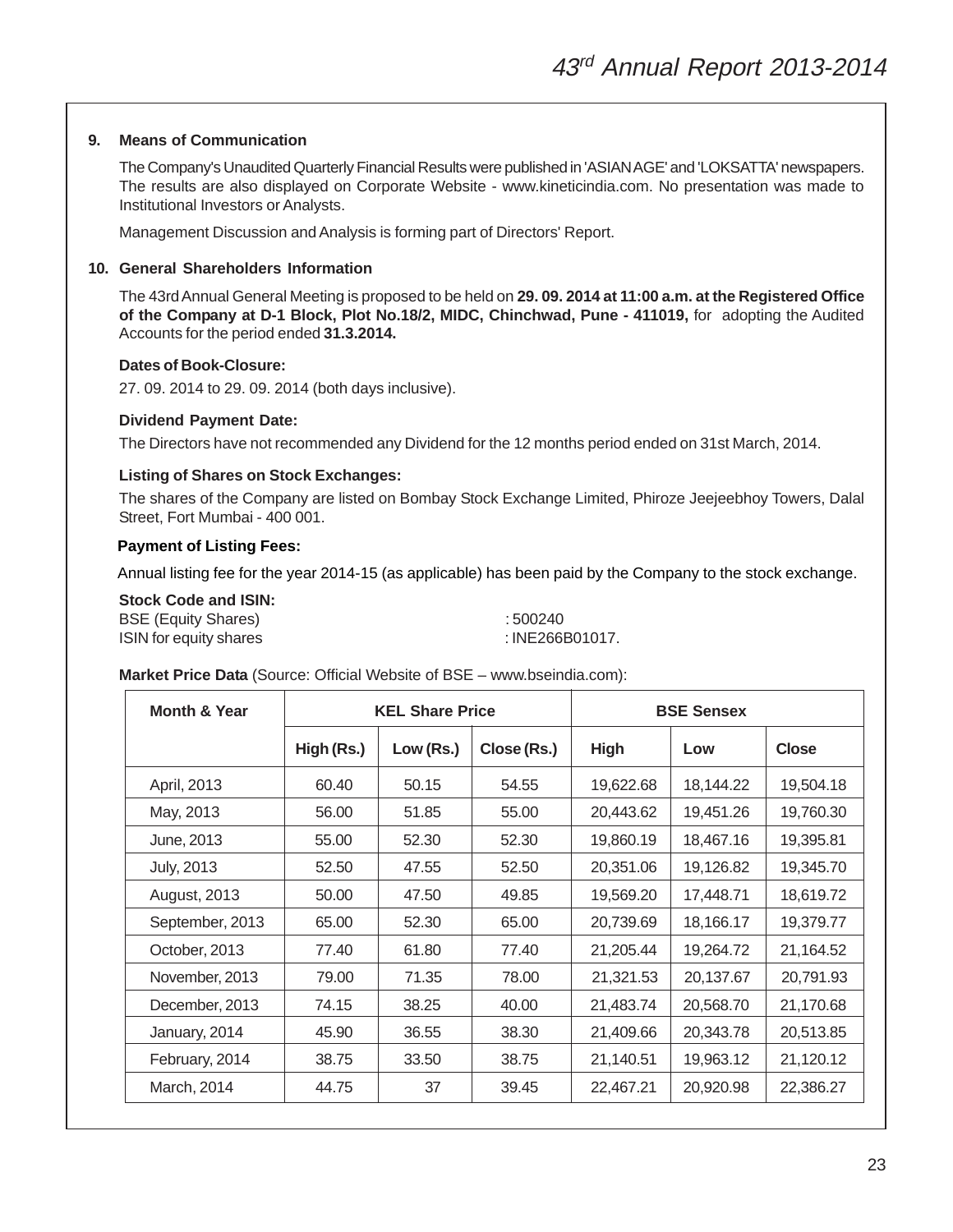#### **Registrars and Transfer Agents:**

The Company's equity shares are compulsorily traded in Demat mode and hence transferable through the depository system. Link Intime India Pvt Limited, Akshay Complex, Block No.202, 2nd floor, Dhole Patil Road, Pune-411001 have been appointed as Company's Registrars and Transfer Agent as per SEBI's Circular for appointment of Common Agency to carry physical and electronic share registry work.

#### **Share Transfer System:**

All the transfers received are processed by the Registrars and Transfer Agent and approved by the Authorised Directors/ Company Secretary of the Company. The share transfers, which are received in physical form, are processed and the share certificates returned within a period of 15 days from the date of receipt, subject to the documents being valid and complete in all respects.

| Slab of<br><b>Shareholding (Rs.)</b> | No. of<br><b>Shareholders</b> | $%$ to No. of<br><b>Shareholders</b> | Amount<br>(Rs.) | % to paid-up<br>capital |
|--------------------------------------|-------------------------------|--------------------------------------|-----------------|-------------------------|
| Upto 5,000                           | 23717                         | 96.81                                | 13032290        | 9.61                    |
| 5,001-10,000                         | 421                           | 1.72                                 | 2903280         | 2.14                    |
| 10,001-20,000                        | 165                           | 0.67                                 | 2301480         | 1.70                    |
| 20.001-30.000                        | 56                            | 0.23                                 | 1375120         | 1.01                    |
| 30.001-40.000                        | 26                            | 0.11                                 | 909970          | 0.67                    |
| 40,001-50,000                        | 20                            | 0.08                                 | 897720          | 0.66                    |
| 50,001-1,00,000                      | 39                            | 0.16                                 | 2662260         | 1.96                    |
| 1,00,001 and above                   | 55                            | 0.22                                 | 111576380       | 82.25                   |
| <b>Total</b>                         | 24499                         | 100.00                               | 135658500       | 100                     |

#### **Distribution of Shareholding as on 31st March, 2014**

#### **Shareholding Pattern as on 31st March, 2014**

|                | Category                                             | <b>No. of Shares</b> | $\%$   |
|----------------|------------------------------------------------------|----------------------|--------|
| А.             | <b>Shareholding of Promoter &amp; Promoter Group</b> |                      |        |
|                | Indian                                               | 7323958              | 53.99  |
| 2              | Foreign                                              |                      |        |
|                | Sub Total (1)                                        | 7323958              | 53.99  |
| В.             | <b>Public Shareholding</b>                           |                      |        |
|                | <b>Institutions:</b>                                 |                      |        |
|                | Mutual Funds / UTI<br>a)                             | 694                  | 0.01   |
|                | b)<br>Financial Institutions / Banks                 | 143087               | 1.06   |
|                | c)<br>Insurance Companies                            | Ω                    | 0.00   |
|                | Foreign Institutional Investors<br>d)                | 256                  | 0.00   |
|                | Sub Total (2)                                        | 144037               | 1.07   |
| $\overline{2}$ | <b>Non-Institutions</b>                              |                      |        |
|                | <b>Bodies Corporate</b><br>a)                        | 1063604              | 7.84   |
|                | b)<br><b>Individuals</b>                             | 3024666              | 22.30  |
|                | <b>Clearing Members</b><br>c)                        | 70176                | 0.52   |
|                | NRI/NRN<br>d)                                        | 118105               | 0.86   |
|                | <b>Foreign Companies</b><br>e)                       | 1820682              | 13.42  |
|                | <b>OCB</b><br>f)                                     | 342                  | 0.00   |
|                | <b>Trusts</b><br>g)                                  | 280                  | 0.00   |
|                | Sub Total (3)                                        | 6097855              | 44.94  |
|                | GRAND TOTAL [(1)+(2)+(3)]                            | 13565850             | 100.00 |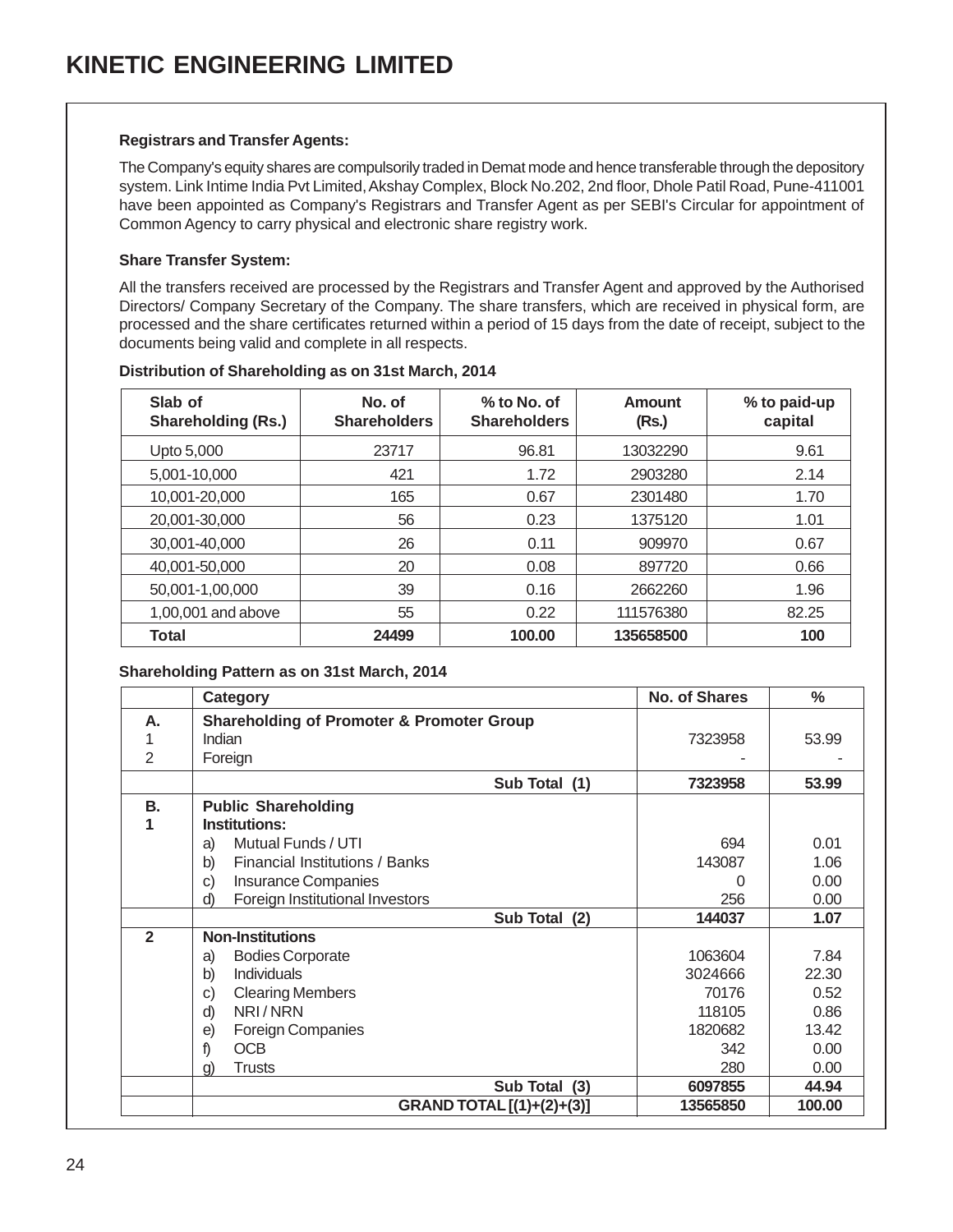#### **Dematerialisation of Shares**

The Company shares are compulsory traded in dematerialised form. As on 31st March, 2014 the details of the shares of the Company held in physical and demat form are given below:

|                                  | No. of Shares | % to the Capital |
|----------------------------------|---------------|------------------|
| Shares held in Physical Form     | 1668294       | 12.30            |
| Shares held in Demat Form - NSDL | 11024944      | 81.27            |
| Shares held in Demat Form - CDSL | 872612        | 6.43             |
| <b>TOTAL</b>                     | 13565850      | 100.00           |

The Company has not issued any GDRs / ADRs.

Warrants / other convertible securities outstanding at the end of the financial year :

Allotted on 14/02/2008 Foreign Currency Convertible Bonds (FCCBs) of the value of USD 18 million (Rs. 7066.80 lakh). The Bond holders have exercised the option of redemption of the FCCB in February 2014. Discussion with Bond holders is going on for settlement of liability.

#### **Plant Locations :**

The Company's plant is located at Ahmednagar (Maharashtra).

#### **Address for correspondence:**

Shareholder's correspondence may be addressed to the registrars Link Intime India Pvt. Limited, Block No. 202, Akshay Complex, 2nd floor, Dhole Patil Road, Pune - 411001. Shareholders holding shares in electronic mode should address all their correspondence to their respective Depository Participants. Investor grievances, queries, etc. can be additionally marked to **kelinvestors@kineticindia.com**

#### **Declaration by the Managing Director under Clause 49(I)(D)**

"Pursuant to Clause 49 (I) (D) of the Listing Agreement with the Stock Exchanges, I hereby declare that all Board Members and Senior Management Personnel of the Company have affirmed Compliance with the relevant provisions of the Code of Conduct of the Company for the 12 months period ended 31st March, 2014."

#### **Certificate by Managing Director and Finance Head under Clause 49(V)**

Certificate by the Managing Director and Finance Head, has been furnished to the Board of Directors of the Company, as required under the Clause 49(V) of the Listing Agreement.

For Kinetic Engineering Limited

**A. H. Firodia** Chairman

Place : Pune Date : 14th August, 2014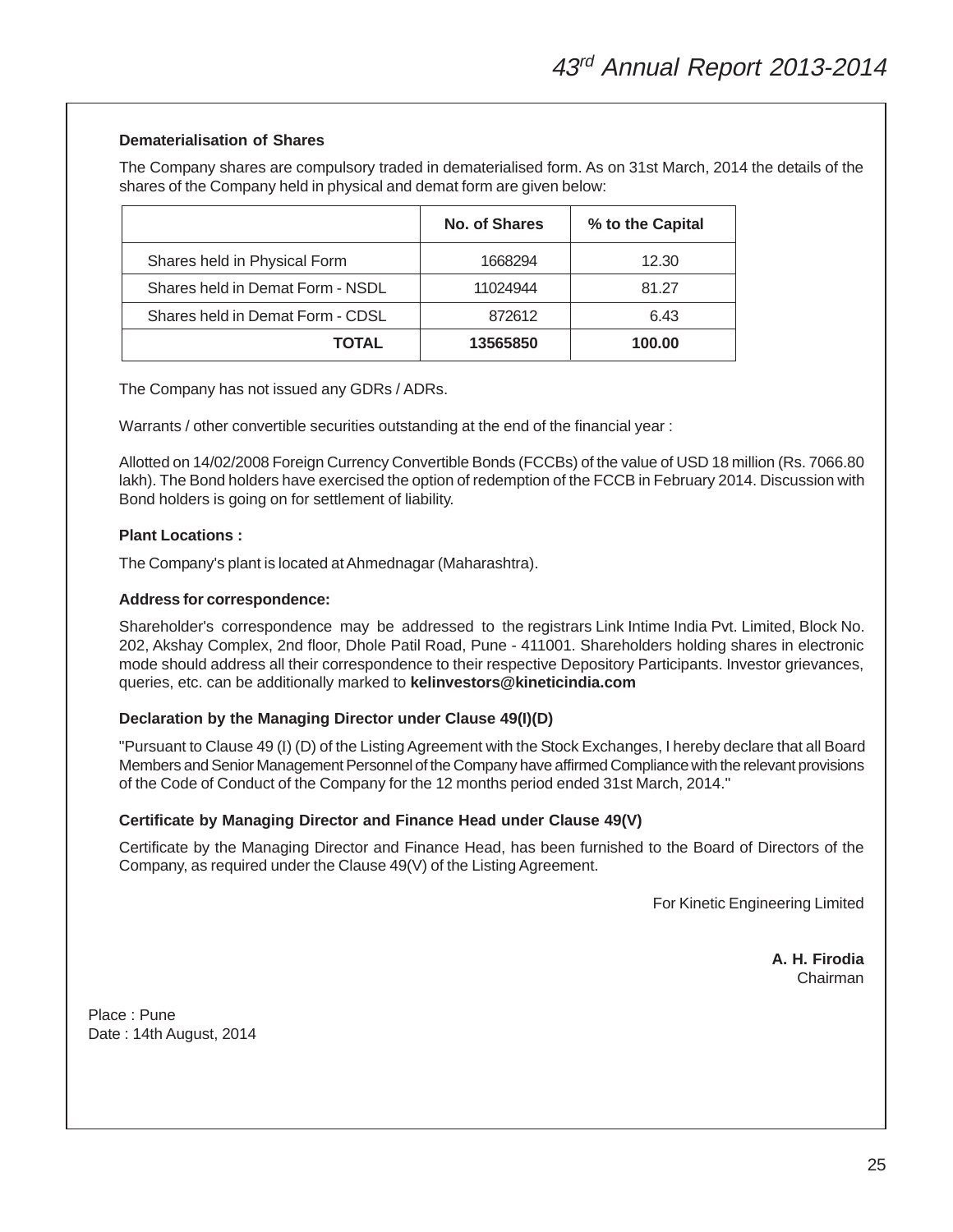#### **CERTIFICATE FROM AUDITORS REGARDING COMPLIANCE OF CONDITIONS OF CORPORATE GOVERNANCE**

To the Shareholders of Kinetic Engineering Limited,

We have examined the compliance of conditions of Corporate Governance by Kinetic Engineering Limited for the Financial Year ended on 31st March, 2014, as stipulated in Clause 49 of the Listing Agreement of the said company with Stock Exchange/s in India.

The compliance of conditions of Corporate Governance is the responsibility of the management of the said company. Our examination was limited to procedures and implementations thereof adopted by the said company for ensuring the compliance of the conditions of Corporate Governance. It is neither an audit nor an expression of opinion on the Financial Statements of the said company.

In our opinion and to the best of our information and explanations given to us, we certify that the said company has complied with the conditions of Corporate Governance as stipulated in the above mentioned Listing Agreement.

We further state that such compliance is neither an assurance as to the future viability of the said company nor the efficiency nor the effectiveness with which the management of the said company has conducted its affairs.

> For **M/s. P G BHAGWAT** Chartered Accountants

**Sandeep Rao** Partner M. No. 47235 Firm Reg. No. 101118W

Pune: 14th August, 2014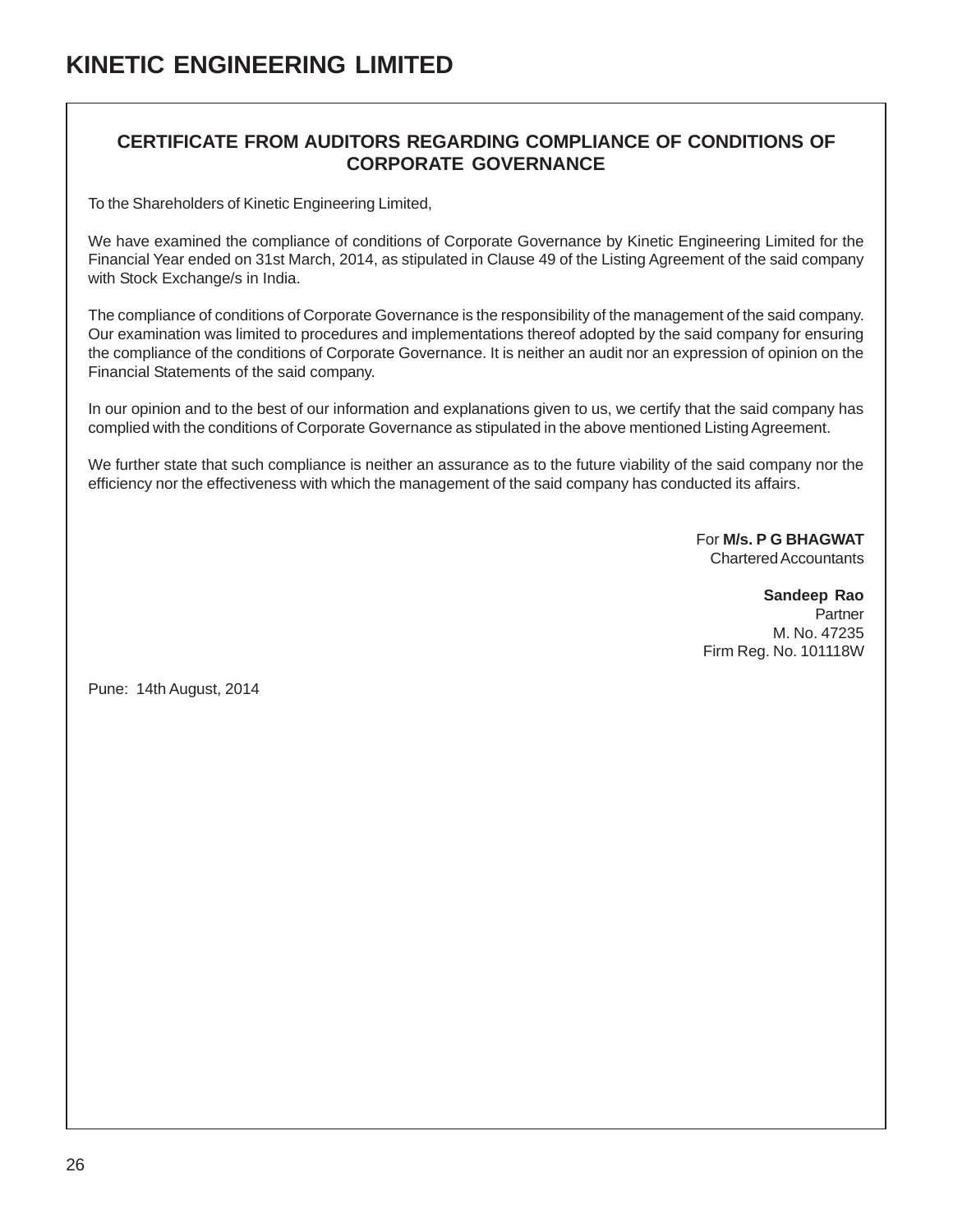#### **INDEPENDENT AUDITORS' REPORT TO THE MEMBERS OF KINETIC ENGINEERING LIMITED.**

#### **Report on the Financial Statements**

We have audited the accompanying financial statements of Kinetic Engineering Limited, which comprise the Balance Sheet as at March 31, 2014, and the Statement of Profit and Loss and Cash Flow Statement for the year then ended, and a summary of significant accounting policies and other explanatory information.

#### **Management's Responsibility for the Financial Statements**

Management is responsible for the preparation of these financial statements that give a true and fair view of the financial position, financial performance and cash flows of the Company in accordance with the Accounting Standards referred to in sub-section (3C) of section 211 of the Companies Act,1956 ("the Act"). This responsibility includes the design, implementation and maintenance of internal control relevant to the preparation and presentation of the financial statements that give a true and fair view and are free from material misstatement, whether due to fraud or error.

#### **Auditor's Responsibility**

Our responsibility is to express an opinion on these financial statements based on our audit. We conducted our audit in accordance with the Standards on Auditing issued by the Institute of Chartered Accountants of India. Those Standards require that we comply with ethical requirements and plan and perform the audit to obtain reasonable assurance about whether the financial statements are free from material misstatement.

An audit involves performing procedures to obtain audit evidence about the amounts and disclosures in the financial statements. The procedures selected depend on the auditor's judgment, including the assessment of the risks of material misstatement of the financial statements, whether due to fraud or error. In making those risk assessments, the auditor considers internal control relevant to the Company's preparation and fair presentation of the financial statements in order to design audit procedures that are appropriate in the circumstances, but not for the purpose of expressing an opinion on the effectiveness of the entity's internal control. An audit also includes evaluating the appropriateness of accounting policies used and the reasonableness of the accounting estimates made by management, as well as evaluating the overall presentation of the financial statements.

We believe that the audit evidence we have obtained is sufficient and appropriate to provide a basis for our audit opinion.

#### **Opinion**

In our opinion and to the best of our information and according to the explanations given to us, the financial statements give the information required by the Act in the manner so required and give a true and fair view in conformity with the accounting principles generally accepted in India:

- (a) in the case of the Balance Sheet, of the state of affairs of the Company as at March 31, 2014;
- (b) in the case of the Statement of Profit and Loss, of the Loss for the year ended on that date; and
- (c) in the case of the Cash Flow Statement, of the cash flows for the year ended on that date.

#### **Emphasis of Matter**

Without qualifying our opinion, we draw attention to following matters referred to in the Notes and Notes forming part of Accounts:

Note No. 19 describing the basis of the company's ability to continue as a Going Concern.

Note No.A-22 relating to Managerial remuneration, which is subject to approval of Central Govt.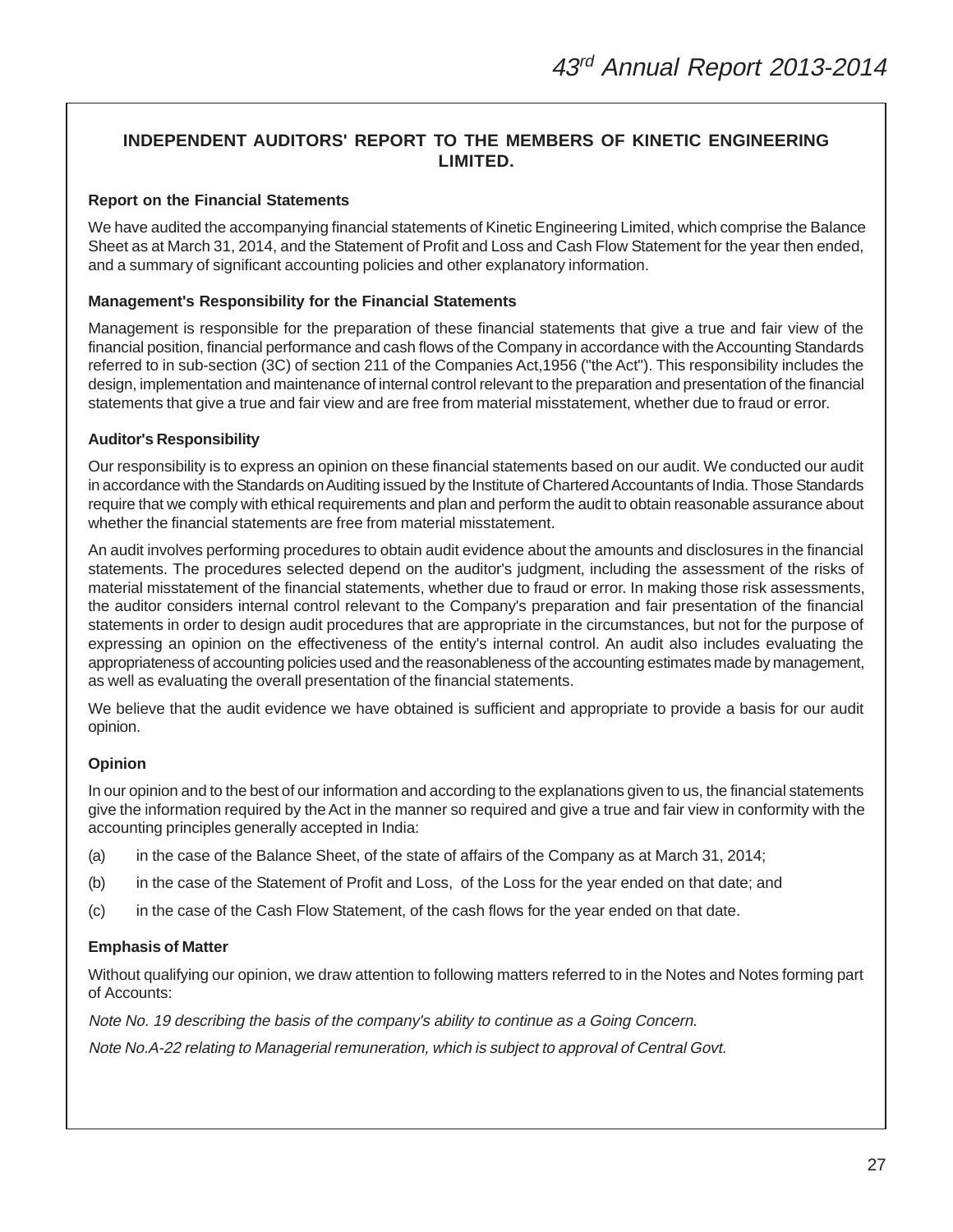#### **Report on Other Legal and Regulatory Requirements**

- 1. As required by the Companies (Auditor's Report) Order, 2003 issued by the Central Government of India in terms of sub-section (4A) of section 227 of the Act, we give in the Annexure a statement on the matters specified in paragraphs 4 and 5 of the Order.
- 2. As required by section 227(3) of the Act, we report that:
	- a. We have obtained all the information and explanations which to the best of our knowledge and belief were necessary for the purpose of our audit;
	- b. In our opinion proper books of account as required by law have been kept by the Company so far as appears from our examination of those books;
	- c. The Balance Sheet, Statement of Profit and Loss, and Cash Flow Statement dealt with by this Report are in agreement with the books of account;
	- d. In our opinion, the Balance Sheet, Statement of Profit and Loss, and Cash Flow Statement comply with the Accounting Standards referred to in subsection (3C) of section 211 of the Companies Act, 1956;
	- e. On the basis of written representations received from the directors as on March 31, 2014, and taken on record by the Board of Directors, none of the directors is disqualified as on March 31, 2014, from being appointed as a director in terms of clause (g) of sub-section (1) of section 274 of the Companies Act, 1956.

For **M/S P. G. Bhagwat,** Chartered Accountants, Firm's Registration Number 101118W.

> **Sandeep Rao Partner** Membership No. 47235

Pune: 24th May, 2014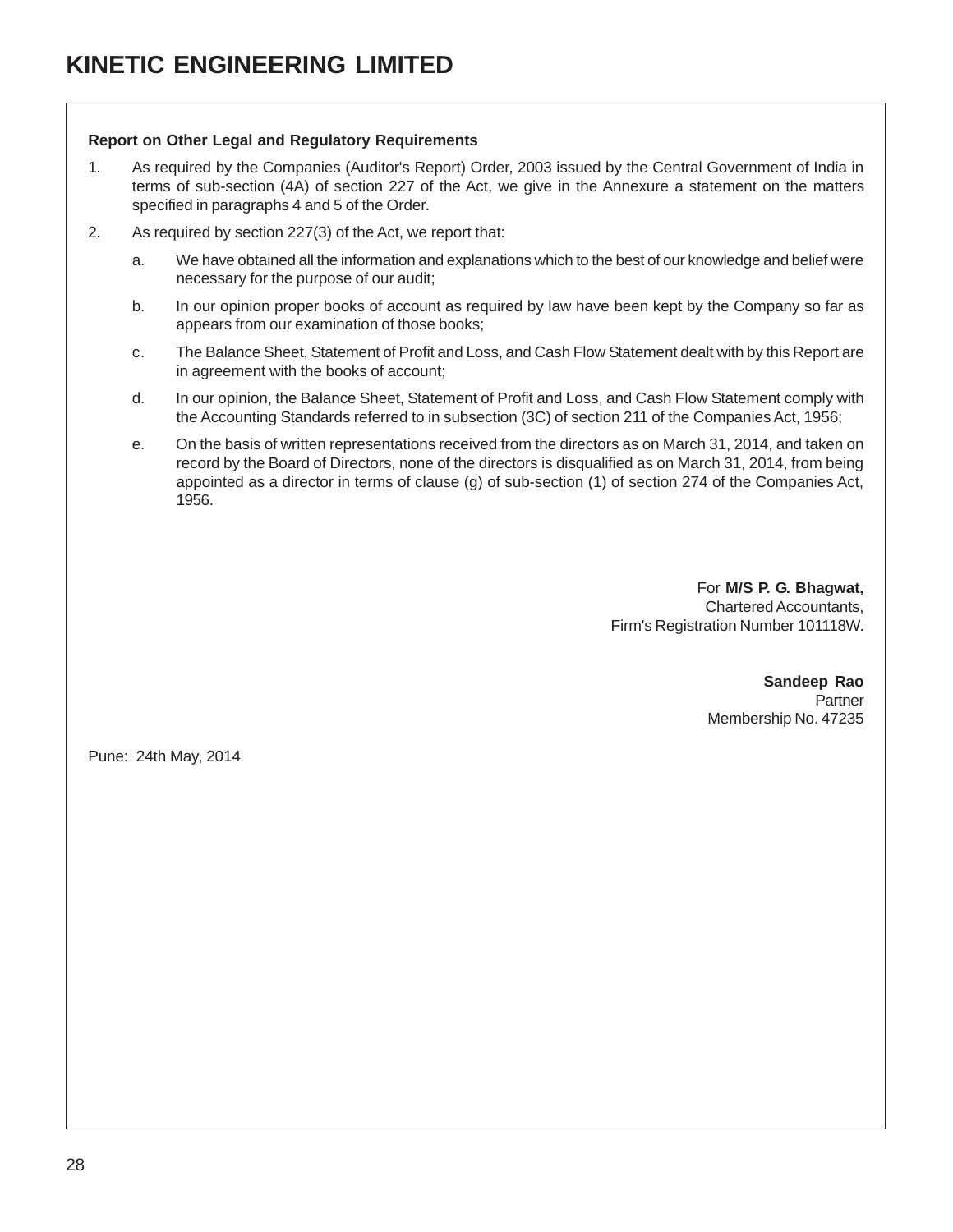#### **ANNEXURE TO THE AUDITOR'S REPORT**

(Referred to in paragraph 1 of our report of even date)

- (i) (a) The company has maintained proper records showing full particulars including quantitative details and situation of fixed assets.
	- (b) As informed to us, the fixed assets have been physically verified by the management at reasonable intervals and no material discrepancies were noticed on such verification.
	- (c) In our opinion, the company has not disposed off a substantial part of its Fixed Assets during the period so as to affect the going concern status of the company.
- (ii) (a) The inventory has been physically verified during the period by the management. In our opinion, the frequency of verification is reasonable.
	- (b) In our opinion and according to the information and explanations given to us, the procedures of physical verification of inventories followed by the management are reasonable and adequate in relation to the size of the company and the nature of its business.
	- (c) On the basis of our examination of the records of inventory, we are of the opinion that the company is maintaining proper records of inventory. No material discrepancies were noticed on verification between the physical stocks and the book records.
- (iii) (a) The Company has not granted any loan to Companies, firms or other parties covered in the register maintained under section 301 of the Companies Act, 1956.
	- (b) Clause (iii) (b) is not applicable as no loans have been granted to the parties covered under (iii) (a).
	- (c) Clause (iii) (c) is not applicable as no loans have been granted to the parties covered under (iii) (a).
	- (d) Clause (iii) (d) is not applicable as no loans have been granted to the parties covered under (iii) (a).
	- (e) The company has taken unsecured loans from three companies and two parties covered in the register maintained under section 301 of The Companies Act 1956. The details of the unsecured loans taken are as under:

(Rs. in Lakhs)

| <b>Opening Balance</b> | <b>Accepted during</b><br>the period /<br><b>Transferred on</b><br>merger | Repaid during the period/<br>Adjusted during the year/<br>written back during the<br>vear | <b>Closing balance</b> |
|------------------------|---------------------------------------------------------------------------|-------------------------------------------------------------------------------------------|------------------------|
| 3302                   | 797                                                                       |                                                                                           | 4087                   |

- (f) In our opinion, the rate of interest wherever applicable and the other terms and conditions of the unsecured loans taken by the company from the companies and other parties covered in the register maintained under Section 301 of the Companies Act, 1956 are not, prima facie, prejudicial to the interest of the company.
- (g) In respect of the above unsecured loans, we were informed that there are no specific stipulations for repayment of the principal amount and the payment of interest wherever applicable.
- (iv) In our opinion and according to the information and explanations given to us, there is an adequate internal control system commensurate with the size of the company and the nature of its business with regard to purchase of inventory, fixed assets and for the sale of goods and services. We have not observed any continuing failure to correct major weaknesses in internal control system.
- (v) (a) According to the information and explanations given to us and on the basis of our examination, we are of the opinion that the particulars of contracts or arrangements referred to in section 301 of the Companies Act 1956 have been entered in the register required to be maintained under that section.
	- (b) In our opinion and according to the information and explanations given to us, the transactions made in pursuance of contracts or arrangements entered in the register maintained under Section 301 of the Companies Act, 1956, and exceeding the value of rupees five lakh in respect of any party during the period have been made at prices which are reasonable having regard to the prevailing market prices at the relevant time.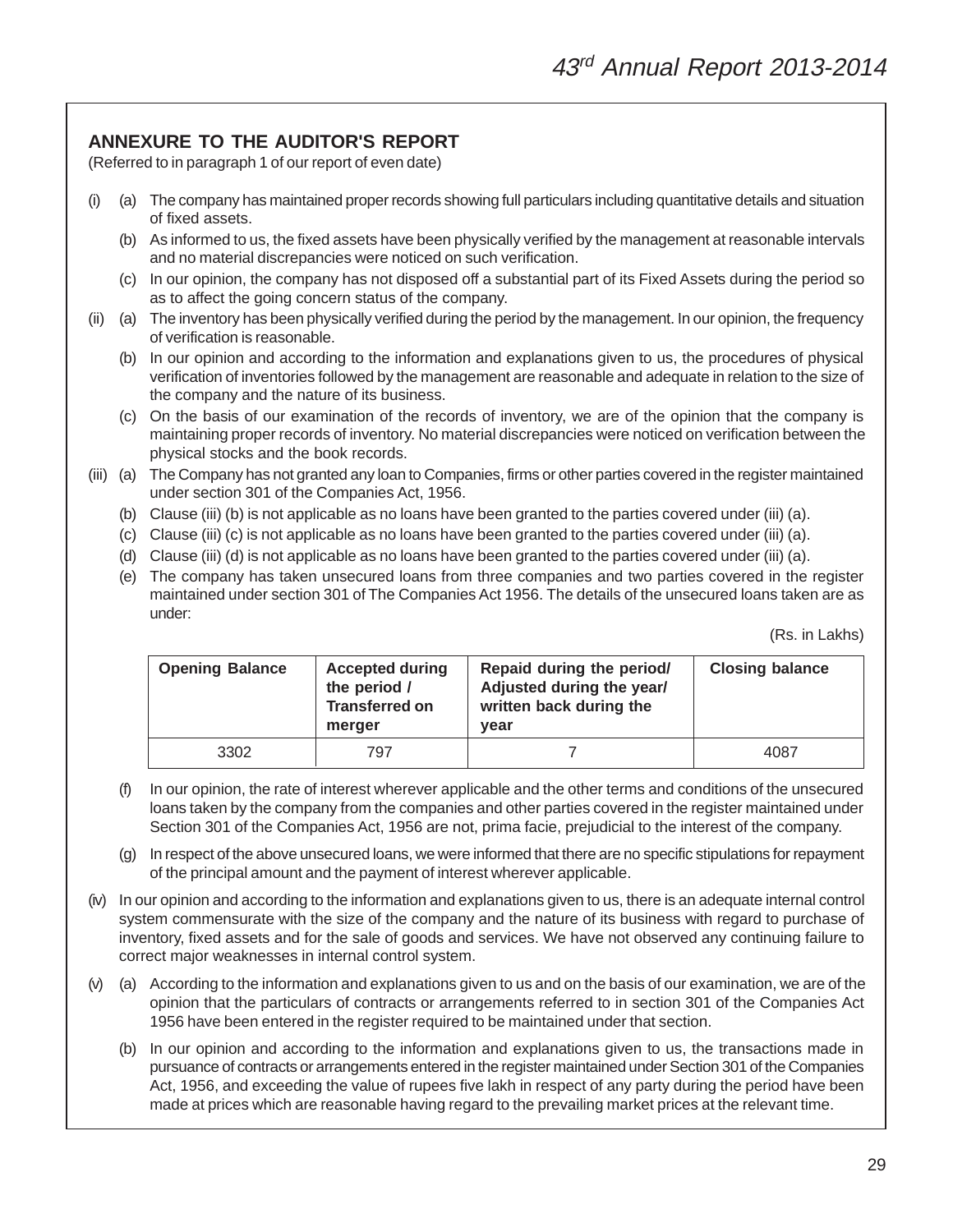- (vi) According to the information and explanations given to us, during the period, the company has not accepted any deposits from the public to which the provisions of section 58A and 58AA or any other provisions of the Companies Act, 1956 and the Companies (Acceptance of Deposits) Rules, 1975 apply. As informed to us, no order has been passed by the Company Law Board, National Company Law Tribunal, RBI, any court or any other Tribunal.
- (vii) In our opinion, the company has an internal audit system commensurate with the size and nature of its business.
- (viii) As informed to us, the Central Government has prescribed maintenance of cost records under section 209(1)(d) of the Companies Act, 1956 in respect of manufacturing activities of the company. We were informed that the maintenance of cost records is in process.
- (ix) (a) According to the records of the company, there are delays in depositing undisputed statutory dues of Provident Fund, Employees' State Insurance, Income-tax and Investor Education and Protection Fund with the appropriate authority and as such the company is not regular in depositing the same. According to the information and explanations given to us, undisputed statutory dues in respect of Income Tax deducted at source amounting to Rs.5.60 Lakhs, Provident Fund amounting to Rs.6.96 Lakhs and Investor Education Protection Fund amounting to Rs. 0.28 Lakhs (Rs. 0.28 Lakhs were deposited on 30th April 2014) were in arrears as at 31.03.2014 for a period of more than six months from the date they became payable.
	- (b) According to information and explanations given to us, following are the details of disputed dues of, income tax, sales tax, custom duty and excise duty, which have not been deposited and the forum where such dispute is pending.

Statement of disputed dues:

( Rs. in Lakhs)

| Nature of dues                                                   | Amount  | Forum where dispute is pending.            |
|------------------------------------------------------------------|---------|--------------------------------------------|
| Income Tax, AY 2000-01                                           | 1.29    | Income Tax Appellate Tribunal, Pune        |
| Income Tax AY 2007-08                                            | 1455.65 | CIT Appeals, Pune                          |
| Income Tax AY 2009-10                                            | 186.12  | CIT Appeals, Pune                          |
| West Bengal Sales Tax, Central<br>Sales Tax AY 2001-02, 2002-03. | 6.92    | Deputy Commissioner of Sales Tax, Kolkata. |
| CST(Pune) 2005-06                                                | 65.35   | <b>Commissioner Sales Tax, Pune</b>        |
| CST (Supa Unit) 2002-03                                          | 83.21   | Commissioner sales Tax, Nashik             |
| CST (Supa Unit) 2003-04                                          | 32.96   | Commissioner sales Tax, Nashik             |
| CST (Supa Unit) 2004-05                                          | 21.46   | Commissioner sales Tax, Nashik             |
| CST 2006-07                                                      | 9.50    | Commissioner sales Tax, Pune               |
| CST 1994-95, 99-2000,<br>2000-01, 2002-03                        | 105.76  | Appellate Dy. Comm. Commercial Tax, Indore |
| CST 1998-99, 2001-02                                             | 27.27   | MP Commercial Tax Tribunal, Bhopal         |
| Sales Tax Kolkatta 2001-02                                       | 0.60    | Sales Tax Tribunal, Kolcutta               |
| Entry Tax 1994-95, 95-96, 2007-08                                | 8.41    | Dy. Comm. Commercial Tax, Indore           |
| MP Commercial Tax 1998-99                                        | 1.88    | MP Commercial Tax Tribunal, Bhopal         |
| MP Commercial Tax 1999-00,<br>2007-08, 08-09                     | 14.12   | Appellate Dy. Comm. Commercial Tax, Indore |
| CST 2000-01, 2001-02                                             | 41.44   | MP Commercial Tax Tribunal, Bhopal         |
| Excise Duty                                                      | 308.05  | <b>CESTAT Mumbai</b>                       |
| <b>Excise Duty</b>                                               | 166.37  | Appellate Tribunal                         |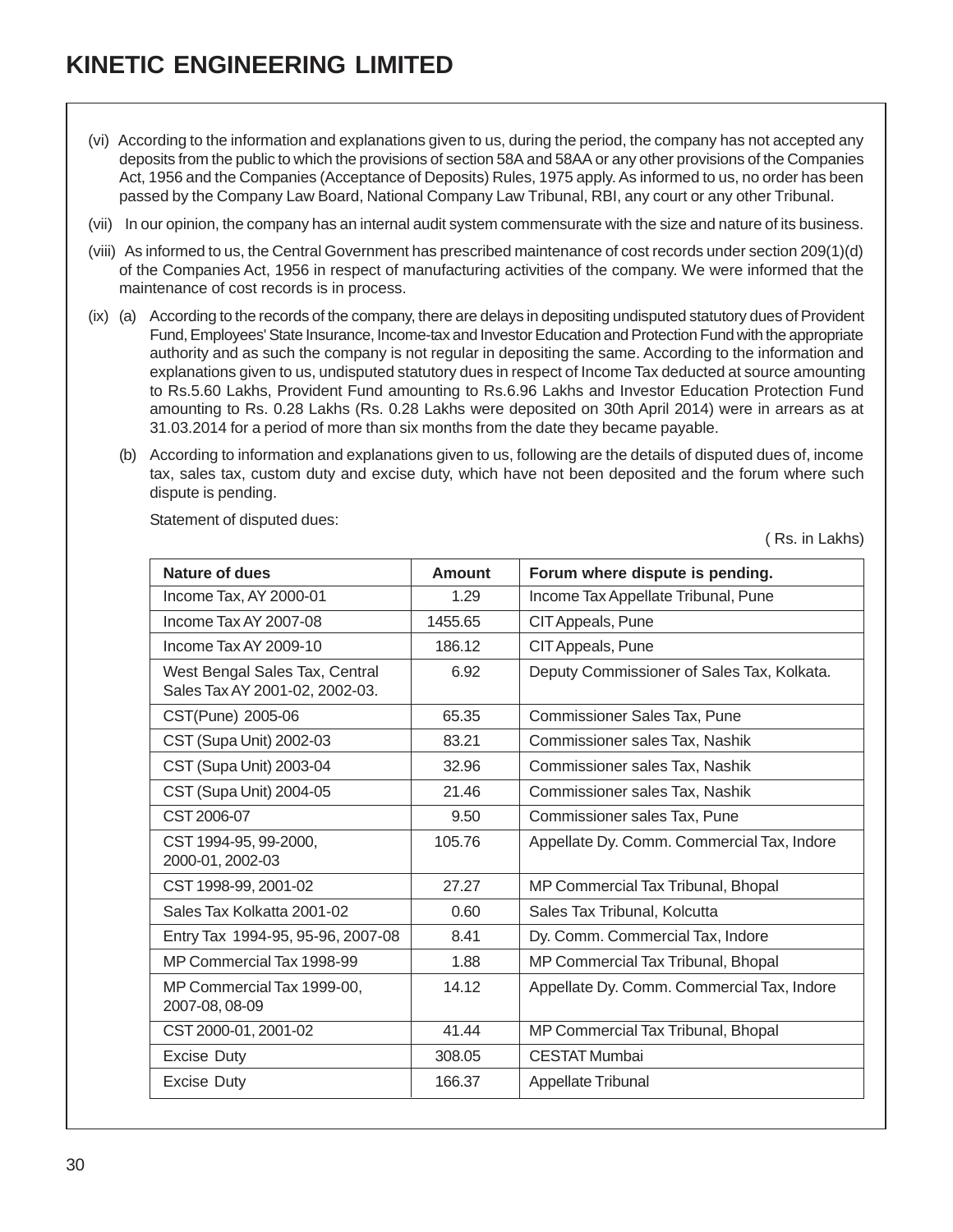- (x) The accumulated losses of the company as at the end of the financial year are not less than 50% of its net worth. The company has incurred cash losses during the financial year covered by our audit and in the immediately preceding financial year.
- (xi) During the period the company has not defaulted in repayment of dues to financial institutions, banks and debenture holders.
- (xii) The company has not granted loans and advances on the basis of security by way of pledge of shares, debentures and other securities.
- (xiii) In our opinion, the company is not a chit fund or a nidhi / mutual benefit fund / society. Therefore, the provisions of clause 4(xiii) of the Companies (Auditor's Report) Order, 2003 are not applicable to the company.
- (xiv) In our opinion, the company is not dealing in or trading in shares, securities, debentures and other investments. Therefore the provisions of clause 4(xiv) of the Companies (Auditor's Report) Order, 2003 are not applicable to the company.
- (xv) According to the information and explanations given to us, the company has not given any guarantee for loans taken by others from bank or financial institutions.
- (xvi) The company has applied the Term Loan for the purpose for which the same was raised.
- (xvii) According to the information and explanations given to us and on an overall examination of the Balance Sheet, we are of the opinion that the funds raised on short term basis amounting to Rs. 7129.87 Lakhs have been used for long term investments including losses.
- (xviii) The company has not made preferential allotment of shares during the year.
- (xix) During the period covered by our audit report, the company has not issued any secured debentures and there are no Debentures outstanding as on the date of Balance Sheet.
- (xx) The company has not raised any money by public issues during the period.
- (xxi) According to the information and explanations given to us, we report that no fraud on or by the company has been noticed or reported during the course of our audit.

For **M/S P. G. Bhagwat,** Chartered Accountants,

#### **Sandeep Rao** Partner Membership No. 47235 Firm Registration No. 101118W

Pune: 24th May, 2014.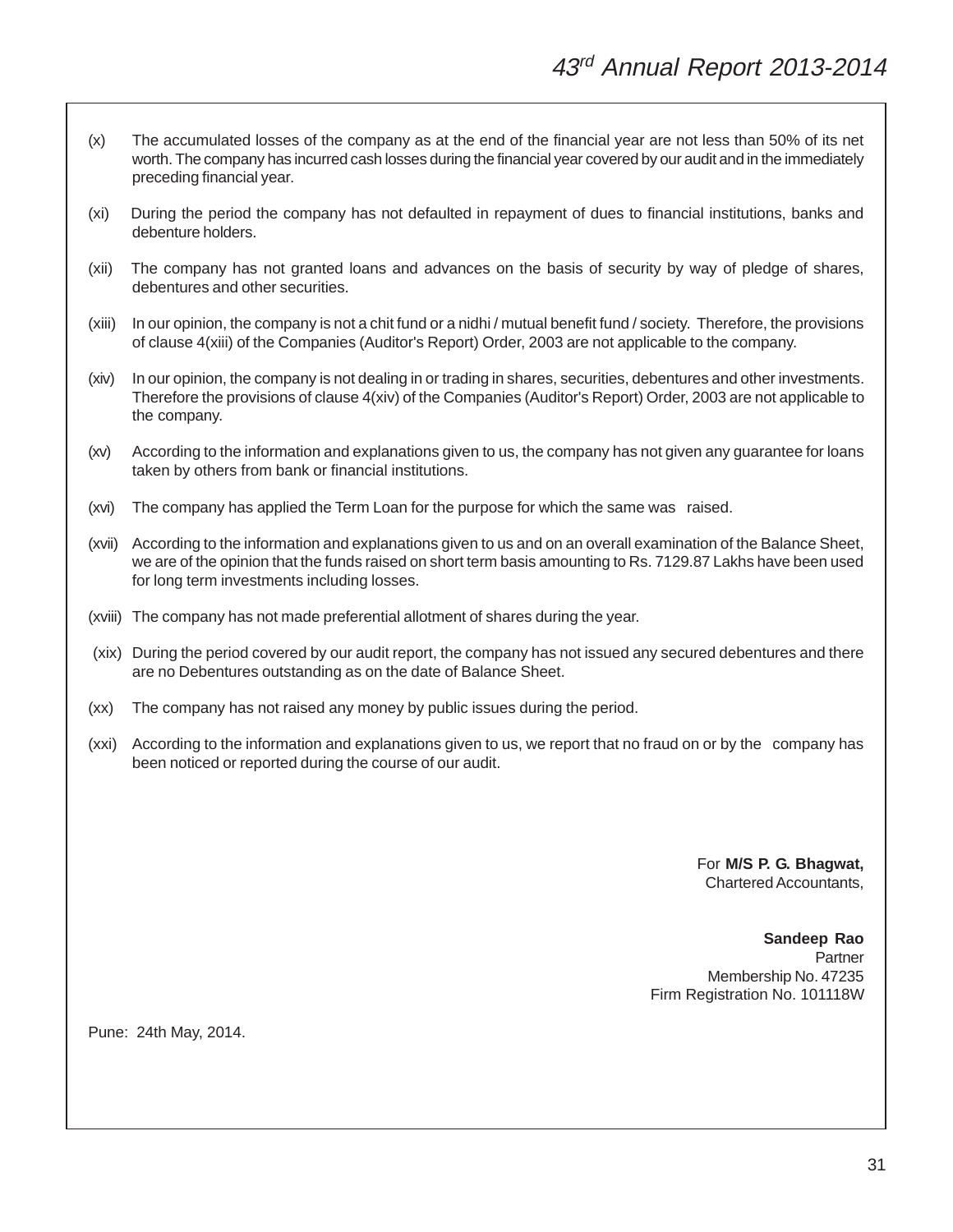#### **BALANCE SHEET AS AT 31ST MARCH, 2014**

|     |                |                                              |          |                                    | <b>Rupees in Lacs</b>                                                                                                           |
|-----|----------------|----------------------------------------------|----------|------------------------------------|---------------------------------------------------------------------------------------------------------------------------------|
|     |                | <b>Particulars</b>                           | Note No. | period ending on<br>March 31, 2014 | Figures as at the end Figures as at the end<br>of current reporting of previous reporting<br>period ending on<br>March 31, 2013 |
| L   |                | <b>EQUITY AND LIABILITIES</b>                |          |                                    |                                                                                                                                 |
|     | 1              | Shareholder's funds                          |          |                                    |                                                                                                                                 |
|     |                | Share capital<br>(a)                         | $A-1$    | 4,820.11                           | 4,820.11                                                                                                                        |
|     |                | Reserves and surplus<br>(b)                  | $A-2$    | $-6,478.33$                        | 2,186.75                                                                                                                        |
|     |                | Money received against share warrants<br>(c) |          |                                    |                                                                                                                                 |
|     |                |                                              |          | $-1,658.23$                        | 7,006.86                                                                                                                        |
|     | $\overline{2}$ | Share application money pending allotment    |          |                                    |                                                                                                                                 |
|     | 3              | <b>Non-current liabilities</b>               |          |                                    |                                                                                                                                 |
|     |                | (a) Long-term borrowings                     | $A-3$    | 5,253.25                           | 4,233.83                                                                                                                        |
|     |                | (b) Deferred tax liabilities (Net)           | $A - 4$  |                                    |                                                                                                                                 |
|     |                | (c) Other long term liabilities              | $A-5$    |                                    |                                                                                                                                 |
|     |                | (d) Long-term provisions                     | $A-6$    | 464.80                             | 457.68                                                                                                                          |
|     |                |                                              |          | 5,718.05                           | 4,691.51                                                                                                                        |
|     | 4              | <b>Current liabilities</b>                   |          |                                    |                                                                                                                                 |
|     |                | (a) Short-term borrowings                    | $A-7$    | 2,037.03                           | 3,559.21                                                                                                                        |
|     |                | (b) Trade payables                           |          | 2,284.97                           | 3,387.36                                                                                                                        |
|     |                | (c) Other current liabilities                | $A-8$    | 17,597.35                          | 12,878.41                                                                                                                       |
|     |                | (d) Short-term provisions                    | $A-9$    | 222.22                             | 229.14                                                                                                                          |
|     |                |                                              |          | 22,141.57                          | 20,054.12                                                                                                                       |
|     |                | <b>TOTAL</b>                                 |          | 26,201.40                          | 31,752.49                                                                                                                       |
| II. |                | <b>ASSETS</b>                                |          |                                    |                                                                                                                                 |
|     | 1              | <b>Non-current assets</b>                    |          |                                    |                                                                                                                                 |
|     |                | Fixed assets<br>(a)                          |          |                                    |                                                                                                                                 |
|     |                | Tangible assets<br>(i)                       | $A-10$   | 10,164.47                          | 9,961.00                                                                                                                        |
|     |                | (ii) Intangible assets                       | $A-10$   |                                    |                                                                                                                                 |
|     |                | (iii) Capital work-in-progress               |          | 0.00                               | 183.76                                                                                                                          |
|     |                | (iv) Intangible assets under development     |          |                                    |                                                                                                                                 |
|     |                | (b) Non-current investments                  | $A-11$   | 48.17                              | 14,736.17                                                                                                                       |
|     |                | Deferred tax assets (net)<br>(c)             | $A-4$    |                                    |                                                                                                                                 |
|     |                | (d) Long-term loans and advances             | $A-12$   | 977.06                             | 1,150.83                                                                                                                        |
|     |                | Other non-current assets<br>(e)              | $A-13$   |                                    |                                                                                                                                 |
|     |                |                                              |          | 11,189.70                          | 26,031.77                                                                                                                       |
|     | $\mathbf{2}$   | <b>Current assets</b>                        |          |                                    |                                                                                                                                 |
|     |                | (a) Current investments                      | A-11     | 11,312.48                          | 688.12                                                                                                                          |
|     |                | (b) Inventories                              | $A-14$   | 1,634.14                           | 1,746.88                                                                                                                        |
|     |                | (c) Trade receivables                        | A-15     | 1,772.23                           | 2,947.78                                                                                                                        |
|     |                | (d) Cash and bank balances                   | $A-16$   | 64.53                              | 87.55                                                                                                                           |
|     |                | (e) Short-term loans and advances            | $A-17$   | 223.67                             | 245.70                                                                                                                          |
|     |                | Other current assets<br>(f)                  | $A-18$   | 4.65                               | 4.69                                                                                                                            |
|     |                |                                              |          | 15,011.70                          | 5,720.72                                                                                                                        |
|     |                | <b>TOTAL</b>                                 |          | 26,201.40                          | 31,752.49                                                                                                                       |
|     |                |                                              |          |                                    |                                                                                                                                 |

The notes referred to above and other notes form an integral part of the Balance Sheet and Profit and Loss Account Statement

| As per our report of even date attached |                   |                  | For and on behalf of the Board of Directors |
|-----------------------------------------|-------------------|------------------|---------------------------------------------|
| For M/s P.G. Bhagwat                    |                   | A. H. Firodia    | Chairman                                    |
| <b>Chartered Accountants</b>            |                   | S. F. Motwani    | Vice Chairperson                            |
|                                         |                   | A. A. Firodia    | <b>Managing Director</b>                    |
| Sandeep Rao                             | Ravindra Yadav    |                  |                                             |
| Partner                                 | Company Secretary | M. V. Tasgaonkar | <b>Chief Financial Officer</b>              |
| Pune                                    |                   |                  |                                             |
| 24th May, 2014                          |                   |                  |                                             |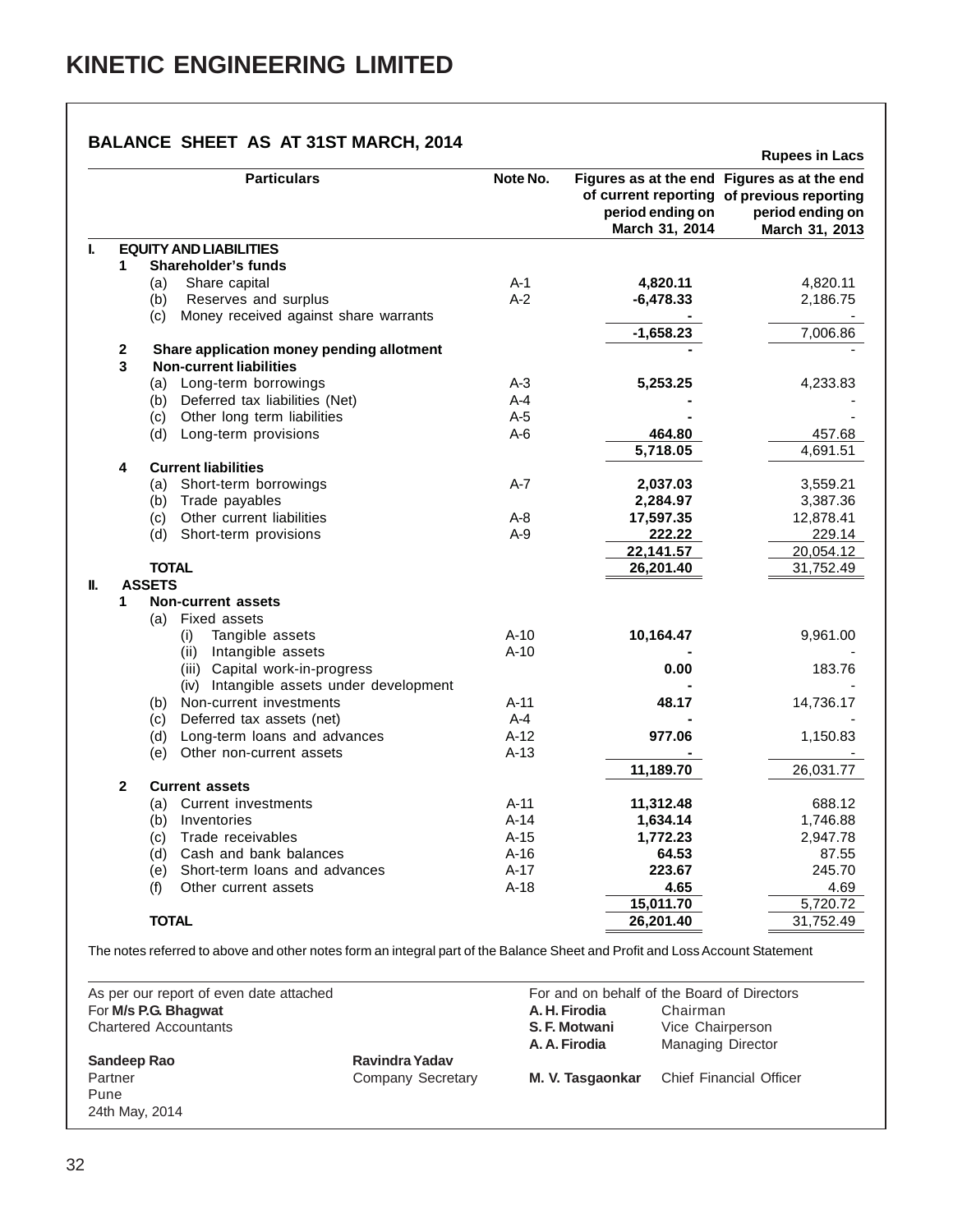|      | <b>Particulars</b>                                                                                                           | Note No. | Figures as at the end Figures as at the end<br>period ending on<br>March 31, 2014 | of current reporting of previous reporting<br>period ending on<br>March 31, 2013 |
|------|------------------------------------------------------------------------------------------------------------------------------|----------|-----------------------------------------------------------------------------------|----------------------------------------------------------------------------------|
| L.   | Revenue from operations                                                                                                      | $A-19$   | 5,732.10                                                                          | 8,021.60                                                                         |
| П.   | Other income                                                                                                                 | $A-20$   | 367.64                                                                            | 650.65                                                                           |
| III. | Total Revenue (I + II)                                                                                                       |          | 6,099.73                                                                          | 8,672.25                                                                         |
| IV.  | <b>Expenses:</b>                                                                                                             |          |                                                                                   |                                                                                  |
|      | Cost of materials consumed                                                                                                   | $A-21$   | 3,486.03                                                                          | 5,457.08                                                                         |
|      | Purchases of Stock-in-Trade                                                                                                  |          |                                                                                   |                                                                                  |
|      | Changes in inventories of finished                                                                                           | $A-21$   | $-72.63$                                                                          | 95.61                                                                            |
|      | goods work-in-progress and Stock-in-Trade                                                                                    |          |                                                                                   |                                                                                  |
|      | Employee benefits expense                                                                                                    | $A-22$   | 1,707.32                                                                          | 1,776.53                                                                         |
|      | Finance costs                                                                                                                | $A-23$   | 920.81                                                                            | 912.31                                                                           |
|      | Depreciation and amortization expense                                                                                        | $A-10$   | 999.72                                                                            | 948.87                                                                           |
|      | Less: Transfer from General Reserve                                                                                          |          | 73.72                                                                             | 89.69                                                                            |
|      |                                                                                                                              |          | 926.00                                                                            | 859.18                                                                           |
|      | Other expenses                                                                                                               | $A-24$   | 2,194.36                                                                          | 2,551.77                                                                         |
|      |                                                                                                                              |          | 9,161.90                                                                          | 11,652.48                                                                        |
|      | Less: Expenses Capitalised                                                                                                   |          | 152.37                                                                            | 114.95                                                                           |
|      | <b>Total expenses</b>                                                                                                        |          | 9,009.52                                                                          | 11,537.53                                                                        |
| V.   | Profit before exceptional and extraordinary items and tax (III-IV)                                                           |          | $-2,909.79$                                                                       | $-2,865.28$                                                                      |
| VI.  | Exceptional items Income (Net)                                                                                               | $A-25$   | $-2,990.40$                                                                       | 1,508.46                                                                         |
| VII. | Profit before extraordinary items and tax $(V + VI)$                                                                         |          | $-5,900.19$                                                                       | $-1,356.82$                                                                      |
|      | <b>VIII.</b> Extraordinary Items                                                                                             |          |                                                                                   |                                                                                  |
| IX.  | Profit before tax (VII- VIII)                                                                                                |          | $-5,900.19$                                                                       | $-1,356.82$                                                                      |
| Х.   | Tax expense:                                                                                                                 |          |                                                                                   |                                                                                  |
|      | (1) Current tax                                                                                                              |          |                                                                                   |                                                                                  |
|      | Deferred tax<br>(2)                                                                                                          |          |                                                                                   |                                                                                  |
|      | (3)<br>Income tax provision for earlier years                                                                                |          |                                                                                   |                                                                                  |
|      |                                                                                                                              |          |                                                                                   |                                                                                  |
|      | XI. Profit (Loss) for the period from continuing operations (IX-X)                                                           |          | $-5,900.19$                                                                       | $-1,356.82$                                                                      |
|      | XII. Profit/(loss) from discontinuing operations                                                                             |          |                                                                                   |                                                                                  |
|      | XIII. Tax expense of discontinuing operations                                                                                |          |                                                                                   |                                                                                  |
|      | XIV. Profit/(loss) from Discontinuing operations (after tax) (XII-XIII)                                                      |          |                                                                                   |                                                                                  |
|      | XV. Profit (Loss) for the period (XI + XIV)                                                                                  |          | $-5,900.19$                                                                       | $-1,356.82$                                                                      |
|      | XVI. Earnings per equity share having nominal value of Rs. 10/- per share                                                    |          |                                                                                   |                                                                                  |
|      | Basic<br>(1)                                                                                                                 |          | (44.72)                                                                           | (11.43)                                                                          |
|      | Diluted<br>(2)                                                                                                               |          | (44.72)                                                                           | (11.43)                                                                          |
|      | The notes referred to above and other notes form an integral part of the Balance Sheet and Profit and Loss Account Statement |          |                                                                                   |                                                                                  |

## **PROFIT AND LOSS STATEMENT FOR THE YEAR ENDED MARCH 31, 2014 Rupees in Lacs**

As per our report of even date attached For and on behalf of the Board of Directors For **M/s P.G. Bhagwat A. H. Firodia** Chairman **Chairman** Chairman **Chairman** Chairman **Chairman** Chairman **Chairman** Chairman **Chairman** Chairman **Chairman** Chairman **Chairman** Chairman **Chairman** Chairman **Chairman** Cha **Chartered Accountants A. A. Firodia** Managing Director **Sandeep Rao Ravindra Yadav**<br> **Partner** Company Secretary **M. V. Tasgaonkar** Chief Financial Officer Pune

24th May, 2014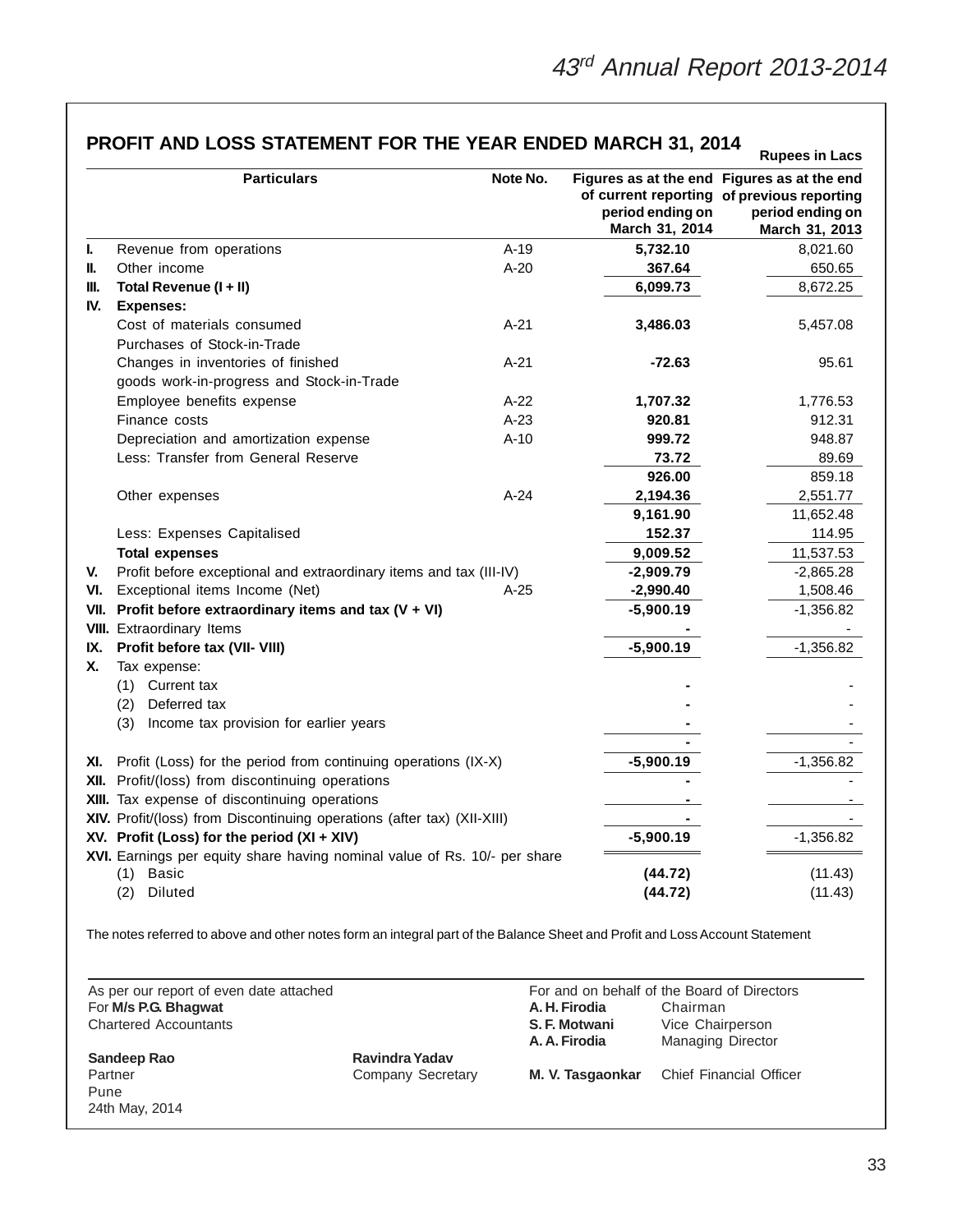|    | CASH FLOW STATEMENT FOR THE YEAR ENDED MARCH 31, 2014 |                                    | <b>Rupees in Lacs</b>                                                                                                           |
|----|-------------------------------------------------------|------------------------------------|---------------------------------------------------------------------------------------------------------------------------------|
|    | <b>Particulars</b>                                    | period ending on<br>March 31, 2014 | Figures as at the end Figures as at the end<br>of current reporting of previous reporting<br>period ending on<br>March 31, 2013 |
| А. | <b>CASH FLOW FROM OPERATING ACTIVITIES</b>            |                                    |                                                                                                                                 |
|    | Profit / (Loss) before Tax and extraordinary items    | (5,900.19)                         | (1,356.82)                                                                                                                      |
|    | Adjustment for:                                       |                                    |                                                                                                                                 |
|    | Depreciation / Amortisation                           | 926.00                             | 859.18                                                                                                                          |
|    | Provision for Doubtful Debts / advances               | 6.87                               | 25.88                                                                                                                           |
|    | Bad debts / advances / claims written off             | 215.96                             | 340.81                                                                                                                          |
|    | (Profit) / Loss on Sale of Investment (Net)           | 2,653.25                           |                                                                                                                                 |
|    | (Profit) / Loss on Sale / Scrapping of Assets (Net)   | (52.46)                            | 29.57                                                                                                                           |
|    | Interest and Financial Charges (Net)                  | 913.17                             | 895.87                                                                                                                          |
|    | Gain on waiver of loan                                |                                    | (1,600.00)                                                                                                                      |
|    | Dividend Received                                     | (6.52)                             | (32.83)                                                                                                                         |
|    | Excess provision / credit balances written back       | (155.97)                           | (411.08)                                                                                                                        |
|    | Income from units                                     |                                    | (0.19)                                                                                                                          |
|    | Unrealised Exchange difference loss / (gain)          | 482.36                             | 164.90                                                                                                                          |
|    | OPERATING PROFIT BEFORE WORKING CAPITAL CHANGES       | (917.55)                           | (1,084.71)                                                                                                                      |
|    | Adjustment for:                                       |                                    |                                                                                                                                 |
|    | Inventories                                           | 112.74                             | 231.82                                                                                                                          |
|    | Trade and Other Receivables                           | 1,167.76                           | 21.67                                                                                                                           |
|    | <b>Trade Payables</b>                                 | 1,738.04                           | 782.71                                                                                                                          |
|    | CASH GENERATED FROM OPERATIONS                        | 2,101.00                           | (48.51)                                                                                                                         |
|    | Interest and Financial Charges                        | (795.89)                           | (823.75)                                                                                                                        |
|    | <b>Direct Taxes</b>                                   | 9.09                               | 81.33                                                                                                                           |
|    | NET CASH FROM OPERATING ACTIVITIES                    | 1,314.20                           | (790.93)                                                                                                                        |
| В  | <b>CASH FLOW FROM INVESTING ACTIVITIES</b>            |                                    |                                                                                                                                 |
|    | Purchase of Fixed Assets                              | (741.33)                           | (192.99)                                                                                                                        |
|    | Sale of Fixed Assets                                  | 541.31                             | 8.77                                                                                                                            |
|    | Purchase / Sale of Investments (Net)                  | 1,410.39                           | (686.02)                                                                                                                        |
|    | Interest Received                                     | 7.68                               | 15.96                                                                                                                           |
|    | Dividend Received                                     | 6.52                               | 32.83                                                                                                                           |
|    | Income from units                                     |                                    | 0.19                                                                                                                            |
|    | NET CASH FROM INVESTING ACTIVITIES                    | 1,224.58                           | (821.26)                                                                                                                        |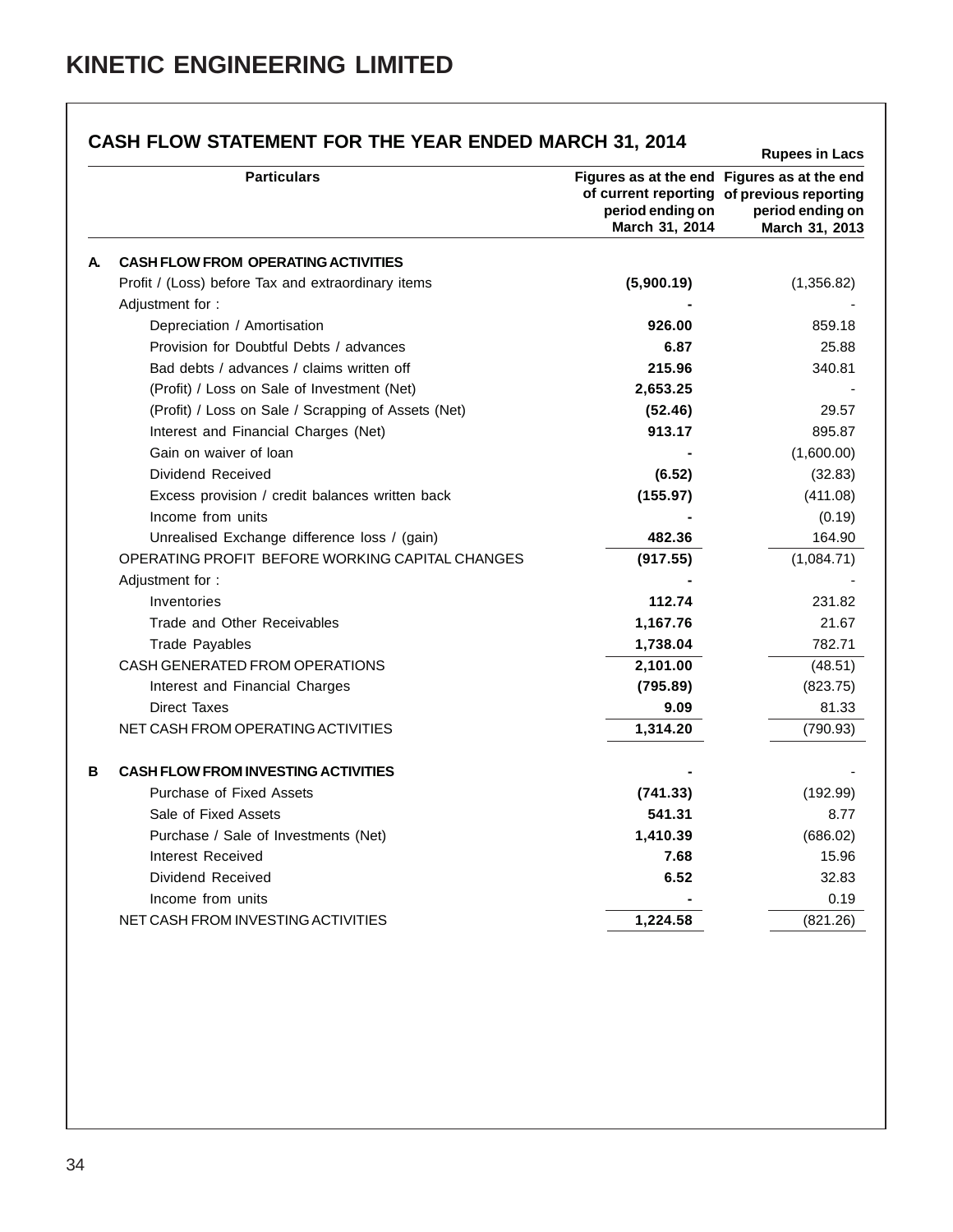## **CASH FLOW STATEMENT FOR THE YEAR ENDED MARCH 31, 2013 (Contd.)**

|      | <b>Particulars</b>                                                                                                     |                   |                                                                                                |                                    | Figures as at the end Figures as at the end<br>of current reporting of previous reporting |
|------|------------------------------------------------------------------------------------------------------------------------|-------------------|------------------------------------------------------------------------------------------------|------------------------------------|-------------------------------------------------------------------------------------------|
|      |                                                                                                                        |                   |                                                                                                | period ending on<br>March 31, 2014 | period ending on<br>March 31, 2013                                                        |
| C.   | <b>CASH FLOW FROM FINANCING ACTIVITIES</b>                                                                             |                   |                                                                                                |                                    |                                                                                           |
|      | Redemption premium paid                                                                                                |                   |                                                                                                | (2,891.75)                         | (150.00)                                                                                  |
|      | Proceeds from Long Term Borrowings                                                                                     |                   |                                                                                                | 1,902.85                           | 106.07                                                                                    |
|      | Proceeds from Short Term Borrowings                                                                                    |                   |                                                                                                | (1,522.18)                         | 1,653.14                                                                                  |
|      | <b>NET CASH FROM FINANCING ACTIVITIES</b>                                                                              |                   |                                                                                                | (2,511.09)                         | 1,609.21                                                                                  |
|      | NET INCREASE / (DECREASE) IN CASH AND CASH EQUIVALENTS                                                                 |                   |                                                                                                | 27.69                              | (2.98)                                                                                    |
|      | Opening Cash and Cash Equivalents                                                                                      |                   |                                                                                                | 31.71                              | 34.69                                                                                     |
|      | Closing Cash and Cash Equivalents                                                                                      |                   |                                                                                                | 59.40                              | 31.71                                                                                     |
| 1.   | The figures in the cash flow are based on or have heen derived from the annual financial statements of the<br>Company. |                   |                                                                                                |                                    |                                                                                           |
| 2.   | Figures in the bracket represent outflow of cash and cash equivalents.                                                 |                   |                                                                                                |                                    |                                                                                           |
|      | Cash and cash equivalents comprises of:                                                                                |                   |                                                                                                |                                    |                                                                                           |
| 3.   |                                                                                                                        |                   |                                                                                                |                                    |                                                                                           |
|      | Cash and cheques on hand                                                                                               |                   | March 31, 2014                                                                                 | 0.53                               | March 31, 2013<br>0.31                                                                    |
|      | Balances with banks                                                                                                    |                   |                                                                                                | 58.87                              | 31.40                                                                                     |
|      |                                                                                                                        |                   |                                                                                                | 59.40                              | 31.71                                                                                     |
|      |                                                                                                                        |                   |                                                                                                |                                    |                                                                                           |
|      | As per our report of even date attached<br>For M/s P.G. Bhagwat<br><b>Chartered Accountants</b>                        |                   | For and on behalf of the Board of Directors<br>A. H. Firodia<br>S. F. Motwani<br>A. A. Firodia | Chairman                           | Vice Chairperson<br>Managing Director                                                     |
|      | Sandeep Rao                                                                                                            | Ravindra Yadav    |                                                                                                |                                    |                                                                                           |
| Pune | Partner<br>24th May, 2014                                                                                              | Company Secretary | M. V. Tasgaonkar                                                                               |                                    | Chief Financial Officer                                                                   |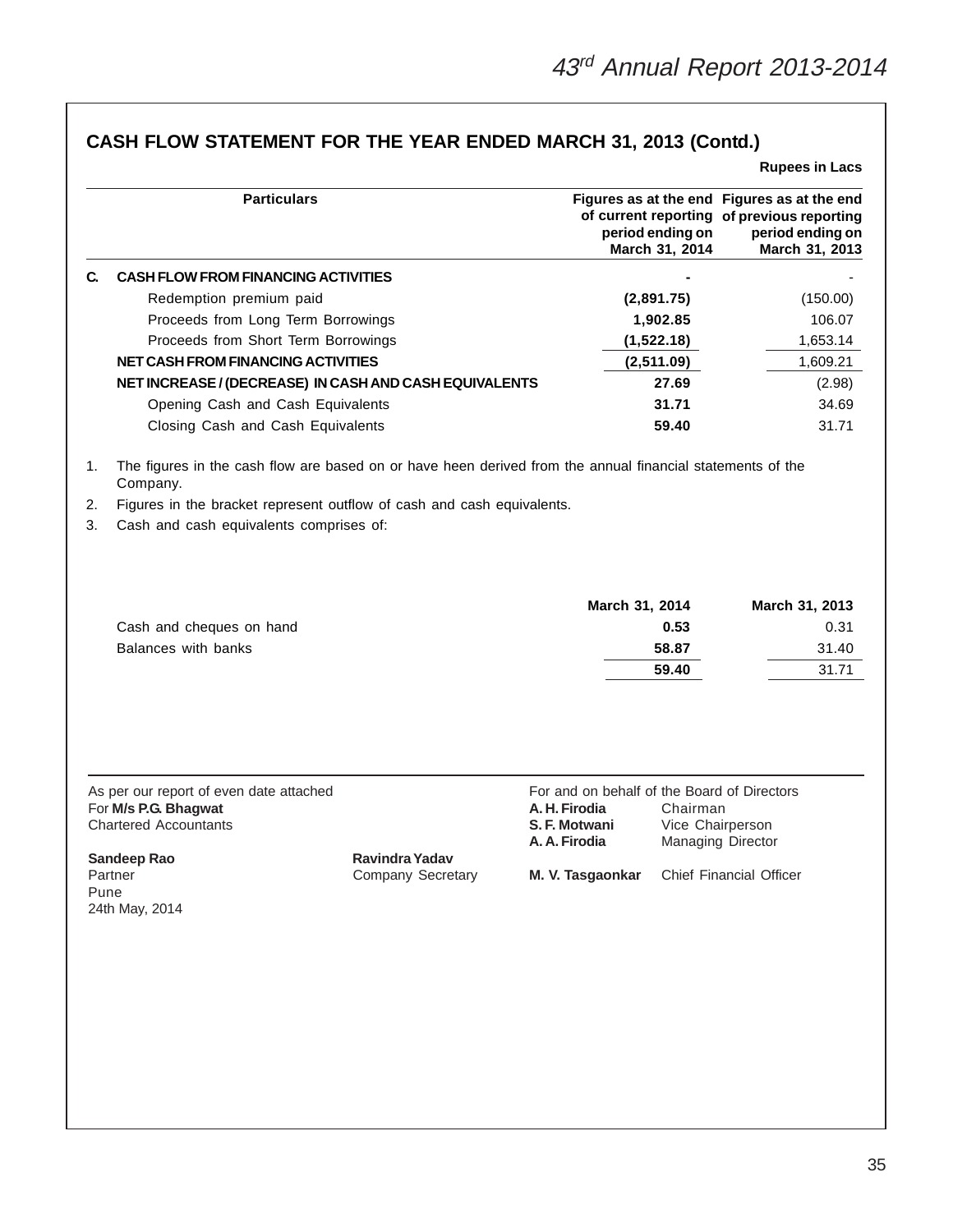|                                                          |                                                                                                        |                                    | <b>Rupees in Lacs</b>                                                                                                           |
|----------------------------------------------------------|--------------------------------------------------------------------------------------------------------|------------------------------------|---------------------------------------------------------------------------------------------------------------------------------|
|                                                          | <b>Particulars</b>                                                                                     | period ending on<br>March 31, 2014 | Figures as at the end Figures as at the end<br>of current reporting of previous reporting<br>period ending on<br>March 31, 2013 |
| $Note: A-1$<br><b>SHARE CAPITAL</b><br><b>Authorised</b> |                                                                                                        |                                    |                                                                                                                                 |
| 5,30,13,932                                              | (5,30,13,932) Equity Shares of Rs.10/- each                                                            | 5,301.39                           | 5,301.39                                                                                                                        |
| 1,50,00,000                                              | (1,50,00,000) Redeemable Non Convertible<br>Non Cumulative Preferance Shares of Rs.10 each             | 1,500.00                           | 1,500.00                                                                                                                        |
| 15,07,400                                                | (15,07,400) Optionally Convertible Cumulative<br>Preferance Shares of Rs.156/- each                    | 2,351.54                           | 2,351.54                                                                                                                        |
| 3,20,500                                                 | (320,500) Redeemable Cumulative<br>Preference Shares of Rs. 156/- each.                                | 499.98                             | 499.98                                                                                                                          |
| 19,23,080                                                | (19,23,080) Compulsorily Convertible Cumulative<br>Preference Shares of Rs 156/- each                  | 3,000.00                           | 3,000.00                                                                                                                        |
| 5,24,560                                                 | (5,24,560) Unclassified Shares of Rs.10/- each                                                         | 52.46                              | 52.46                                                                                                                           |
| 5,30,000                                                 | (5,30,000) Convertible Cumulative Preference Shares of Rs. 65/- each                                   | 344.50                             | 344.50                                                                                                                          |
| 30,85,500                                                | (30,85,500) Optionally Convertible Cumulative<br>Preference Shares of Rs. 65/- each                    | 2,005.58                           | 2,005.58                                                                                                                        |
| 18,53,650                                                | (18,53,650) 8.5% New Optionally Convertible Cumulative<br>Preference Shares of Rs. 65/- each           | 1,204.87                           | 1,204.87                                                                                                                        |
| 7,70,000                                                 | (7,70,000) Redeemable Cumulative<br>Preference Shares of Rs.65/- each                                  | 500.50                             | 500.50                                                                                                                          |
| 5,00,000                                                 | (5,00,000) Redeemable Cumulative<br>Preference Shares of Rs.100/- each                                 | 500.00                             | 500.00                                                                                                                          |
| 59,09,090                                                | (59,09,090) 8.5% Optionally Convertible cumulative<br>Preference Shares of Rs 22/- each                | 1,300.00                           | 1,300.00                                                                                                                        |
| 1,03,00,000                                              | (1,03,00,000) New Redeemable Preference Shares of Rs 10/- each                                         | 1,030.00                           | 1,030.00                                                                                                                        |
|                                                          |                                                                                                        | 19,590.83                          | 19,590.83                                                                                                                       |
| <b>Issued</b><br>13,565,850                              | (1,03,71,968) Equity Shares of Rs.10/- each                                                            | 1,356.59                           | 1,037.20                                                                                                                        |
| 1,50,00,000                                              | (1,50,00,000) Redeemable Non Convertible Non Cumulative<br>Preference Shares of Rs.10 each             | 1,500.00                           | 1,500.00                                                                                                                        |
| 830,154                                                  | (Nil) Optionally Convertible Cumulative<br>Preference Shares of Rs. 65/- each                          | 539.60                             |                                                                                                                                 |
| 1,02,000                                                 | (1,02,000) Optionally Convertible Cumulative<br>Preference Shares of Rs. 156/- each                    | 159.12                             | 159.12                                                                                                                          |
| 1,176,650                                                | (Nil) 8.5% New Optionally Convertible Cumulative<br>Preference Shares of Rs. 65/- each                 | 764.82                             |                                                                                                                                 |
| 3,20,500                                                 | (3,20,500) Redeemable Cumulative<br>Preference Shares of Rs. 156/- each.                               | 499.98                             | 499.98                                                                                                                          |
|                                                          |                                                                                                        | 4,820.11                           | 3,196.30                                                                                                                        |
| <b>Subscribed &amp; Fully Paid up</b>                    | 13,565,850 (1,03,71,968) Equity Shares of Rs.10/- each                                                 | 1,356.59                           | 1,037.20                                                                                                                        |
|                                                          | 1,50,00,000 (1,50,00,000) Redeemable Non Convertible Non Cumulative<br>Preference Shares of Rs.10 each | 1,500.00                           | 1,500.00                                                                                                                        |
| 1,02,000                                                 | (1,02,000) Optionally Convertible Cumulative<br>Preference Shares of Rs. 156/- each                    | 159.12                             | 159.12                                                                                                                          |
| 3,20,500                                                 | (3,20,500) Redeemable Cumulative<br>Preference Shares of Rs. 156/- each.                               | 499.98                             | 499.98                                                                                                                          |
| 830,154                                                  | (Nil) Optionally Convertible Cumulative<br>Preference Shares of Rs. 65/- each                          | 539.60                             |                                                                                                                                 |
| 1,176,650                                                | (Nil) 8.5% New Optionally Convertible Cumulative<br>Preference Shares of Rs. 65/- each                 | 764.82                             |                                                                                                                                 |
|                                                          | <b>Shares Capital Suspense</b>                                                                         |                                    | 1,623.81                                                                                                                        |

**Total 4,820.11** 4,820.11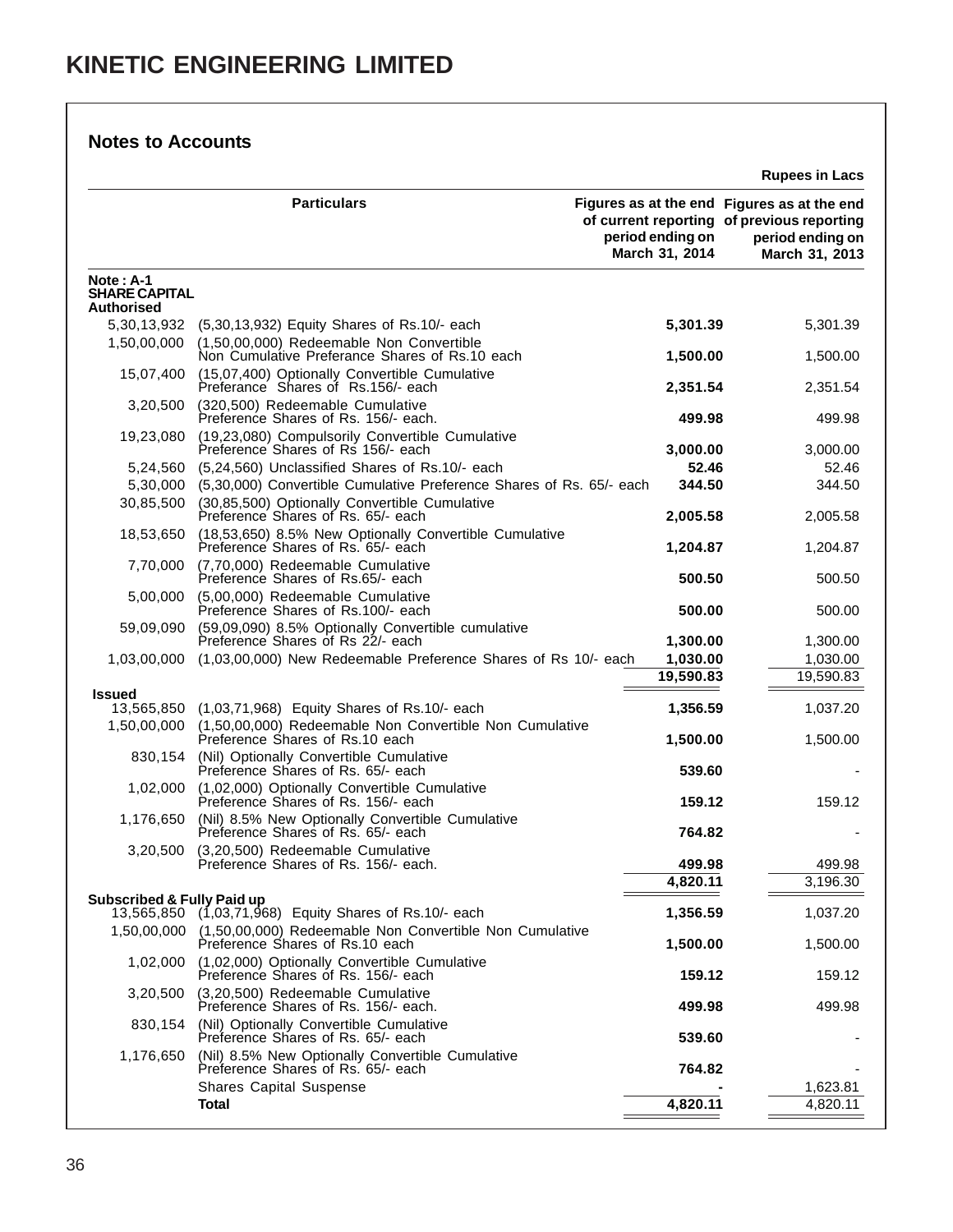|    | <b>Particulars</b>                                                   |               | Figures as at the end of<br>current reporting period<br>ending on March 31, 2014 |               | Figures as at the end of<br>previous reporting period<br>ending on March 31, 2013 |
|----|----------------------------------------------------------------------|---------------|----------------------------------------------------------------------------------|---------------|-----------------------------------------------------------------------------------|
|    |                                                                      | <b>Number</b> | <b>Rupees in Lacs</b>                                                            | <b>Number</b> | <b>Rupees in Lacs</b>                                                             |
| a) | <b>Reconciliation of share capital</b>                               |               |                                                                                  |               |                                                                                   |
|    | <b>Equity Share Capital:</b>                                         |               |                                                                                  |               |                                                                                   |
|    | Shares outstanding at the beginning of the year                      | 10,371,968    | 1,037.20                                                                         | 10,371,968    | 1,037.20                                                                          |
|    | Shares Issued during the year                                        | 3,193,882     | 319.39                                                                           |               |                                                                                   |
|    | Reduction in share capital                                           |               |                                                                                  |               |                                                                                   |
|    | Shares outstanding at the end of the year                            | 13,565,850    | 1,356.59                                                                         | 10,371,968    | 1,037.20                                                                          |
|    | Redeemable Non Convertible Non Cumulative Preference Share Capital:  |               |                                                                                  |               |                                                                                   |
|    | Shares outstanding at the beginning of the year                      | 15,000,000    | 1,500.00                                                                         | 15,000,000    | 1,500.00                                                                          |
|    | Shares Issued during the year                                        |               |                                                                                  |               |                                                                                   |
|    | Reduction in share capital                                           |               |                                                                                  |               |                                                                                   |
|    | Shares outstanding at the end of the year                            | 15,000,000    | 1,500.00                                                                         | 15,000,000    | 1,500.00                                                                          |
|    | <b>Optionally Convertible Cumulative Preference Share Capital:</b>   |               |                                                                                  |               |                                                                                   |
|    | Shares outstanding at the beginning of the year                      | 102,000       | 159.12                                                                           | 102,000       | 159.12                                                                            |
|    | Shares Issued during the year                                        |               |                                                                                  |               |                                                                                   |
|    | Reduction in share capital                                           |               |                                                                                  |               |                                                                                   |
|    | Shares outstanding at the end of the year                            | 102,000       | 159.12                                                                           | 102,000       | 159.12                                                                            |
|    | <b>Optionally Convertible Cumulative Preference Share Capital:</b>   |               |                                                                                  |               |                                                                                   |
|    | Shares outstanding at the beginning of the year                      |               |                                                                                  |               |                                                                                   |
|    | Shares Issued during the year                                        | 830,154       | 539.60                                                                           |               |                                                                                   |
|    | Reduction in share capital                                           |               |                                                                                  |               |                                                                                   |
|    | Shares outstanding at the end of the year                            | 830,154       | 539.60                                                                           |               |                                                                                   |
|    | Redeemable Cumulative Preference Share Capital:                      |               |                                                                                  |               |                                                                                   |
|    | Shares outstanding at the beginning of the year                      | 320,500       | 499.98                                                                           | 320,500       | 499.98                                                                            |
|    | Shares Issued during the year                                        |               |                                                                                  |               |                                                                                   |
|    | Reduction in share capital                                           |               |                                                                                  |               |                                                                                   |
|    | Shares outstanding at the end of the year                            | 320,500       | 499.98                                                                           | 320,500       | 499.98                                                                            |
|    | 8.5% New Optionally Convertible Cumulative Preference Share Capital: |               |                                                                                  |               |                                                                                   |
|    | Shares outstanding at the beginning of the year                      |               |                                                                                  |               |                                                                                   |
|    | Shares Issued during the year                                        | 1,176,650     | 764.82                                                                           |               |                                                                                   |
|    | Reduction in share capital                                           |               |                                                                                  |               |                                                                                   |
|    | Shares outstanding at the end of the year                            | 1,176,650     | 764.82                                                                           |               |                                                                                   |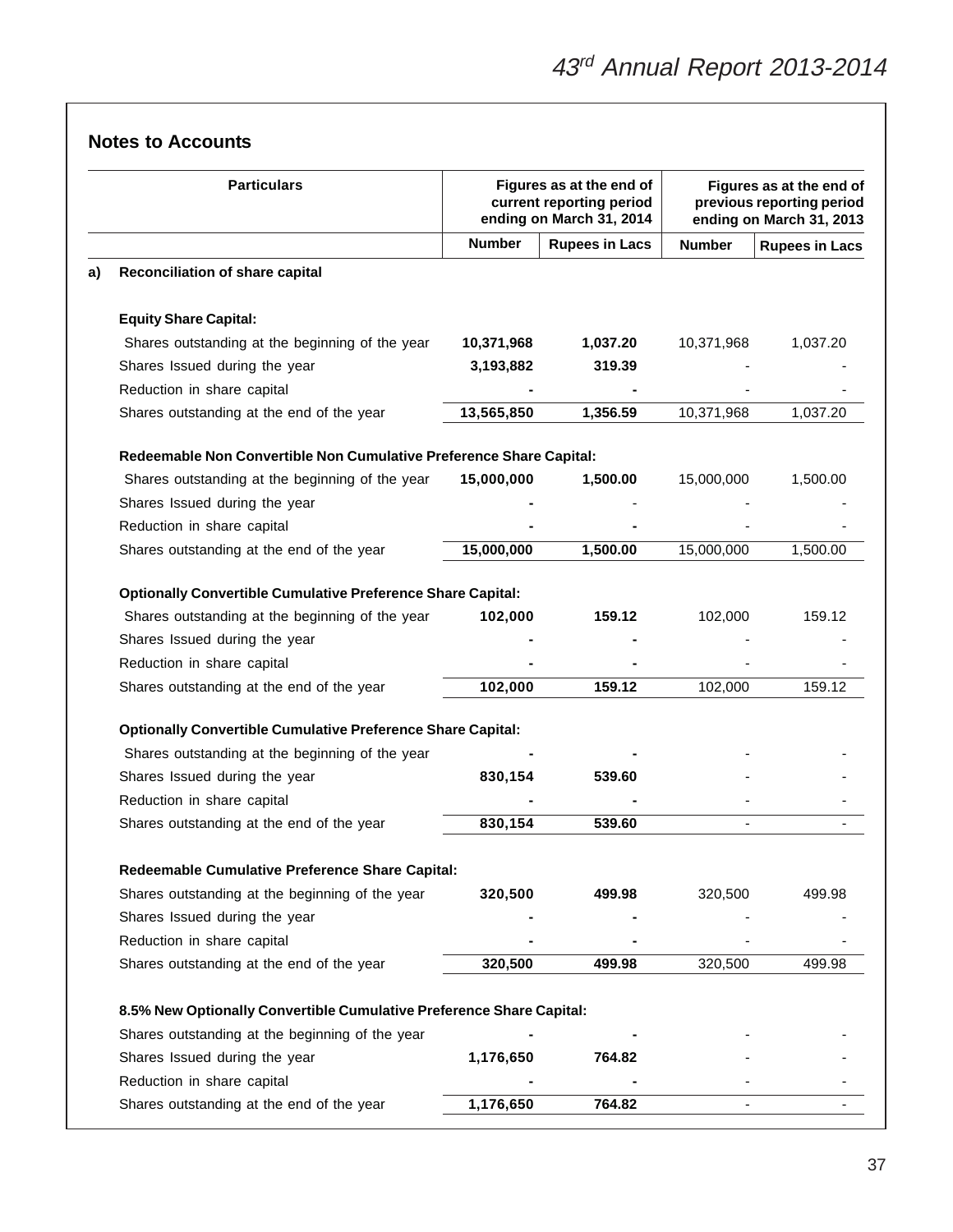|    | <b>Particulars</b>                                                       |                      | Figures as at the end of<br>current reporting period<br>ending on March 31, 2014 |                      | Figures as at the end of<br>previous reporting period<br>ending on March 31, 2013 |
|----|--------------------------------------------------------------------------|----------------------|----------------------------------------------------------------------------------|----------------------|-----------------------------------------------------------------------------------|
|    |                                                                          | <b>No. of Shares</b> | % of Holding                                                                     | <b>No. of Shares</b> | % of Holding                                                                      |
| b) | Details of share holders holding more<br>than 5% shares                  |                      |                                                                                  |                      |                                                                                   |
|    | <b>Equity Share Capital:</b>                                             |                      |                                                                                  |                      |                                                                                   |
|    | Pinebridge Asia Partners II L.P.<br>(a)                                  | 1,195,562            | 8.81%                                                                            | 1,195,562            | 11.53%                                                                            |
|    | Reliance Capital Limited<br>(b)                                          | 715,000              | 5.27%                                                                            | 715,000              | 6.89%                                                                             |
|    | Arun H. Firodia<br>(c)                                                   | 1,139,667            | 8.40%                                                                            | 1,048,372            | 10.11%                                                                            |
|    | Jayashree A. Firodia<br>(d)                                              | 3,166,781            | 23.34%                                                                           | 3,164,988            | 30.51%                                                                            |
|    | Microage Instruments Private Limited<br>(e)                              | 1,849,845            | 13.64%                                                                           | 1,582,633            | 15.26%                                                                            |
|    | Ajinkya Holdings Private Limited<br>(f)                                  | 1,139,000            | 8.40%                                                                            |                      | 0.00%                                                                             |
|    | Redeemable Non Convertible Non Cumulative Preference Share Capital:      |                      |                                                                                  |                      |                                                                                   |
|    | Ashadeep Properties Private Limited<br>(a)                               | 15,000,000           | 100.00%                                                                          | 15,000,000           | 100.00%                                                                           |
|    | <b>Optionally Convertible Cumulative Preference Share Capital:</b>       |                      |                                                                                  |                      |                                                                                   |
|    | Microage Instruments Private Limited<br>(a)                              | 102,000              | 100.00%                                                                          | 102,000              | 100.00%                                                                           |
|    | Microage Instruments Private Limited<br>(b)                              | 830,154              | 100.00%                                                                          |                      | 0.00%                                                                             |
|    | Redeemable Cumulative Preference Share Capital:                          |                      |                                                                                  |                      |                                                                                   |
|    | (a)<br>Microage Instruments Private Limited                              | 320,500              | 100.00%                                                                          | 320,500              | 100.00%                                                                           |
|    | 8.5% New Optionally Convertible Cumulative Preference Share Capital:     |                      |                                                                                  |                      |                                                                                   |
|    | Microage Instruments Private Limited<br>(a)                              | 1,176,650            | 100.00%                                                                          |                      |                                                                                   |
| C) | Shares reserved for Employee Stock Option Scheme (ESOS)                  |                      |                                                                                  |                      |                                                                                   |
|    | <b>Particulars</b>                                                       |                      | March 31, 2014                                                                   | March 31, 2013       |                                                                                   |
|    |                                                                          | No. of Shares        | <b>Rupees in Lacs</b>                                                            | No. of Shares        | <b>Rupees in Lacs</b>                                                             |
|    | Shares reserved for ESOS scheme                                          | <b>NIL</b>           | <b>NIL</b>                                                                       | NIL                  | <b>NIL</b>                                                                        |
| d) | Shares allotted for consideration other than cash and shares bought back |                      |                                                                                  |                      |                                                                                   |
|    | <b>Particulars</b>                                                       | 2013-14              | 2012-13<br>2011-12                                                               | 2010-11              | 2009-010                                                                          |
|    | <b>Equity Shares:</b>                                                    |                      |                                                                                  |                      |                                                                                   |
|    | Fully paid up pursuant to contract(s) without                            |                      |                                                                                  |                      |                                                                                   |
|    | payment being received in cash                                           |                      |                                                                                  |                      |                                                                                   |
|    | (Pursuant to a scheme of Arrangement)                                    | 3,193,882            |                                                                                  |                      | 1,782,774                                                                         |
|    |                                                                          |                      |                                                                                  |                      |                                                                                   |
|    | Fully paid up by way of bonus shares                                     |                      |                                                                                  |                      |                                                                                   |
|    | Shares bought back (Cancelled pursuant<br>to a scheme of Arrangement)    |                      |                                                                                  |                      | 29,341                                                                            |
|    | <b>Preference Shares:</b>                                                |                      |                                                                                  |                      |                                                                                   |
|    | Fully paid up pursuant to scheme of                                      |                      |                                                                                  |                      |                                                                                   |
|    | amalgamation without payment<br>being received in cash                   | 2,006,804            |                                                                                  |                      |                                                                                   |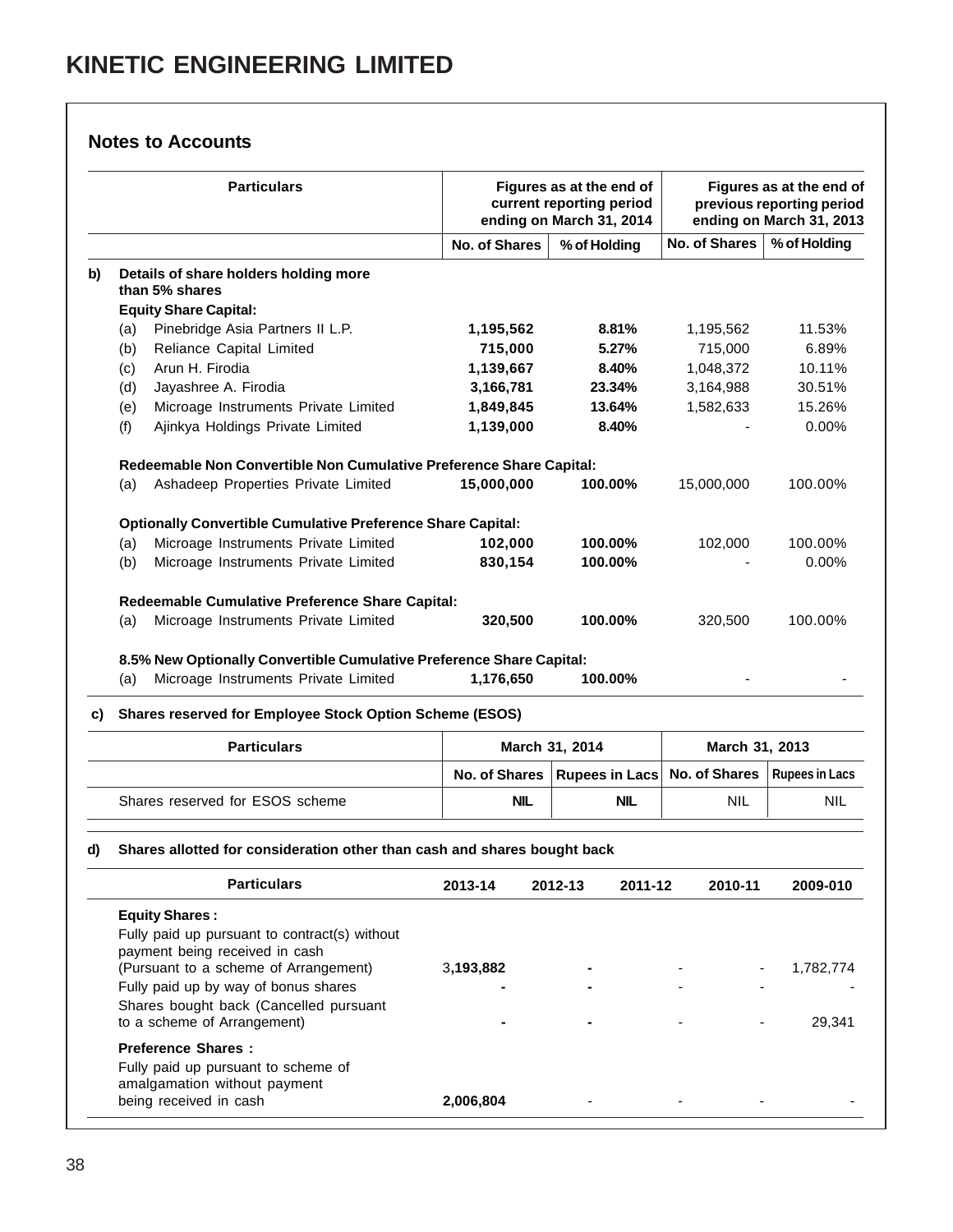|    | <b>Particulars</b>                 | March 31,<br>2014        | March 31,<br>2013        |
|----|------------------------------------|--------------------------|--------------------------|
| e) | <b>Unpaid calls</b>                |                          |                          |
|    | <b>By Directors</b><br>By Officers | <b>NIL</b><br><b>NIL</b> | <b>NIL</b><br><b>NIL</b> |

#### **f) Other details**

- 1. The company has only one class of equity shares, having par value of Rs. 10 per share. Each holder of equity share is entitled for one vote per share and has a right to receive dividend as recommended by the board of directors subject to the necessary approval from the shareholders. In the event of liquidation of the company, the holders of equity shares will be entitled to receive remaining assets of the company after distributing of all preferential amounts. The distribution will be in proportion to the number of equity shares held by the shareholders.
- 2. Out of above Equity hares 18,85,450 (18,85,450) Equity Shares allotted as fully paid up Bonus Shares on Capitalisation of the General Reserve
- 3. Out of above Equity Shares 36,700 (36,700) Equity Shares allotted under Employee Stock Option Scheme.
- 4. Redeemable Non Convertible Non Cumulative Preference Shares have been agreed to be redeemable on 30.09.2013. Redemption premium @ 10.00 % p.a. is payable at the time of redemption. These shares are not entitled to any dividend.
- 5. Each Optionally Convertible Cumulative Preference Share (OCCPS ) is convertible into one fully paid up equity share of the face value of Rs. 10/- each at a premium of Rs. 146/- per share within 18 months from the date of allottment (i.e. 30.12.2006 w.r.t. 36,923 shares; and 11.1.2007 w.r.t. 65,077 shares) at the option of the allottee. The OCCPS shall carry a preferential right to be paid a fixed rate of dividend @ 1% p.a. due and payable on the date of their conversion into equity shares or such other date(s) as may be acceptable to allottee. If any OCCPS is not converted into equity shares, such unconverted preference shares shall carry preferential right to be paid a fixed rate of dividend @ 8.50% p.a. due and payable on the date of their redemption or such other date(s) as may be acceptable to the allottee and will be redemeed any time after expiry of a period of 5 years from the date of allotment at the option of the Company subject to necessary consent and approval. The option to convert has lapsed.
- 6. Redeemable Cumulative Preference Shares shall be redeemed at the option of the Company at any time after the expiry of a period of 5 years from the date of allottment i.e. 30.12.2006, subject to necessary consent or approval. They will carry a preferential right to be paid a fixed rate of dividend @ 8.50% p.a. due and payable on the date of their redemption or other date(s) as may be acceptable to the allottee.
- 7. Each Optionally convertible cumulative preference shares (OCCPS) is convertible into one fully paid up equity share of the face value of Rs.10/- each at a premium of Rs.55/- per share within a period of 18 months from the date of allotment (ie 18.09.2013) at the option of the allottee. The OCCPS shall carry a preferential right to be paid a fixed rate of dividend at 1% p.a. due and payable on the date of their conversion into equity shares or such other date(s) as may be acceptable to the allottee. If any OCCPS are not converted into equity shares, such unconverted preference shares shall carry preferential rights to be paid a fixed rate of dividend at 8.5% p.a. due and payable on the date of their redemption or such other date(s) as may be acceptable to the allottees and will be redeemed any time after the expiry of a period of 18 months from the date of allotment at the option of the allottee.
- 8. Each 8.5% new Optionally convertible cumulative preference shares (OCCPS) is convertible into one fully paid up equity share of the face value of Rs. 10/- each at a premium of Rs.55/- per share within a period of 18 months from the date of allotment (ie 18.09.2013) at the option of the allottee. The 8.5% new OCCPS shall carry a preferential right to be paid a fixed rate of dividend at 1% p.a. due and payable on the date of their conversion into equity shares or such other date(s) as may be acceptable to allottees. If any 8.5% new OCCPS are not converted into equity shares such unconverted preference shares shall carry preferential rights to be paid a fixed rate of dividend at 8.5% p.a. due and payable on the date of their redemption or such other date(s) as may be acceptable to the allottees and will be redeemed any time after expiry of a period of 18 months from the date of allotment at the option of the allotted.
- 9 Redeemable Cumulative Preference Shares shall be redeemed at the option of the Company at any time after the expiry of a period of 5 years from the date of allottment i.e. 30.12.2006, subject to necessary consent or approval. They will carry a preferential right to be paid a fixed rate of dividend @ 8.50% p.a. due and payable on the date of their redemption or other date(s) as may be acceptable to the allottee.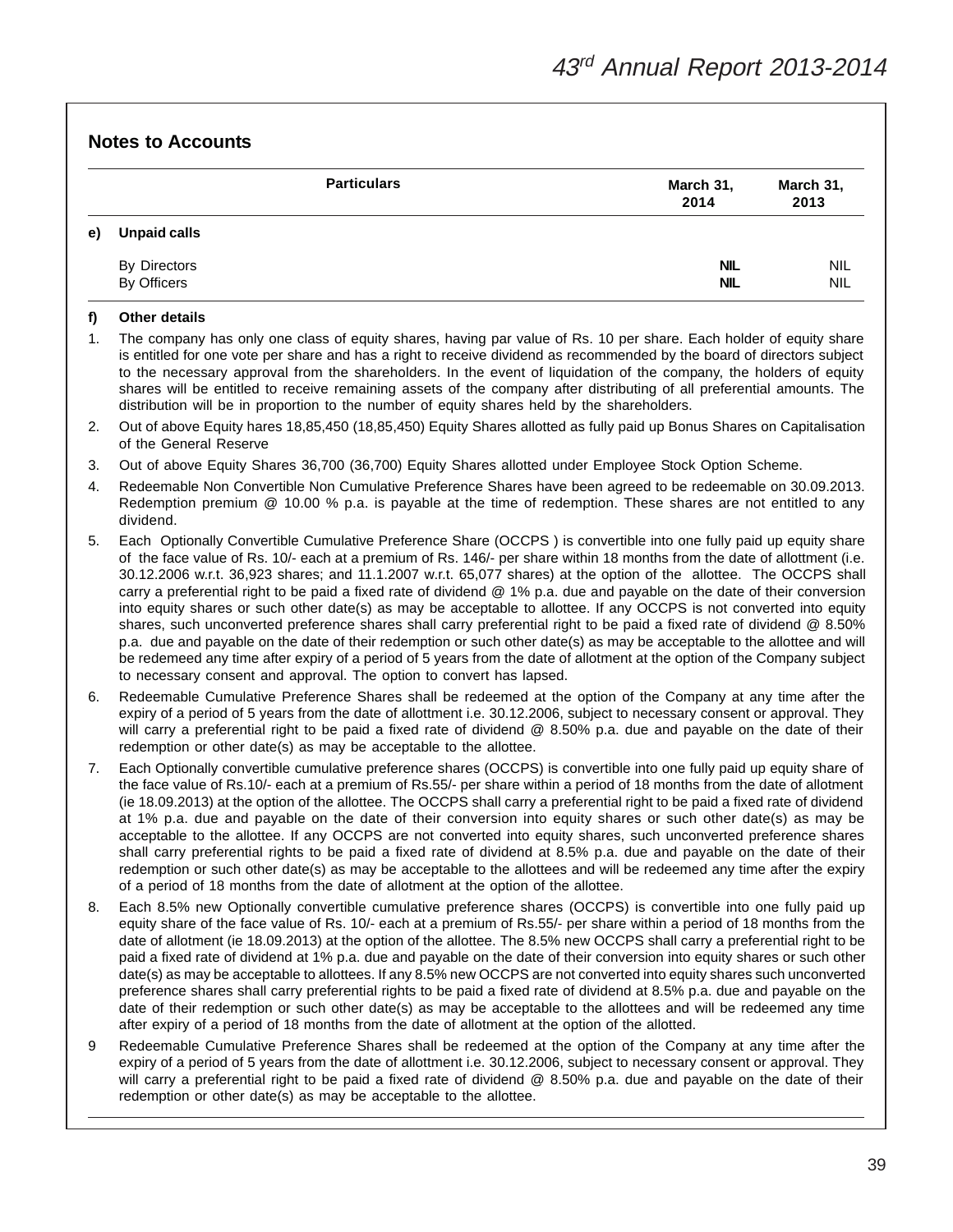|                               | <b>Particulars</b>                                                                                                            | Figures as at the end Figures as at the end<br>period ending on<br>March 31, 2014 | of current reporting of previous reporting<br>period ending on<br>March 31, 2013 |
|-------------------------------|-------------------------------------------------------------------------------------------------------------------------------|-----------------------------------------------------------------------------------|----------------------------------------------------------------------------------|
| Note: A-2                     |                                                                                                                               |                                                                                   |                                                                                  |
| <b>Reserves &amp; Surplus</b> |                                                                                                                               |                                                                                   |                                                                                  |
| (a)                           | <b>Capital Reserves</b>                                                                                                       | 3,330.56                                                                          | 1,248.19                                                                         |
| Add:                          | On Merger                                                                                                                     |                                                                                   | 2,082.37                                                                         |
| (b)                           | Securities Premium Reserve                                                                                                    |                                                                                   |                                                                                  |
|                               | Opening Balance                                                                                                               | 5,140.20                                                                          | 5,290.20                                                                         |
| Add                           | Written Back of Redemption Premium (Net)                                                                                      |                                                                                   |                                                                                  |
|                               | Less Premium for Redemption of Preference Shares & FCCB                                                                       | 2,891.75                                                                          | 150.00                                                                           |
|                               | <b>Closing Balance</b>                                                                                                        | 2,248.44                                                                          | 5,140.20                                                                         |
| (c)                           | <b>General Reserve</b>                                                                                                        |                                                                                   |                                                                                  |
|                               | Opening Balance                                                                                                               | 8,954.19                                                                          | 9,043.88                                                                         |
|                               | Less Adjustment for Depreciation                                                                                              | 73.72                                                                             | 89.69                                                                            |
|                               | <b>Closing Balance</b>                                                                                                        | 8,880.47                                                                          | 8,954.19                                                                         |
| (d)                           | Special Reserve                                                                                                               | 0.46                                                                              | 0.46                                                                             |
|                               | (Amount reserved for issue of 4,550 (4,550) bonus shares kept in<br>abeyance as per Section 206A of the Companies Act, 1956.) |                                                                                   |                                                                                  |
| (d)                           | Surplus                                                                                                                       |                                                                                   |                                                                                  |
|                               | Opening balance                                                                                                               | $-15,038.07$                                                                      | $-13,681.25$                                                                     |
| Add                           | Net Profit / (Loss) for the current year                                                                                      | $-5,900.19$                                                                       | $-1,356.82$                                                                      |
|                               | <b>Closing Balance</b>                                                                                                        | $-20,938.26$                                                                      | $-15,038.07$                                                                     |
| (e)                           | Foreign Currency Monetary Item Translation Difference Account                                                                 |                                                                                   | $-200.58$                                                                        |
|                               | <b>TOTAL</b>                                                                                                                  | $-6,478.33$                                                                       | 2,186.75                                                                         |
| $Note: A-3$<br>Secured        | <b>Long Term Borrowings</b>                                                                                                   |                                                                                   |                                                                                  |
| (a)                           | Term Loans from Banks:                                                                                                        |                                                                                   |                                                                                  |
|                               | Vehicle Loans                                                                                                                 | 6.64                                                                              | 9.27                                                                             |
| (b)                           | Loans from related parties-Debentures                                                                                         |                                                                                   | 900.00                                                                           |
| <b>Unsecured</b>              |                                                                                                                               |                                                                                   |                                                                                  |
| (a)                           | Term Loans from Others                                                                                                        | 1,160.75                                                                          | 735.50                                                                           |
| (b)                           | Deferred Payment Liabilities                                                                                                  |                                                                                   |                                                                                  |
|                               | Interest Free Sales Tax Loan                                                                                                  | 59.07                                                                             | 87.24                                                                            |
| (c)                           | Loans and advances from related parties                                                                                       | 4,026.80                                                                          | 2,446.82                                                                         |
| (d)                           | Other Loans and Advances<br>Debentures<br>(i)                                                                                 |                                                                                   | 55.00                                                                            |
|                               | <b>TOTAL</b>                                                                                                                  | 5,253.25                                                                          | 4,233.83                                                                         |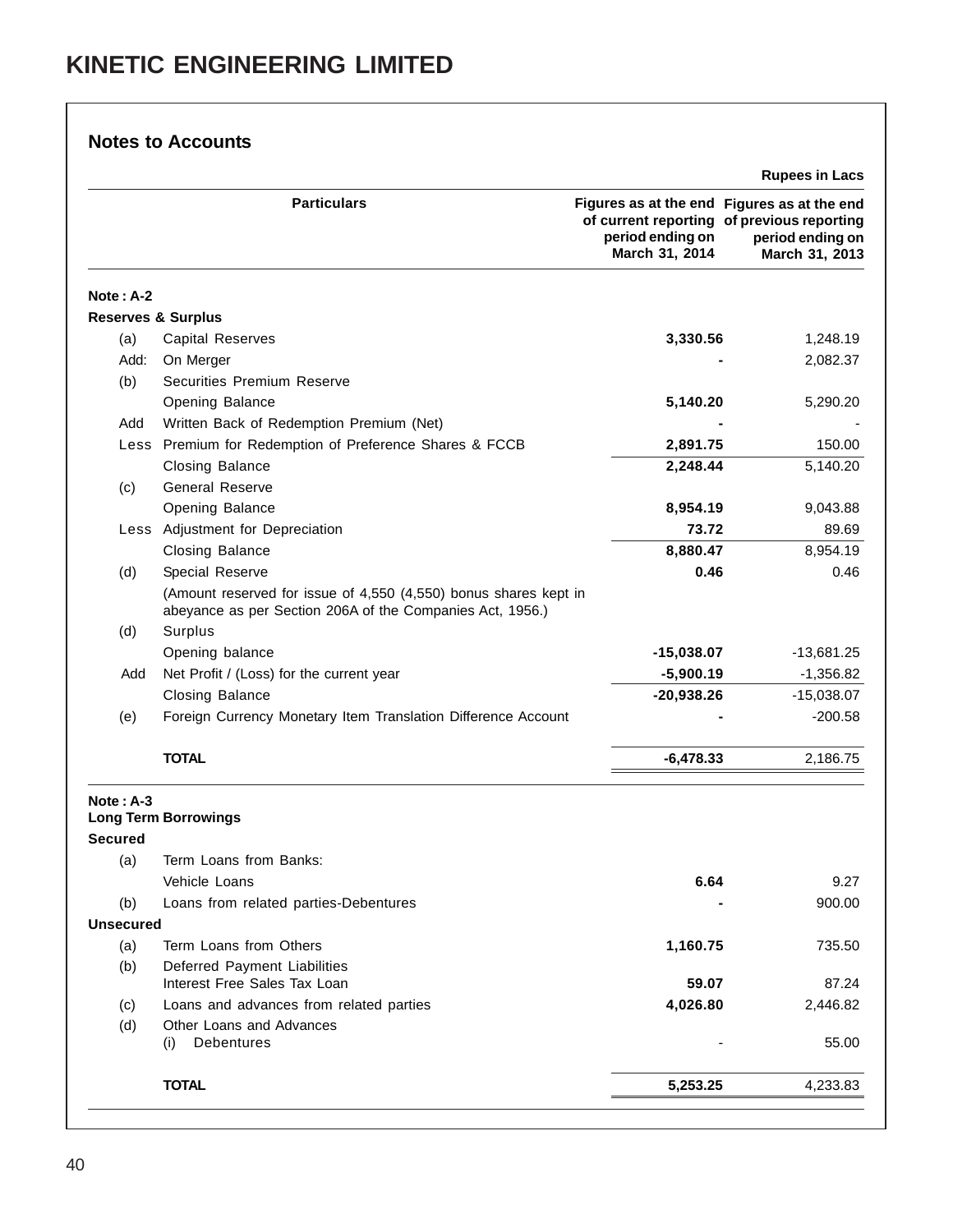#### **A.) Security:**

(i) Vehicle term loan from banks are secured by hypothecation of vehicle purchased against such term loan.

#### **B.) Terms of Repayment:**

- (i) Two vehicle loans are repayable by 36 EMIs of Rs. 0.37 Lac starting from 15.06.2011 and 60 EMIs of Rs. 0.23 Lac starting from 15.02.2013.
- (ii) Sales tax loan is repayable as under: **Due Date Amount**

|                   | (Rs.)     |
|-------------------|-----------|
| (a) On 30.04.2015 | 2,603,132 |
| (b) On 30.04.2016 | 2,099,921 |
| (c) On 30.04.2017 | 1,203,663 |

- (iii) In respect of loans and advances taken from related parties, based on present mutual understanding with the lenders, the expected repayment would be made in next 6 years based on cash flow position of the company. Expected repayment within next 12 months Rs. 60 Lacs is shown under current maturities.
- (iv) Term loan from others includes gross amount of Loan of Rs. 1289.72 Lacs is repayable by 10 yearly instalment of Rs. 128.97 lacs starting from November, 2014.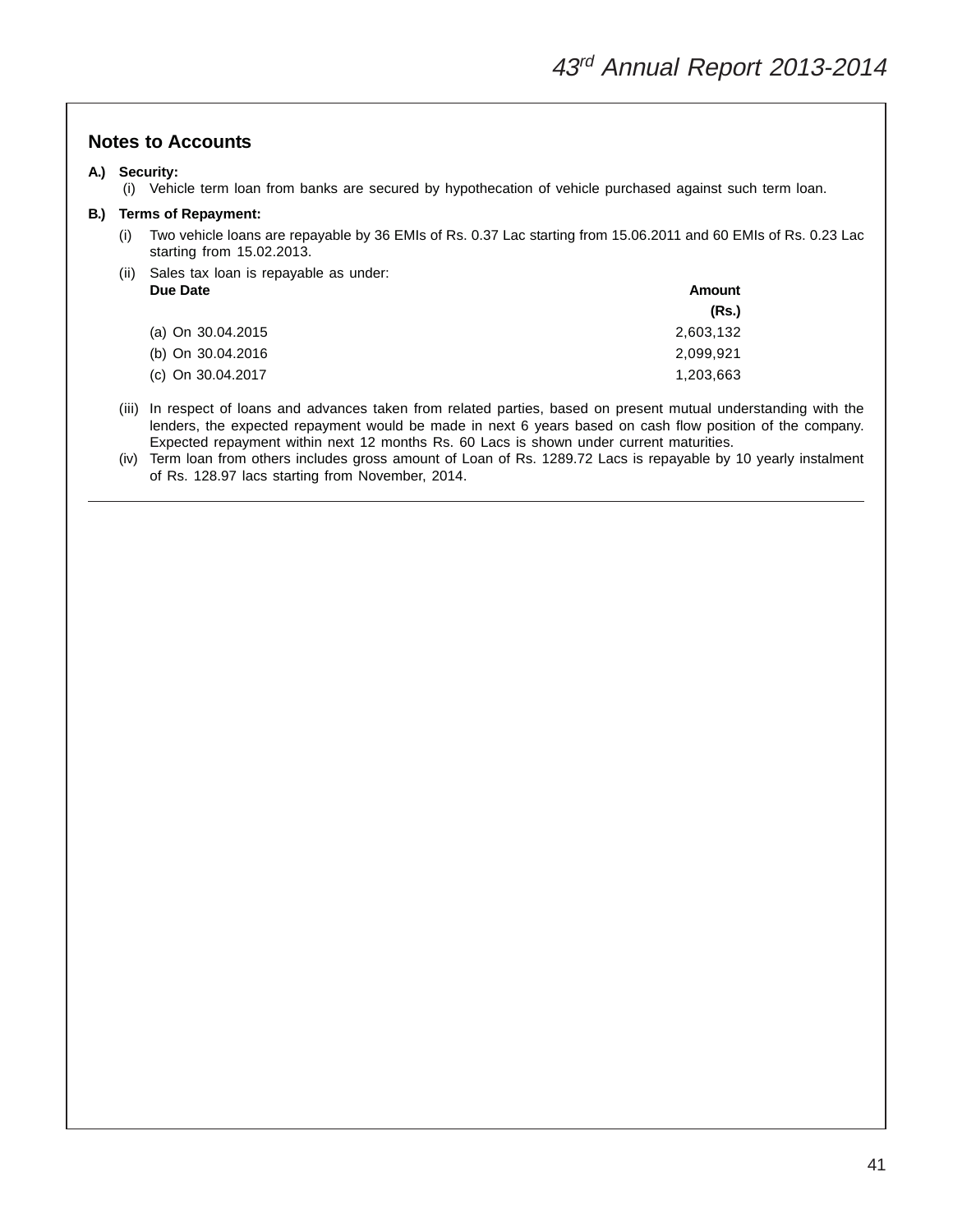|            |                                                                                                                                                                                                                                  |                                                                                   | <b>Rupees in Lacs</b>                                                            |
|------------|----------------------------------------------------------------------------------------------------------------------------------------------------------------------------------------------------------------------------------|-----------------------------------------------------------------------------------|----------------------------------------------------------------------------------|
|            | <b>Particulars</b>                                                                                                                                                                                                               | Figures as at the end Figures as at the end<br>period ending on<br>March 31, 2014 | of current reporting of previous reporting<br>period ending on<br>March 31, 2013 |
|            | Note: $A-4$                                                                                                                                                                                                                      |                                                                                   |                                                                                  |
|            | <b>Deferred Tax Liabilities (Net)</b>                                                                                                                                                                                            |                                                                                   |                                                                                  |
| (a)        | Deferred Tax Liabilities                                                                                                                                                                                                         |                                                                                   |                                                                                  |
|            | On provision for depreciation<br>(i)                                                                                                                                                                                             | 461.84                                                                            | 488.68                                                                           |
|            | On other timing differences<br>(ii)                                                                                                                                                                                              |                                                                                   |                                                                                  |
|            |                                                                                                                                                                                                                                  | 461.84                                                                            | 488.68                                                                           |
| (b)        | Deferred Tax Assets                                                                                                                                                                                                              |                                                                                   |                                                                                  |
|            | On disallowance under Section 43B & 40A of Income Tax Act, 1961<br>(i)                                                                                                                                                           | 224.90                                                                            | 222.84                                                                           |
|            | On provision for doubtful debts<br>(ii)                                                                                                                                                                                          |                                                                                   |                                                                                  |
|            | (iii) On disallowance under Section 35 DDA - VRS Expenses                                                                                                                                                                        | 28.96                                                                             | 55.98                                                                            |
|            | (iv) On carried forward loss under Income Tax Act, 1961                                                                                                                                                                          | 207.98                                                                            | 209.86                                                                           |
|            | On other timing differences<br>(v)                                                                                                                                                                                               |                                                                                   |                                                                                  |
|            | (Deferred tax asset in respect of carried forward losses<br>is recognised only to the extent of balance deferred tax liability<br>after taking into consideration deferred tax asset in respect of<br>Income Tax disallowances.) | 461.84                                                                            | 488.68                                                                           |
|            | <b>TOTAL</b>                                                                                                                                                                                                                     |                                                                                   |                                                                                  |
|            | Note: $A-5$                                                                                                                                                                                                                      |                                                                                   |                                                                                  |
|            | <b>Other Long Term Liabilities</b>                                                                                                                                                                                               |                                                                                   |                                                                                  |
|            | (a) Trade Payables                                                                                                                                                                                                               |                                                                                   |                                                                                  |
|            |                                                                                                                                                                                                                                  |                                                                                   |                                                                                  |
|            | <b>Others</b>                                                                                                                                                                                                                    |                                                                                   |                                                                                  |
|            | (i)<br>Premium payable on Redemption of Preference Shares / Debentures                                                                                                                                                           |                                                                                   |                                                                                  |
|            | <b>TOTAL</b>                                                                                                                                                                                                                     |                                                                                   |                                                                                  |
|            | Note: A-6                                                                                                                                                                                                                        |                                                                                   |                                                                                  |
|            | <b>Long Term Provisions</b>                                                                                                                                                                                                      |                                                                                   |                                                                                  |
|            | Provision for employee benefits                                                                                                                                                                                                  |                                                                                   |                                                                                  |
|            | (i)<br>Gratuity                                                                                                                                                                                                                  | 464.80                                                                            | 457.68                                                                           |
| (b)<br>(a) | Leave Encashment<br>(ii)                                                                                                                                                                                                         |                                                                                   |                                                                                  |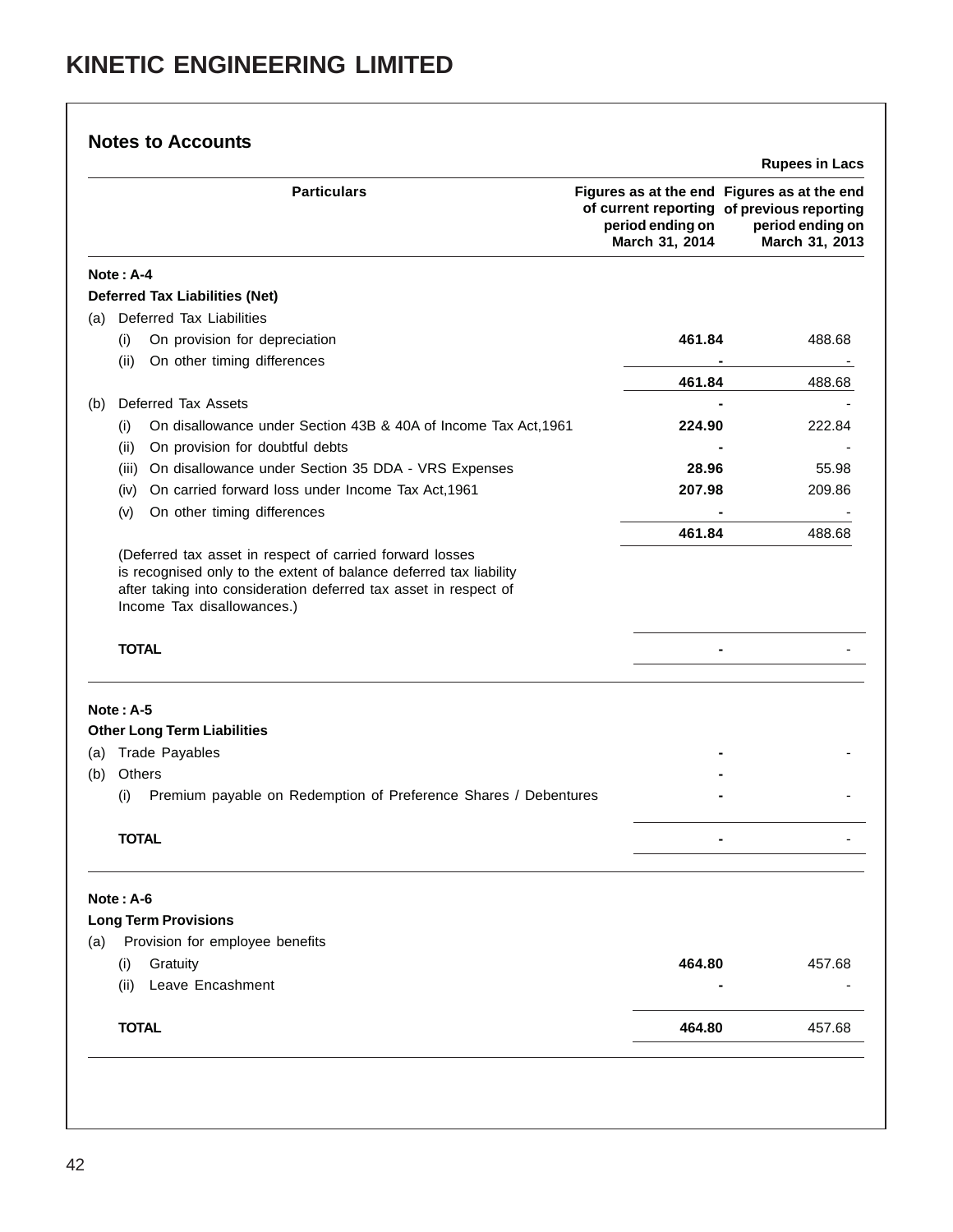|                |                                                                                                                                                                                      |                                                                                                                                 | <b>Rupees in Lacs</b>              |
|----------------|--------------------------------------------------------------------------------------------------------------------------------------------------------------------------------------|---------------------------------------------------------------------------------------------------------------------------------|------------------------------------|
|                | <b>Particulars</b>                                                                                                                                                                   | Figures as at the end Figures as at the end<br>of current reporting of previous reporting<br>period ending on<br>March 31, 2014 | period ending on<br>March 31, 2013 |
|                | $Note: A-7$                                                                                                                                                                          |                                                                                                                                 |                                    |
|                | <b>Short Term Borrowings</b>                                                                                                                                                         |                                                                                                                                 |                                    |
| <b>Secured</b> |                                                                                                                                                                                      |                                                                                                                                 |                                    |
|                | (a) Loans Repayable on Demand from Banks                                                                                                                                             |                                                                                                                                 |                                    |
|                | Cash Credit                                                                                                                                                                          | 1,008.17                                                                                                                        | 1,014.55                           |
|                | (Cash credit from bank is secured by hypothecation of<br>Stock and Debtors (excluding Tata Motors Ltd.)<br>and pari-passu second charge on factory land and building at Ahmednagar.) |                                                                                                                                 |                                    |
|                | (b) Buyers Credit from Banks                                                                                                                                                         |                                                                                                                                 | 153.36                             |
|                | (Secured by way of lien on Fixed Deposit)                                                                                                                                            |                                                                                                                                 |                                    |
|                | <b>Sub Total</b>                                                                                                                                                                     | 1,008.17                                                                                                                        | 1,167.92                           |
|                | <b>Unsecured</b>                                                                                                                                                                     |                                                                                                                                 |                                    |
|                | Overdraft Facility from Bank<br>(a)                                                                                                                                                  | 1,028.86                                                                                                                        | 1,027.29                           |
|                | Short Term Loan from Others<br>(b)                                                                                                                                                   |                                                                                                                                 | 1,364.00                           |
|                | <b>Sub Total</b>                                                                                                                                                                     | 1,028.86                                                                                                                        | 2,391.29                           |
|                | <b>TOTAL</b>                                                                                                                                                                         | 2,037.03                                                                                                                        | 3,559.21                           |
|                | Note: A-8                                                                                                                                                                            |                                                                                                                                 |                                    |
|                | <b>Other Current Liabilities</b>                                                                                                                                                     |                                                                                                                                 |                                    |
| (a)            | Current maturities of long-term debt                                                                                                                                                 | 13,213.94                                                                                                                       | 11,308.12                          |
| (b)            | Interest accrued and due on borrowings                                                                                                                                               | 304.18                                                                                                                          | 186.32                             |
| (c)            | Interest accrued but not due on borrowings                                                                                                                                           | 52.13                                                                                                                           | 45.07                              |
| (d)            | Investor Education & Protection fund will be credited by the<br>following amounts (as and when due).                                                                                 |                                                                                                                                 |                                    |
|                | Unpaid dividends (unclaimed)<br>(i)                                                                                                                                                  | 0.02                                                                                                                            | 0.02                               |
|                | (ii)<br>Unpaid matured deposits and interest accrued thereon                                                                                                                         | 0.20                                                                                                                            | 0.20                               |
| (e)            | Other payables                                                                                                                                                                       |                                                                                                                                 |                                    |
|                | Advance against Sales<br>(i)                                                                                                                                                         | 48.89                                                                                                                           | 84.09                              |
|                | (ii)<br><b>VRS Payable</b>                                                                                                                                                           |                                                                                                                                 | 12.67                              |
|                | Premium payable on Redemption of Debentures / FCCB<br>(iii)                                                                                                                          | 3,657.29                                                                                                                        | 820.27                             |
|                | <b>Capital Creditors</b><br>(iv)                                                                                                                                                     | 24.02                                                                                                                           | 20.09                              |
|                | Other Liabilities (Including statutory dues, security deposit etc.)<br>(v)                                                                                                           | 296.67                                                                                                                          | 400.53                             |
|                | Advance against Supa Land / Advance from customers<br>(vi)                                                                                                                           |                                                                                                                                 | 1.03                               |
|                | <b>TOTAL</b>                                                                                                                                                                         | 17,597.35                                                                                                                       | 12,878.41                          |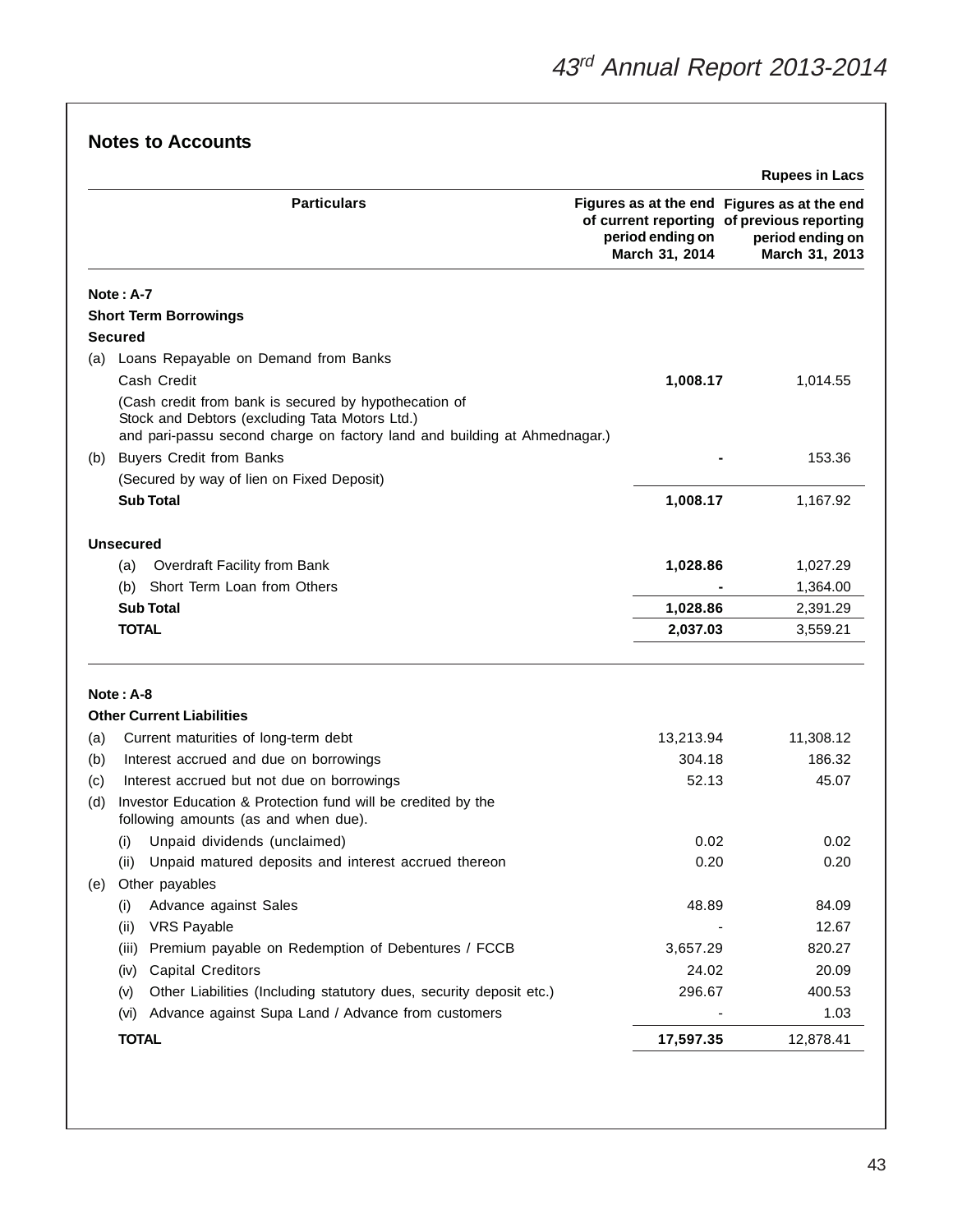# **KINETIC ENGINEERING LIMITED**

**Note:** Current maturities of long-term debt include Foreign Currency Convertible Bonds of USD 18,000,000 which were redeemable on 15th February, 2014, at a premium of 24.50%.

#### **Continuing default as on the date of Balance Sheet:**

- (i) Current maturities of long term debts which is overdue as on the date of Balance Sheet:
	- (a) Term Loan from Reliance Capital Ltd. Of Rs.416.40 lacs.
	- (b) Foreign Currency Convertible Bonds of Rs.10,967.40 lacs.

#### **Note : A-9**

#### **Short Term Provisions**

| Gratuity (Funded)<br>(i)            | 150.27 | 150.27 |
|-------------------------------------|--------|--------|
| Leave Encashment (unfunded)<br>(ii) | 71.96  | 78.88  |
| <b>TOTAL</b>                        | 222.22 | 229.14 |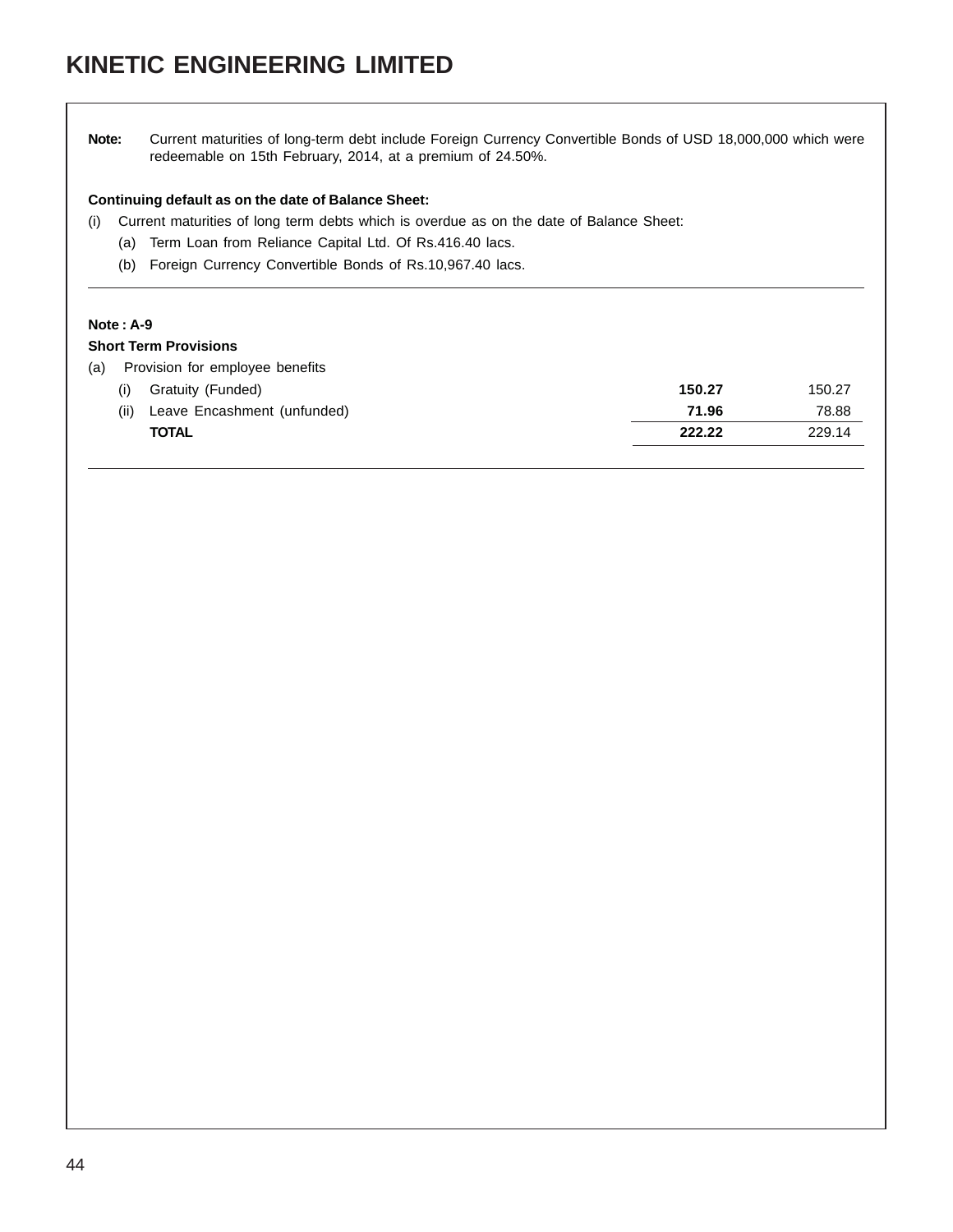| Note A-10: FIXED ASSETS                                                                                                            |                           |                                                    |                              |                       |                                                     |                     |                                    |                                  |                                   |                                      |                                      | Rupees in Lacs                              |
|------------------------------------------------------------------------------------------------------------------------------------|---------------------------|----------------------------------------------------|------------------------------|-----------------------|-----------------------------------------------------|---------------------|------------------------------------|----------------------------------|-----------------------------------|--------------------------------------|--------------------------------------|---------------------------------------------|
|                                                                                                                                    |                           |                                                    |                              | Tangible              |                                                     |                     |                                    |                                  |                                   | In-tangible                          |                                      |                                             |
| Particulars                                                                                                                        | Lease-hold<br>$*$<br>Land | Free-hold<br>Land                                  | <b>Buildings</b>             | Machinery<br>Plant &  | Installation & Fixtures<br>Electrical<br>& Fittings | Dies, Jigs          | Furniture<br>Fix.&                 | Equip-<br>ments                  | Office Vehicles                   | Know-howAs At 31st<br>Technical<br>ž | <b>March, 2014</b><br><b>Balance</b> | <b>Balance</b><br>As At 31st<br>March, 2013 |
| (1) GROSS BLOCK: OWNED ASSETS<br>As At 31st March, 2013<br>Additions                                                               | 618.31                    | 2,080.00                                           | 3,084.34                     | 1,419.76<br>17,393.66 | 197.42<br>0.94                                      | 5,667.13<br>239.61  | 334.69<br>24.97                    | 6.75<br>546.11                   | 63.34                             | 594.39                               | 30,579.40<br>1,692.03                | 29,250.92<br>811.12                         |
| <b>Business Acquisition</b><br>Deductions                                                                                          |                           |                                                    |                              | 2,669.73              |                                                     |                     |                                    | 8.60                             |                                   |                                      | 2,678.33                             | 574.69<br>57.32                             |
| As At 31st March 2014                                                                                                              | 618.31                    | 2,080.00                                           | 3,084.34                     | 16, 143.70            | 198.37                                              | 5,906.74            | 359.66                             | 544.25                           | 63.34                             | 594.39                               | 29,593.11                            | 30,579.40                                   |
| Depreciation / Amortisation<br>Upto 31st March, 2013<br>For The Year 2013-2014                                                     | 7.54<br>11.11             |                                                    | 2,632.59<br>82.88            | 734.15<br>11,232.77   | 151.94<br>3.77                                      | 5, 150.79<br>139.93 | 291.90<br>19.24                    | 8.90<br>520.19                   | 32.73<br>3.31                     | 594.39                               | 20,618.41<br>999.72                  | 19,671.92<br>948.86                         |
| <b>Business Acquisition</b><br>Deductions                                                                                          |                           |                                                    |                              | 2,180.88              |                                                     |                     |                                    | 8.60                             |                                   | $\blacksquare$                       | 2,189.49                             | 18.99<br>16.62                              |
| Tot Dep/Amort Upto<br>31st Mar 2014                                                                                                | 18.65                     |                                                    | 2,715.47                     | 9,786.04              | 155.70                                              | 5,290.72            | 311.14                             | 520.49                           | 36.04                             | 594.39                               | 19,428.64                            | 20,618.41                                   |
| Net Block As At<br>31st Mar 2014<br>Net Block As At                                                                                | 599.66                    | 2,080.00                                           | 368.87                       | 6,357.66              | 42.66                                               | 616.02              | 48.53                              | 23.76                            | 27.30                             | ٠                                    | 10,164.46                            | 9,960.99                                    |
| ** Amortisation Charges For The Year Are In Respect Of<br>31st March 2013                                                          | 607.20                    | 2,080.00                                           | 451.75                       | 6,160.90              | Leasehold Land And Technical Know-how<br>45.49      | 516.34              | 42.80                              | 25.92                            | 30.61                             | J,                                   | 9,960.99                             | 9,579.00                                    |
| GROSS BLOCK: LEASED ASSETS<br>As At 31st March 2013                                                                                |                           |                                                    | $\mathbf{I}$                 | 4.07                  |                                                     | $\mathbf{I}$        | $\mathbf{I}$                       |                                  | $\mathbf{I}$                      |                                      | 4.07                                 | 4.07                                        |
| Deductions<br>Additions                                                                                                            |                           | J,                                                 | J.                           |                       |                                                     | $\blacksquare$      | $\blacksquare$                     | ٠                                | $\blacksquare$                    |                                      |                                      |                                             |
| As At 31st March 2014                                                                                                              |                           |                                                    | ٠                            | 4.07                  | ٠                                                   | $\mathbf{I}$        | $\mathbf{I}$                       |                                  | $\mathbf{I}$                      | ٠                                    | 4.07                                 | 4.07                                        |
| Depreciation / Amortisation<br>For The Year 2013-2014<br>Upto 31st March, 2013                                                     |                           | $\blacksquare$<br>$\blacksquare$<br>$\blacksquare$ | $\mathbf{I}$<br>$\mathbf{r}$ | 0.00<br>4.06          | $\blacksquare$                                      |                     | $\mathbf{I}$<br>п.<br>$\mathbf{I}$ | $\blacksquare$<br>$\blacksquare$ | $\mathbf{I}$<br>$\mathbf{r}$<br>٠ |                                      | 4.06<br>0.00                         | 0.00<br>4.06                                |
| Deductions                                                                                                                         |                           |                                                    | $\mathbf{I}$ $\mathbf{I}$    |                       |                                                     |                     |                                    |                                  |                                   |                                      |                                      |                                             |
| Tot Dep/Amort Upto<br>31st Mar 2014                                                                                                |                           |                                                    |                              | 4.06                  |                                                     |                     |                                    |                                  |                                   |                                      | 4.06                                 | 4.06                                        |
| Net Block As At 31st Mar 2014                                                                                                      |                           |                                                    |                              | $\overline{0.01}$     |                                                     |                     |                                    |                                  |                                   |                                      | 0.07                                 | 0.01                                        |
| March 2013<br>Net Block As At                                                                                                      |                           |                                                    |                              | 0.01                  |                                                     |                     |                                    |                                  |                                   |                                      | 5.01                                 | 0.01                                        |
| Net Block As At 31st Mar 2014<br>31st March 2013<br>Net Block As At                                                                | 607.20<br>599.66          | 2,080.00<br>2,080.00                               | 451.75<br>368.87             | 6,357.67<br>6,160.91  | 42.66<br>45.49                                      | 616.02<br>516.34    | 42.80<br>48.53                     | 23.76<br>25.92                   | 27.30<br>30.61                    | $\blacksquare$<br>$\mathbf{I}$       | 9,961.00<br>10,164.47                | 9,961.00<br>9,579.01                        |
| Gross block includes revaluation of assets made in terms of scheme of Arrangement approved by 'Bombay High court as under<br>NOTE: |                           |                                                    |                              |                       |                                                     | Rs. In Lacs         |                                    |                                  |                                   |                                      |                                      |                                             |
| Lease hold land<br>Free Hold Land<br>Building<br>G<br>ଟ୍ଟ<br>ි                                                                     |                           |                                                    |                              |                       |                                                     | 2021.38<br>2168.72  | 441.13                             |                                  |                                   |                                      |                                      |                                             |

# <sup>43</sup>rd Annual Report 2013-2014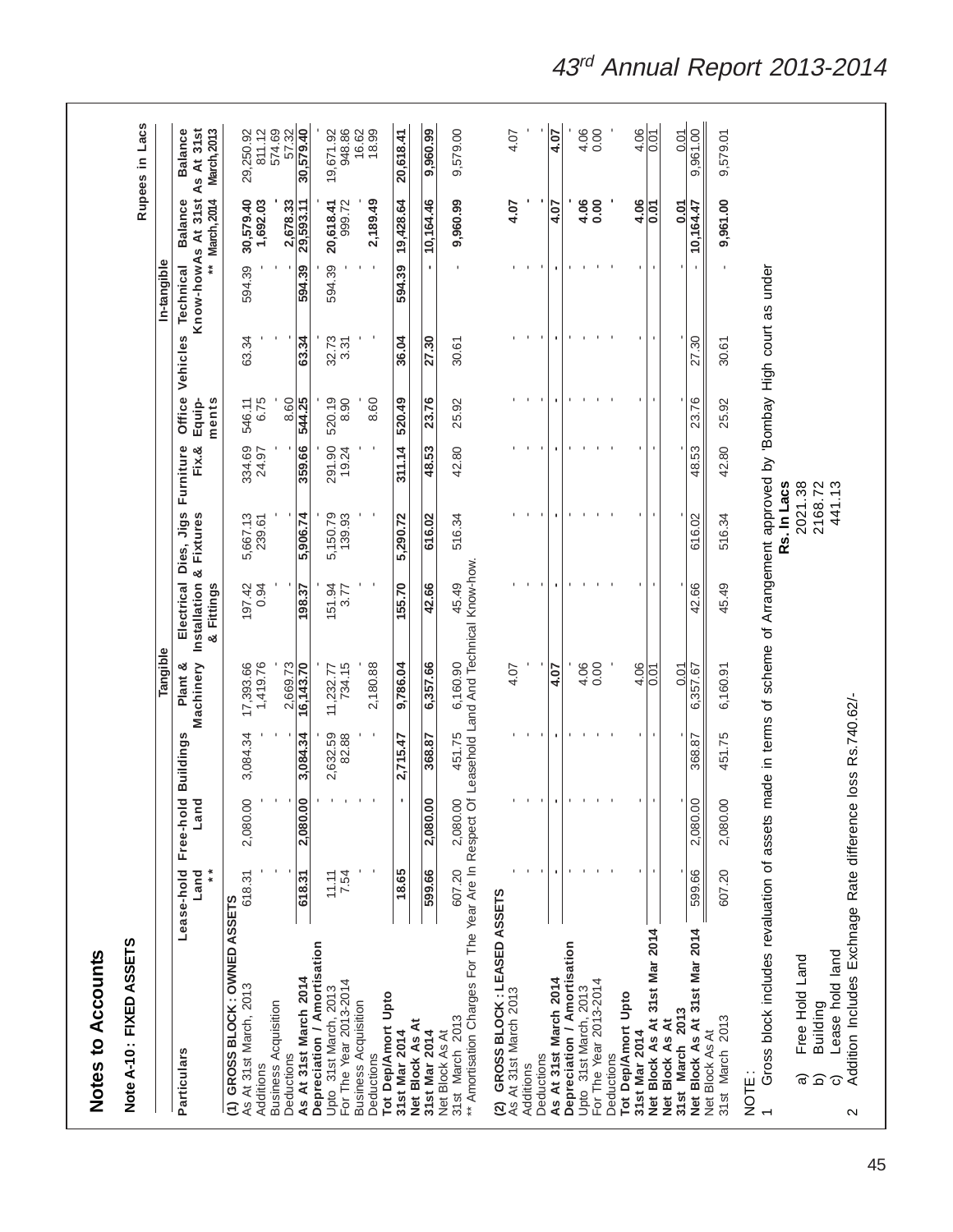|               | Particulars                                                                                 |                                                                     | Trade Inves    | tments                    | Other Investments                         |                                              |                                   | Total             |             |                                                          |              | Rupees in Lacs<br>Amount |                   |
|---------------|---------------------------------------------------------------------------------------------|---------------------------------------------------------------------|----------------|---------------------------|-------------------------------------------|----------------------------------------------|-----------------------------------|-------------------|-------------|----------------------------------------------------------|--------------|--------------------------|-------------------|
|               | Long term investments                                                                       | March 31,<br>2014                                                   |                | March 31,<br>2013         | March 31,<br>2014                         | March 31,<br>2013                            | March 31,<br>2014                 | March 31,<br>2013 |             | Particulars                                              |              | March 31,<br>2014        | March 31,<br>2013 |
|               | Investment in Equity instruments                                                            | $32.80$<br>$0.00$                                                   |                | 14,720.80<br>0.00         | $15.13$<br>0.00                           | $\begin{array}{c} 15.13 \\ 0.00 \end{array}$ | 47.93                             | 14,735.93<br>0.00 |             | Aggregate amount of<br>quoted investments                |              | 1.34                     | 1.34              |
| <b>GED</b>    | Investments in preference shares<br>Investments in Government or<br><b>Trust Securities</b> | 0.00                                                                |                | 0.00                      | 0.24                                      | 0.24                                         | 0.24                              | 0.24              |             | unquoted investments<br>Aggregate amount of              |              | 46.83                    | 14,734.83         |
|               | Total                                                                                       | 32.80                                                               |                | 14,720.80                 | 15.37                                     | 15.37                                        | 48.17                             | 14,736.17         | investments | Market value of quoted                                   |              | 20.99                    | 15.08             |
| 4             | Details of Trade Investments                                                                |                                                                     |                |                           |                                           |                                              |                                   |                   |             |                                                          |              |                          |                   |
| Sr.<br>.<br>2 | Body Corporate<br>Name of the                                                               | /Associate<br>Subsidiary<br>Controlled<br>Others<br>Entity<br>INC / | Value<br>Face  |                           | Shares / Units<br>No.of                   | Unquoted<br>Quoted /                         | Partly<br>Paid /<br>Fully<br>paid | Amount (Gross)    |             | Provision for diminution<br>Investments<br>value of<br>≘ |              | Amount (Net)             |                   |
| $\widehat{=}$ | (2)                                                                                         | $(3)$                                                               |                | 2014<br>$\left( 4\right)$ | 2013<br>$\begin{pmatrix} 5 \end{pmatrix}$ | $\odot$                                      | (7)                               | 2014<br>$\circ$   | 2013<br>(9) | 2014<br>(10)                                             | 2013<br>(11) | 2014<br>(12)             | 2013<br>(13)      |
| $\widehat{a}$ | Investment in Equity Instruments - at cost<br>Athena Financial Services Limited             |                                                                     |                |                           |                                           |                                              |                                   |                   | 1,959.49    | 1,959.49                                                 | 1,959.49     |                          |                   |
|               | Tata Motors Limited                                                                         | Associate<br>Other                                                  | 10.00<br>10.00 | 80<br>5,519,513           | 5,519,513<br>80                           | Quoted<br>Quoted                             | Fully Paid<br>Fully Paid          | 0.26<br>1,959.49  | 0.26        | 0.00                                                     | 0.00         | 0.26<br>0.00             | 0.00<br>0.26      |
|               | Kinetic Communications Limited                                                              | Associate                                                           | 10.00          | 16,000                    | 16,000                                    | Unquoted                                     | Fully Paid                        | 1.60              | 1.60        | 0.00                                                     | 0.00         | 1.60                     | 1.60              |
|               | Kinetic Escalator and Elevator Limited                                                      | Associate                                                           | 10.00          | 36,000                    | 36,000                                    | Unquoted                                     | Fully Paid                        | 3.60              | 3.60        | 0.00                                                     | 0.00         | 3.60                     | 3.60              |
|               | Kinetic Marketing & Services Limited                                                        | Associate                                                           | 10.00          | 253,400                   | 253,400                                   | <b>Jnquoted</b>                              | Fully Paid                        | 25.34             | 25.34       | 0.00                                                     | 0.00         | 25.34                    | 25.34             |
|               | Kinetic Motor Automotives Private Limited                                                   | Associate                                                           | 10.00          | 20,000                    | 20,000                                    | Unquoted                                     | Fully Paid                        | 2.00              | 2.00        | 0.00                                                     | 0.00         | 2.00                     | 2.00              |
|               | Mahindra Two Wheelers Limited                                                               | Other                                                               | 10.00          | 61,200,000                | 61,200,000                                | Unquoted                                     | Fully Paid                        | 0.00              | 14,688.00   | 0.00                                                     | 0.00         | 0.00                     | 14,688.00         |
|               | Total                                                                                       |                                                                     |                |                           |                                           |                                              |                                   | 1,992.29          | 16,680.29   | 1,959.49                                                 | 1,959.49     | 32.80                    | 14,720.80         |
|               | Athena Financial Services Limited                                                           | Associate                                                           | 10.00          | 13196500                  | 13196500                                  | Unquoted                                     | Fully Paid                        | 131.97            | 1.37        | 131.97                                                   | 1.37         | 0.00                     | 0.00              |
|               | Total                                                                                       |                                                                     |                |                           |                                           |                                              |                                   | 131.97            | 1.37        | 131.97                                                   | 1.37         | 0.00                     | 0.00              |
|               | Total (A)                                                                                   |                                                                     |                |                           |                                           |                                              |                                   | 2,124.26          | 16,681.66   | 2,091.45                                                 | 1,960.85     | 32.80                    | 14,720.80         |
|               |                                                                                             |                                                                     |                |                           |                                           |                                              |                                   |                   |             |                                                          |              |                          |                   |

## **KINETIC ENGINEERING LIMITED**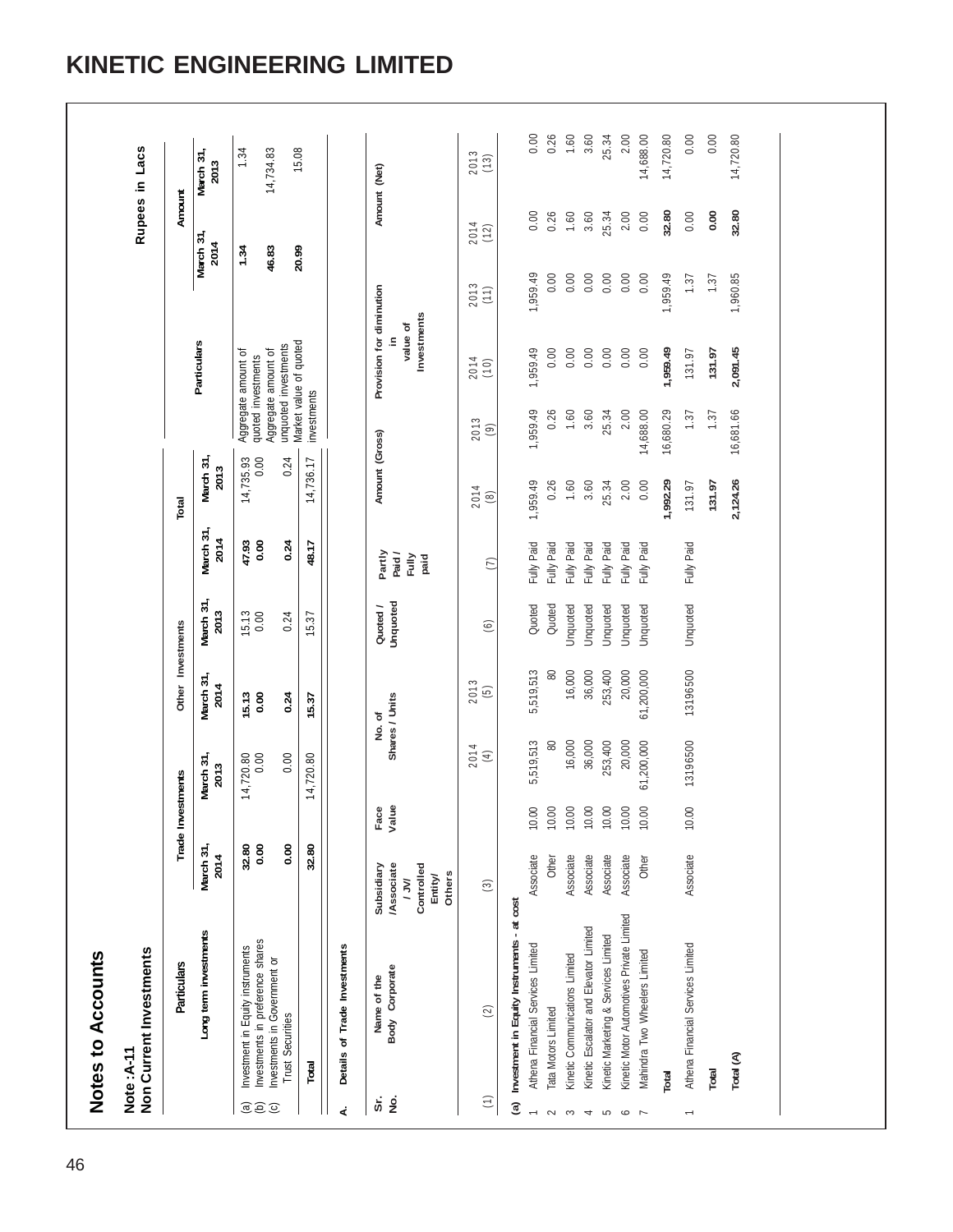| Amount (Net)                                                   | 2013<br>(13)<br>2014<br>(12)              | 0.11<br>$\overline{11}$                                             | 5335<br>0000<br>5885<br>0000                                                                                             | 0.000<br>0.000<br>0.000<br><b>2532</b><br>2500                                                                                    | $0.03$<br>$0.15$<br>$0.03$<br>$0.15$                                                  | 0.01<br>0.03<br>$0.25$<br>$13.80$<br>0.01                                                                                                                                               | 15.13<br>15.13                                            | 0.24<br>0.24                          | 0.24<br>15.37<br>0.24<br>15.37 |  |
|----------------------------------------------------------------|-------------------------------------------|---------------------------------------------------------------------|--------------------------------------------------------------------------------------------------------------------------|-----------------------------------------------------------------------------------------------------------------------------------|---------------------------------------------------------------------------------------|-----------------------------------------------------------------------------------------------------------------------------------------------------------------------------------------|-----------------------------------------------------------|---------------------------------------|--------------------------------|--|
| Provision for diminution in<br>Investments<br>value of         | 2013<br>(11)                              | 0.00                                                                | 8888                                                                                                                     | 8888                                                                                                                              |                                                                                       | $\begin{array}{c} 888888 \\ 0 \\ 0 \\ 0 \\ 0 \\ \end{array}$                                                                                                                            | 0.00                                                      | 0.00                                  | 0.00<br>0.00                   |  |
|                                                                | 2014<br>(10)                              | 0.00                                                                | 8888<br>0000                                                                                                             | 8888<br>0000                                                                                                                      | 0.00000                                                                               | 88888<br>00000                                                                                                                                                                          | 0.00                                                      | 0.00                                  | 0.00<br>0.00                   |  |
| Amount (Gross)                                                 | 2013<br>(9)                               | 0.11                                                                | 5335<br>0000                                                                                                             | 0.000<br>0.000<br>0.000                                                                                                           | $0.03$<br>$0.15$                                                                      | $0.03880$<br>$0.03880$<br>$0.0000$                                                                                                                                                      | 15.13                                                     | 0.24                                  | 0.24<br>15.37                  |  |
|                                                                | 2014<br>$\circ$                           | 0.11                                                                | 5335<br>0000                                                                                                             | 0.000<br>0.000                                                                                                                    | $0.03$<br>$0.15$                                                                      | 53888                                                                                                                                                                                   | 5.13                                                      | 0.24                                  | 0.24<br>15.37                  |  |
| Paid / Fully<br>Partly<br>Paid                                 | Ξ                                         | Fully Paid                                                          | nia<br>Paid<br>Paid<br>Paid<br>들 <u>을</u><br>블로플를                                                                        | nia<br>Paid<br>Paid<br>Paid<br><b>ENDER</b>                                                                                       | Paid<br>Paid<br>Fully<br>Fully                                                        | Paid<br>Paid<br>Paid<br>Paid<br>Paid<br>ander                                                                                                                                           |                                                           | ΝA.                                   |                                |  |
| Unquoted<br>Quoted /                                           | $\odot$                                   | Quoted                                                              | Quoted<br>Quoted<br>Quoted<br>Quoted                                                                                     | Quoted<br>Quoted<br>Quoted<br>Quoted                                                                                              | Quoted<br>Quoted                                                                      | Quoted<br>Quoted<br>Quoted<br><b>Unquoted</b><br><b>Unquoted</b>                                                                                                                        |                                                           | Unquoted                              |                                |  |
| Shares / Units<br>No. of                                       | 2013<br>$\begin{pmatrix} 5 \end{pmatrix}$ | 500                                                                 | <b>5825</b>                                                                                                              | <b>35BR</b>                                                                                                                       | 332<br>Γ                                                                              |                                                                                                                                                                                         |                                                           | ΝA.                                   |                                |  |
|                                                                | 2014<br>$\left( 4\right)$                 | 500                                                                 | នននន                                                                                                                     | និទ្ធិក្ខុ                                                                                                                        | $\overline{\phantom{0}}$<br>332                                                       | មិន ១៩ ១៩<br>ខេត្ត<br>ខេត្តខ្លួន                                                                                                                                                        |                                                           | Α.                                    |                                |  |
| Face<br>Value                                                  |                                           | S                                                                   | $\infty$<br>88<br>$\Xi$<br>50                                                                                            | 8888<br>$\sim$ $\approx$ $\approx$ $\approx$                                                                                      | S<br>ما                                                                               | 8888<br>≘<br>$\Xi$ –<br>$\approx$                                                                                                                                                       |                                                           | ΝA.                                   |                                |  |
| Associate / JV<br>Entity/ Others<br>Subsidiary /<br>Controlled | (3)                                       | Others                                                              | Others<br>Others<br>Others<br>Others                                                                                     | Others<br>Others<br>Others<br>Others                                                                                              | Others<br>Others                                                                      | Others<br>Others<br>Others<br>Others<br>Associate                                                                                                                                       |                                                           | Others                                |                                |  |
| Body Corporate<br>Name of the                                  | (2)                                       | Investment in Equity Instruments - at cost<br>Ashok Laylend Limited | Daewoo Motors (India) Limited<br>Formerly DCM Toyota Ltd.)<br>Eicher Motors Limited<br>Escorts Limited<br>Eicher Limited | Hero Motocorp Limited (Formely<br>Hindustan Motors Limited<br>Majestic Auto Limited<br><b>Hero Motors Limited)</b><br>LML Limited | Hero Motocorp Limited (Formely<br>Hero Motors Limited)<br>Mahindra & Mahindra Limited | Saraswat Co-operative Bank Limited<br>The Premier Automobiles Limited<br>TVS Motor Co. Limited<br>Ajinkya Auto Fab Private Limited<br>SML ISUZU Limited (Formerly<br>Swaraj Mazda Ltd.) | Investments in Government or<br>Trust Securities<br>Total | 7 Years National Savings Certificates | Total (B)<br>Total             |  |
| Sr.<br>$\frac{1}{2}$                                           | $\widehat{\Xi}$                           | $\widehat{\Xi}_{\leftarrow}$ $\sim$                                 | 450<br>$\sim$                                                                                                            | $\infty$                                                                                                                          | $\overline{0}$<br>Ξ                                                                   | $\frac{15}{16}$<br>$\overline{1}$<br>$\frac{3}{2}$<br>$\overline{1}$                                                                                                                    | ê                                                         |                                       |                                |  |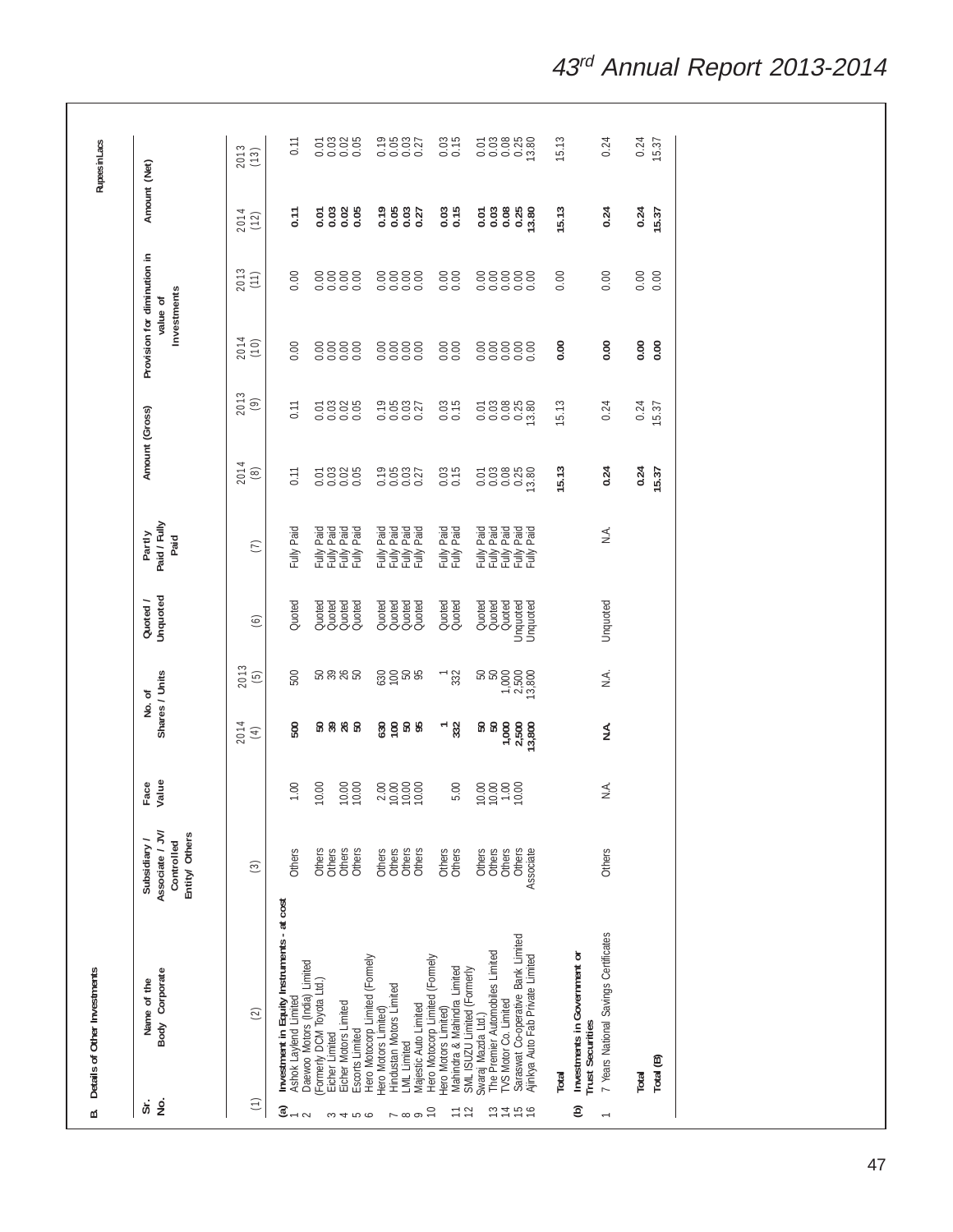|             | Body Corporate<br>Name of the                      | Associate / JV/<br>Entity/ Others<br>Subsidiary /<br>Controlled | Value<br>Face | Shares / Units<br>No.of   |                                                  | Unquoted<br>Quoted / | Paid / Fully<br>Partly<br>Paid | Amount (Gross)      |             | diminution in<br>Provision for<br>Investments<br>value of |              | Amount (Net) |              |
|-------------|----------------------------------------------------|-----------------------------------------------------------------|---------------|---------------------------|--------------------------------------------------|----------------------|--------------------------------|---------------------|-------------|-----------------------------------------------------------|--------------|--------------|--------------|
|             | (2)                                                | $\left( 3\right)$                                               |               | 2014<br>$\left( 4\right)$ | 2013<br>$\begin{array}{c} \boxed{5} \end{array}$ | $\odot$              | (7)                            | 2014<br>$\circledS$ | 2013<br>(9) | 2014<br>(10)                                              | 2013<br>(11) | 2014<br>(12) | 2013<br>(13) |
|             | Investment in Mutual Funds                         |                                                                 |               |                           |                                                  |                      |                                |                     |             |                                                           |              |              |              |
|             | HDFC Cash Management Fund                          | Others                                                          |               | 8,934.284                 | 8,934.284                                        | Quoted               | Fully Paid                     | 2.29                | 2.29        |                                                           |              | 2.29         | 2.29         |
|             | HDFC Muture Fund / Liquid Fund                     | Others                                                          |               |                           | 291,067.018                                      | Quoted               | Fully Paid                     |                     | 30.00       |                                                           |              |              | 30.00        |
|             | HDFC Muture Fund / Liquid Fund                     | Others                                                          |               | 61,212.563                |                                                  | Quoted               | Fully Paid                     | 15.25               |             |                                                           |              | 15.25        |              |
|             | HDFC short term plan-G                             | Others                                                          |               | 250,634.942               |                                                  | Quoted               | Fully Paid                     | 60.00               |             |                                                           |              | 60.00        |              |
|             | Franklin Templetion Invesments                     |                                                                 |               |                           |                                                  |                      |                                |                     |             |                                                           |              |              |              |
|             | (Low Duration)                                     | Others                                                          |               |                           | 679,307.608                                      | Quoted               | Fully Paid                     |                     | 70.27       |                                                           |              |              | 70.27        |
| income fund | Franklin Templetion Invesments short term          | Others                                                          |               | 2,662.958                 | 11, 127.275                                      | Quoted               | Fully Paid                     | 30.99               | 129.50      |                                                           |              | 30.99        | 129.50       |
|             |                                                    |                                                                 |               |                           |                                                  |                      |                                |                     |             |                                                           |              |              |              |
|             | Birla Sun Life Dynamic Bond Fund                   |                                                                 |               |                           |                                                  |                      |                                |                     |             |                                                           |              |              |              |
|             | Retail Growth-Regu.Plan                            | Others                                                          |               | 265,086.057               | 504,044.961                                      | Quoted               | Fully Paid                     | 52.59               | 100.00      |                                                           |              | 52.59        | 100.00       |
|             | Birla Sun Life Mutual Fund                         | Others                                                          |               | 353,874.930               |                                                  | Quoted               | Fully Paid                     | 70.00               |             |                                                           |              | 70.00        |              |
|             | UTI Short - Term Income Inst-G                     | Others                                                          |               | 476,368.709               |                                                  | Quoted               | Fully Paid                     | 70.00               |             |                                                           |              | 70.00        |              |
|             | BNP Paribas Mutual Fund                            | Others                                                          |               |                           | 643,942.249                                      | Quoted               | Fully Paid                     |                     | 66.05       |                                                           |              |              | 66.05        |
|             | <b>BNP Paribas Mutual Fund</b>                     | Others                                                          |               |                           |                                                  | Quoted               | Fully Paid                     |                     |             |                                                           |              |              |              |
|             | SBI LO28G Magnum Income<br>Regular Fund - Growth   |                                                                 |               |                           |                                                  |                      |                                |                     |             |                                                           |              |              |              |
|             |                                                    | Others                                                          |               | 343,640.250               | 343,640.250                                      | Quoted               | Fully Paid                     | 100.00              | 100.00      |                                                           |              | 100.00       | 100.00       |
|             | Reliance Dynamic Bond Fund -<br>Growth Option Plan | Others                                                          |               |                           | 573347.009                                       | Quoted               | Fully Paid                     |                     | 90.00       |                                                           |              |              | 90.00        |
|             |                                                    | Others                                                          |               | 8,416.883                 |                                                  |                      |                                |                     |             |                                                           |              |              |              |
|             | Pramerica Treasury Advantages-G                    |                                                                 |               |                           |                                                  | Quoted               | Fully Paid                     | 100.00              |             |                                                           |              | 100.00       |              |
|             | Kotak Bond Scheme Plan A -Growth                   | Others                                                          |               |                           | 295192.495                                       | Quoted               | Fully Paid                     |                     | 100.00      |                                                           |              |              | 100.00       |
|             | HDFC FLOATING RATE INCOME FUN                      | Others                                                          |               |                           |                                                  | Quoted               | Fully Paid                     |                     |             |                                                           |              |              |              |
|             | Birla Sun Life Mutual Fund                         | Others                                                          |               |                           |                                                  | Quoted               | Fully Paid                     |                     |             |                                                           |              |              |              |
|             | Birla Sun Life Mutual Fund                         | Others                                                          |               | 1,149,411.698             |                                                  | Quoted               | Fully Paid                     | 1750.00             |             |                                                           |              | 1,750.00     |              |
|             | Reliance M Interval Series I Retail-G              | Others                                                          |               | 11,654,672.067            |                                                  | Quoted               | Paid<br>Fully                  | 2000.00             |             |                                                           |              | 2,000.00     |              |
|             | Reliance Money Manager-G                           | Others                                                          |               | 114,561.600               |                                                  | Quoted               | Paid<br>Fully                  | 2002.13             |             |                                                           |              | 2,002.13     |              |
|             | HSBC Income Short Term-G                           | Others                                                          |               | 4,780,343.229             |                                                  | Quoted               | Paid<br>Fully                  | 1000.00             |             |                                                           |              | 1,000.00     |              |
|             | <b>HDFC Liquid Fund</b>                            | Others                                                          |               |                           |                                                  | Quoted               | Fully Paid                     | 1005.00             |             |                                                           |              | 1,005.00     |              |
|             | Canara Robeco                                      | Others                                                          |               |                           |                                                  | Quoted               | Paid<br>Fully                  | 2500.00             |             |                                                           |              | 2,500.00     |              |
|             | HDFC Short Term Plan-G                             | Others                                                          |               | 548,382.700               |                                                  | Quoted               | Paid<br>Fully                  | 125.00              |             |                                                           |              | 125.00       |              |
|             | Kotak Bond Short Term Plan-Dividend                | Others                                                          |               |                           |                                                  | Quoted               | Fully Paid                     | 54.22               |             |                                                           |              | 54.22        |              |
|             | Reliance Regular Saving Fund                       | Others                                                          |               |                           |                                                  | Quoted               | Paid<br>Fully                  | 125.00              |             |                                                           |              | 125.00       |              |
|             | Religare Bank Debt Fund -G                         | Others                                                          |               |                           |                                                  | Quoted               | Paid<br>Fully                  | 125.00              |             |                                                           |              | 125.00       |              |
|             | Templeton India Short Term Income Plan-G           | Others                                                          |               |                           |                                                  | Quoted               | Paid<br>Fully                  | 125.00              |             |                                                           |              | 125.00       |              |
|             |                                                    |                                                                 |               |                           |                                                  |                      |                                |                     |             |                                                           |              |              |              |
| Totab (C)   |                                                    |                                                                 |               |                           |                                                  |                      |                                | 11,312.48           | 688.12      |                                                           |              | 11,312.48    | 688.12       |

# **KINETIC ENGINEERING LIMITED**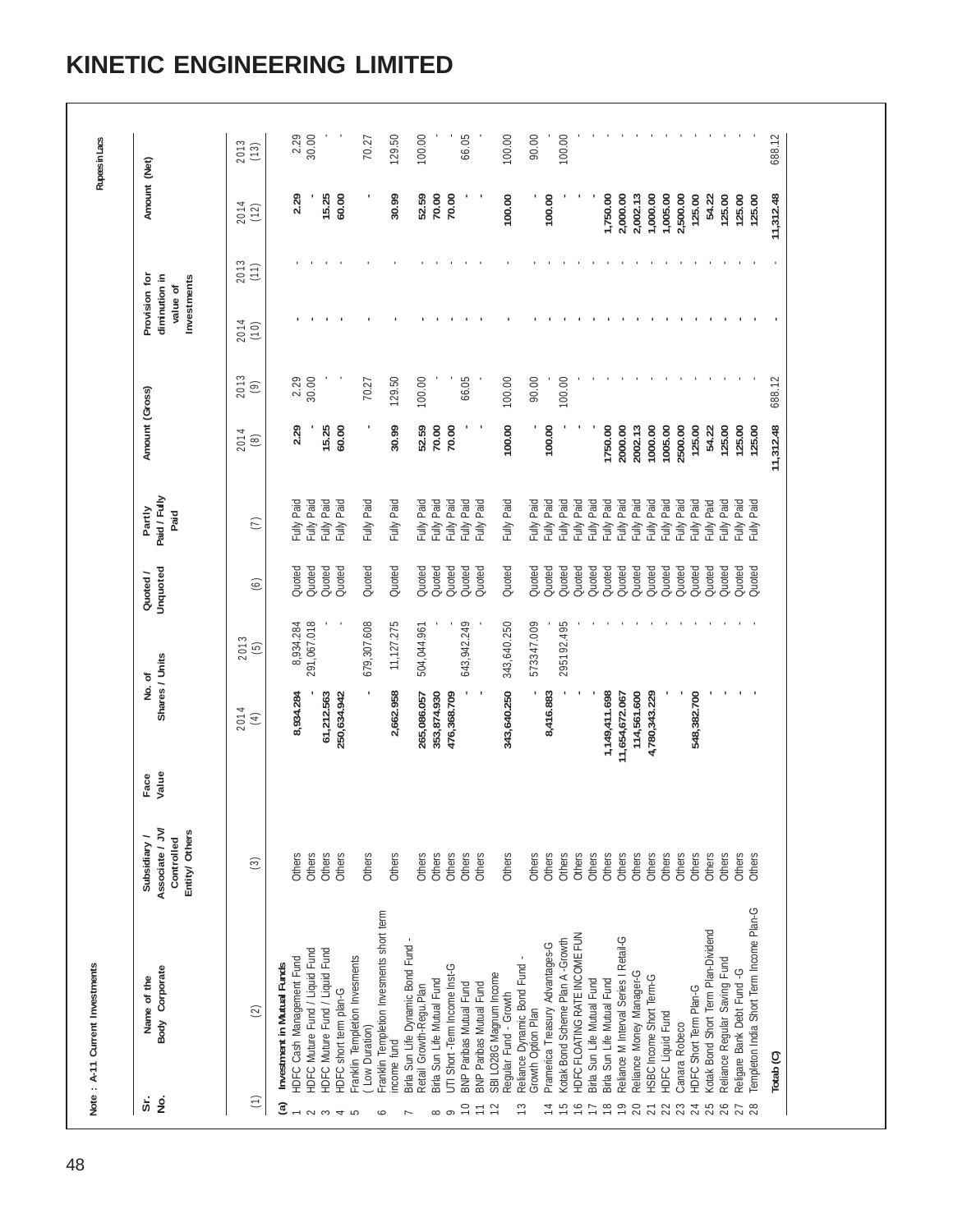| <b>Particulars</b>                                 | Figures as at the end Figures as at the end                                      |                                    |
|----------------------------------------------------|----------------------------------------------------------------------------------|------------------------------------|
|                                                    | of current reporting of previous reporting<br>period ending on<br>March 31, 2014 | period ending on<br>March 31, 2013 |
| <b>Note: A-12</b>                                  |                                                                                  |                                    |
| <b>Long Term Loans and Advances</b>                |                                                                                  |                                    |
| (a) Capital Advances                               |                                                                                  |                                    |
| Unsecured, considered good                         | 73.76                                                                            | 96.15                              |
| Doubtful                                           |                                                                                  |                                    |
|                                                    | 73.76                                                                            | 96.15                              |
| Provision for doubtful advances<br>Less:           |                                                                                  |                                    |
|                                                    | 73.76                                                                            | 96.15                              |
| (b) Security Deposits                              |                                                                                  |                                    |
| Unsecured, considered good                         | 301.43                                                                           | 290.06                             |
| Doubtful                                           | 13.02                                                                            | 13.02                              |
|                                                    | 314.45                                                                           | 303.08                             |
| Provision for doubtful deposits<br>Less:           | 13.02<br>301.43                                                                  | 13.02                              |
|                                                    |                                                                                  | 290.06                             |
| Other Loans and advances<br>(c)<br>(i)<br>Advances |                                                                                  |                                    |
| Unsecured, considered good                         | 167.45                                                                           | 321.11                             |
| Doubtful                                           | 90.81                                                                            | 83.94                              |
|                                                    | 258.26                                                                           | 405.05                             |
| Provision for doubtful advances<br>Less            | 90.81                                                                            | 83.94                              |
|                                                    | 167.45                                                                           | 321.11                             |
| <b>Bills Receivable</b><br>(ii)                    | 206.65                                                                           | 206.65                             |
| (iii)<br>Advance Income tax net of provision       | 227.77                                                                           | 236.86                             |
|                                                    | 977.06                                                                           | 1,150.83                           |
|                                                    |                                                                                  |                                    |
|                                                    |                                                                                  |                                    |
| <b>Note: A-13</b>                                  |                                                                                  |                                    |
| <b>Other Non Current Assets</b>                    |                                                                                  |                                    |
| (a) Long term trade receivables                    |                                                                                  |                                    |
| Unsecured, considered good                         |                                                                                  |                                    |

# Doubtful - -  **-** - Less Provision for doubtful advances **-** -  **-** - **TOTAL** - **-**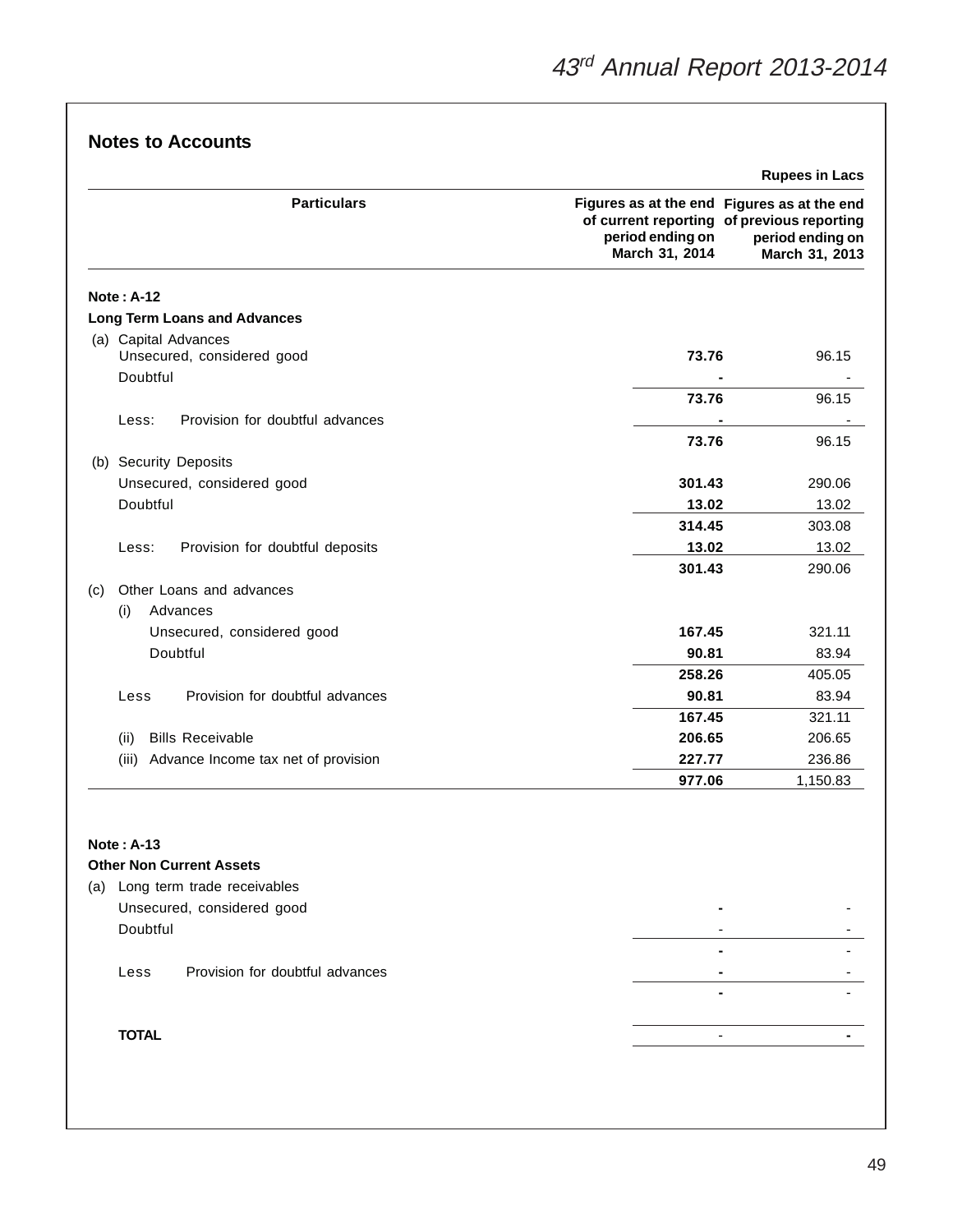|      | <b>Particulars</b>                                                            | Figures as at the end Figures as at the end<br>of current reporting of previous reporting<br>period ending on<br>March 31, 2014 | <b>Rupees in Lacs</b><br>period ending on<br>March 31, 2013 |
|------|-------------------------------------------------------------------------------|---------------------------------------------------------------------------------------------------------------------------------|-------------------------------------------------------------|
|      |                                                                               |                                                                                                                                 |                                                             |
|      | <b>Note: A-14</b>                                                             |                                                                                                                                 |                                                             |
|      | <b>Inventories</b>                                                            |                                                                                                                                 |                                                             |
| (a)  | <b>Raw Materials</b>                                                          | 524.95                                                                                                                          | 667.65                                                      |
| (b)  | Work-in-progress                                                              | 526.48                                                                                                                          | 453.85                                                      |
| (c)  | Finished goods                                                                | 5.48                                                                                                                            | 5.48                                                        |
| (d)  | Stores and spares                                                             | 577.23                                                                                                                          | 619.90                                                      |
|      | <b>TOTAL</b>                                                                  | 1,634.14                                                                                                                        | 1,746.88                                                    |
|      | <b>Note: A-15</b>                                                             |                                                                                                                                 |                                                             |
|      | <b>Trade receivables</b>                                                      |                                                                                                                                 |                                                             |
| (i)  | Trade receivables outstanding for a period less than six months from due date |                                                                                                                                 |                                                             |
|      | Unsecured, considered good                                                    | 1,625.32                                                                                                                        | 2,527.05                                                    |
|      | Unsecured, considered doubtful                                                |                                                                                                                                 |                                                             |
|      |                                                                               | 1,625.32                                                                                                                        | 2,527.05                                                    |
|      | Provision for doubtful debts<br>Less                                          |                                                                                                                                 |                                                             |
|      |                                                                               | 1,625.32                                                                                                                        | 2,527.05                                                    |
| (ii) | Trade receivables outstanding for a period exceeding six months from due date |                                                                                                                                 |                                                             |
|      | Unsecured, considered good                                                    | 146.91                                                                                                                          | 420.73                                                      |
|      | Unsecured, considered doubtful                                                |                                                                                                                                 |                                                             |
|      |                                                                               | 146.91                                                                                                                          | 420.73                                                      |
|      | Provision for doubtful debts<br>Less                                          |                                                                                                                                 |                                                             |
|      |                                                                               | 146.91                                                                                                                          | 420.73                                                      |
|      | <b>TOTAL</b>                                                                  | 1,772.23                                                                                                                        | 2,947.78                                                    |
|      | <b>Note: A-16</b><br><b>Cash &amp; Bank Balances</b>                          |                                                                                                                                 |                                                             |
|      | (a) Cash & Cash Equivalents                                                   |                                                                                                                                 |                                                             |
|      | Cash on hand<br>(i)                                                           | 0.53                                                                                                                            | 0.31                                                        |
|      | Balances with banks<br>(ii)                                                   | 58.87                                                                                                                           | 31.40                                                       |
|      | Other bank balances                                                           |                                                                                                                                 |                                                             |
| (b)  | Fixed deposits (more than 3 months but less than 12 months)<br>(i)            |                                                                                                                                 |                                                             |
|      | (Ermarked with banks)                                                         | 5.13                                                                                                                            | 55.84                                                       |
|      | <b>TOTAL</b>                                                                  | 64.53                                                                                                                           | 87.55                                                       |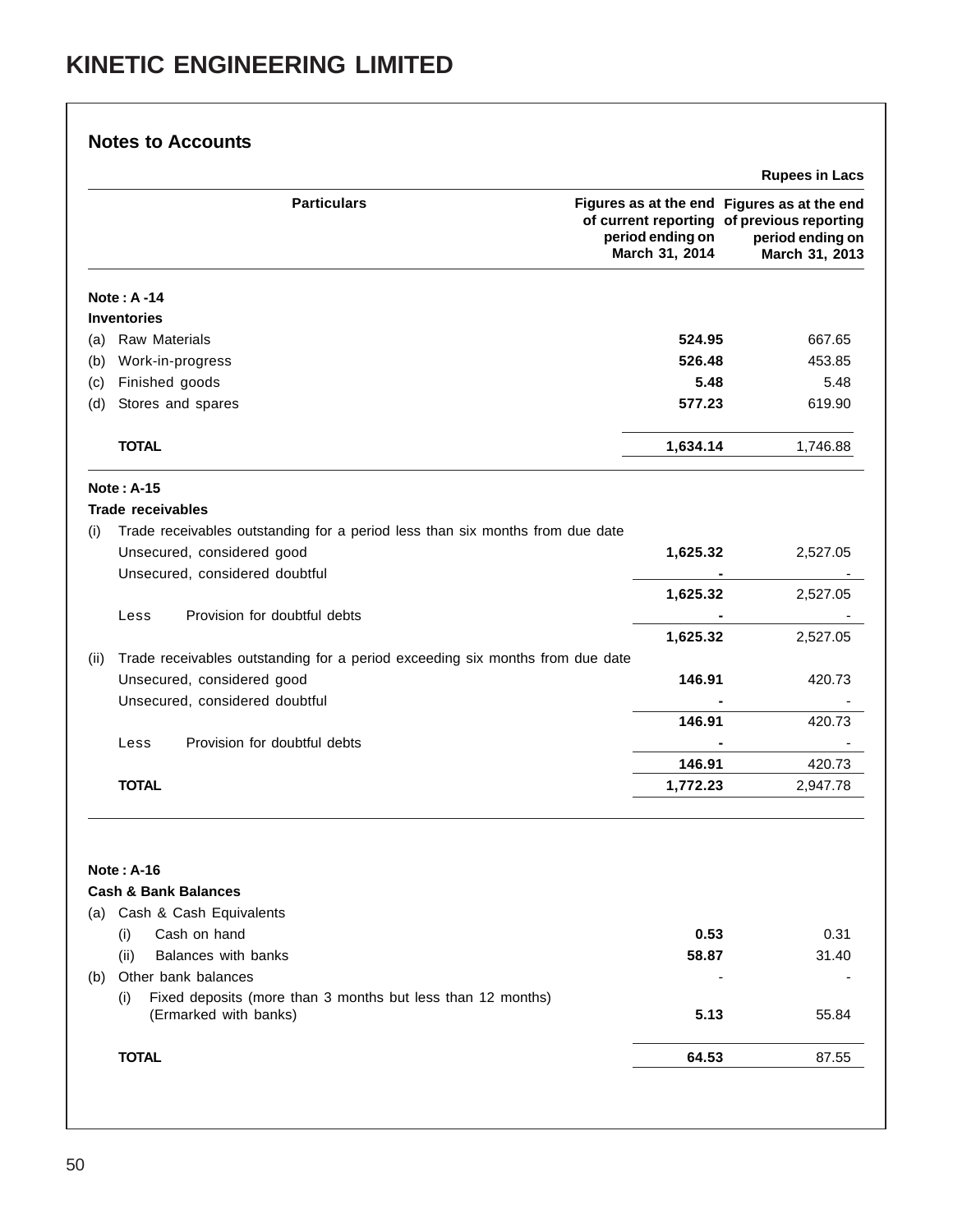| <b>Particulars</b>                                | Figures as at the end Figures as at the end<br>of current reporting of previous reporting<br>period ending on<br>March 31, 2014 | period ending on<br>March 31, 2013 |
|---------------------------------------------------|---------------------------------------------------------------------------------------------------------------------------------|------------------------------------|
| <b>Note: A-17</b>                                 |                                                                                                                                 |                                    |
| Short term loans and advances                     |                                                                                                                                 |                                    |
| Others (specify nature)<br>(a)                    |                                                                                                                                 |                                    |
| Deposits with Govt. authorities<br>(i)            |                                                                                                                                 |                                    |
| Unsecured, considered good                        | 2.52                                                                                                                            | 6.60                               |
| Doubtful                                          |                                                                                                                                 |                                    |
|                                                   | 2.52                                                                                                                            | 6.60                               |
| Provision for doubtful advances<br>Less           |                                                                                                                                 |                                    |
|                                                   | 2.52                                                                                                                            | 6.60                               |
| Advances to suppliers and others<br>(ii)          |                                                                                                                                 |                                    |
| Unsecured, considered good                        | 221.15                                                                                                                          | 239.10                             |
| Doubtful                                          |                                                                                                                                 |                                    |
|                                                   | 221.15                                                                                                                          | 239.10                             |
| Provision for doubtful advances<br>Less           |                                                                                                                                 |                                    |
|                                                   | 221.15                                                                                                                          | 239.10                             |
| <b>TOTAL</b>                                      | 223.67                                                                                                                          | 245.70                             |
| <b>Note: A-18</b>                                 |                                                                                                                                 |                                    |
| Other current assets                              |                                                                                                                                 |                                    |
| Interest Accrued on Investments & Deposits<br>(i) | 4.65                                                                                                                            | 4.69                               |
|                                                   |                                                                                                                                 |                                    |
| <b>TOTAL</b>                                      | 4.65                                                                                                                            | 4.69                               |
| <b>Note: A-19</b>                                 |                                                                                                                                 |                                    |
| Revenue from Operations (Refer Part C-5(A))       |                                                                                                                                 |                                    |
| Sale of Products                                  | 5,964.42                                                                                                                        | 8,282.53                           |
| Excise duty<br>Less                               | 490.08                                                                                                                          | 744.93                             |
|                                                   | 5,474.34                                                                                                                        | 7,537.60                           |
| Machining and Processing Receipts                 | 241.23                                                                                                                          | 458.44                             |
| <b>Other Operating Revenues</b>                   | 16.52                                                                                                                           | 25.56                              |
| <b>TOTAL</b>                                      | 5,732.10                                                                                                                        | 8,021.60                           |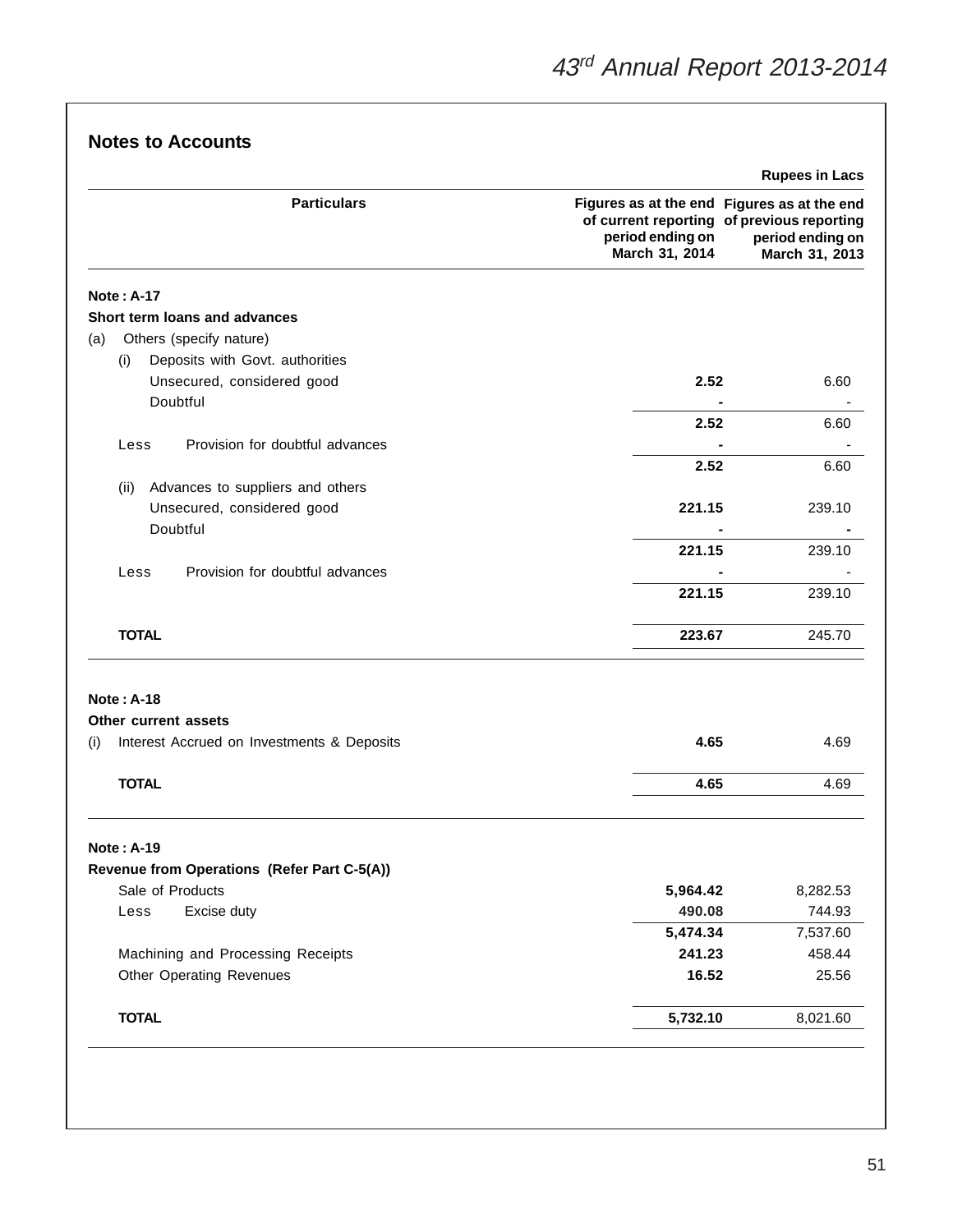|     |                                                                              |                                                                                                                                 | <b>Rupees in Lacs</b>              |
|-----|------------------------------------------------------------------------------|---------------------------------------------------------------------------------------------------------------------------------|------------------------------------|
|     | <b>Particulars</b>                                                           | Figures as at the end Figures as at the end<br>of current reporting of previous reporting<br>period ending on<br>March 31, 2014 | period ending on<br>March 31, 2013 |
|     | <b>Note: A-20</b>                                                            |                                                                                                                                 |                                    |
|     | <b>Other Income</b>                                                          |                                                                                                                                 |                                    |
| (a) | Interest Income                                                              |                                                                                                                                 |                                    |
|     | On Fixed Deposits<br>(i)                                                     | 0.84                                                                                                                            | 5.53                               |
|     | From Others<br>(ii)                                                          | 6.81                                                                                                                            | 10.90                              |
| (b) | Dividend Income from:                                                        |                                                                                                                                 |                                    |
|     | Long Term Investment<br>(i)                                                  | 1.19                                                                                                                            | 0.79                               |
|     | Short Term Investment<br>(ii)                                                | 5.33                                                                                                                            | 32.04                              |
| (C) | Gain on Sale of Investments (Net)                                            |                                                                                                                                 |                                    |
| (d) | Profit on Sale of Assets (Net)                                               |                                                                                                                                 |                                    |
| (e) | Income from Units                                                            |                                                                                                                                 | 0.19                               |
| (f) | Miscellaneous Receipts                                                       | 197.49                                                                                                                          | 190.12                             |
| (g) | Sundry Credit Balances Written Back                                          | 115.47                                                                                                                          | 364.24                             |
| (h) | <b>Excess Provision Written Back</b>                                         | 40.50                                                                                                                           | 19.80                              |
|     | One Time Settlement Gain on Vendor payment                                   |                                                                                                                                 | 27.04                              |
| (i) | <b>TOTAL</b>                                                                 | 367.64                                                                                                                          | 650.65                             |
|     |                                                                              |                                                                                                                                 |                                    |
|     | <b>Note: A-21</b>                                                            |                                                                                                                                 |                                    |
|     | <b>Material Consumed</b>                                                     |                                                                                                                                 |                                    |
|     | Raw Material Consumed                                                        | 2,396.11                                                                                                                        | 4,131.88                           |
|     | Stores and Spares Consumed                                                   | 606.82                                                                                                                          | 640.74                             |
|     | Fabrication & Processing Charges                                             | 401.72                                                                                                                          | 546.50                             |
|     | Freight, Octroi & Forwarding Charges                                         | 81.38                                                                                                                           | 137.97                             |
|     |                                                                              | 3,486.03                                                                                                                        | 5,457.08                           |
|     | Changes in inventories of finished goods work-in-progress and Stock-in-Trade |                                                                                                                                 |                                    |
|     | <b>Opening Stock</b>                                                         |                                                                                                                                 |                                    |
|     | <b>Finished Goods</b>                                                        | 5.48                                                                                                                            | 5.48                               |
|     | Work-In- Progress                                                            | 453.85<br>459.33                                                                                                                | 549.46                             |
|     |                                                                              |                                                                                                                                 | 554.94                             |
|     | <b>Closing Stock</b>                                                         |                                                                                                                                 |                                    |
|     | <b>Finished Goods</b>                                                        | 5.48                                                                                                                            | 5.48                               |
|     | Work-In- Progress                                                            | 526.48                                                                                                                          | 453.85                             |
|     |                                                                              | 531.96                                                                                                                          | 459.33                             |
|     |                                                                              | $-72.63$                                                                                                                        | 95.61                              |
|     | <b>Note: A-22</b>                                                            |                                                                                                                                 |                                    |
|     | <b>Employee Benefits Expenses</b>                                            |                                                                                                                                 |                                    |
|     | Salaries, Wages and Bonus                                                    | 1,474.91                                                                                                                        | 1,501.83                           |
|     | Contribution to Provident Fund and Other Funds                               | 93.56                                                                                                                           | 128.50                             |
|     | Gratuity                                                                     | 65.52                                                                                                                           | 74.55                              |
|     | Staff & Labour Welfare Expenses                                              | 73.32                                                                                                                           | 71.64                              |
|     | <b>TOTAL</b>                                                                 | 1,707.32                                                                                                                        | 1,776.53                           |

amounting to Rs.108.84 lakhs Which is subject to Approval of Central Government.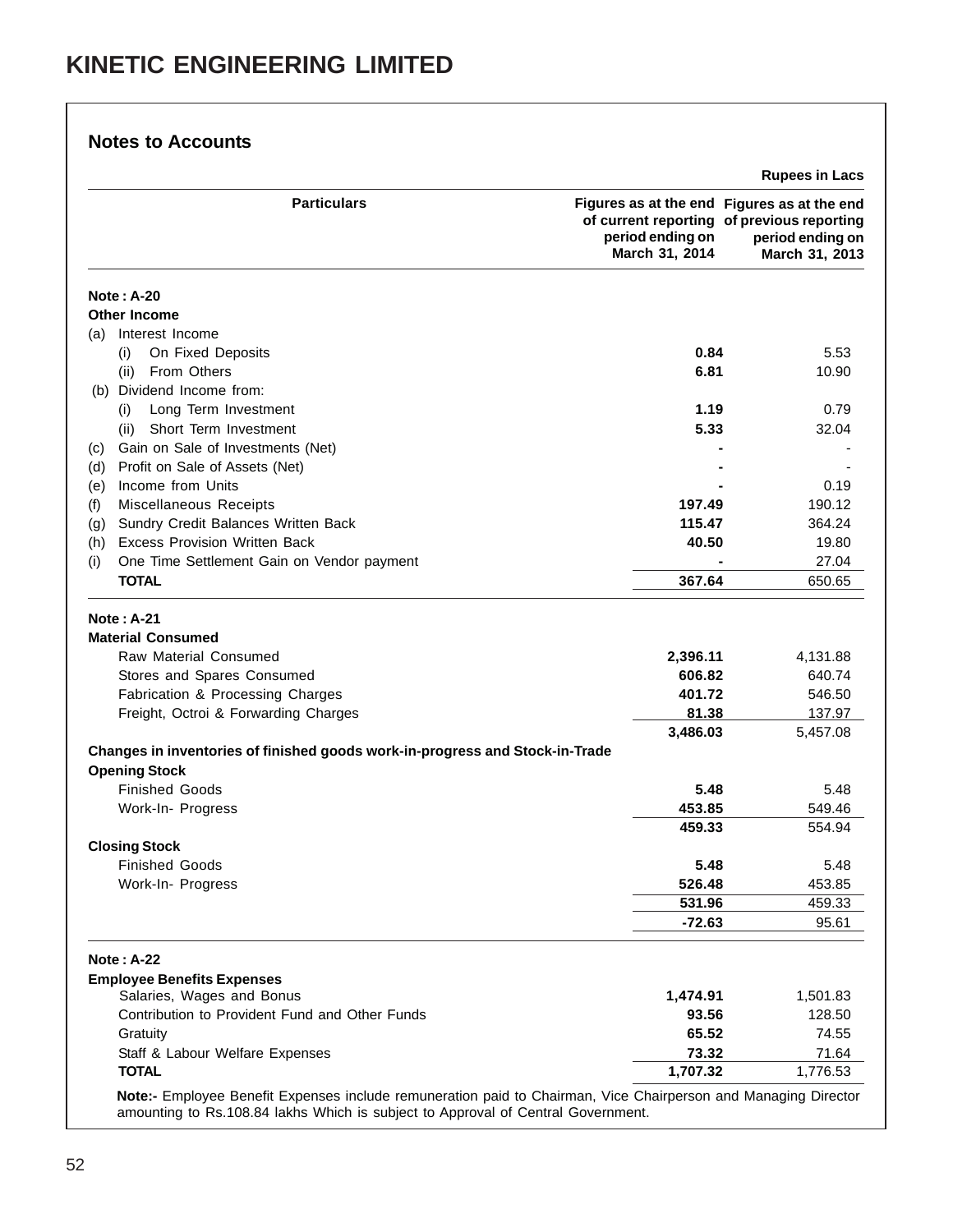| <b>Notes to Accounts</b> |  |  |  |
|--------------------------|--|--|--|
|--------------------------|--|--|--|

|                                                                           |                                                                                                                                 | <b>Rupees in Lacs</b>              |
|---------------------------------------------------------------------------|---------------------------------------------------------------------------------------------------------------------------------|------------------------------------|
| <b>Particulars</b>                                                        | Figures as at the end Figures as at the end<br>of current reporting of previous reporting<br>period ending on<br>March 31, 2014 | period ending on<br>March 31, 2013 |
|                                                                           |                                                                                                                                 |                                    |
| <b>Note: A-23</b>                                                         |                                                                                                                                 |                                    |
| <b>Finance Cost</b>                                                       |                                                                                                                                 |                                    |
| Interest Expense                                                          | 902.33                                                                                                                          | 891.32                             |
| <b>Other Borrowing Costs</b>                                              | 18.48                                                                                                                           | 20.99                              |
| <b>TOTAL</b>                                                              | 920.81                                                                                                                          | 912.31                             |
| <b>Note: A-24</b>                                                         |                                                                                                                                 |                                    |
| <b>Other Expenses</b>                                                     |                                                                                                                                 |                                    |
| Excise Duty Paid (Net)                                                    | 18.86                                                                                                                           | 18.53                              |
| Power & Fuel                                                              | 666.46                                                                                                                          | 852.03                             |
| Repairs and Maintenance:                                                  |                                                                                                                                 |                                    |
| <b>Buildings</b>                                                          | 27.19                                                                                                                           | 40.24                              |
| Machinery                                                                 | 81.42                                                                                                                           | 111.81                             |
| <b>Others</b>                                                             | 10.65                                                                                                                           | 9.16                               |
| Service Charges & Warranty Claims                                         | 0.08                                                                                                                            | 2.94                               |
| Insurance                                                                 | 10.09                                                                                                                           | 8.72                               |
| Rent                                                                      | 228.05                                                                                                                          | 207.12                             |
| Rates and taxes                                                           | 21.20                                                                                                                           | 23.89                              |
| Publicity & Sales Promotion                                               | 0.81                                                                                                                            | 1.24                               |
| Directors Fees & Travelling Expenses                                      | 0.70                                                                                                                            | 0.54                               |
| <b>Travelling Expenses</b>                                                | 68.78                                                                                                                           | 70.89                              |
| Packing and Forwarding Charges                                            | 87.65<br>460.78                                                                                                                 | 118.20                             |
| Legal, Professional & Consultancy Fee<br>Bad Debts / Advances Written Off | 215.96                                                                                                                          | 290.29<br>340.81                   |
| Provision For Doubtful Debts / Advances                                   | 6.87                                                                                                                            | 25.88                              |
| Miscellaneous Expenses                                                    | 199.23                                                                                                                          | 315.86                             |
| Outward Freight Charges                                                   | 89.59                                                                                                                           | 88.57                              |
| Loss on Scrapping of Assets                                               |                                                                                                                                 | 25.06                              |
| <b>TOTAL</b>                                                              | 2,194.36                                                                                                                        | 2,551.77                           |
| <b>Note: A-25</b>                                                         |                                                                                                                                 |                                    |
| <b>Exceptional Items</b>                                                  |                                                                                                                                 |                                    |
| Profit / (Loss) on sale of Assets                                         | 52.46                                                                                                                           | $-4.51$                            |
| Profit / (Loss) on sale of Investments                                    | $-2,653.25$                                                                                                                     | 9.93                               |
| Unrealised Exchange Fluctuation Gain / (Loss)                             | $-389.62$                                                                                                                       | $-96.96$                           |
| Gain on waiver of loan                                                    |                                                                                                                                 | 1,600.00                           |
| <b>TOTAL</b>                                                              | $-2,990.40$                                                                                                                     | 1,508.46                           |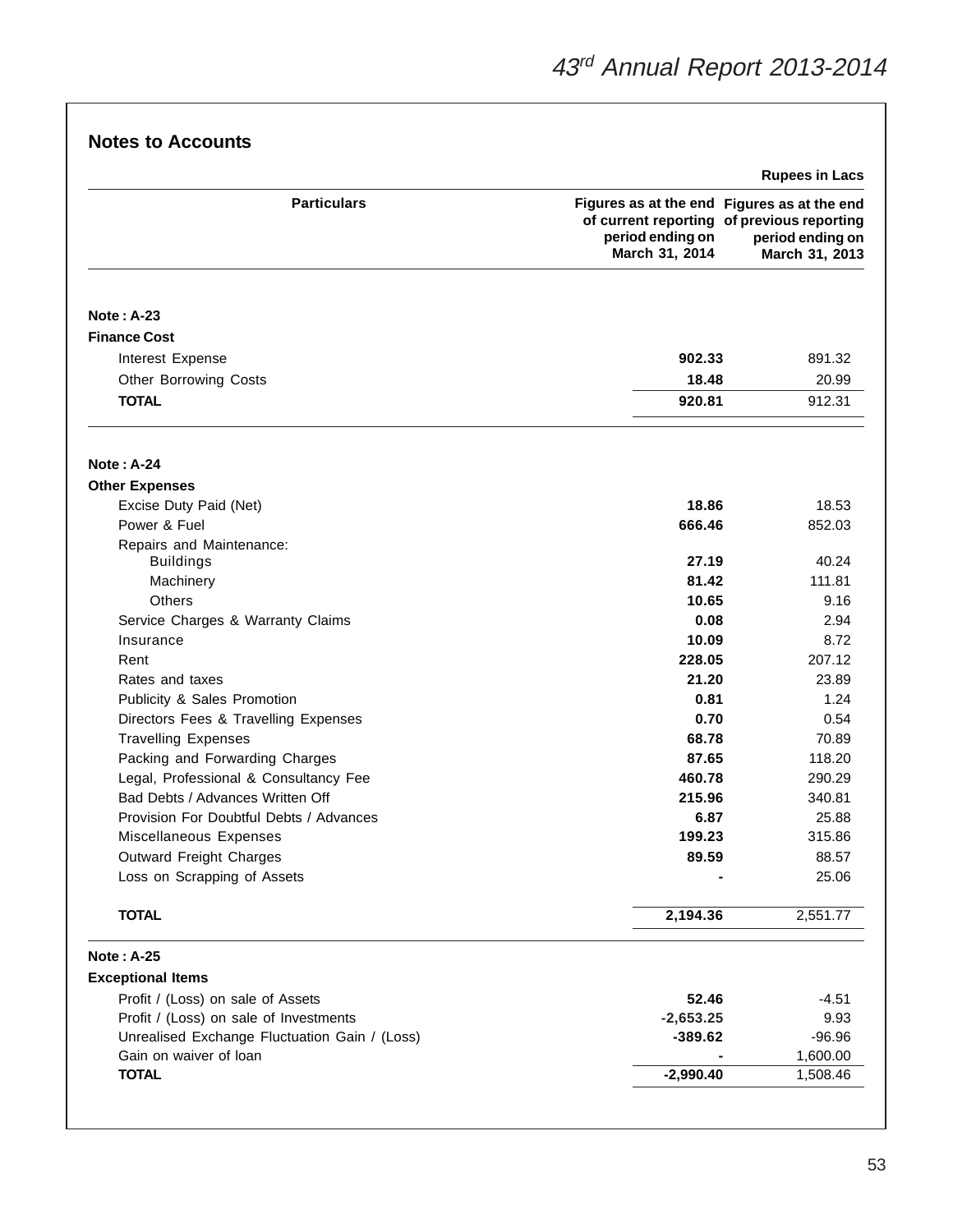#### **NOTES FORMING PART OF THE ACCOUNTS FOR THE PERIOD ENDED 31ST MARCH 2014**

Figures in Parentheses relate to the Previous Period :

#### **1. ACCOUNTING POLICIES**

#### **A) BASIS OF PREPARATION OF FINANCIAL STATEMENTS :**

- a) The financial statements of the company have been prepared in accordance with generally accepted accounting principles in India. The financial statements have been prepared to comply in all material respects with The Companies (Accounting Standards) Rules, 2006 and the relevant provisions of the Companies Act, 1956.
- b) The financial statements have been prepared under the historical cost convention on an accrual basis.
- c) The accounting policies applied by the Company are consistent with those used in the previous year.

#### **B) FIXED ASSETS :**

Fixed Assets are stated at cost of acquisition or construction less depreciation. Cost comprises of the purchase price and other attributable costs and includes the financing costs relating to borrowed funds attributable to construction or acquisition of Qualifying Fixed Assets up to the date the asset is put to use and exchange difference on long term foreign currency monetary items relating to acquisition of the respective assets.

#### **C) DEPRECIATION :**

I) On Fixed Assets acquired up to 31st March, 1995 :

Depreciation on fixed assets is provided as per Written Down Value method at the rates specified for those assets in Appendix I to the Income Tax Rules,1962 with reference to the Written Down Value of the Fixed Assets. Plant & Machinery, Electrical Installation, Dies, Jigs, Fixtures & Electrical Fittings costing below Rs. Five Thousand each was written off.

II) On Fixed Assets acquired from 1st April, 1995 to 31st March, 2000 :

Depreciation on fixed assets is provided as per Written Down Value Method at the rates specified in Schedule XIV to the Companies Act,1956. Pro-rata depreciation as specified in Schedule XIV to the Companies Act,1956 is not provided on the assets sold during the year.

III) On Fixed Assets acquired from 1st April, 2000 onwards and on Fixed Assets transferred on Merger of Auto Division of erstwhile Jaya Hind Sciaky Ltd and erstiwhile Kinetic Motors Co. Ltd.

Depreciation on fixed assets is provided as per Straight Line Method at the rates specified in Schedule XIV to the Companies Act, 1956. Pro-rata depreciation as specified in Schedule XIV to the Companies Act,1956 is not provided on the assets sold during the year.

IV) Intangible Assets : Technical Know-how fees in respect of manufacturing process and Computer Software are treated as Intangible Asset and the same are written off over a period of four years and in respect of Auto Division of erstwhile Jaya Hind Sciaky Ltd., the same are written off over a period of five years starting from the year of receipt of the same.

#### **D) VALUATION OF INVENTORY :**

Inventories are stated at the lower of cost and net realisable value. Cost has been determined by using annual weighted average cost formula. Work in Progress and manufactured finished goods include material cost, labour and allocation of fixed and variable production overheads as per Accounting Standard 2 (Revised), Valuation of Inventories notified in the Companies ( Accounting Standard ) Rules 2006.

#### **E) INVESTMENTS :**

- I) Long Term investments are carried at cost. Provision for diminution in the value of long term investment is made only if, such a decline is other than temporary in the opinion of the management.
- II) Current investments are valued at lower of cost and realisable value.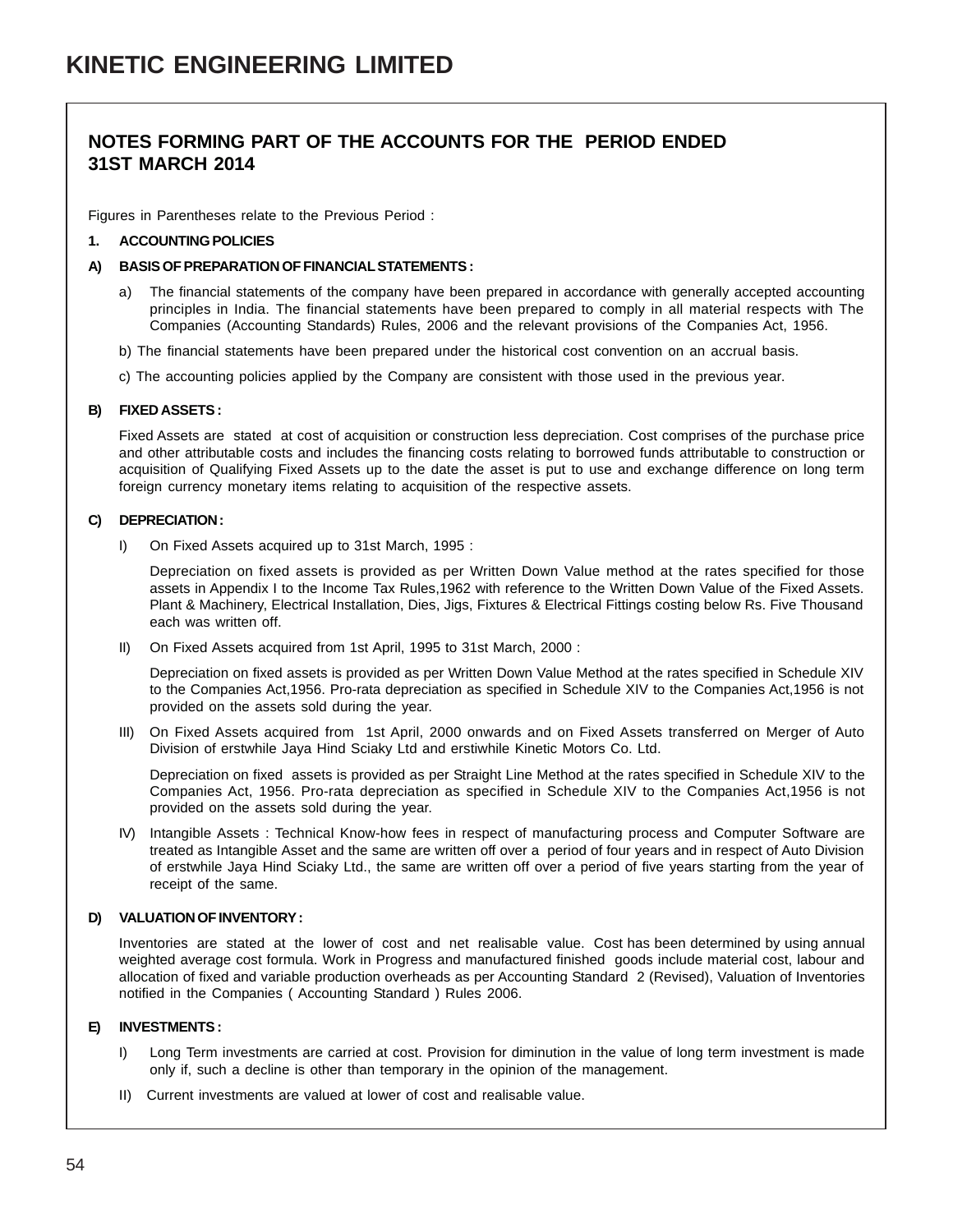#### **F) EMPLOYEE BENEFITS :**

(a) Short term employee benefits

All employee benefits falling due wholly within the accounting period of rendering the services are classified as short term employee benefits,which include benefits like salaries,wages,short term compensated absences and performance incentives and are recognised as expenses in the period in which the employees render the relevant service.

(b) Post employment benefits

Contributions to defined contribution schemes such as Provident Fund, Superannuation Fund etc., are recognised as expenses in the period in which the employee renders the related service. The company also provides post employment defined benefit in the form of gratuity. The cost of providing benefit is determined using the projected unit credit method based on actuarial valuation report.

#### **G) RESEARCH AND DEVELOPMENT EXPENSES :**

Revenue Expenditure on Research and Development is charged off as an expense in the year in which it is incurred except where such expenses are treated as Tangible / Intangible Asset or Capital Expenditure which is grouped with Fixed Assets under appropriate heads and depreciation is provided as per Accounting Policy 1(C).

#### **H) FOREIGN CURRENCY TRANSACTIONS :**

- I) Gains / Losses of transactions in foreign currency are recognised in the Profit & Loss Account except gains / losses on long term foreign currency monetary items relating to acquisition of a depreciable capital asset. Such gains / losses are adjusted against cost of the capital asset and depreciated over the remaining life of the assets. Gains/Losses on long term foreign currency monetary items not related to aquisition of depreciable assets are spread over life of such long term monetary item.
- II) Current Assets and Current Liabilities in foreign currency are translated at the rates of exchange prevailing at the date of Balance Sheet and exchange difference is recognised in the Profit & Loss Account. Premium payable on forward contracts is recognised as income or expense over the life of the Contract.

#### **I) INCOME RECOGNITION RELATING TO LEASE :**

Income relating to lease / finance charges is recognised as per the terms of Agreement except where there is uncertainty of ultimate collection of such income.

**2.** "Freehold Land, Leasehold Land and Buildings have been revalued as per the Scheme of Arrangement and additional depreciation arising on account of revaluation of such assets amounting to **Rs.73.72 Lacs** (Rs. 89.69 Lacs) for the year has been withdrawn from General Reserve and credited to Profit and Loss Account in terms of the said Scheme of Arrangement.

#### **3. CONTINGENT LIABILITIES AND COMMITMENTS :**

| Contingent Liabilities in respect of                                                                                                                                   | Rs. in Lacs | Rs. in Lacs |
|------------------------------------------------------------------------------------------------------------------------------------------------------------------------|-------------|-------------|
| Income Tax matter under appeal, approx (See Note Below)<br>a.                                                                                                          | 65.97       | 65.97       |
| Sales Tax matter under appeal<br>b.                                                                                                                                    | 347.30      | 445.39      |
| Excise Duty in dispute<br>c.                                                                                                                                           | 597.04      | 698.23      |
| Octroi Duty in dispute (High court Order received in Company's<br>d.<br>favour but the case is in appeal before Supreme Court hence<br>shown in Contingent Liability.) | 335.74      | 335.74      |
| ESIC liability in dispute                                                                                                                                              | 1.26        | 1.26        |
| е.                                                                                                                                                                     |             |             |
| f.<br>Municipal Property Tax in dispute                                                                                                                                | 228.52      | 233.33      |
| Labour Cases<br>g.                                                                                                                                                     | 45.52       | 47.07       |
| Entry Tax in dispute<br>h.                                                                                                                                             | 8.49        | 10.13       |
| Other compensation matters<br>۱.                                                                                                                                       | 20.00       | 20.00       |
| Claim against Company not acknowledged as debt.                                                                                                                        | 26.07       | 26.07       |
| Commitments:                                                                                                                                                           |             |             |
| On Capital Account                                                                                                                                                     | 674.59      | 576.99      |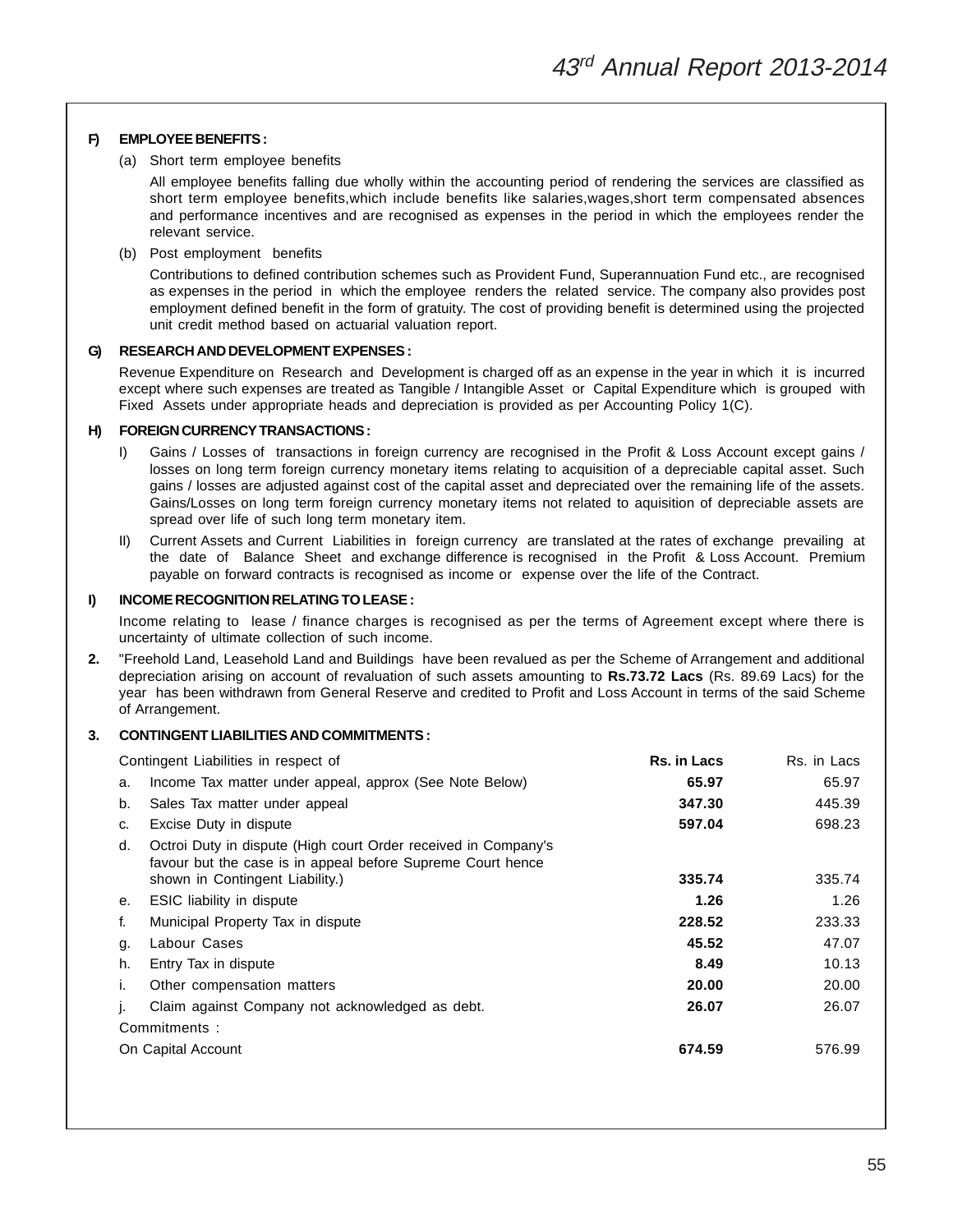**Note :** Income Tax matter under appeal, **Rs. 65.97 Lacs** (Rs. 65.97 Lacs) is excluding **Rs. 158.49 Lacs** (Rs. 158.49 Lacs) in respect of which favourable decision has been given by the Income Tax Appellate Tribunal, Pune on similar grounds in an earlier assessment year and **Rs. 1641.77 Lacs** (Rs. 1641.77 Lacs) on account of demands raised by the Assessing Officer against which the company has preferred an appeal and in addition the company has filed application for rectification and setting aside the demands in view of the carried forward losses.

#### **4 (a)TURNOVER AND STOCKS Rs. in Lacs**

| <b>Class of Finished Goods</b> | <b>Turnover</b>          | <b>Stock</b> |                |
|--------------------------------|--------------------------|--------------|----------------|
|                                |                          | Opening      | <b>Closing</b> |
| Two Wheelers                   |                          | 3.20         | 3.20           |
|                                | $\overline{\phantom{0}}$ | (3.20)       | (3.20)         |
| Stearing Arm/ Slip Yoke        | 1,463.98                 | 0.00         | 0.00           |
|                                | (1,386.68)               | 0.00         | 0.00           |
| Gear Box/ Shaft drive          | 3,107.10                 |              |                |
|                                | (4,224.32)               |              |                |
| I C Engines                    | 6.46                     | -            |                |
|                                | (52.37)                  |              |                |
| **Variator, Front Fork & Front | 310.90                   |              |                |
| Shockabsorber                  | (1,468.70)               |              |                |
| Auto Components & Others       | 1,075.98                 | 2.28         | 2.28           |
|                                | (1, 150.46)              | (2.28)       | (2.28)         |
| <b>Grand Total</b>             | 5,964.42                 | 5.48         | 5.48           |
|                                | (8, 282.53)              | (5.48)       | (5.48)         |
|                                |                          |              |                |

#### **(b) DETAILS OF WORK IN PROGRESS UNDER BROAD HEADS**

**Rs. In Lacs Particulars WIP Stock 31.03.2014 31.03.2013** Two Wheelers Stearing Arm/ Slip Yoke **59.91** 80.30 Gear Box/ Shaft drive **226.92** 228.03 I C Engines **20.38** 31.32 \*\*Variator, Front Fork & Front **20.04** 24.61 Shockabsorber Auto Components & Others **199.23** 89.59 **Grand Total 526.48 453.85**

**5.** Company has purchased six bills of exchange and paid **Rs. 206.65 Lacs** (Rs. 206.65 Lacs) for the same. These bills have matured but have not been honoured. Company has filed suits in the High Court of Judicature at Bombay.

#### **6. PAYMENT TO AUDITORS :**

|                                                                                                                         | <b>Rs. in Lacs</b> | Rs. in Lacs |
|-------------------------------------------------------------------------------------------------------------------------|--------------------|-------------|
| Audit Fees<br>(Including fees of Rs. 1.50 Lacs (Rs. 2.50 Lacs)<br>for audit under Section 44AB of Income Tax Act, 1961) | 5.50               | (5.50)      |
| For Other Services                                                                                                      | 1.00               | (1.04)      |
| For Expenses                                                                                                            | 0.24               | (0.24)      |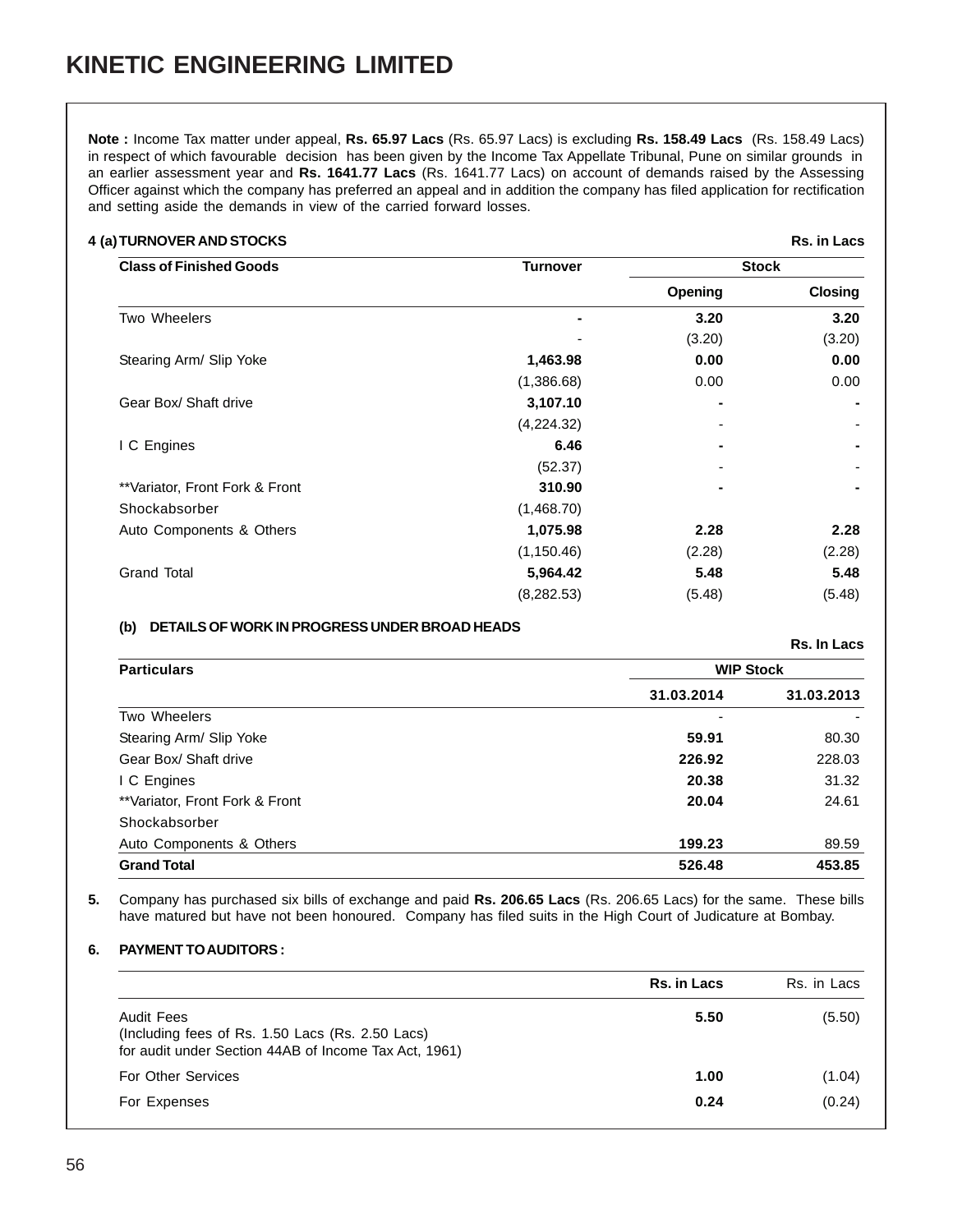|                        | <b>Description</b>                                         |             |        |                  | Value (Rs. in Lacs)  |
|------------------------|------------------------------------------------------------|-------------|--------|------------------|----------------------|
|                        | (A) Raw Materials :                                        |             |        |                  |                      |
|                        | <b>Steel Sheets</b>                                        |             |        | 238.59           | (61.36)              |
|                        | <b>Steel Tubes</b>                                         |             |        | 15.74            | (18.27)              |
|                        | <b>Steel Tubes</b>                                         |             |        | 72.73            | (128.00)             |
|                        | <b>Steel Bars</b>                                          |             |        | 555.54           | (295.24)             |
|                        | Forgings                                                   |             |        | 432.40           | (1,081.48)           |
|                        | Castings                                                   |             |        | 69.53            | (38.65)              |
|                        | <b>Components &amp; Others</b><br>(B)                      |             |        | 1,011.58         | (2,508.88)           |
|                        |                                                            |             |        | 2396.11          | (4, 131.88)          |
|                        | <b>IMPORTED &amp; INDIGENOUS RAW MATERIALS CONSUMPTION</b> |             |        |                  |                      |
|                        | (INCLUDING COMPONENTS)                                     | Rs. in Lacs | %      | Rs. in Lacs      |                      |
|                        | Description                                                |             |        |                  | %                    |
|                        | Imported                                                   | 54.89       | 2.29   | (248.93)         | 6.02                 |
| Indigenous             |                                                            | 2341.22     | 97.71  | (3882.95)        | 93.98                |
|                        |                                                            | 2396.11     | 100.00 | (4131.88)        | 100.00               |
|                        | <b>CIF VALUE OF IMPORTS</b>                                |             |        | Rs. in Lacs      | Rs. in Lacs          |
|                        | Components and Others                                      |             |        | 47.71            | (229.68)             |
|                        | Capital Goods                                              |             |        | 9.25             | (3.13)               |
| 10.                    | <b>EXPENDITURE IN FOREIGN CURRENCY</b>                     |             |        |                  |                      |
|                        |                                                            |             |        | Rs. in Lacs      | Rs. in Lacs          |
| I)                     | Travelling and Other Expenses                              |             |        | 13.49            | (10.79)              |
| $\vert$ II)            | Interest & Bank Charges                                    |             |        | 261.60           | (226.68)             |
|                        | Others<br>III)                                             |             |        | 89.36            | (93.73)              |
|                        | 11. EARNING IN FOREIGN CURRENCY                            |             |        |                  |                      |
|                        |                                                            |             |        | Rs. in Lacs      | Rs. in Lacs          |
|                        |                                                            |             |        |                  | (1826.75)<br>(40.25) |
| $\vert$<br>$\parallel$ | Export of Goods (FOB)<br>Other Charges                     |             |        | 1652.05<br>22.85 |                      |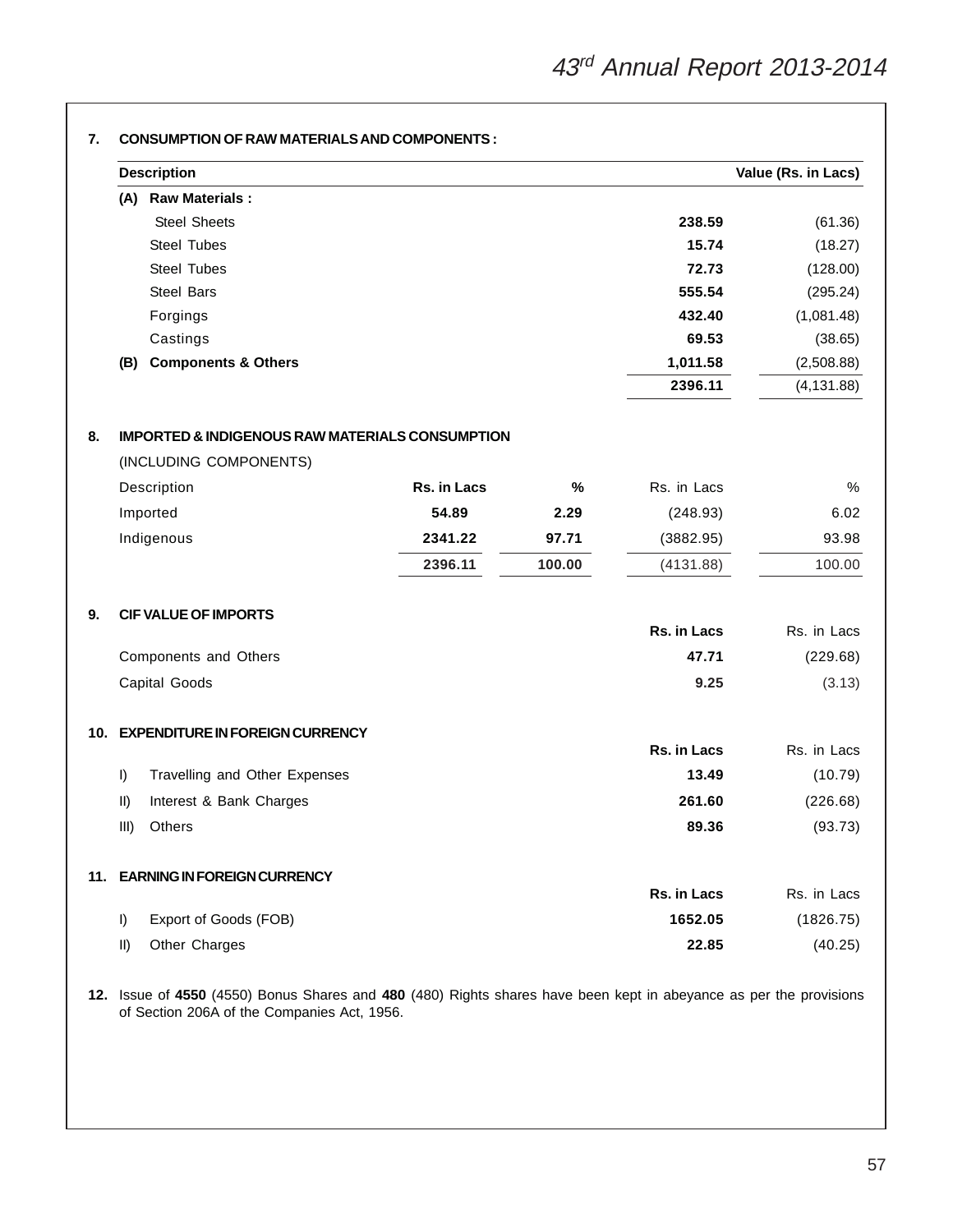#### **13.** The Expenditure on RESEARCH AND DEVELOPMENT during the period is :

| A)          | Revenue                                           | Rs. in Lacs | Rs. in Lacs |
|-------------|---------------------------------------------------|-------------|-------------|
| I)          | Material and Other Expenses                       | 28.92       | (22.72)     |
| $\parallel$ | Salary, Wages & Bonus & consultancy               | 182.78      | (98.14)     |
| III)        | Contribution to Provident Fund<br>and Other Funds | 6.50        | (3.47)      |
| IV)         | Depreciation                                      | 8.15        | (7.67)      |
| B)          | Capital                                           | 10.62       | 0.00        |

#### **14. Earning Per Share :**

- a) The amount used as the numerator in calculating basic and diluted earning per share is the Profit after tax disclosed in the Profit and Loss Account after adjusting dividend on cumulative preference shares of **Rs. 166.90 Lacs** (Rs. 194.16 Lacs)
- b) The weighted average number of equity shares used as the denominator in calculating basic and diluted earnings per share is **135,65,850** (135,65,850).
- **15.** In terms of the Notification dated 31st March 2009 by The Ministry of Corporate Affairs amending AS-11 "The Effects of Changes in Foreign Exchange Rates", the company has exercised the option to recognize the exchange difference on long term monetary items retrospectively from the accounting period 2007-08. Such exchange differences relating to the acquisition of capital assets are adjusted to the cost of capital and would be depreciated over the balance life of the asset. Exchange difference amounting to **Rs. 2067.20 Lacs** (Rs. 1571.87 Lacs) has been carried in the Fixed Assets and Capital work in progress as on 31.03.2014. Had this option not been exercised by the company Loss for the year would have been higher by **Rs. 502.45 Lacs** (Loss would have been highered by Rs. 513.62 Lacs).
- **16.** Persuant to the notification dated December 29,2011 issued by the Ministry of Corporate Affairs amending the Accounting Standard 11, the Company has exercised the option as per 46A inserted in the Standard for long term monetary liabilities. Consequently,on long term Monetary Liability, exchange difference loss of **Rs. NIL** (Rs. 200.58 Lacs) is carried forward in the Foregn Exchange Monetary Items Translation Difference Account as on March 31,2014 and will be amortized over the balance period of the monetary liability. As a result of above change, the loss for the year is under stated by **Rs. NIL** (Rs. 200.58 Lacs).
- **17.** Details of foreign currency exposure not hedged by derivative instruments or otherwise:-

| Loans:                 |    |            |              |
|------------------------|----|------------|--------------|
| FCCB in USD            | \$ | 18,000,000 | (18,000,000) |
| Buyer's credit in USD  | \$ | 0          | (277, 580)   |
| Payables:              |    |            |              |
| Trade Payables in USD  | \$ | 17,179     | (37, 874)    |
| Trade Payables in EURO | €  | 0          | (7, 770)     |
| Trade Payables in JPY  | ¥  | 0          | (1,900,000)  |
| <b>Receivables:</b>    |    |            |              |
| Sundry Debtors in USD  | \$ | 1,345,925  | (1,955,695)  |
| Sundry Debtors in EURO | €  | 0          | (177, 245)   |

**18.** As per the information available with the company till date,none of the suppliers have informed the company about their having registered themselves under the ' Micro, Small and Medium Enterprises Development Act, 2006. As such, information as required under this Act, cannot be compiled and therefore not disclosed for the year.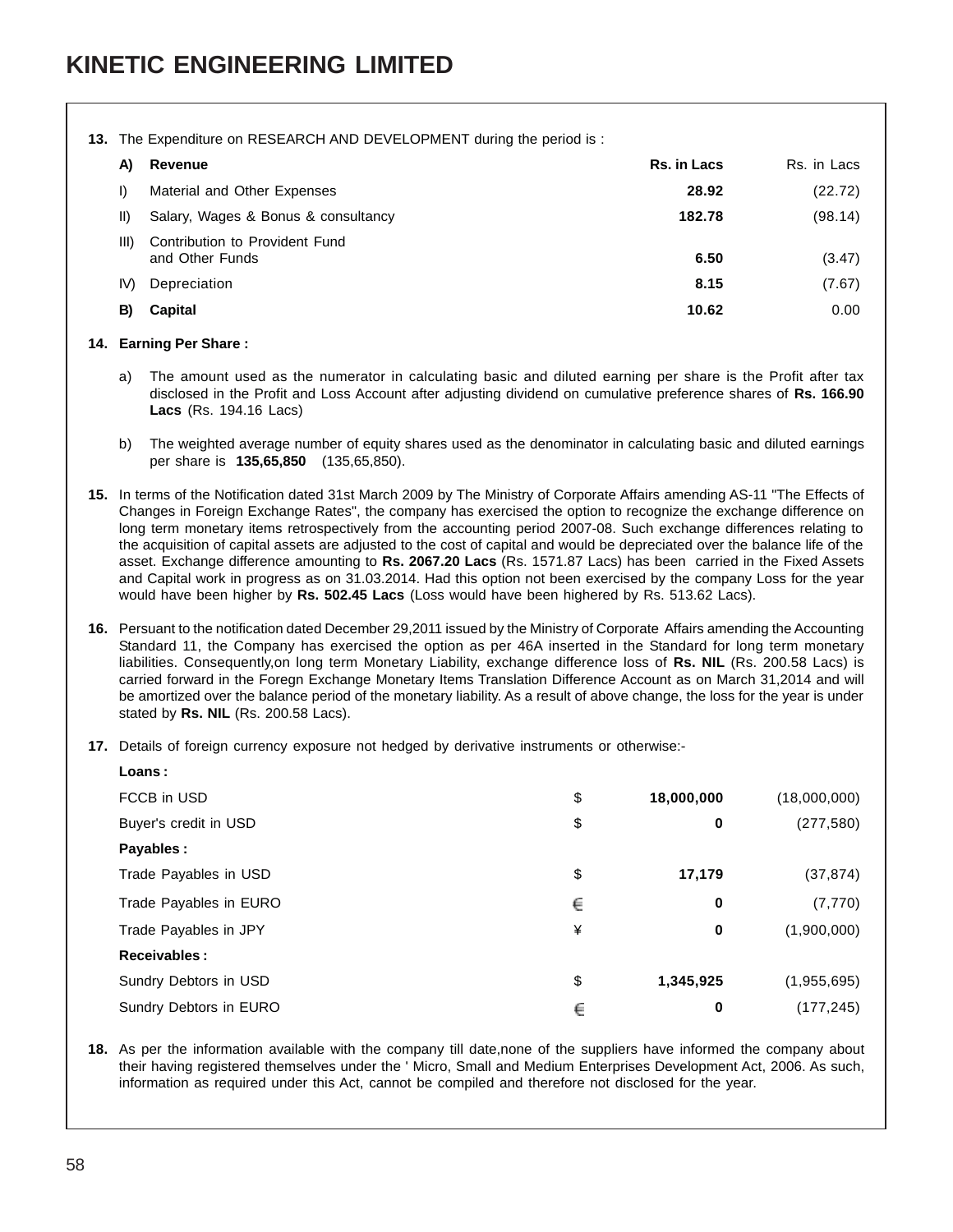**19.** In view of the expected growth in Indian Automobile Industry and business potential of the company, having regard to the fact that the company is in the process of settlement of its debts & financial restructuring and the company has recently sold MTWL shares and generated fund of Rs.122 Cr., the company expects substantial growth in its turnover and financial position. Based on these future prospects, though the company has continuously incurred losses, the financial statements of the company have been prepared on going concern basis.

#### **20. Employee Benefits:**

#### **A) Defined Contribution Plans**

- a) Providend Fund
- b) State Defined Contribution Plans- Employer's Contribution to Employee's Pension Scheme 1995.

During the year, the company has recognised the following amounts in the Profit & Loss Account

|                                                     | Rs. in Lacs | Rs. in Lacs |
|-----------------------------------------------------|-------------|-------------|
| Employer's contribution to Providend fund           | 51.45       | 52.52       |
| Employer's contribution to Employees Pension Scheme | 40.54       | 44.40       |
| Superannuation Contribution                         | 00.00       | 8.49        |

Defined benefit plan as per the actuarial valuation as on 31st March,2014 is as follows:

#### **B) Defined Benefit Plans**

The company makes annual contributions to a funded defined benefit plan for qualifying employees. The plan is administered with Reliance Life Insurance Company Limited. The scheme provides for lumpsum payment of vested employees at retirement, death while in employment or on termination of employment of an amount equivalent to 15 days salary payable for each completed year of service or part thereof in excess of six months. Vesting occurs only upon completion of five years of service, except in case of death or permanent disability. The present value of the defined obligation and the related current service cost are measured using the projected unit credit method with actuarial valuation being carried out at the Balance sheet date.

|      |                                                                 | <b>Rs. in Lacs</b> | Rs. in Lacs |
|------|-----------------------------------------------------------------|--------------------|-------------|
| (1)  | The present value of the defined benefit obligations :          | 31.03.2014         | 31.03.2013  |
|      | Obligation as at 01.04.2013                                     | 641.90             | 569.90      |
|      | Acquisition adjustment                                          | ----               |             |
|      | Interest Cost                                                   | 48.26              | 48.64       |
|      | Past Service Cost                                               | ----               |             |
|      | <b>Current Service Cost</b>                                     | 22.73              | 24.42       |
|      | Curtailment Cost / (Credit)                                     |                    |             |
|      | Settlement Cost / (Credit)                                      | -----              |             |
|      | Benefits paid                                                   | (60.45)            | (14.61)     |
|      | Actuarial (gain)/ loss on obligations                           | 1.00               | 13.55       |
|      | Present Value of Obligation as at the end of the year 31.3.2014 | 653.44             | 641.90      |
| (II) | <b>Changes in Fair Value of Plan Assets:</b>                    | 31.03.2014         | 31.03.2013  |
|      | Fair Value of Plan Assets at 01.04.2013                         | 35.32              | 33.98       |
|      | <b>Acquisition Adjustments</b>                                  | -----              | $---$       |
|      | Expected Return on Plan Assets                                  | 1.94               | 3.41        |
|      | Contributions                                                   | 63.00              | 15.00       |
|      | <b>Benefits Paid</b>                                            | (60.45)            | (14.61)     |
|      | Actuarial Gain /( loss) on Plan Assets                          | (0.07)             | (2.46)      |
|      | Plan Assets at 31.3.2014                                        | 39.75              | 35.32       |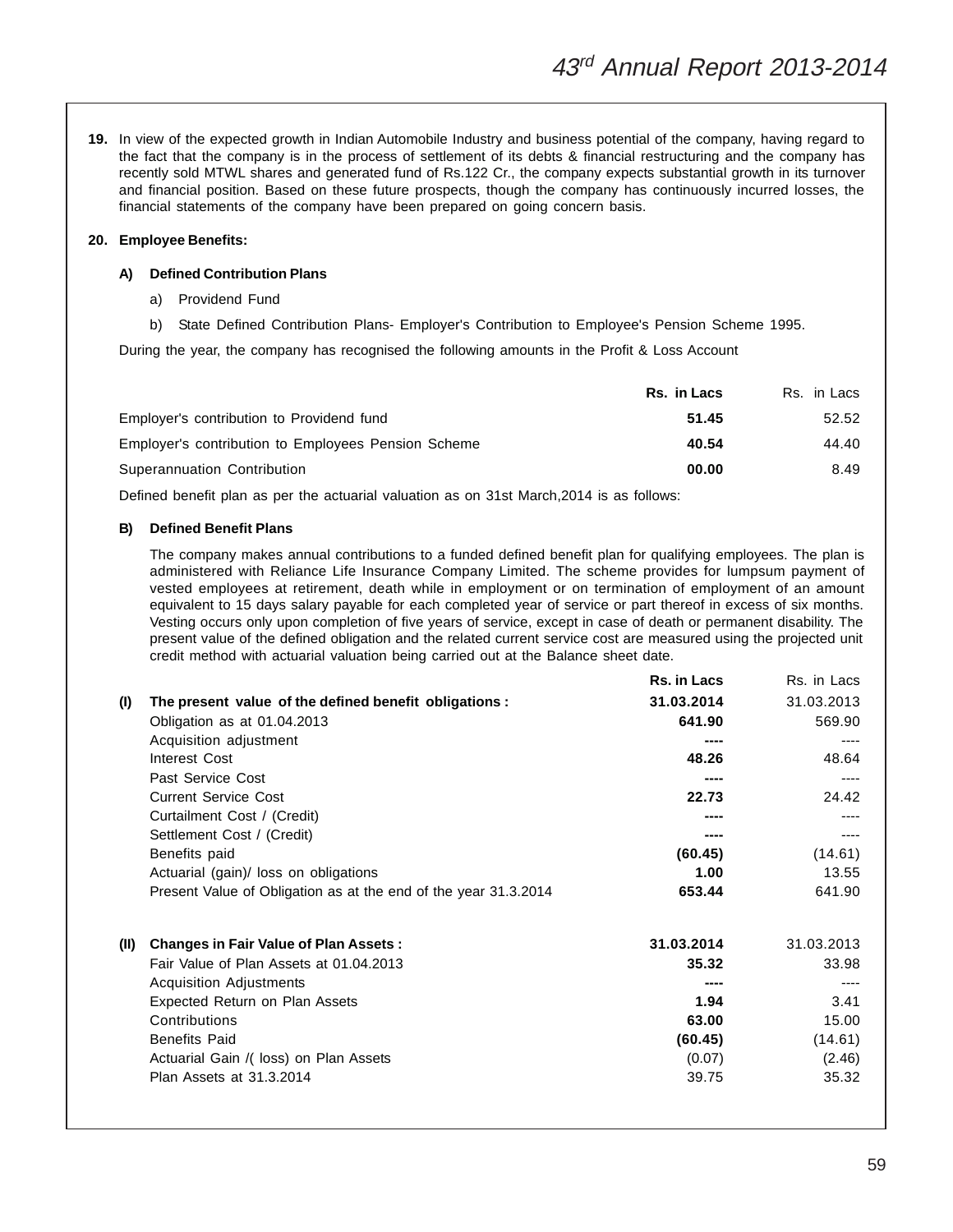# **KINETIC ENGINEERING LIMITED**

|    | (III) Actuarial Gain / Loss recognised<br>Actuarial (loss)/gain for the year - Obligation<br>Actuarial (loss)/gain for the year - Plan Assets<br>Total (loss) / gain for the year<br>Actuarial (loss) / gain recognized in the year | Unrecognized actuarial (gains) / losses at the end of year                                                                                                                                                                                                                                                                                           | 31.03.2014<br>(1.00)<br>(0.07)<br>(1.07)<br>(1.07)<br>0.00 | 31.03.2013<br>(13.55)<br>(2.46)<br>(16.01)<br>(16.01)<br>0.00 |
|----|-------------------------------------------------------------------------------------------------------------------------------------------------------------------------------------------------------------------------------------|------------------------------------------------------------------------------------------------------------------------------------------------------------------------------------------------------------------------------------------------------------------------------------------------------------------------------------------------------|------------------------------------------------------------|---------------------------------------------------------------|
|    | of Profit and Loss                                                                                                                                                                                                                  | (IV) The amounts to be recognised in Balance Sheet and statements of                                                                                                                                                                                                                                                                                 | 31.03.2014                                                 | 31.03.2013                                                    |
|    |                                                                                                                                                                                                                                     | Present Value of Obligation as at the end of the year 31.03.2014                                                                                                                                                                                                                                                                                     | 653.44                                                     | 641.90                                                        |
|    |                                                                                                                                                                                                                                     | Fair Value of Plan Assets as at the end of the year as on 31.03.2014                                                                                                                                                                                                                                                                                 | 39.75                                                      | 35.32                                                         |
|    | <b>Funded Status</b>                                                                                                                                                                                                                |                                                                                                                                                                                                                                                                                                                                                      | (613.69)                                                   | (606.58)                                                      |
|    | Unrecognized Actuarial (gains) / losses                                                                                                                                                                                             |                                                                                                                                                                                                                                                                                                                                                      | 0.00                                                       | 0.00                                                          |
|    | Net Liability to be Recognized in Balance Sheet                                                                                                                                                                                     |                                                                                                                                                                                                                                                                                                                                                      | 613.69                                                     | 606.58                                                        |
|    |                                                                                                                                                                                                                                     | (V) Expenses recognized in the statement of Profit and Loss                                                                                                                                                                                                                                                                                          | 31.03.2014                                                 | 31.03.2013                                                    |
|    | <b>Current Service Cost</b>                                                                                                                                                                                                         |                                                                                                                                                                                                                                                                                                                                                      | 22.73                                                      | 24.42                                                         |
|    | Past Service Cost                                                                                                                                                                                                                   |                                                                                                                                                                                                                                                                                                                                                      | ----                                                       | ----                                                          |
|    | Interest Cost                                                                                                                                                                                                                       |                                                                                                                                                                                                                                                                                                                                                      | 48.26                                                      | 48.64                                                         |
|    | Expected Return on Plan Assets                                                                                                                                                                                                      |                                                                                                                                                                                                                                                                                                                                                      | (1.94)                                                     | (3.41)                                                        |
|    | Curtailment Cost / (Credit)                                                                                                                                                                                                         |                                                                                                                                                                                                                                                                                                                                                      |                                                            |                                                               |
|    | Settlement Cost / (Credit)                                                                                                                                                                                                          |                                                                                                                                                                                                                                                                                                                                                      |                                                            | ----                                                          |
|    | Net actuarial loss/(gain) recognized in the year                                                                                                                                                                                    | Expenses to be recognized in the statement of Profit & Loss                                                                                                                                                                                                                                                                                          | (1.07)                                                     | (16.01)                                                       |
|    | at the end of period 31.03.2014                                                                                                                                                                                                     |                                                                                                                                                                                                                                                                                                                                                      | 70.12                                                      | 85.66                                                         |
|    | (VII) Assumptions:<br>Discount Rate<br>Rate of increase in Compensation levels                                                                                                                                                      | Provision for leave encashment is made as per acturial valuation at Rs. 71.96 Lacs (Rs. 78.88 Lacs)                                                                                                                                                                                                                                                  | As of<br>31.03.2014<br>9.10%<br>3.00%                      | As of<br>31.03.2013<br>8.50%<br>3.00%                         |
|    | Rate of return on plan assets                                                                                                                                                                                                       |                                                                                                                                                                                                                                                                                                                                                      | 9.00%                                                      | 9.00%                                                         |
|    |                                                                                                                                                                                                                                     | Expected Average remaining working lives of employees (years)                                                                                                                                                                                                                                                                                        | 8.14                                                       | 8.15                                                          |
|    | 21. Related Parties Transactions: As per Accounting Standard - 18                                                                                                                                                                   |                                                                                                                                                                                                                                                                                                                                                      |                                                            |                                                               |
| A) | <b>Names of Related Parties</b>                                                                                                                                                                                                     | Jaya Hind Sciaky Ltd., Kinetic Communications Ltd., Ajinkya Holdings Pvt. Ltd.,<br>Microage Instruments Pvt. Ltd., Ajinkya Auto Fab Ltd., Kinetic Hundai Elevator &<br>Movement Technologies Ltd., Chrysalis Financial Services Pvt. Ltd., Kinetic Taigene<br>Electrical Co. Pvt. Ltd., Ducati Energia Pvt. Ltd., Kinetic Motor Automotive Pvt. Ltd. |                                                            |                                                               |
|    | Relationship<br><b>Nature of Transaction</b>                                                                                                                                                                                        | Associate Companies                                                                                                                                                                                                                                                                                                                                  |                                                            | <b>Volume of Transactions</b><br>(Rs. in Lacs)                |
|    | <b>Purchases of Goods</b>                                                                                                                                                                                                           |                                                                                                                                                                                                                                                                                                                                                      | 9.04                                                       | 0.05                                                          |
|    | Sales of Goods                                                                                                                                                                                                                      |                                                                                                                                                                                                                                                                                                                                                      | (1.79)                                                     | (1.38)                                                        |
|    | Royalty Received<br>Interest Payments/ (-)Receipts (Net)                                                                                                                                                                            |                                                                                                                                                                                                                                                                                                                                                      | 0.00<br>1.12                                               | 0.00<br>(124.76)                                              |
|    | Rendering of Other services (Income)                                                                                                                                                                                                |                                                                                                                                                                                                                                                                                                                                                      | 30.57                                                      | (41.50)                                                       |
|    | Rendering of Other services (Expense)                                                                                                                                                                                               |                                                                                                                                                                                                                                                                                                                                                      | 56.83                                                      | (84.99)                                                       |
|    | <b>Other Receipts</b>                                                                                                                                                                                                               |                                                                                                                                                                                                                                                                                                                                                      | 0.00                                                       | (0.91)                                                        |
|    | Rent Received                                                                                                                                                                                                                       |                                                                                                                                                                                                                                                                                                                                                      | 0.00                                                       | 0.00                                                          |
|    |                                                                                                                                                                                                                                     |                                                                                                                                                                                                                                                                                                                                                      |                                                            |                                                               |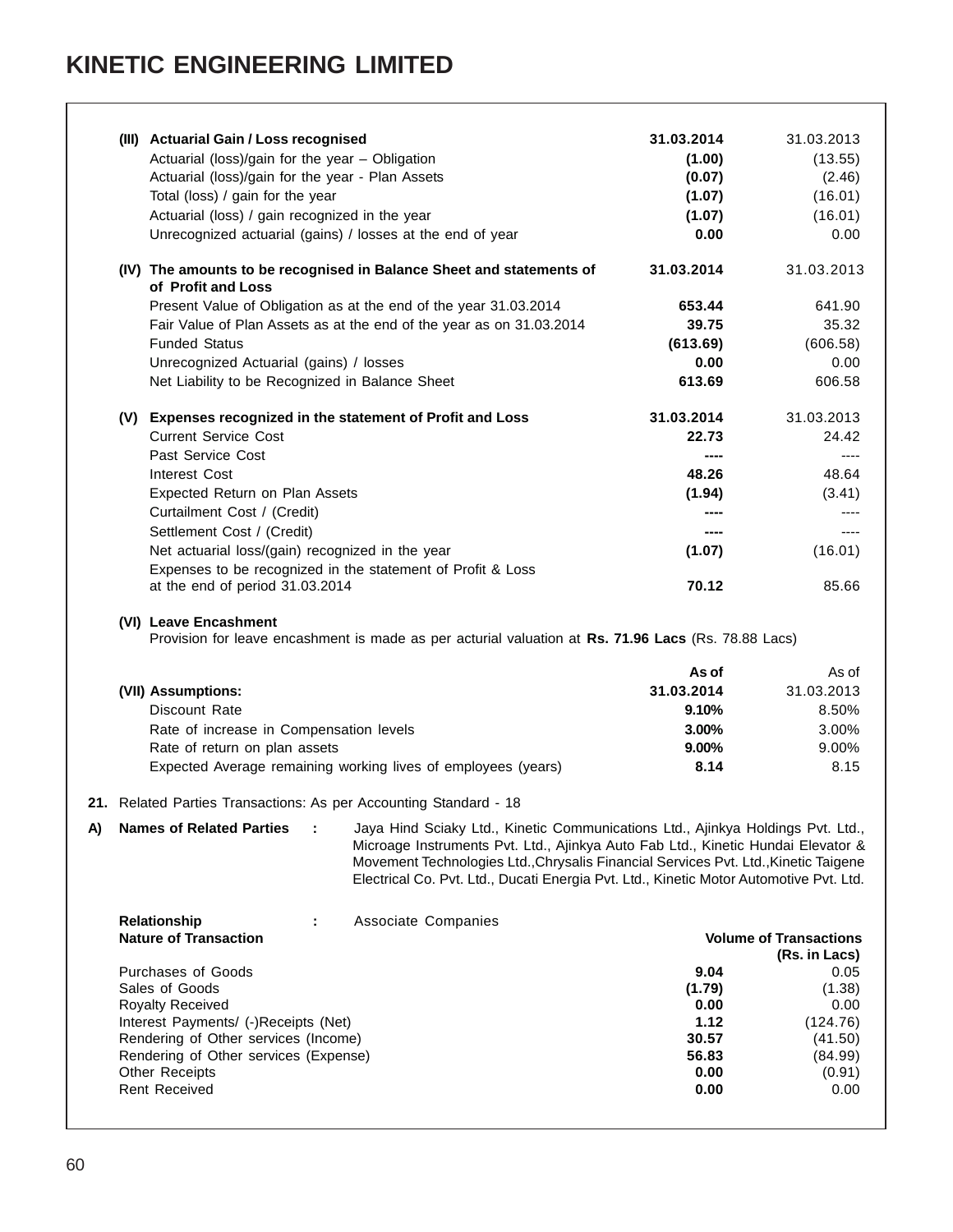## <sup>43</sup>rd Annual Report 2013-2014

|    | <b>Rent Paid</b>                                                                 |        |                                                                      | 182.19  | (194.40)  |
|----|----------------------------------------------------------------------------------|--------|----------------------------------------------------------------------|---------|-----------|
|    | <b>Purchases of Assets</b>                                                       |        |                                                                      | 16.22   | 0.00      |
|    | Sale of Assets                                                                   |        |                                                                      | 0.00    | 0.00      |
|    | <b>ICD Received</b>                                                              |        |                                                                      | 792.00  | (2940.78) |
|    | ICD Repaid                                                                       |        |                                                                      | 7.00    | (86.50)   |
|    | Investment in Preference Shares                                                  |        |                                                                      | 0.00    | 0.00      |
|    | Investment in Debenture                                                          |        |                                                                      | 1119.86 | 0.00      |
|    | Investment in Equity Shares                                                      |        |                                                                      | 0.00    | 0.00      |
|    | Sale of Shares held as Investment                                                |        |                                                                      | 0.00    | 0.00      |
|    | Amounts Written back during the period in respect of loan from the related party |        |                                                                      | 0.00    | (37.34)   |
|    | Amounts Written back                                                             |        |                                                                      | 1.98    | (1600.00) |
|    | Amounts written off                                                              |        |                                                                      | 0.00    | 0.00      |
|    | Redeemption of Debenture                                                         |        |                                                                      | 900.00  | 0.00      |
|    | Proceeds from Redeemption of Debenture                                           |        |                                                                      | 900.00  | 0.00      |
|    | Issue of Debenture                                                               |        |                                                                      | 0.00    | 900.00    |
|    | Issue of Preference Shares                                                       |        |                                                                      | 0.00    | 1300.00   |
|    | Outstanding Balances as on 31.03.2014                                            |        | Net Cr                                                               | 334.65  | (19.21)   |
|    | <b>Outstanding ICD/Loan Including Interest</b>                                   |        | Cr                                                                   | 3766.84 | (2981.84) |
| B) | <b>Name of Related Parties</b>                                                   |        | Mr. A.H. Firodia, Mr. Ajinkya Firodia, Mrs. S.F. Motwani             |         |           |
|    | Relationship<br><b>Nature of Transaction</b>                                     |        | Key Management Personnel                                             |         |           |
|    | Services rendered                                                                |        | Volume of Transactions (Rs. in Lacs)<br>Remuneration as shown below: |         |           |
|    | Salary                                                                           | 72.49  | (80.87)                                                              |         |           |
|    |                                                                                  |        |                                                                      |         |           |
|    | Incentive                                                                        | 13.98  | 0.00                                                                 |         |           |
|    | Contribution to Provident Fund,                                                  |        |                                                                      |         |           |
|    | Superannuation Scheme                                                            | 6.12   | (12.57)                                                              |         |           |
|    | Perquisites                                                                      | 16.25  | (7.72)                                                               |         |           |
|    |                                                                                  | 108.84 | (101.16)                                                             |         |           |
|    | Repayment of unsecured loan from director                                        |        |                                                                      |         |           |
|    | Sale of Assets to Director                                                       |        |                                                                      |         |           |
|    |                                                                                  | 321.40 | (321.40)                                                             |         |           |
|    | Outstanding Balance as on 31.03.2014 Cr                                          |        |                                                                      |         |           |

#### **Disclosure in respect of material related party transactions during the year :**

- a Purcahses from Jaya Hind Sciaky Limited ( Formerly Kaygee Auto Product Pvt. Ltd) Rs.-0.07 lacs (Previous Year Rs. Nil Lacs) and Ajinkya Auto Fab Ltd. Rs.9.11 Lacs (Previous Year Rs. Nil).
- b Sales include to Ducati Energia India Private Limited Rs. -1.79 (Previous Year Rs. NIL), Jaya Hind Sciaky Limited (Formerly Kaygee Auto Product Pvt. Ltd) Rs. Nil Lacs (Previous Year Rs. 1.36) and Ajinkya Auto Fab Limited Rs. Nil Lac (Previous Year Rs. 0.02 Lacs).
- c Royalty received from Jaya Hind Sciaky Limited ( Formerly Kaygee Auto Product Pvt. Ltd) Rs. NIL (Previous Year Rs. NIL).
- d Income from Rendering of services include to Jaya Hind Sciaky Limited (Formerly Kaygee Auto Product Pvt. Ltd) Rs. 30.15 Lacs (Previous Year Rs. 37.59 Lacs), Microage Instruments Pvt. Ltd. Rs. 0.37 Lac (Previous Year Rs. Nil Lacs), Chrysalis Financial Services Pvt. Ltd. Rs. 0.05 lacs (Previous Year Rs. Nil Lacs) and Kinetic Hundai Elevator & Movement Tachnologies Limited Rs. Nil Lac (Previous Year Rs. 0.11 Lacs).
- e Expenses for receiving of other services paid to Jaya Hind Sciaky Limited ( Formerly Kaygee Auto Product Pvt. Ltd) Rs. 0.97 Lacs (Previous Year Rs. NIL), Kinetic Communication Limited Rs. 54.51 Lacs (Previous Year Rs. 77.76 Lacs), Microage Instruments Private Limited Rs. 1.34 Lacs (Previous Year Rs. 4.93 Lacs).
- f Other receipts received from Jaya Hind Sciaky Limited (Formerly Kaygee Auto Product Pvt. Ltd.) Rs. Nil Lac (Previous Year Rs. 0.91 Lacs).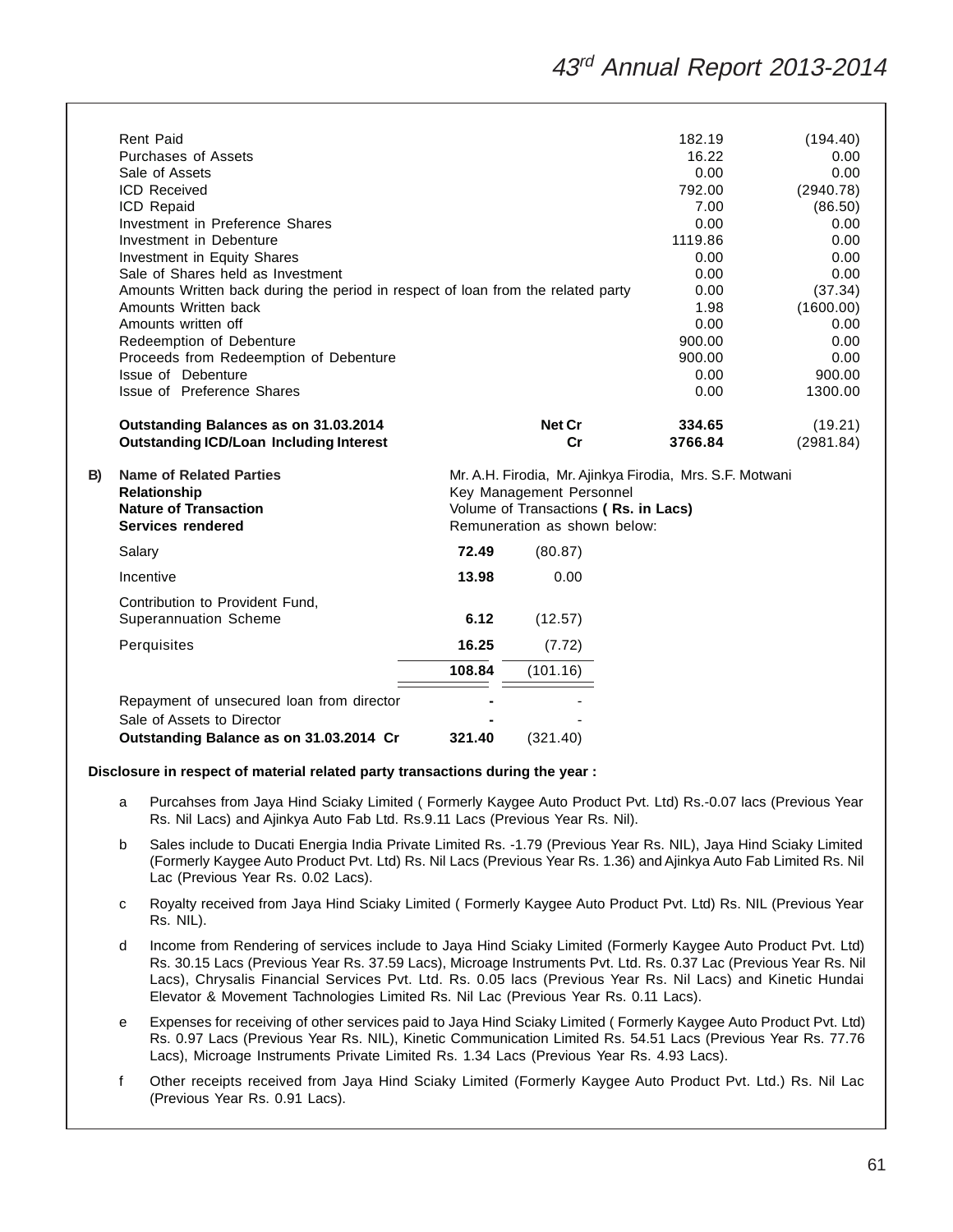## **KINETIC ENGINEERING LIMITED**

- g Rent Received from JHS Taigene Electrical Company Private Limited Rs. NIL (Previous Year Rs. 27.47 Lacs) and Chrysalis Casting Private Limited Rs. NIL (Previous Year Rs. Nil Lacs).
- h Rent paid to Microage Instruments Private Limited Rs. 182.19 Lacs (Previous Year Rs. 194.40 Lacs).
- i Purchase of assets include Jaya Hind Sciaky Limited (Formerly Kaygee Auto Product Pvt. Ltd.) Rs. 16.22 (Previous Year Rs. Nil Lacs).
- j Sale of assets include Microage Instruments Private Limited Rs. NIL (Previous Year Rs. Nil Lacs).
- k ICD received include Jaya Hind Sciaky Limited (Formerly Kaygee Auto Product Pvt. Ltd.) Rs. NIL (Previous Year Rs. NIL), Ajinkya Holdings Private Limited Rs. 792.00 Lacs (Previous Year Rs. 414.00 Lacs) and Microage Instruments Private Limited Rs. NIL (Previous Year Rs. NIL Lacs).
- l ICD repaid include Microage Instruments Private Limited Rs. NIL (Previous Year Rs. NIL Lacs) and Ajinkya Holdings Private Limited Rs. 7.00 Lacs (Previous Year Rs. 86.50 Lacs).
- m Investment in Preference Shares include Microage Instruments Private Limited Rs. NIL (Previous Year Rs. NIL) and Kinetic Motor Company Limited Rs. NIL (Previous Year Rs. NIL Lacs).
- n Investment in Equity Shares include Kinetic Motor Automotive Private Limited Rs. NIL (Previous Year Rs. NIL Lacs).
- o Sale of Shares held as Investment include Microage Instruments Private Limited Rs. NIL (Previous Year Rs. NIL).
- p Amounts Written back during the period in respect of loan from the related party include to Microage Instruments Private Limited Rs. NIL (Previous Year Rs. 1600 lacs) and Kinetic Cummunicaton Ltd. Rs.1.98 lcas (Previous Year Rs. 1600 lacs).
- q Amounts writte off include JHS Taigene Electrical Company Private Limited Rs. NIL (Previous Year Rs. NIL Lacs).
- r Remuneration to key managerial personnel include to Mr. A.H. Firodia Rs. 3.81 Lacs (Previous Year Rs. 25.85 Lacs), Mr. Ajinkya Firodia Rs. 61.00 Lacs (Previous Year Rs. 30.60 Lacs) and Mrs. S.F. Motwani Rs. 44.03 Lacs (Previous Year Rs. 44.71 Lacs).
- s Fees for professional services paid to Mr. S. C. Shah Rs. NIL (Previous Year Rs. NIL).
- t Interest payment includes Microage Instruments Private Limited Rs. 1.12 Lacs (Previous Year Rs. 1.91 Lac) and Ajinkya Holdings Private Limited Rs. NIL Lacs (Previous Year Rs. 122.84).
- u Investment in Debenture include Kinetic Motor Automotive Private Limited Rs. 1119.86 Lacs (Previous Year Rs. NIL Lacs).
- v Proceed from redeemption of Debenture include Kinetic Motor Automotive Private Limited Rs. 900.00 Lacs (Previous Year Rs. NIL Lacs).
- w Redeemption of Debenture include Kinetic Motor Automotive Private Limited Rs. 900.00 Lacs (Previous Year Rs. NIL Lacs).
- **22.** Previous year's figures have been regrouped wherever necessary.

As per our report of even date attached For and on behalf of the Board of Directors **For M/s P.G. Bhagwat A. H. Firodia** Chairman Chairman

Pune 24th May, 2014

Sandeep Rao **Ravindra Yadav** 

Chartered Accountants **S. F. Motwani** Vice Chairperson **A. A. Firodia** Managing Director Partner Company Secretary **M. V. Tasgaonkar** Chief Financial Officer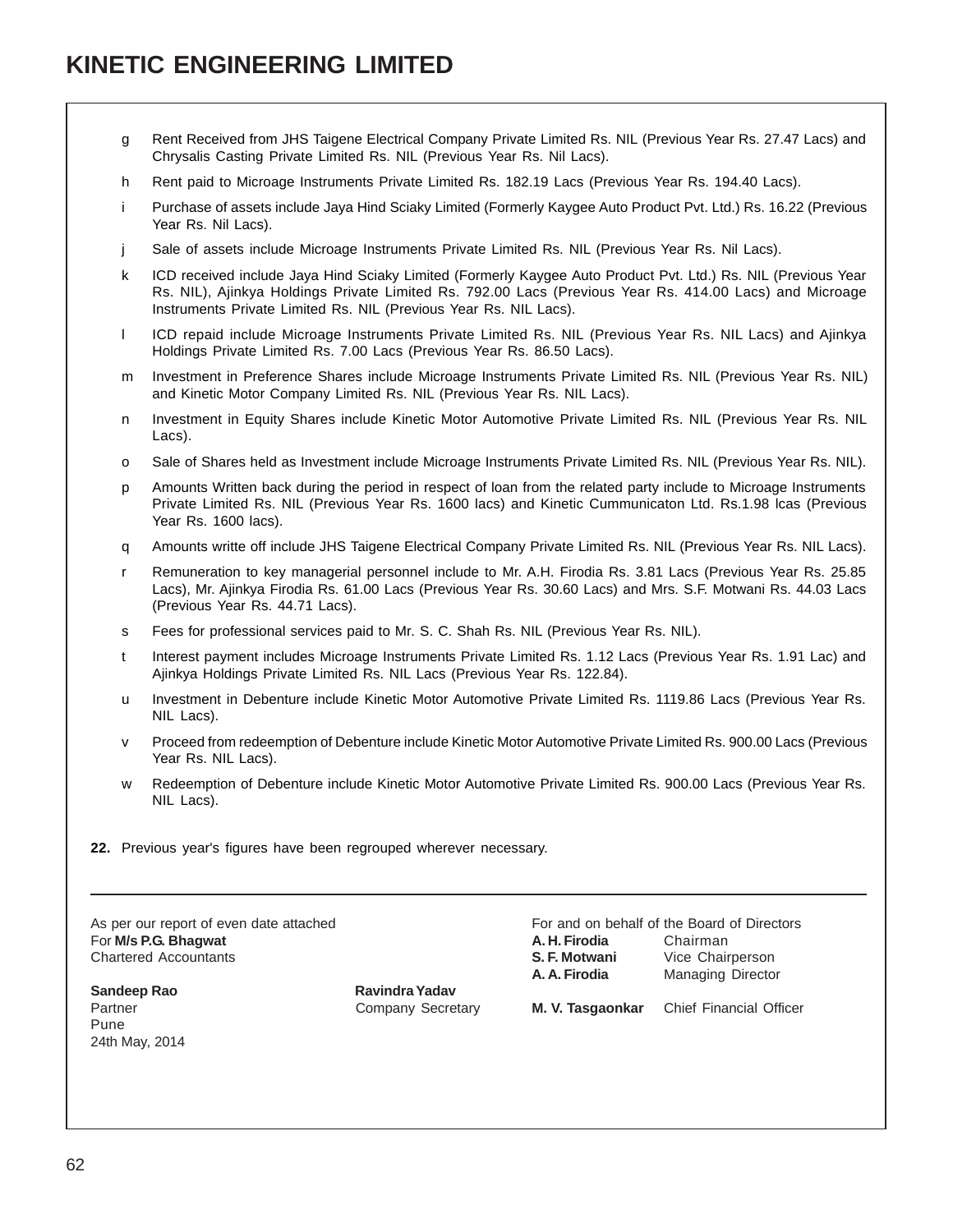|       |                                                            | <b>KINETIC ENGINEERING LIMITED</b>                                                                                                                                          |                                                                                                                                             |
|-------|------------------------------------------------------------|-----------------------------------------------------------------------------------------------------------------------------------------------------------------------------|---------------------------------------------------------------------------------------------------------------------------------------------|
|       |                                                            | CIN: L35912MH1970PLC014819<br>Registered Office: D1 Block, Plot No. 18/2, MIDC, Chinchwad, Pune - 411 019, India                                                            |                                                                                                                                             |
|       |                                                            |                                                                                                                                                                             | Tel.: +91-20-66142049 Fax: +91-20-66142088/89 Email: kelinvestors@kineticindia.com Website: www.kineticindia.com                            |
|       |                                                            | <b>Attendance Slip</b>                                                                                                                                                      |                                                                                                                                             |
|       |                                                            |                                                                                                                                                                             | PLEASE FILL ATTENDANCE SLIP AND HAND IT OVER AT THE ENTRANCE OF THE MEETING HALL                                                            |
|       |                                                            | Joint Shareholders may obtain additional Slip at the venue of the meeting.                                                                                                  |                                                                                                                                             |
|       |                                                            | 2, MIDC, Chinchwad, Pune - 411 019, on Monday, 29th September, 2014 at 11:00 a.m.                                                                                           | I / We hereby record my / our presence at the 43rd ANNUAL GENERAL MEETING of the Company at D1 Block, Plot No. 18/                          |
|       |                                                            |                                                                                                                                                                             |                                                                                                                                             |
|       | * Applicable for members holding shares in electronic form |                                                                                                                                                                             |                                                                                                                                             |
|       |                                                            |                                                                                                                                                                             |                                                                                                                                             |
|       | Full name of the Member / Proxy (in block letters)         |                                                                                                                                                                             | Signature                                                                                                                                   |
|       |                                                            |                                                                                                                                                                             |                                                                                                                                             |
|       |                                                            | <b>KINETIC ENGINEERING LIMITED</b><br>CIN: L35912MH1970PLC014819<br>Registered Office: D1 Block, Plot No. 18/2, MIDC, Chinchwad, Pune - 411 019, India<br><b>Proxy Form</b> | Tel.: +91-20-66142049 Fax: +91-20-66142088/89 Email: kelinvestors@kineticindia.com Website: www.kineticindia.com                            |
|       |                                                            |                                                                                                                                                                             | [Pursuant to Section 105 (6) of the Companies Act, 2013 read with Rule 19 (3) of the Companies (Management and Administration) Rules, 2014] |
|       |                                                            |                                                                                                                                                                             |                                                                                                                                             |
|       |                                                            |                                                                                                                                                                             |                                                                                                                                             |
|       |                                                            |                                                                                                                                                                             |                                                                                                                                             |
|       |                                                            |                                                                                                                                                                             |                                                                                                                                             |
| חו חח |                                                            |                                                                                                                                                                             |                                                                                                                                             |
|       |                                                            |                                                                                                                                                                             |                                                                                                                                             |
| (1)   |                                                            |                                                                                                                                                                             |                                                                                                                                             |
|       |                                                            |                                                                                                                                                                             |                                                                                                                                             |
|       |                                                            |                                                                                                                                                                             |                                                                                                                                             |
|       |                                                            |                                                                                                                                                                             |                                                                                                                                             |
| (2)   |                                                            |                                                                                                                                                                             |                                                                                                                                             |
|       |                                                            |                                                                                                                                                                             |                                                                                                                                             |
|       |                                                            |                                                                                                                                                                             |                                                                                                                                             |
| (1)   |                                                            |                                                                                                                                                                             |                                                                                                                                             |
|       |                                                            |                                                                                                                                                                             |                                                                                                                                             |
|       |                                                            |                                                                                                                                                                             |                                                                                                                                             |
|       |                                                            |                                                                                                                                                                             |                                                                                                                                             |

 $\frac{1}{2}$ 

 $\frac{1}{8}$ 

 $\mathbb{R}$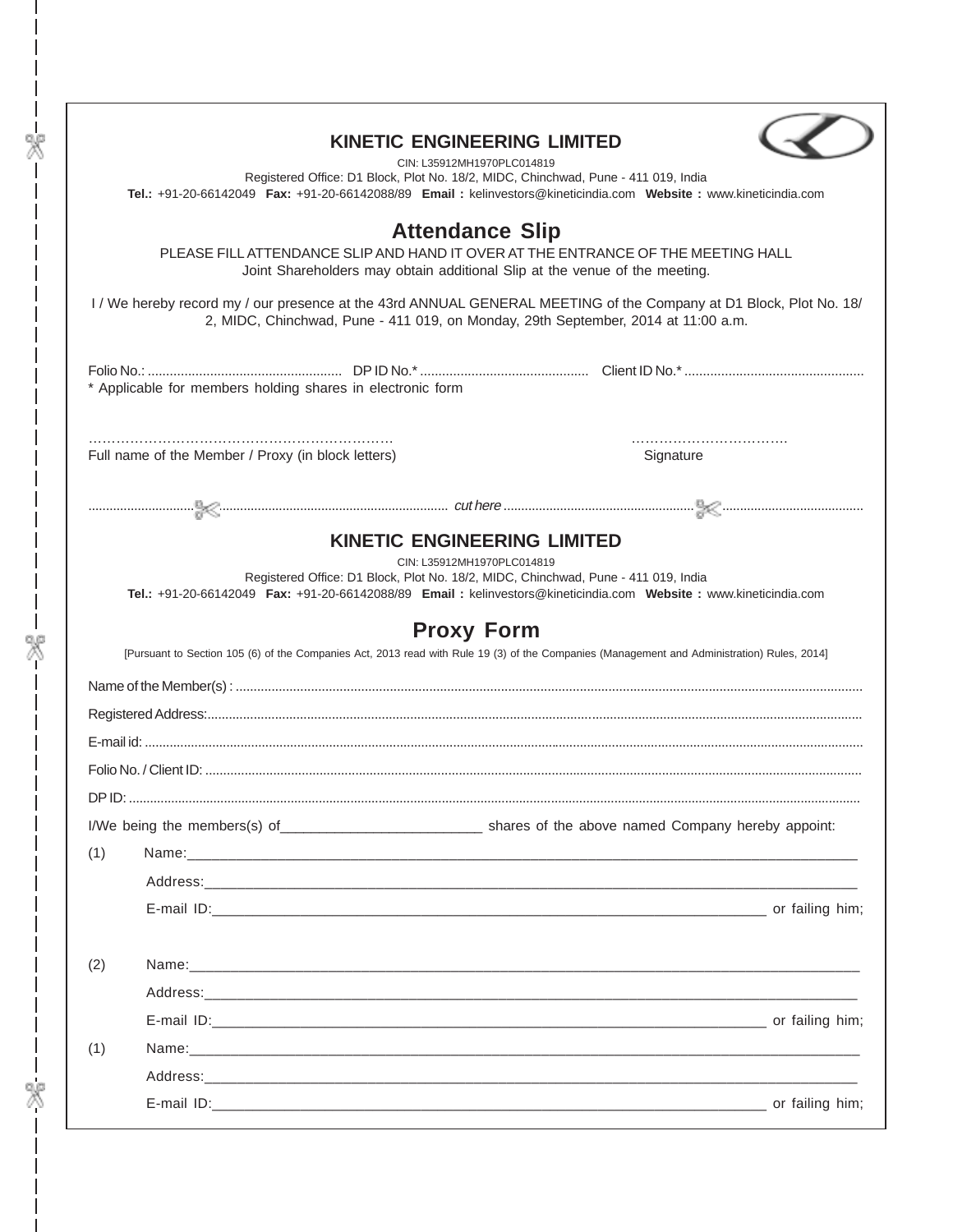## **KINETIC ENGINEERING LIMITED**

as my/our proxy to attend and vote (on a poll) for me/us and on my/behalf at the 43rd Annual General Meeting of the Company to be held on Monday, 29th September, 2014 at 11.00 a.m. at D1 Block, Plot No. 18/2, MIDC, Chinchwad, Pune - 411 019 and at any adjournment thereof in respect of such resolutions as are indicated below:

| Sr. No.                  | <b>Resolutions</b>                                                                                                                                                                                                            |            | Optional *     |
|--------------------------|-------------------------------------------------------------------------------------------------------------------------------------------------------------------------------------------------------------------------------|------------|----------------|
|                          |                                                                                                                                                                                                                               | <b>For</b> | <b>Against</b> |
| <b>Ordinary Business</b> |                                                                                                                                                                                                                               |            |                |
| 1                        | To receive, consider and adopt the Audited Balance Sheet as at 31st<br>March, 2014 and the Profit and Loss Account for the financial year ended<br>on that date, together with the Reports of Auditors and Directors thereon. |            |                |
| 2                        | To appoint a director in place of Ms. Sulajja Firodia Motwani (DIN:<br>00052851), who retires by rotation and is eligible for re-appointment.                                                                                 |            |                |
| 3                        | To appoint auditors and fix their remuneration                                                                                                                                                                                |            |                |
| <b>Special Business</b>  |                                                                                                                                                                                                                               |            |                |
| 4                        | Appointment Mr. Ajinkya A. Firodia (DIN: 00332204) as Managing Director                                                                                                                                                       |            |                |
| 5                        | Appointment of Mr. Ramesh J. Kabra (DIN: 00306688) as an Independent<br>Director                                                                                                                                              |            |                |
| 6                        | Appointment of Mr. Jinendra H. Munot (DIN: 00049838) as an Independent<br>Director                                                                                                                                            |            |                |
| 7                        | Appointment of Dr. K. H. Sancheti (DIN: 00872400) as an Independent<br>Director                                                                                                                                               |            |                |
| 8                        | Appointment of Mr. Sudhir R. Sanghi (DIN: 00033352) as an Independent<br>Director                                                                                                                                             |            |                |
| 9                        | Appointment of Mr. Shirish R. Kotecha (DIN: 00170659) as an Independent<br>Director                                                                                                                                           |            |                |
| 10                       | Approve Borrowing Limits of the Company                                                                                                                                                                                       |            |                |
| 11                       | Creation of Charges on assets of the Company                                                                                                                                                                                  |            |                |

| Signed this | day of | 2014 |
|-------------|--------|------|
|             |        |      |

Signature of the Shareholder

\_\_\_\_\_\_\_\_\_\_\_\_\_\_\_\_\_\_\_\_\_\_ \_\_\_\_\_\_\_\_\_\_\_\_\_\_\_\_\_\_\_\_\_\_\_\_\_ \_\_\_\_\_\_\_\_\_\_\_\_\_\_\_\_\_\_\_\_\_\_\_

Signature of first proxy holder Signature of Second proxy holder Signature of third proxy holder

Affix Re. 1 Revenue **Stamp** 

#### **Notes:**

- (1) This form of proxy in order to be effective should be duly completed and deposited at the Registered Office of the Company not less than 48 Hours before the commencement of the meeting.
- (2) \* It is optional to Put 'X' in the appropriate column against the Resolutions indicated in the Box. If you leave the 'For' or 'Against' column blank against any or all resolution, your proxy will be entitled to vote in the manner as he / she thinks appropriate.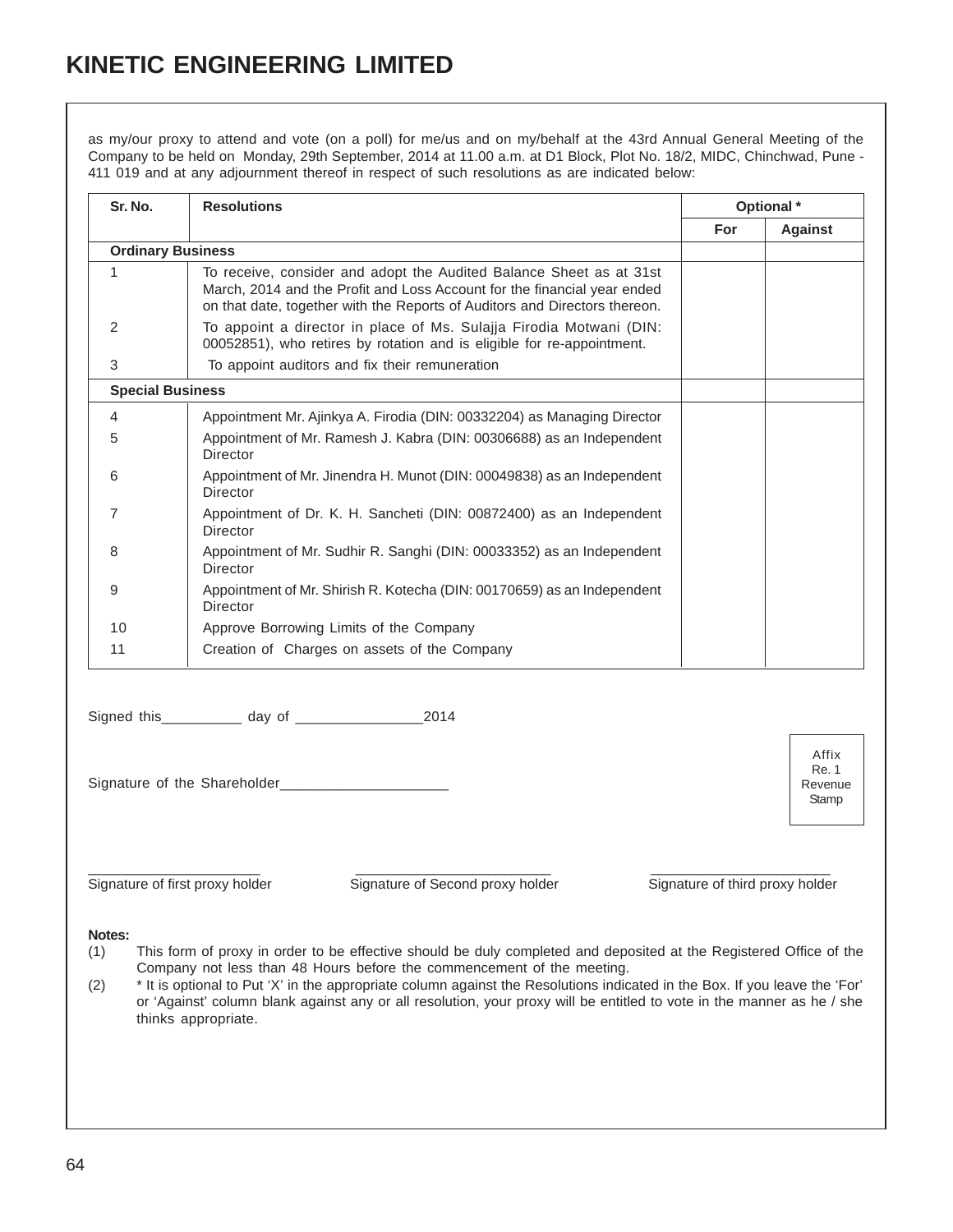# Diverse Capabilities for Automotive Parts



# *Our Valued Customers*

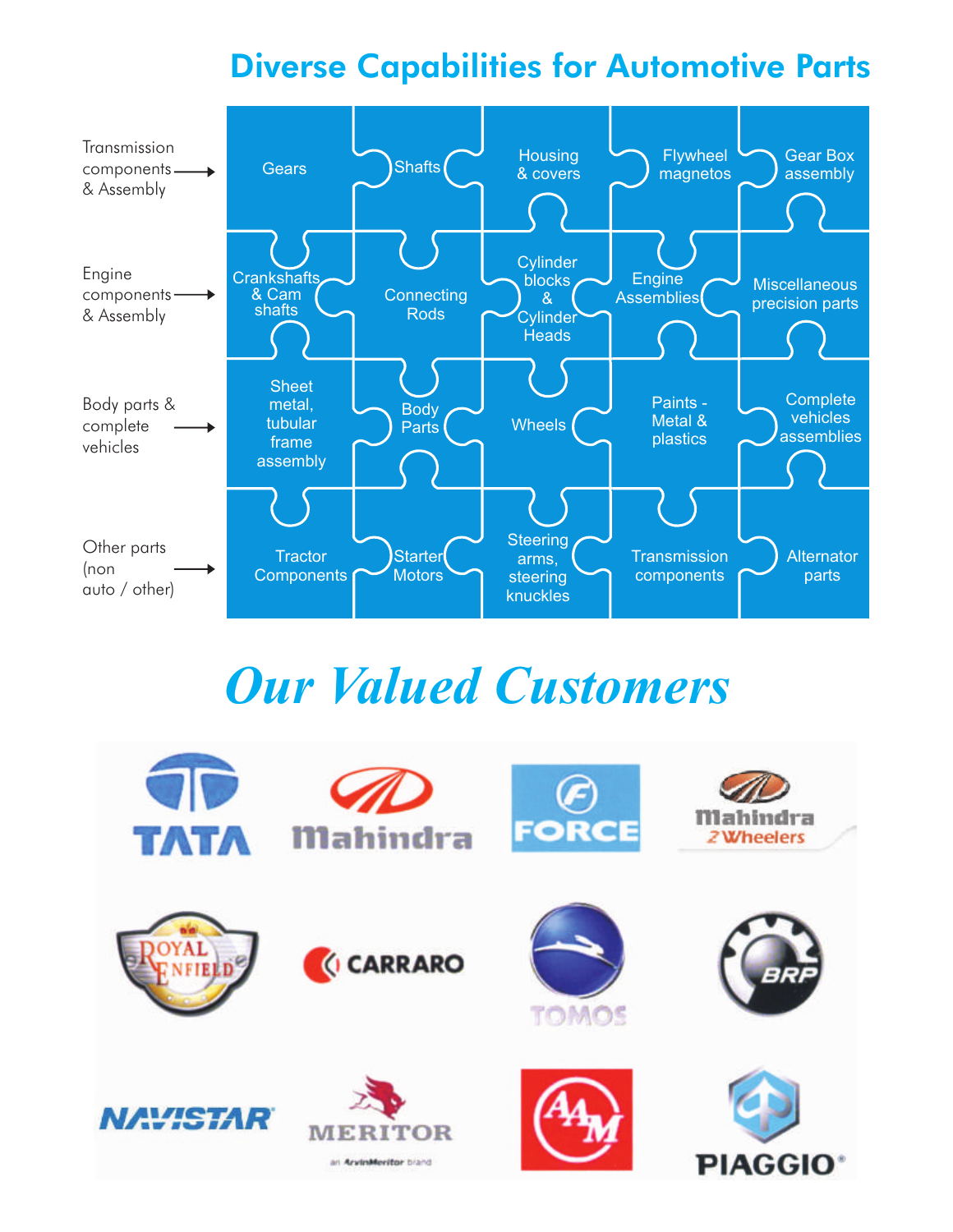

*"We will leverage our technical strength to deliver to our customers high-quality systems & components at competitive prices, in a timely manner by continuous upgradation, innovation & best practices in the auto industry."*

# Quality Policy

Kinetic Engineering Limited shall consistently produce products of high quality at competitive prices through excellence in design, engineering, manufacturing and service.

This policy shall be deployed through :-

- Customer focus in all decisions
- Continuous improvement
- Development of capable supplier base
- Active participation of workforce

# KINETIC ENGINEERING LIMITED

D1 Block, Plot No. 18/2, M.I.D.C., Chinchwad, Pune - 411019 Ph: +91 20 66142078 ; Fax: 20 66142088 www.kineticindia.com